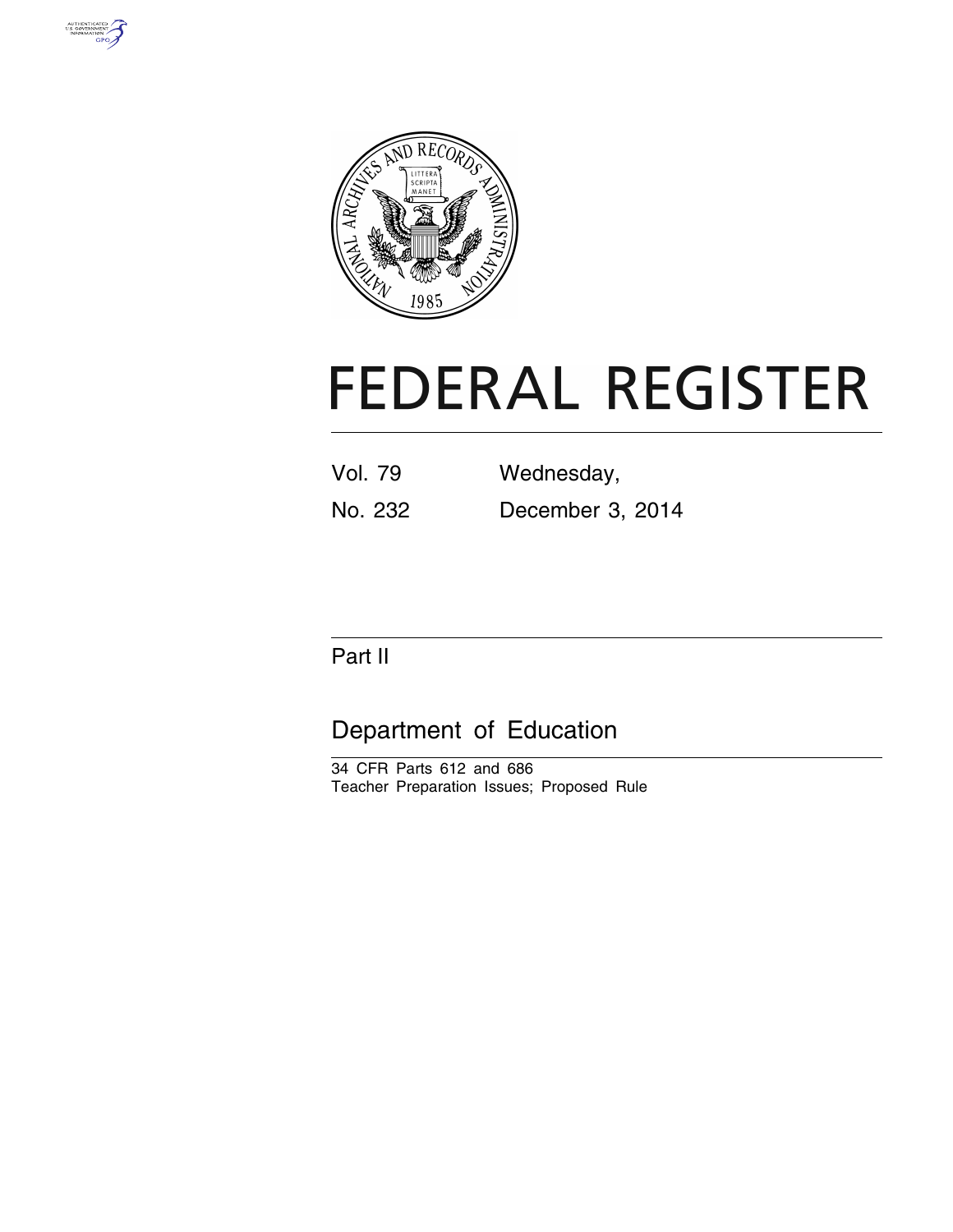# **DEPARTMENT OF EDUCATION**

# **34 CFR Parts 612 and 686**

**[Docket ID ED–2014–OPE–0057]** 

#### **RIN 1840–AD07**

#### **Teacher Preparation Issues**

**AGENCY:** Office of Postsecondary Education, Department of Education. **ACTION:** Notice of proposed rulemaking.

**SUMMARY:** The Secretary proposes new regulations to implement requirements for the teacher preparation program accountability system under title II of the Higher Education Act of 1965, as amended (HEA), that would result in the development and distribution of more meaningful data on teacher preparation program quality (title II reporting system). The Secretary also proposes to amend the regulations governing the Teacher Education Assistance for College and Higher Education (TEACH) Grant Program under title IV of the HEA so as to condition TEACH Grant program funding on teacher preparation program quality and to update, clarify, and improve the current regulations and align them with title II reporting system data.

**DATES:** We must receive your comments on or before February 2, 2015.

**ADDRESSES:** Submit your comments through the Federal eRulemaking Portal or via postal mail, commercial delivery, or hand delivery. We will not accept comments by fax or by email. To ensure that we do not receive duplicate copies, please submit your comments only one time. In addition, please include the Docket ID at the top of your comments.

• *Federal eRulemaking Portal:* Go to *[www.regulations.gov](http://www.regulations.gov)* to submit your comments electronically. Information on using Regulations.gov, including instructions for accessing agency documents, submitting comments, and viewing the docket, is available on the site under ''Are you new to the site?''

• *Postal Mail, Commercial Delivery, or Hand Delivery:* If you mail or deliver your comments about these proposed regulations, address them to Sophia McArdle, U.S. Department of Education, 1990 K Street NW., Room 8017, Washington, DC 20006.

**Privacy Note:** The Department's policy is to make all comments received from members of the public available for public viewing in their entirety on the Federal eRulemaking Portal at *[www.regulations.gov](http://www.regulations.gov)*. Therefore, commenters should be careful to include in their comments only information that they wish to make publicly available.

#### **FOR FURTHER INFORMATION CONTACT:**

Sophia McArdle, U.S. Department of Education, 1990 K Street NW., Room 8017, Washington, DC 20006. Telephone: (202) 219–7078 or by email: *[sophia.mcardle@ed.gov](mailto:sophia.mcardle@ed.gov)*.

If you use a telecommunications device for the deaf (TDD) or a text telephone (TTY), call the Federal Relay Service (FRS), toll free, at 1–800–877– 8339.

### **SUPPLEMENTARY INFORMATION:**

#### **Executive Summary**

# *Purpose of This Regulatory Action*

Section 205 of the HEA requires States and institutions of higher education (IHEs) annually to report on various characteristics of their teacher preparation programs. These reporting requirements exist in part to ensure that members of the public, prospective teachers and employers (districts and schools), and the States, IHEs, and programs themselves have accurate information on the quality of these teacher preparation programs. These requirements also provide an impetus to States and IHEs to make improvements where they are needed and recognize excellence where it exists. Thousands of new teachers enter the profession every year, and their students depend on having well-prepared teachers.

Research from States such as Louisiana, Tennessee, North Carolina, and Washington has concluded that a teacher's preparation program significantly impacts the learning gains of a teacher's students.<sup>1</sup> Statutory reporting requirements on teacher preparation program quality for States and IHEs are broad. The Department's existing reporting framework has not ensured sufficient quality feedback to various stakeholders on program performance. States must report on the criteria they use to assess whether teacher preparation programs are lowperforming or at-risk of being found to be low-performing, but it is difficult to identify programs deserving of recognition or in need of remediation or closure because few of the reporting requirements ask for information indicative of program quality. The Secretary is committed to ensuring that the measures by which States judge the quality of teacher preparation programs reflect the true quality of these programs and provide information that facilitates

program self-improvement, and by extension, student achievement.

These proposed regulations would address shortcomings in the current system by defining the indicators of quality that States will use to assess the performance of their teacher preparation programs, including more meaningful indicators of program inputs and program outcomes, such as the ability of the program's graduates to produce gains in student learning (understanding that not all students will learn at the same rate). To maintain alignment with definitions we use in other Departmental initiatives and to maintain consistency for the various entities that work with the Department, including States and school districts, we propose definitions that are almost identical to definitions used in initiatives such as ESEA Flexibility, the Teacher Incentive Fund, and Race to the Top. These proposed regulations would build on current State systems and create a much-needed feedback loop to facilitate program improvement and provide valuable information to prospective teachers, potential employers, and the general public.

These proposed regulations would also link assessments of program performance under title II to eligibility for the Federal TEACH Grant program. The TEACH Grant program, authorized by section 420M of the HEA, provides grants to eligible IHEs, which in turn, use the funds to provide grants of up to \$4,000 annually to eligible teacher preparation candidates who agree to serve as full-time teachers in high-need fields and schools for not less than four academic years within eight years after completing their courses of study. If a TEACH Grant recipient fails to complete his or her service obligation, the grant is converted into a Federal Direct Unsubsidized Stafford Loan and must be repaid with interest.

Pursuant to section 420L(1)(A) of the HEA, a teacher preparation program must provide high-quality teacher preparation in order to be eligible to award TEACH Grants. However, of the 38 programs identified by States as ''low-performing'' or ''at-risk,'' 22 programs were based in IHEs participating in the TEACH Grant program. These proposed regulations would limit TEACH Grant eligibility to only those programs that States have identified as ''effective'' or higher.

Please refer to the *Background* and *Significant Proposed Regulations*  sections of this preamble for a more complete discussion of the purpose of this regulatory action.

<sup>1</sup>See, for example, Tennessee Higher Education Commission, ''*Report Card on the Effectiveness of Teacher Training Programs,''* Nashville, TN (2010); Dan Goldhaber, et al. ''The Gateway to the Profession: Assessing Teacher Preparation Programs Based on Student Achievement.'' *Economics of Education Review,* 34 (2013), pp. 29–44.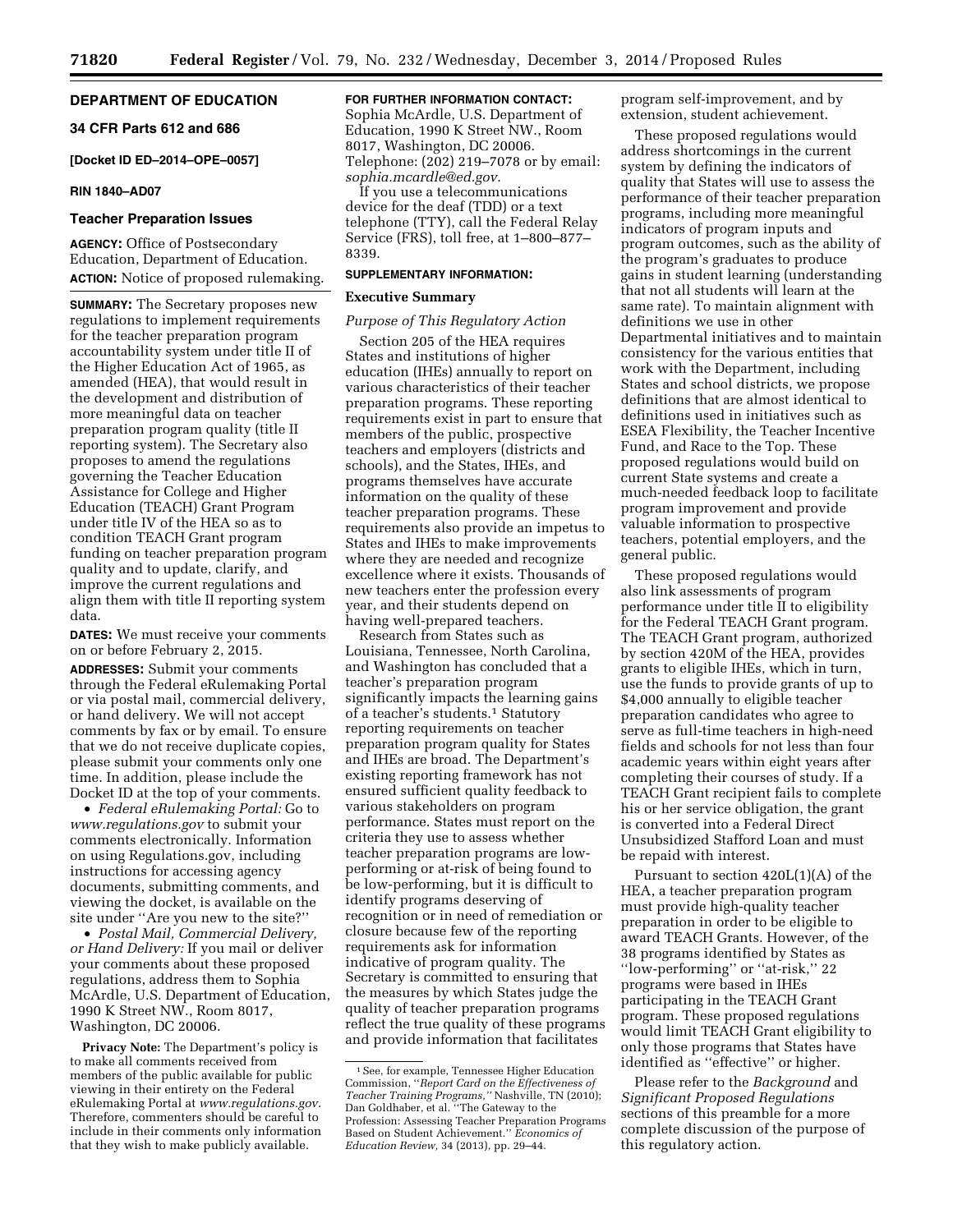Summary of the Major Provisions of This Regulatory Action: The proposed regulations would—

• Establish necessary definitions, requirements for IHEs and States on the quality of teacher preparation programs, and requirements that States develop measures for assessing teacher preparation performance. The proposed regulations would support the Administration's goal of measuring program performance based on meaningful indicators.

• Establish required indicators that States must use to report on teacher preparation program performance and, in doing so, ensure that the quality of teacher preparation programs is judged on reliable and valid indicators of program performance.

• Establish the required areas States must consider in identifying lowperforming and at-risk teacher preparation programs, the actions States must take with respect to those programs, and the consequences for a low-performing program that loses State approval or financial support. These proposed regulations would also establish the conditions under which a program that loses State approval or financial support would regain its eligibility for title IV, HEA funding.

• Establish a link between the State's classification of a teacher preparation program under the title II reporting system and that program's identification as ''high-quality'' for TEACH Grant eligibility purposes. The proposed regulations would support Congress's intent and the Administration's goal of ensuring that only high-quality teacher preparation programs may award TEACH Grants.

• Establish provisions that would allow TEACH Grant recipients to satisfy the requirements of their agreement to serve by teaching in a high-need field that was designated as high-need at the time of the grant.

• Establish conditions that would allow TEACH Grant recipients to discharge the requirements of their agreements to serve if they are totally and permanently disabled. The proposed regulations would also establish conditions that would allow these recipients to regain eligibility for new TEACH Grants under certain circumstances.

Please refer to the *Significant Proposed Regulations* section of this preamble for a more complete discussion of the major provisions contained in this NPRM. Please refer to the Delayed Implementation Date and Revised Reporting Calendar section of this preamble for a schedule of when

these regulations would affect State and institutional reporting.

# **Costs and Benefits**

Chart 1 summarizes the proposed regulations and related benefits, costs, and transfers that are discussed in more detail in the *Regulatory Impact Analysis*  section of this preamble. Significant benefits of these proposed regulations include an improved accountability system that would enable prospective teachers to make more informed choices about their enrollment in a teacher preparation program and employers of prospective teachers to make more informed hiring decisions. Further, the proposed regulations would also create incentives for States and IHEs to monitor and continuously improve the quality of their teacher preparation programs, informed by more meaningful data. Most importantly, elementary and secondary school students would benefit from these proposed regulations because the feedback loop created would lead to better prepared, higher quality teachers in classrooms, especially for students in high-need schools and communities who are disproportionately taught by newer teachers.

The net budget impact of the proposed regulations is approximately \$0.67 million in reduced costs over the TEACH Grant cohorts from 2014 to 2024. We estimate that the total cost annualized over 10 years of these regulations would be between \$42.0 million and \$42.1 million (see the Accounting Statement section of this document).

#### *Invitation To Comment*

As discussed in the section of this notice entitled *Negotiated Rulemaking,*  through a series of three regional hearings and four negotiated rulemaking sessions, there has been significant public participation in developing this notice of proposed rulemaking. In accordance with the requirements of the Administrative Procedure Act, the Department invites you to submit comments regarding these proposed regulations. To ensure that your comments have maximum effect in developing the final regulations, we urge you to identify clearly the specific section or sections of the proposed regulations that each of your comments addresses and to arrange your comments in the same order as the proposed regulations.

We invite you to assist us in complying with the specific requirements of Executive Order 12866 and 13563 and their overall requirement of reducing regulatory burden that

might result from these proposed regulations. Please let us know of any further ways we could reduce potential costs or increase potential benefits while ensuring the effective, efficient, and faithful administration of the title II reporting system and TEACH Grant program.

During and after the comment period, you may inspect all public comments regarding these proposed regulations by accessing Regulations.gov. You may also inspect comments, in person, in room number 8022, 1990 K Street NW., Washington, DC, between 8:30 a.m. and 4:00 p.m. Washington, DC time, Monday through Friday of each week except Federal holidays. Please contact the person listed under **FOR FURTHER INFORMATION CONTACT**.

#### *Assistance to Individuals With Disabilities in Reviewing the Rulemaking Record*

On request we will provide an appropriate accommodation or auxiliary aid to an individual with a disability who needs assistance to review the comments or other documents in the public rulemaking record for these proposed regulations. If you want to schedule an appointment for this type of accommodation or auxiliary aid, please contact the person listed under **FOR FURTHER INFORMATION CONTACT**.

#### *Negotiated Rulemaking*

Section 492 of the HEA requires the Secretary, before publishing any proposed regulations for programs authorized by title IV of the HEA, to obtain public involvement in the development of the proposed regulations. After obtaining advice and recommendations from individuals and representatives of groups involved in, or affected by, the proposed regulations, the Secretary must further develop the proposed regulations through a negotiated rulemaking process. In addition, section 207(c) of the HEA requires the Secretary to submit any proposed regulations implementing section 207(b)(2) to a negotiated rulemaking process. These proposed regulations would implement section 207(b)(2) of the HEA, which provides that any teacher preparation program from which a State has withdrawn approval or terminated financial support due to low performance may not accept or enroll any student who receives aid under title IV of the HEA in the IHE's teacher preparation program.

All proposed regulations that the Department publishes must conform to final agreements resulting from the negotiated rulemaking process unless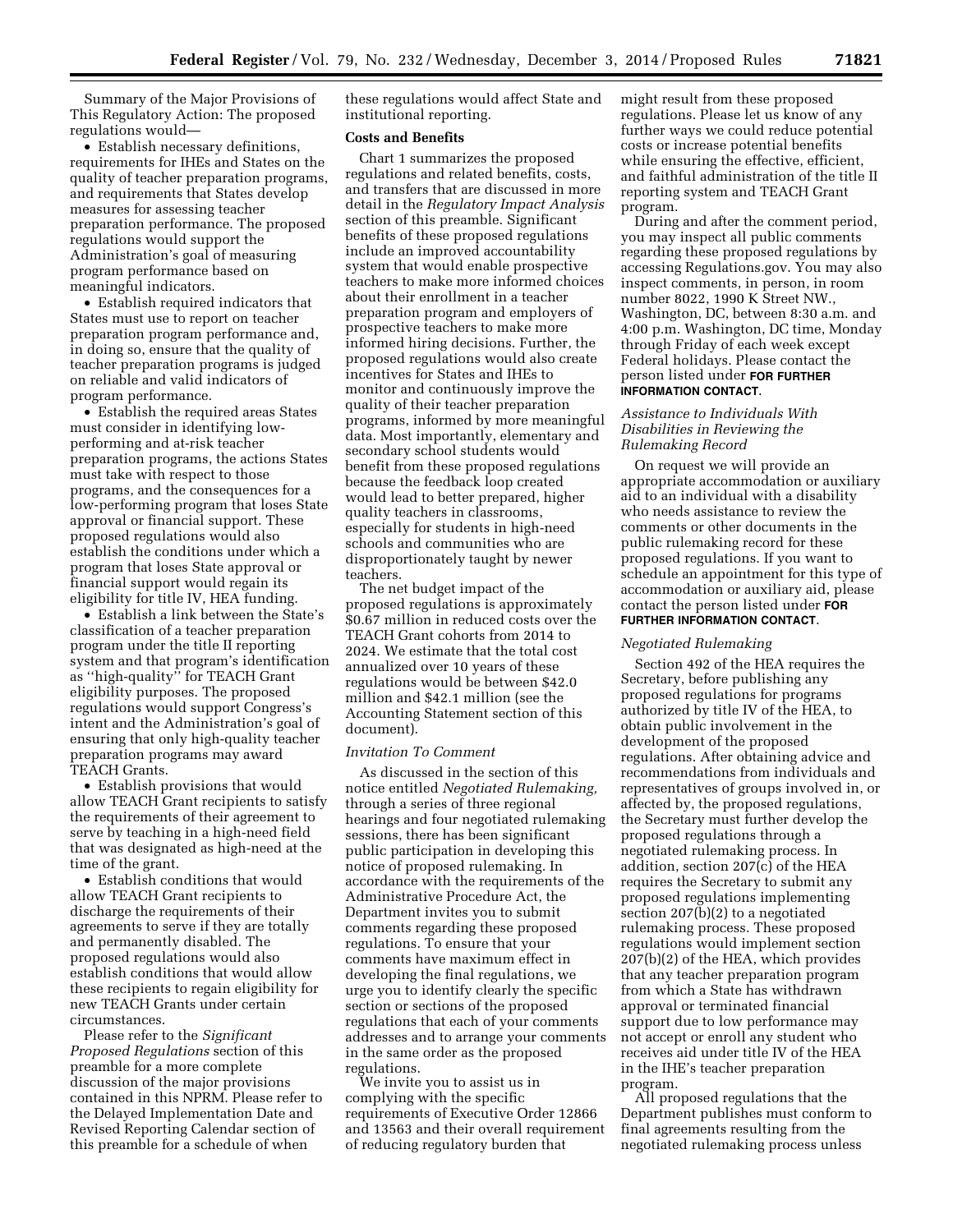the Secretary reopens the process or provides a written explanation to the participants stating why the Secretary has decided to depart from the agreements. Further information on the negotiated rulemaking process may be found at: *[http://www2.ed.gov/policy/](http://www2.ed.gov/policy/highered/reg/hearulemaking/hea08/neg-reg-faq.html) [highered/reg/hearulemaking/hea08/neg](http://www2.ed.gov/policy/highered/reg/hearulemaking/hea08/neg-reg-faq.html)[reg-faq.html](http://www2.ed.gov/policy/highered/reg/hearulemaking/hea08/neg-reg-faq.html)*.

The Department developed a list of proposed regulatory changes from advice and recommendations submitted by individuals and organizations in testimony at a series of three public hearings and four roundtable discussions held on:

May 12, 2011, at Tennessee State University in Nashville, Tennessee (roundtable only);

May 16–17, 2011, at Pacific Lutheran University in Tacoma, Washington;

May 19–20, 2011, at Loyola University, Lake Shore Campus in Chicago, Illinois; and

May 26–27, 2011, at the College of Charleston in Charleston, South Carolina.

In addition, the Department accepted written comments on possible regulatory changes submitted directly to the Department by interested parties and organizations. Transcripts of all regional meetings and a summary of all comments received orally and in writing are posted as background material in the Regulations.gov docket and may also be accessed at *[http://www2.ed.gov/policy/](http://www2.ed.gov/policy/highered/reg/hearulemaking/2011/hearings.html) [highered/reg/hearulemaking/2011/](http://www2.ed.gov/policy/highered/reg/hearulemaking/2011/hearings.html) [hearings.html](http://www2.ed.gov/policy/highered/reg/hearulemaking/2011/hearings.html)*. Staff within the Department also identified issues for discussion and negotiation by the negotiated rulemaking committee.

On October 26, 2011, the Department published a notice in the **Federal Register** (76 FR 66248) announcing our intent to establish a negotiated rulemaking committee to prepare proposed regulations under titles II and IV of the HEA. The notice requested nominations of individuals for membership on the committee who could represent the interests of key stakeholders.

To develop proposed regulations, the Teacher Preparation Issues Committee (the Committee) met in three face-toface sessions that took place on: January 18–20, 2012; February 27–29, 2012; and April 3–5, 2012. The Committee met in an additional fourth session that was conducted via a webinar on April 12, 2012.

At the first meeting, the Committee agreed on the protocols for the negotiations. The protocols provided that, for each community identified as having interests that were significantly affected by the subject matter of the negotiations, the non-Federal

negotiators would represent the constituency listed before their names in the protocols to the negotiated rulemaking process.

The Committee was made up of the following members:

Eric Mann, Sandpoint High School, Idaho, and Eric Gregoire (alternate), Boston University School of Education, representing postsecondary students.

Katie Hartley, Miami East Junior High, Ohio, and Qualyn McIntyre (alternate), Atlanta Urban Teacher Residency, representing teachers.

Segun Eubanks, National Education Association, and James Alouf (alternate), Association of Teacher Educators, representing organizations that represent teachers and teacher educators.

Joseph Pettibon, Texas A&M University, and David Smedley (alternate), The George Washington University, representing financial aid administrators at postsecondary institutions.

Julie Karns, Rider University, and Karl Brockenbrough (alternate), Bowie State University, representing business officers and bursars at postsecondary institutions.

George Noell, Louisiana State University, and Vance Rugaard (alternate), Tennessee Office of Licensing, representing State officials.

Glenn DuBois, Virginia Community Colleges, and Ray Ostos (alternate), Maricopa Community College, representing two-year public institutions.

David Steiner, Hunter College, and Ronald Marx (alternate), University of Arizona, representing four-year public institutions.

David Prasse, Loyola University Chicago, and Mary Kay Delaney (alternate), Meredith College, representing private nonprofit institutions.

Meredith Curley, University of Phoenix, and Bonnie Copeland (alternate), Walden University, representing private for-profit institutions.

Cindy O'Dell, Salish Kootenai College, representing tribal institutions.

Leontye Lewis, Fayetteville State University, and VerJanis Peoples (alternate), Southern University of Louisiana, representing Historically Black Colleges and Universities (HBCUs).

Beverly Young, California State University System, and Michael Morehead (alternate), New Mexico State University, representing Hispanic-Serving Institutions (HSIs).

Heather Harding, Teach for America, and Diann Huber (alternate), iteachU.S., representing operators of programs for alternative routes to teacher certification.

Jim Cibulka, National Council for the Accreditation of Teacher Education and the Council for Accreditation of Educator Preparation, and Frank Murray (alternate), Teacher Education Accreditation Council and the Council for Accreditation of Educator Preparation, representing accrediting agencies.

Sarah Almy, Education Trust, and Charmaine Mercer (alternate), Communities for Teaching Excellence, representing elementary and secondary students and parents.

Thalia Nawi, Denver Teacher Residency, Denver Public Schools, representing school and local education agency (LEA) officials.

Sophia McArdle, U.S. Department of Education, representing the Federal Government.

The Committee's protocols provided that the Committee would operate by consensus, defined to mean unanimous agreement; that is, no dissent by any member of the Committee. Under the protocols, if the Committee reached final consensus, the Department would use the consensus language in the proposed regulations and members of the Committee and the organizations whom they represented would refrain from commenting negatively on the package.

During its meetings, the Committee reviewed and discussed drafts of the proposed regulations. At the final meeting in April 2012, the Committee did not reach consensus on the proposed regulatory changes discussed at that meeting, which are now the subject of the proposed regulations in this NPRM.

More information on the work of this Committee may be found at: *[http://](http://www2.ed.gov/policy/highered/reg/hearulemaking/2011/teacherprep.html) [www2.ed.gov/policy/highered/reg/](http://www2.ed.gov/policy/highered/reg/hearulemaking/2011/teacherprep.html) [hearulemaking/2011/teacherprep.html](http://www2.ed.gov/policy/highered/reg/hearulemaking/2011/teacherprep.html)*.

This NPRM proposes regulations relating to the teacher preparation program accountability system under title II of the HEA and the TEACH Grant program under title IV of the HEA as discussed by the Committee.

#### **Background**

In title II of the HEA, as amended in 2008 by the Higher Education Opportunity Act (Pub. L. 110–315), Congress enacted detailed public reporting requirements for States and IHEs that conduct traditional or alternative route teacher preparation programs. Section 205(a) requires each IHE that conducts a teacher preparation program and that enrolls students receiving Federal assistance provided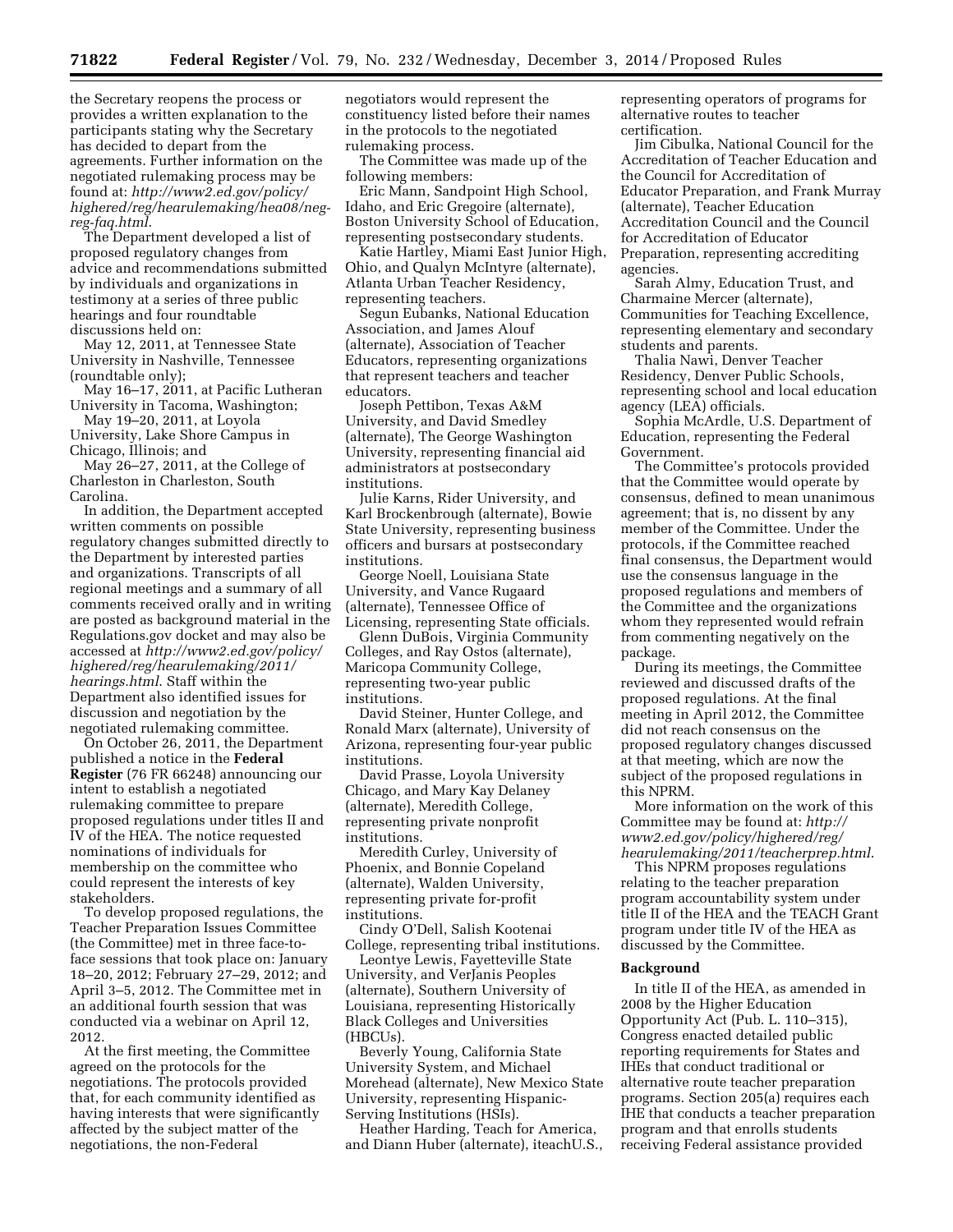under the HEA to report annually on specified information about its teacher preparation programs to its State and the general public. Similarly, section 205(b) requires each State that receives HEA funding to report annually to the Secretary and the general public specified information about those teacher preparation programs, as well as other information about State certification or licensure requirements and the teaching needs of LEAs. Section 205(c) requires the Secretary to report annually to Congress on the content of these State reports, including a comparison of States' efforts to improve the quality of the current and future

teaching force. These IHE and State reporting requirements cover a wide range of information about a State's teacher preparation programs and new teacher certification or licensure process. IHEs must report on areas that include the characteristics of students' clinical experiences, pass rates of students who take assessments needed to become teachers, and how well the programs are meeting their goals in specified areas, such as addressing needs of English language learners and students with special education needs. States must also report on their certification or licensure procedures, the validity and reliability of assessments that the State requires for teacher certification or licensure, the availability of alternative route programs, the pass rates for students of each teacher preparation program on the State certification and licensure assessments, and the students' scaled scores on those assessments.

In section  $205(b)(1)(F)$  of the HEA, Congress required States to continue annually to provide a ''description of their criteria for assessing the performance of teacher preparation programs within institutions of higher education in the State'' and required that ''[s]uch criteria shall include indicators of the academic content knowledge and teaching skills of students enrolled in such programs.'' As with all other elements of these reports, States must report their criteria for assessing the performance of teacher preparation programs ''in a uniform and comprehensible manner that conforms to the definitions and methods established by the Secretary'' (HEA § 205(b)). Further, section 207(a) of the HEA requires States to disclose in their annual reports those teacher preparation programs that they had identified as either low-performing or at-risk of being considered low-performing, and to provide technical assistance to those they identified as low-performing. Section 207(b) requires the loss of

Federal financial support to any teacher preparation program for which the State has withdrawn its approval or terminated State financial support. Section 205(c) directs the Secretary to establish regulations to ensure the validity, reliability, integrity and accuracy of data submitted.

The statutory reporting requirements for States and IHEs in section 205(a) and (b) are thus extensive, with a chief purpose of improving the overall quality of teacher preparation programs and the programs' ability to produce teachers who are well-prepared to teach when they enter the classroom. See, *e.g.,* H. Rep. 100–803, the House-Senate conference report accompanying H.R. 4137, which was enacted as Pub. L. 110–315.

Notwithstanding the focus that Congress has placed on improving the quality of new teachers produced by teacher preparation programs and improving or closing programs that are low-performing, these State and IHE reporting requirements have not produced information that is sufficiently helpful to programs, the public, or the Secretary in improving low-performing teacher preparation. To date, the Department has relied exclusively upon each State to establish, implement, and report upon its own criteria and indicators thereof for determining the effectiveness of teacher preparation programs in that State and for identifying and improving lowperforming teacher preparation programs. In 2011, the most recent year for which data are available, States identified only 38 teacher preparation programs as low-performing or at-risk. Twenty-nine of these programs were identified as at-risk and nine were designated as low-performing. Thirtytwo of the 38 low-performing or at-risk teacher preparation programs were located in traditional teacher preparation institutions, and six were alternative route teacher preparation programs not based at an IHE. Additionally, of the 38 programs identified by States as low-performing or at-risk, 22 were based in IHEs that participate in the TEACH Grant Program. Over the last dozen years, 34 States have never identified a single low-performing or at-risk program at a single IHE.2

The data that are collected and reported have not led to an identification of significant improvements in teacher preparation program performance in part because the data are not based on meaningful

indicators of program effectiveness. Rather than focusing on outcome measures of program quality, the title II reporting system currently relies on States to establish their own indicators of program effectiveness, while at the same time directing States and IHEs to fill out annual questionnaires having a combined total of almost 600 fields. There are more than 400 fields in the State report card (SRC) and more than 150 fields in the institutional report card (IRC). These questions focus heavily on teacher preparation program inputs—such as admission requirements (including whether a program applicant must submit a resume as a condition of admission), student demographic information, and clock-hour requirements for participation in the program's supervised clinical experience—and not on outcomes or program impact.

Through these proposed regulations, the Department aims to provide teacher preparation programs, local educational agencies (LEAs), prospective teachers, and the general public with access to more meaningful indicators of teacher preparation program performance. These indicators would be based not only on program inputs but also program outcomes, including the ability of the program's graduates to produce gains in student learning. These indicators would also include employment outcomes such as placement and retention rates of program graduates and survey data from past graduates and their employers. Creating a feedback loop between school districts and higher education will not only facilitate program improvement, but will also provide information that can be used, for example, by potential employers to guide their hiring decisions and by prospective teachers to guide their application decisions.

The Department also intends to use information gathered through the title II reporting system to determine institutional and program eligibility for the Federal TEACH Grant program. Authorized under title IV of the HEA, the TEACH Grant program provides aid to students at IHEs who are preparing to become teachers. Pursuant to section 420L(1)(a) of the HEA, eligible IHEs must provide ''high-quality'' teacher preparation services at the baccalaureate, post-baccalaureate, or master's degree level to be eligible for TEACH Grants (see 34 CFR part 686 for the regulations governing this program). In exchange for a TEACH Grant, a student must teach in a low-income school and in a high-need field for four years. The student must complete the service obligation within eight years of

<sup>2</sup>See the Secretary's annual reports at: *[https://](https://title2.ed.gov/Public/SecReport.aspx) [title2.ed.gov/Public/SecReport.aspx](https://title2.ed.gov/Public/SecReport.aspx)*.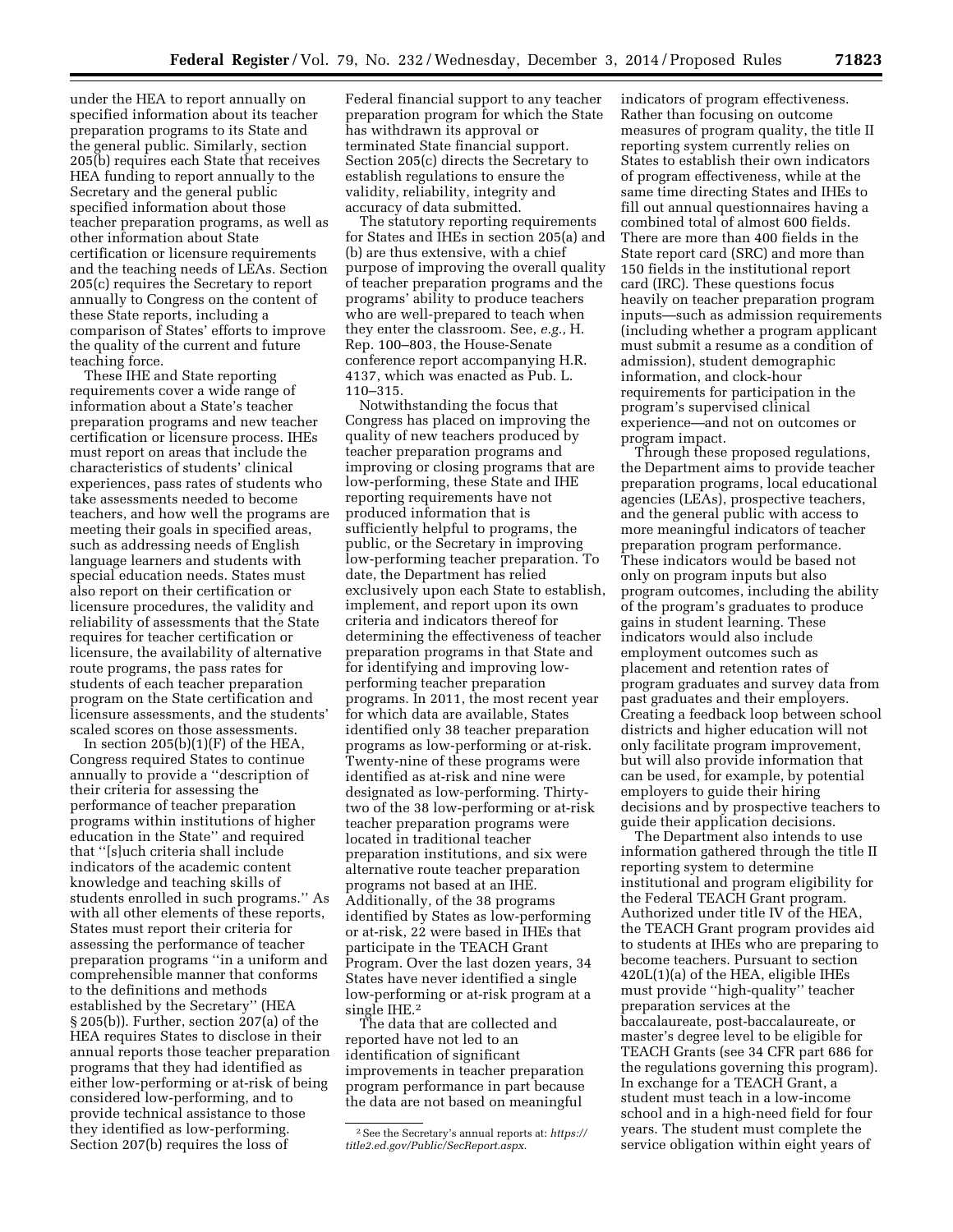completing the program for which the student obtained the grant, or the student's TEACH Grant converts to a Federal Direct Unsubsidized Stafford Loan.

The term ''high-quality teacher preparation program,'' which is used in section 420L(1)(A) of the HEA and throughout part 686 pertaining to the TEACH Grant program, is not currently defined by statute or in the TEACH Grant program regulations. The Department seeks to define ''highquality teacher preparation program'' in part because, of the 38 programs identified by States as ''low-performing'' or ''at-risk,'' 22 programs were based in IHEs participating in the TEACH Grant program. Further, based on data from national surveys and existing teacher loan forgiveness programs, the Department currently estimates that approximately 75 percent of participating students will not complete the required service obligation. The Department intends to limit TEACH Grants to students enrolled in teacher preparation programs deemed by States to be of ''effective'' quality or higher in part because we believe that a larger percentage of TEACH Grant recipients will be able to fulfill their service obligations if they have been prepared by strong teacher preparation programs that: (1) Provide to prospective teachers the knowledge and skills necessary to succeed in the classroom; and (2) have high placement and retention rates.

#### **Summary of Proposed Changes**

These proposed regulations would establish specific indicators that States would use to assess and report on the quality of teacher preparation programs under the title II reporting system. The indicators would ensure the collection of more meaningful data that can be used to improve teacher preparation programs. These proposed regulations also would amend the TEACH Grant program regulations to link TEACH Grant program eligibility to the determinations of quality made and reported by States under the title II reporting system.

These proposed regulations would address teacher preparation issues by:

• Establishing definitions for the terms ''at-risk teacher preparation program,'' ''candidate accepted into a teacher preparation program,'' ''candidate enrolled in a teacher preparation program,'' ''content and pedagogical knowledge,'' ''effective teacher preparation program,'' ''employer survey,'' ''employment outcomes,'' ''exceptional teacher preparation program,'' ''high-need school,'' ''low-performing teacher

preparation program,'' ''new teacher,'' 'quality clinical preparation," "recent graduate,'' ''rigorous teacher candidate entry and exit qualifications,'' ''student achievement in non-tested grades and subjects,'' ''student achievement in tested grades and subjects,'' ''student growth,'' ''student learning outcomes,'' 'survey outcomes," "teacher evaluation measure,'' ''teacher placement rate,'' ''teacher preparation entity,'' ''teacher preparation program,'' ''teacher retention rate,'' and ''teacher survey'' (see proposed  $§ 612.2(d)$ ).

• Establishing reporting requirements for IHEs on the quality of their teacher preparation programs (see proposed § 612.3).

• Establishing reporting requirements for States on the quality of teacher preparation programs, and requirements that States develop measures for assessing the performance of teacher preparation programs in consultation with stakeholders (see proposed § 612.4).

• Establishing requirements related to the indicators States must use to report on teacher preparation program performance (see proposed § 612.5).

• Establishing requirements related to the areas States must consider in identifying low-performing and at-risk teacher preparation programs and the actions States must take with respect to those programs (see proposed § 612.6).

• Establishing the consequences for a low-performing teacher preparation program that loses State approval or financial support (see proposed § 612.7).

• Providing for the conditions under which a low-performing teacher preparation program that has lost State approval or financial support may regain its eligibility for title IV, HEA funding and may resume accepting and enrolling students who receive title IV, HEA funds (see proposed § 612.8).

• Adding or amending definitions of the terms ''classification of instructional programs,'' ''educational service agency,'' ''high-quality teacher preparation program,'' ''school or educational service agency serving lowincome students (low-income school),'' ''TEACH Grant-eligible institution,'' ''TEACH Grant-eligible program,'' ''TEACH Grant-eligible science, technology, engineering, and mathematics (STEM) program'' and ''teacher preparation program'' to § 686.2.

• Using the States' determination of teacher preparation program quality under proposed §§ 612.4 and 612.5 to determine whether a teacher preparation program is a ''high-quality teacher preparation program'' for the purpose of establishing TEACH Grant

eligibility (see proposed definition of ''high-quality teacher preparation program" in  $\S 686.2(e)$ ).

• Establishing a requirement that to continue to be TEACH Grant-eligible, a science, technology, engineering, or mathematics (STEM) program must not be identified by the Secretary as having fewer than sixty percent of its TEACH Grant recipients completing at least one year of teaching that fulfills the service obligation pursuant to § 686.40 within three years of completing the program (see proposed definition of ''TEACH Grant-eligible science, technology, engineering, or mathematics (STEM) program'' in § 686.2(e)).

• Clarifying the conditions under which TEACH Grant recipients may receive additional TEACH Grants to complete a teacher preparation program, even if that program is no longer considered a TEACH Grant-eligible teacher preparation program or a TEACH Grant-eligible STEM program under these proposed regulations (see proposed § 686.3(c)).

• For teaching service performed on or after July 1, 2010, providing that a TEACH Grant recipient who otherwise meets the requirements of his or her agreement to serve may satisfy the requirement to teach in a high-need field if that field was listed, as of the date the grant recipient signed the agreement to serve or received the TEACH Grant, in the Department's annual Teacher Shortage Area Nationwide Listing (Nationwide List) for the State in which the grant recipient begins teaching (see proposed § 686.12).

• Establishing the conditions under which a student would be eligible to receive a new TEACH Grant if the student's previous TEACH Grant was discharged based on total and permanent disability (see proposed  $§ 686.11(d)$ 

• Amending the provisions for discharging a TEACH Grant recipient's service obligation based on total and permanent disability to conform to changes made to the discharge process in the title IV, HEA loan programs (see proposed § 686.42(b)).

#### **Significant Proposed Regulations**

We discuss substantive issues under the sections of the proposed regulations to which they pertain. Generally, we do not address the regulatory provisions that are technical or otherwise minor in effect.

#### *Part 612—Title II Reporting System*

#### Subpart A—Scope, Purpose and Definitions

*Statute:* Sections 205 through 208 of the HEA establish the teacher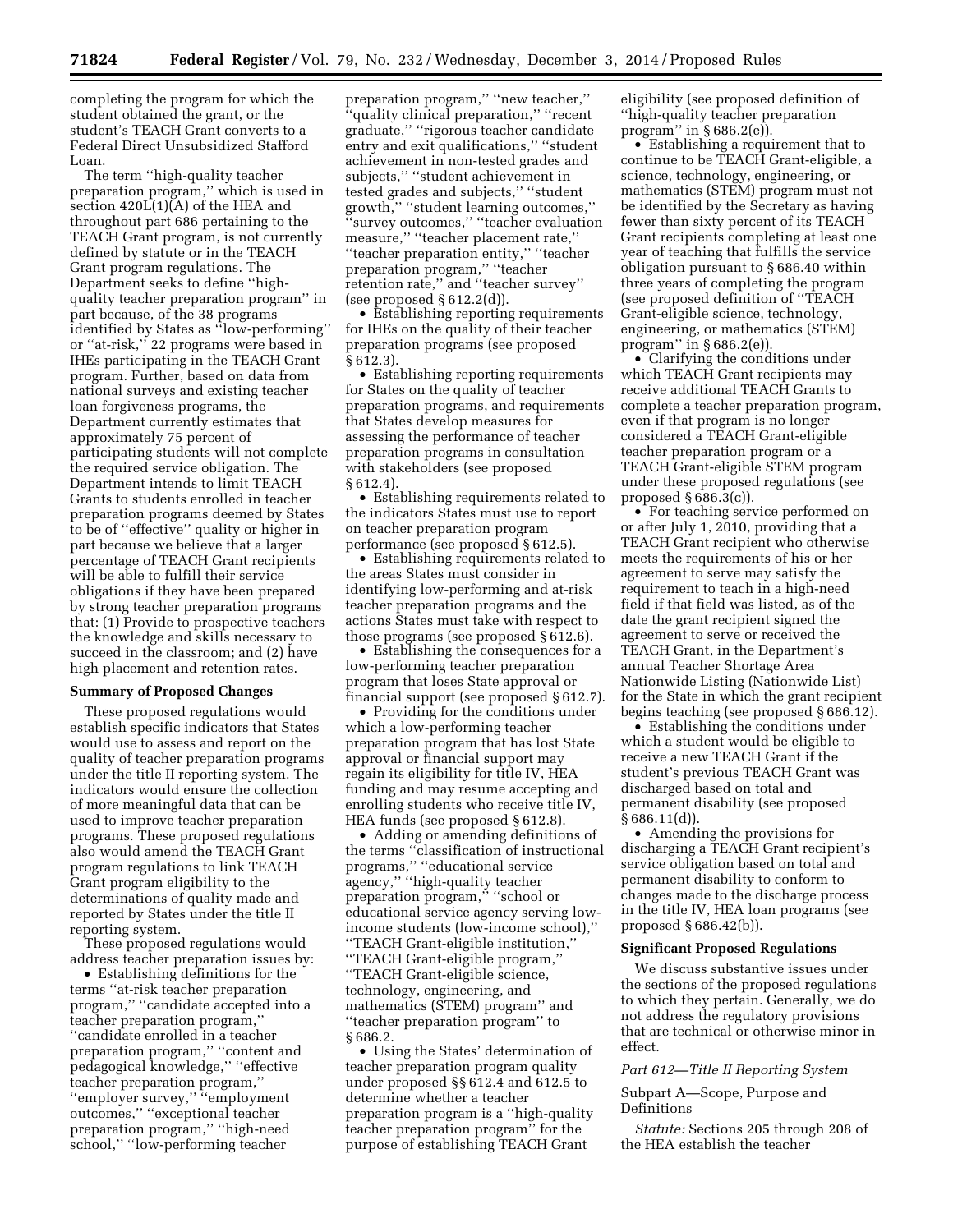preparation program accountability system through which IHEs and States report on the performance of their teacher preparation programs.

*Current Regulations:* None.

*Proposed Regulations:* In proposed subpart A of part 612, we describe the scope and purpose of part 612 and define key terms. In proposed § 612.2(a), (b) and (c), we identify those definitions from 34 CFR parts 600 and 668, and 34 CFR 77.1, respectively, that would apply to part 612. In proposed § 612.2(d), we define: ''at-risk teacher preparation program," "candidate accepted into a teacher preparation program,'' ''candidate enrolled in a teacher preparation program,'' ''content and pedagogical knowledge,'' ''effective teacher preparation program,'' ''employer survey,'' ''employment outcomes,'' ''exceptional teacher preparation program,'' ''high-need school,'' ''low-performing teacher preparation program,'' ''new teacher,'' ''quality clinical preparation,'' ''recent graduate,'' ''rigorous teacher candidate entry and exit qualifications,'' ''student achievement in non-tested grades and subjects,'' ''student achievement in tested grades and subjects,'' ''student growth,'' ''student learning outcomes,'' 'survey outcomes," "teacher evaluation measure,'' ''teacher placement rate,'' ''teacher preparation entity,'' ''teacher preparation program,'' ''teacher retention rate,'' and ''teacher survey.''

*Reasons:* We have included proposed § 612.1 to summarize the purpose of new part 612 and to lay out the organization of the part. Proposed § 612.2 defines key terms that are used, but not defined, in title II of the HEA as well as other important terms that are introduced in this part. We discuss our reasoning for each proposed term under the section of the regulations in which the term would first be used, except for the terms ''content and pedagogical knowledge,'' ''quality clinical preparation,'' and ''rigorous teacher candidate entry and exit qualifications,'' all of which are discussed in the *Reasons* section for proposed § 612.5.

Subpart B—Reporting Requirements

#### **§ 612.3 What are the regulatory reporting requirements for the institutional report card?**

*Statute:* Section 205(a) of the HEA requires that each IHE that conducts a traditional teacher preparation program or an alternative route to State certification or licensure program and enrolls students receiving Federal assistance under the HEA annually report on the quality of its teacher preparation to the State and the general public in a uniform and comprehensible

manner that conforms with the definitions and methods established by the Secretary. Section  $205(a)(1)$ ,  $(a)(2)$ and (a)(4) of the HEA identify the minimum content requirements for the IRC.

*Current Regulations:* None. *Proposed Regulations:* Under proposed § 612.3, according to a revised reporting calendar, starting October 1, 2017, and annually thereafter, each IHE that conducts a traditional teacher preparation program or an alternative route to State certification or licensure program and enrolls students receiving Federal financial assistance under the HEA would be required to report to the State and general public on the quality of its teacher preparation using an institutional report card prescribed by the Secretary. As suggested by several non-Federal negotiators, the IHE would be required to provide this information to the general public by prominently and promptly posting the IRC information on the IHE's Web site, and, if applicable, on the teacher preparation program portion of the IHE's Web site. The IHE could also provide that information in promotional materials it makes available to prospective students and others.

*Reasons:* This section would codify in regulations the statutory requirement governing reporting by IHEs that conduct a traditional teacher preparation program or an alternative route to State certification or licensure program. There are no current regulations that do this. The Department is not proposing regulations related to the specific reporting requirements for the IRC. Rather, the Secretary would continue to prescribe the specific reporting requirements for IHEs in the IRC itself. Being an information collection instrument, the IRC is subject to a separate approval process that includes an opportunity for public comment under the *Paperwork Reduction Act,* 44 U.S.C. 3501 *et seq.* 

While annual title II reporting is required by section 205(a) of the HEA, the mechanisms IHEs use to report are determined by the State. However, to ease reporting burdens, the Department developed the IRC system. The IRC system is an online tool that States, IHEs, and other organizations with State-approved teacher preparation programs can use to fulfill the annual reporting requirements on teacher preparation and other matters mandated by title II of the HEA.

As explained in the *Delayed Implementation Date and Revised Reporting Calendar* discussion under § 612.4, we are proposing to revise the reporting calendar in order to ensure

that the public and programs receive more timely feedback on program performance. Thus, we are proposing that institutional reporting will occur in October of each calendar year covering data from the prior academic year, rather than (as currently) April of the following calendar year. In order to have time to prepare for this change, the first year for this new reporting schedule will be in 2017 covering data from the 2016–2017 academic year. Prior to October 2017, IHEs will continue to report, as currently, in April of each calendar year covering data from the prior academic year.

In proposed § 612.3(b), we would require IHEs to prominently and promptly post the IRC information on the IHE's Web site and, if applicable, on the teacher preparation program's portion of the IHE's Web site. This proposed requirement is also based on information we obtained during the negotiated rulemaking process. Non-Federal negotiators stated that a reasonable way for IHEs to share the IRC information with the general public was for IHEs to post the information promptly and prominently on their Web sites, thus providing easy access for anyone seeking report card information. We agreed.

In proposed § 612.3(c), we would clarify that at its discretion, an IHE may also provide the IRC information to the general public in promotional materials it makes available to prospective students and others. While regulatory language is not needed to permit IHEs to do so, we propose to include this provision because we believe that many people rely on promotional materials instead of, or in addition to, Web sites in their decision-making process, and we wish to specifically encourage IHEs to consider providing as much information as possible in their promotional materials.

#### **§ 612.4 What are the regulatory reporting requirements for the State report card?**

*Statute:* Section 205(b)(1) of the HEA provides that each State that receives funds under the HEA must report annually, in a State report card, on the quality of teacher preparation in the State, both for traditional teacher preparation programs and for alternative routes to State certification or licensure programs. Each State must report this information to the Secretary and make it widely available to the general public in a uniform and comprehensible manner that conforms to the definitions and methods established by the Secretary. By virtue of the definition of ''State'' in section 103(16) of the HEA, the statutory reporting requirements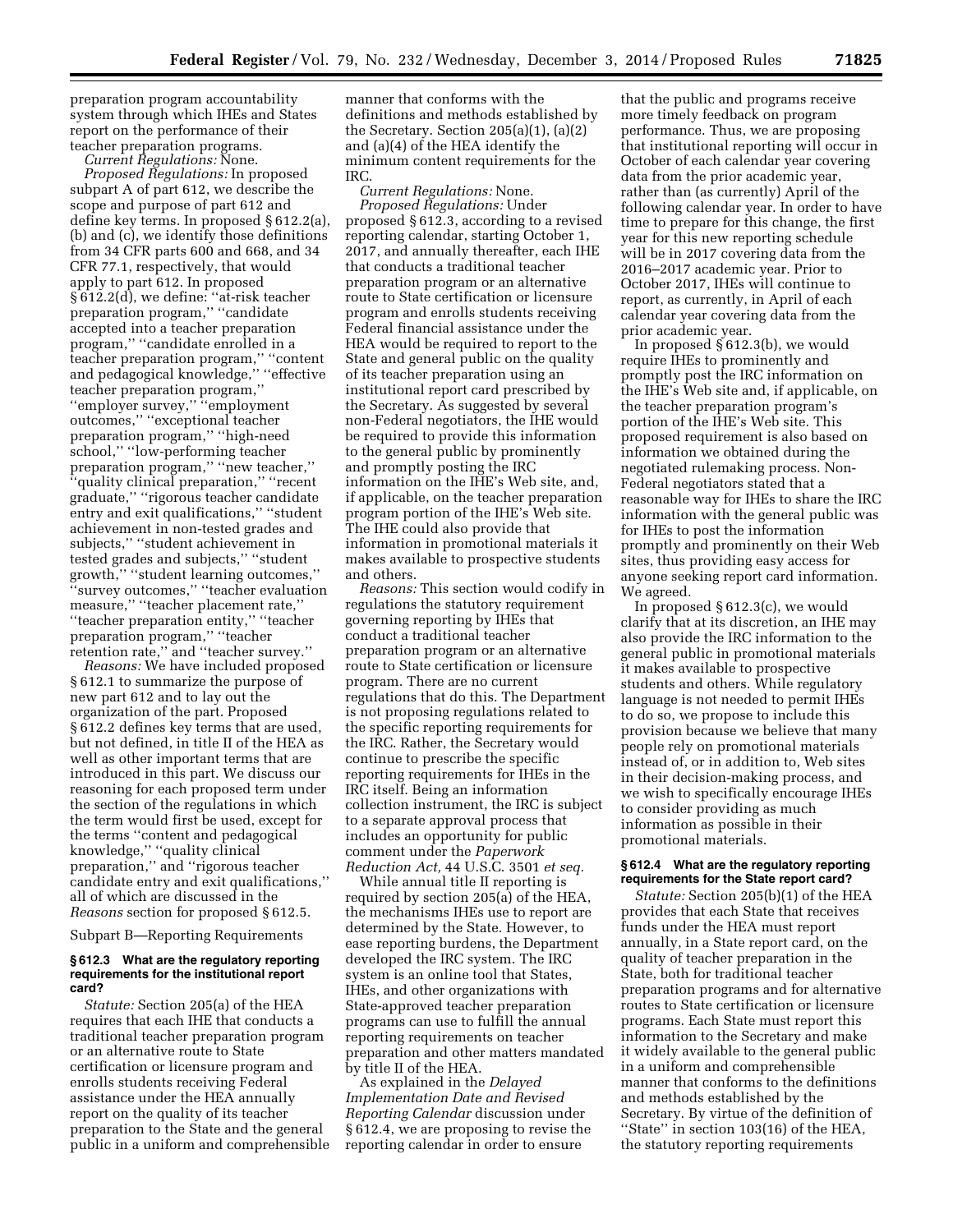apply to each of the 50 States of the United States, the Commonwealth of Puerto Rico, the District of Columbia, Guam, American Samoa, the United States Virgin Islands, the Commonwealth of the Northern Mariana Islands, and the freely associated states of the Republic of the Marshall Islands, the Federated States of Micronesia, and the Republic of Palau.

Section  $205(b)(1)(A)$  through  $(b)(1)(L)$ of the HEA lists the minimum content requirements for the State report card. In particular, section 205(b)(1)(F) requires each State to include in its State report card a description of the State's criteria for assessing the performance of teacher preparation programs within IHEs in the State. This provision further requires that the criteria include indicators of the academic content knowledge and teaching skills of students enrolled in the teacher preparation programs. Section 200(23) of the HEA defines the term ''teaching skills'' as those skills that enable a teacher, among other competencies, to effectively convey and explain academic content. In addition, section 205(b)(1) authorizes the Secretary to include other reporting elements in the State report card beyond those set forth in paragraphs (b)(1)(A) through  $(b)(1)(L)$ .

Finally, section 205(c) requires the Secretary to prescribe regulations to ensure the reliability, validity, integrity, and accuracy of the data submitted in the institutional and State report cards, and section 208(a) requires the Secretary to ensure that States and IHEs use fair and equitable methods in reporting the data required by the institutional and State report cards.

*Current Regulations:* None.

#### **Proposed Regulations**

### *Proposed § 612.4(a)—General State Report Card Reporting*

The Department proposes to add new § 612.4(a) to require that, beginning on April 1, 2018, and annually thereafter, each State that receives funds under the HEA report to the Secretary and the general public, using a SRC prescribed by the Secretary, (1) the quality of all approved teacher preparation programs in the State, including distance education programs, whether or not they enroll students receiving Federal assistance under the HEA, and (2) all other information consistent with section 205(b)(1) of the HEA. As explained further in the discussion of Pilot Reporting, during the first reporting year for this regulation, States would be permitted to pilot the new reporting requirements and would not

be required to classify programs in at least four levels of program performance using the indicators in proposed § 612.5, although a State could do so at its option. Regardless of whether a State chooses to pilot program classification according to the new requirements, States would nevertheless be required to identify low-performing programs and programs at risk of being lowperforming, using current indicators, as required by section 207(a) of the HEA. Each State would be required to post the SRC information on the State's Web site.

# *Proposed § 612.4(b)—Reporting of Information on Teacher Preparation Program Performance*

Under proposed § 612.4(b), the Department would identify specific content requirements, criteria, and data that a State would use, beginning in April 2019 and annually thereafter, to assess the performance of each teacher preparation program in addition to the reporting elements expressly identified in section 205(b) of the HEA. The Department proposes to define a number of terms used in those proposed requirements in § 612.2(d). Because the definitions affect the discussion that follows of proposed regulations to govern assessments of the performance of teacher preparation programs, we first note two proposed definitions— ''teacher preparation entity'' and ''teacher preparation program''—that identify the universe of affected programs. ''Teacher preparation entity'' would be defined as an IHE or other organization that is authorized by the State to prepare teachers. ''Teacher preparation program'' would be defined as a program, whether traditional or alternative route, offered by a teacher preparation entity that leads to a specific State teacher certification or licensure in a specific field.

Additionally, under § 612.2(d), we propose definitions for the terms ''new teacher'' and ''recent graduate.'' We propose to define the term ''new teacher'' as a recent graduate or alternative route participant who, within the last three title II reporting years, has received a level of certification or licensure that allows him or her to serve in that State as a teacher of record. Under the definition, States would only be required to report on the student learning outcomes, employment outcomes, and survey outcomes of new teachers who teach K– 12 students unless, in the State's discretion, the State chooses to define ''new teacher'' to include teachers of preschool students, and thereby include reporting on the student learning outcomes, employment outcomes, and

survey outcomes of such teachers. The term ''recent graduate'' would refer to an individual whom a teacher preparation program has documented as having met all the requirements of a teacher preparation program within the last three title II reporting years. The definition would provide that documentation may take the form of a degree, institutional certificate, program credential, transcript, or other written proof of having met the program's requirements. The definition would also clarify that whether an individual has been hired as a full-time teacher or been recommended to the State for initial certification or licensure may not be used as a criterion for determining who is a recent graduate.

# *Proposed § 612.4(b)(1)—Meaningful Differentiations in Teacher Preparation Program Performance*

Under proposed § 612.4(b)(1), beginning in April, 2019 and annually thereafter, each State would be required to report how it has made meaningful differentiations of teacher preparation program performance using at least four performance levels: ''low-performing,'' 'at-risk," "effective," and "exceptional" that are based on the indicators in proposed § 612.5 including, in significant part, employment outcomes for high-need schools and student learning outcomes. At its discretion, a State could choose to identify teacher preparation program performance using more than these four levels.

The Department would define key classifications and related terms. First, the Department would include in § 612.2(d) definitions of the terms ''exceptional teacher preparation program,'' ''effective teacher preparation program,'' ''at-risk teacher preparation program,'' and ''low-performing teacher preparation program.'' These definitions would reflect that those performance levels are based upon the State's assessment of the teacher preparation program's performance using, at a minimum, the teacher preparation program performance indicators in proposed § 612.5. Second, the Department would define the term ''student learning outcomes'' as data, for each teacher preparation program in a State, on the aggregate learning outcomes of students taught by new teachers that are calculated by the State using one or both of the following: ''student growth'' and ''teacher evaluation measures,'' both of which also would be defined in proposed § 612.2(d). Finally, the Department would define the term ''high-need school'' as used in the requirement for ''employment outcomes for high-need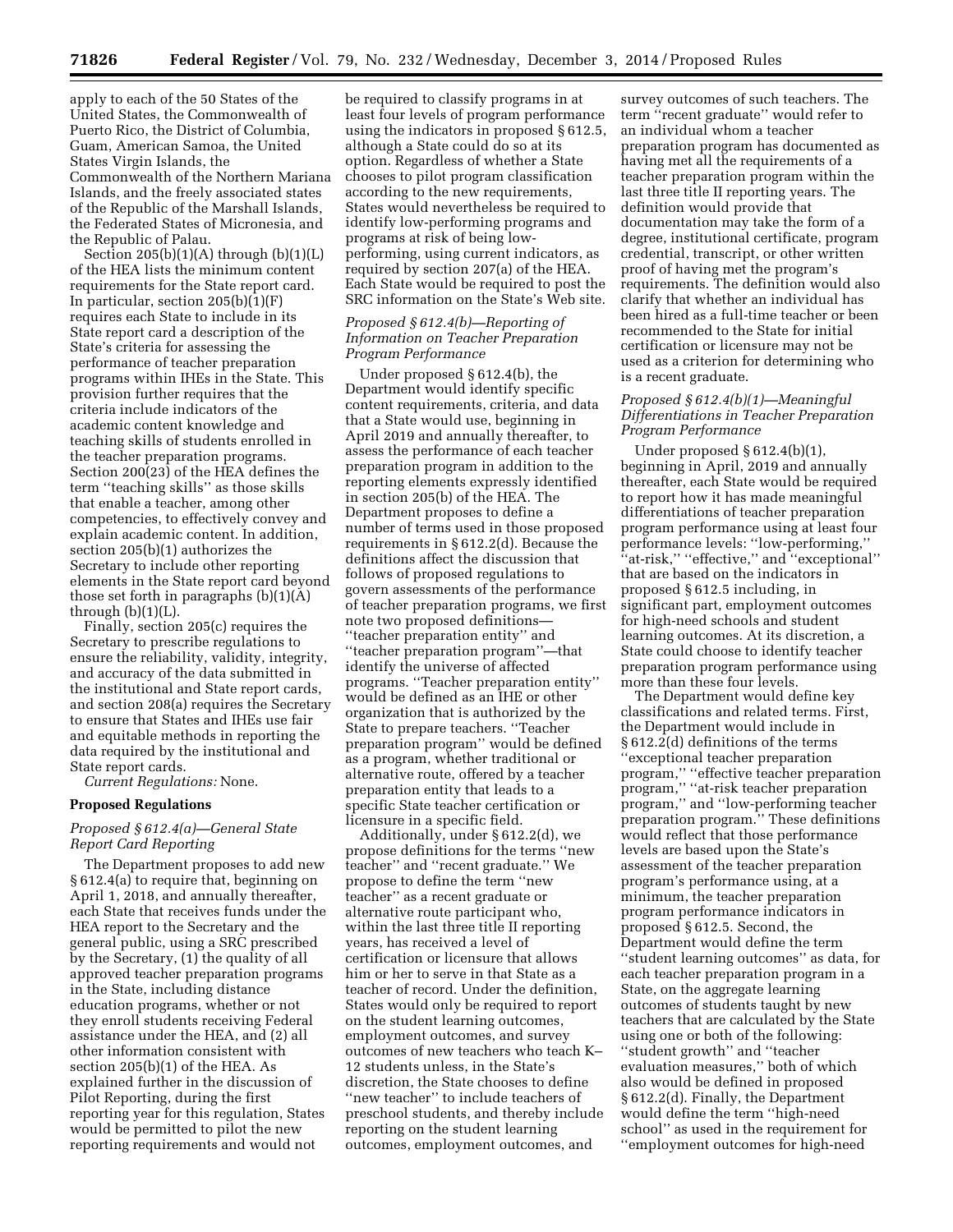schools'' as the placement and retention rates calculated for high-need schools as those terms would be defined in proposed § 612.2(d). For a complete discussion of these terms, please see the discussion under proposed § 612.5.

# *Proposed § 612.4(b)(2)—Satisfactory or Higher Student Learning Outcomes for Programs Identified as Effective or Higher*

Under proposed § 612.4(b)(2), a State would not be permitted to identify a teacher preparation program as having a performance level of effective or higher unless the State determined the program had satisfactory or higher student learning outcomes. Our proposed regulation reflects the recommendation of non-Federal negotiators and ensures that States consider student performance when they classify programs by levels of performance.

# *Proposed § 612.4(b)(3)—Disaggregated Data, Assurances of Accreditation or Quality of Program Characteristics, Weighting, and Rewards or Consequences*

Under proposed § 612.4(b)(3)(i), each State would, for each teacher preparation program in its State, (1) report disaggregated data that corresponds to each of the indicators in proposed § 612.5, and (2) provide an assurance that the teacher preparation program is either accredited by a specialized agency pursuant to § 612.5(a)(4)(i), or produces teacher candidates with quality clinical preparation and content and pedagogical knowledge, and who have met rigorous teacher candidate entry and exit qualifications. Each of these terms (''quality clinical preparation,'' ''content and pedagogical knowledge,'' and ''rigorous teacher candidate entry and exit qualifications'') would be defined in § 612.2(d). The definitions of each of these terms reflect the specific and detailed suggestions of non-Federal negotiators. For a complete discussion of these terms, please see the discussion under proposed § 612.5.

Under proposed § 612.4(b)(3)(ii) and (iii), each State would be required to report how it weighted the teacher preparation program performance indicators in proposed § 612.5, and the State-level rewards or consequences associated with each teacher preparation program performance level.

# *Proposed § 612.4(b)(4) Reporting the Performance of All Teacher Preparation Programs*

Under proposed § 612.4(b)(4), except for certain programs subject to proposed § 612.4(b)(4)(ii)(D) or (E), each State

would ensure that all of its teacher preparation programs are represented in the SRC. In this regard, each State would be required to report annually and separately on the performance of each teacher preparation program that produces a total of 25 or more new teachers in a title II reporting year. Proposed § 612.4(b)(4) would permit a State, at its discretion, to establish a program size threshold lower than 25. For example, a State might determine that it has the capacity to report on programs with 15 new teachers.

Proposed § 612.4(b)(4)(ii) describes the reporting requirements for teacher preparation programs in the State that do not meet the program size threshold of 25 new teachers in a title II reporting year (or such lower program size threshold that the State chooses to use). States would annually report performance results for these programs, using one of three methods. Under proposed  $\S 612.4(b)(4)(ii)(A)$ , a State could aggregate teacher preparation program performance data among teacher preparation programs that are operated by the same teacher preparation entity and are similar to or broader than the program. For example, if a teacher preparation entity had two different special education programs and both had 13 new teachers, the State could combine performance results of the two programs and report them as a single teacher preparation program with 26 new teachers, which would meet the program size threshold of 25 (or a lower program size threshold, at the State's discretion).

Alternatively, under proposed  $§ 612.4(b)(4)(ii)(B)$ , the State could report on a teacher preparation program's performance by aggregating performance data for that program over multiple years, up to a total of four years, until the size threshold is met. For example, if a teacher preparation program had ten new teachers each year, the State could combine performance results of that year with the results of the preceding two years and report the results as a single teacher preparation program with 30 new teachers, which would meet the program size threshold of 25 (or a lower program size threshold, at the State's discretion).

Under § 612.4(b)(4)(ii)(C), States also could use a combination of both of these methods if neither method alone would be sufficient to permit the State to meet the program size threshold (or for a State that chooses a lower program size threshold, to permit the State to meet the lower program size threshold) described in  $§ 612.4(b)(4)(i).$ 

Proposed  $§ 612.4(b)(4)(ii)(D)$  would allow States to refrain from reporting data on any program that cannot meet the program size threshold (or the State's lower program size threshold) for reporting using one of the three options.

Finally, proposed  $\S 612.4(b)(4)(ii)(E)$ would exempt States from reporting data under § 612.4(b) on a particular teacher preparation program in cases where reporting of such data would be inconsistent with Federal or State privacy and confidentiality laws and regulations.

#### *Proposed § 612.4(b)(5)—Procedures for Assessing and Reporting Teacher Preparation Program Performance Data*

Under proposed § 612.4(b)(5), each State would be required to report, beginning on April 1, 2018, and every four years thereafter, and at any other time that the State makes substantive changes to either the weighting of the indicators or the procedures for assessing and reporting the performance of each teacher preparation program in the State described in § 612.4(c)(2). These procedures would be established by the State in consultation with a group of stakeholders in accordance with  $\S 612.4(c)(1)$ .

#### *Proposed § 612.4(c)—Fair and Equitable Methods*

To assist in the development of the State's procedures for assessing and reporting teacher preparation program performance, each State would be required under § 612.4(c)(1) to consult with a representative group of stakeholders, including, at a minimum, representatives of leaders and faculty of traditional and alternative route teacher preparation programs; students of teacher preparation programs; superintendents; school board members; elementary and secondary school leaders and instructional staff; elementary and secondary school students and their parents; IHEs that serve high proportions of low-income or minority students, or English language learners; advocates for English language learners and students with disabilities; and officials of the State's standards board or other appropriate standards body. In developing its procedures in consultation with stakeholders as provided by § 612.4(c)(1), each State would be required under § 612.4(c)(2) to address (a) its weighting of the indicators identified in proposed § 612.5, (b) its process for aggregating data such that all teacher preparation programs would be represented in the SRC, (c) State-level rewards or consequences associated with each teacher preparation program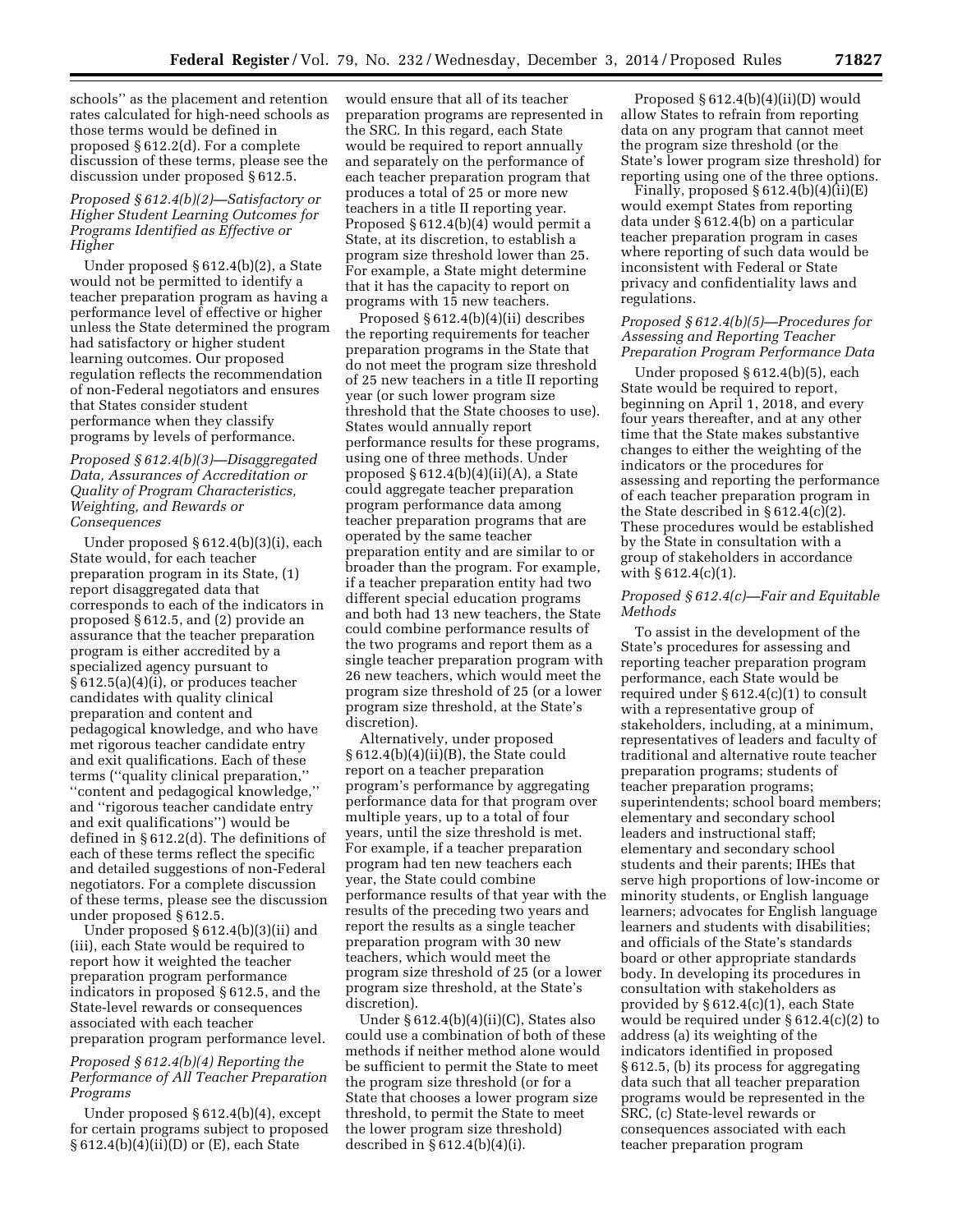designation, and (d) the method by which teacher preparation programs may challenge the accuracy of their performance data and program classification. Under proposed § 612.4(c)(2), each State would also be required to examine the quality of the data collection and reporting activities it conducts and modify those activities as appropriate to improve deficiencies.

# *Proposed § 612.4(d)—Inapplicability to Certain Insular Areas*

Proposed § 612.4(d) would provide that the regulatory reporting requirements in § 612.4(b) and (c) regarding indicators of academic content knowledge and teaching skills would not apply to the insular areas of American Samoa, the Commonwealth of the Northern Mariana Islands, and the freely associated States of the Republic of the Marshall Islands, the Federated States of Micronesia, the Republic of Palau, Guam, and the United States Virgin Islands.

#### **Reasons**

# *Proposed § 612.4(a)—General State Report Card Reporting*

Proposed § 612.4 would codify in regulations the statutory requirement that States that receive funds under the HEA report annually to the Secretary, in a SRC prescribed by the Secretary, on (1) the quality of all approved teacher preparation programs in the State for both traditional teacher preparation programs and alternative routes to State certification or licensure programs, and (2) basic data about teaching in the State, and make this information widely available to the general public.

# *Scope of Programs Covered by Reporting*

Because section 205(b)(1) of the HEA requires each State to report data on all teacher preparation programs in its State, we have included language in § 612.4(a) to underscore that this requirement applies to all teacher preparation programs, regardless of whether they enroll students receiving Federal assistance under the HEA, or whether they are traditional or alternative route programs. Our goal is for States to report equivalent information needed for program improvement, transparency, and accountability for all teacher preparation programs in the State, including both traditional and alternative route programs. We invite comment specifically on whether the proposed regulation would adequately provide alternative route programs with the information about their participants and graduates that they need in order to

facilitate program improvement, and whether the proposed regulation provides equivalent accountability for both traditional and alternative route programs.

We are specifically interested in the potential scenario in which an IHE is deemed to be the ''teacher preparation entity,'' as defined in § 612.2(d), for an alternative route program or provider in a particular State because the IHE is authorized by the State to recommend teacher candidates for certification, while the alternative route provider is not. We invite comment on whether, in such a scenario, the State would be able to report separately on the performance of alternative route program participants who are enrolled at an IHE-based teacher preparation program so as to provide sufficient transparency and accountability at the program level not only to the IHE-based teacher preparation program that is enrolling the alternative route program participants, but also to the alternative route program itself, which in this scenario would not be a teacher preparation entity as defined in § 612.2. If commenters do not believe that a State could report separately on the performance of alternative route program participants, we invite comment on whether there are other data, or changes that should be made to the proposed regulations, that would provide adequate transparency and accountability for both the IHE-based teacher preparation program and the alternative route program, and whether States have the capacity to report such data.

In addition, during the negotiated rulemaking process, some non-Federal negotiators stated that it was not clear whether States had to report on the performance of distance education programs under this requirement. Non-Federal negotiators requested that we specify in the regulations that distance education programs must be included in a State's reporting. We have therefore included language in § 612.4(a) to clarify that, for purposes of State reporting, States must report on distance learning programs that are being provided in the State.

Further, as addressed in our explanations for proposed § 612.4(b), annual State reporting of indicators and criteria for assessing program performance would extend to all teacher preparation programs—whether or not they are within IHEs. Section 205(b)(1)(F) of the HEA provides for such reporting only for programs within IHEs. However, the introductory language in section 205(b)(1) provides that the content of the SRC is not

limited to the elements Congress has prescribed, and also expressly includes alternative route providers in the reporting system. Because the Secretary believes it is important that States report on the performance of all of their teacher preparation programs including programs that are not based at IHEs—using the same criteria, we propose to extend the State's reporting requirements in §§ 612.4(b)(1) and 612.5 to cover all teacher preparation programs in the State.

# *Delayed Implementation Date and Revised Reporting Calendar*

Because the proposed regulations make changes to current State reporting obligations under title II of the HEA, we believe that it is appropriate to provide a year for States and institutions to design and set-up their data reporting systems. Such set-up would take place during the 2015–2016 academic year. During the negotiated rulemaking, a number of non-Federal negotiators indicated that the minimum amount of time States would need to set up the new processes and systems would be six months. Thus, this delay will provide sufficient time for States that do not already have the processes and systems necessary to implement the new reporting to develop processes and systems to do so. We are also proposing to implement a new reporting calendar. Currently, institutions report to States in April about data from the prior academic year, and States report to the Department the following October. Under these regulations, beginning in October 2017, we are proposing to require annual institutional reporting on data from the prior academic year in October of each calendar year, rather than April of the following calendar year, and annual State reporting in April of the following calendar year rather than October. We believe that this revised reporting calendar will ensure more timely feedback on program performance to programs and the public, and thus more rapid program improvement.

#### *Pilot Reporting Year*

The system design and set-up period during the 2015–2016 academic year would be followed by a pilot reporting year for State report cards in April 2018. The pilot reporting year cycle would begin with the institutional report card in October 2017 (for data pertaining to IHE programs and new teachers in the 2016–2017 academic year) and the pilot State report card would be due in April 2018. During the pilot reporting year, States would publically report new data required by the regulations, but would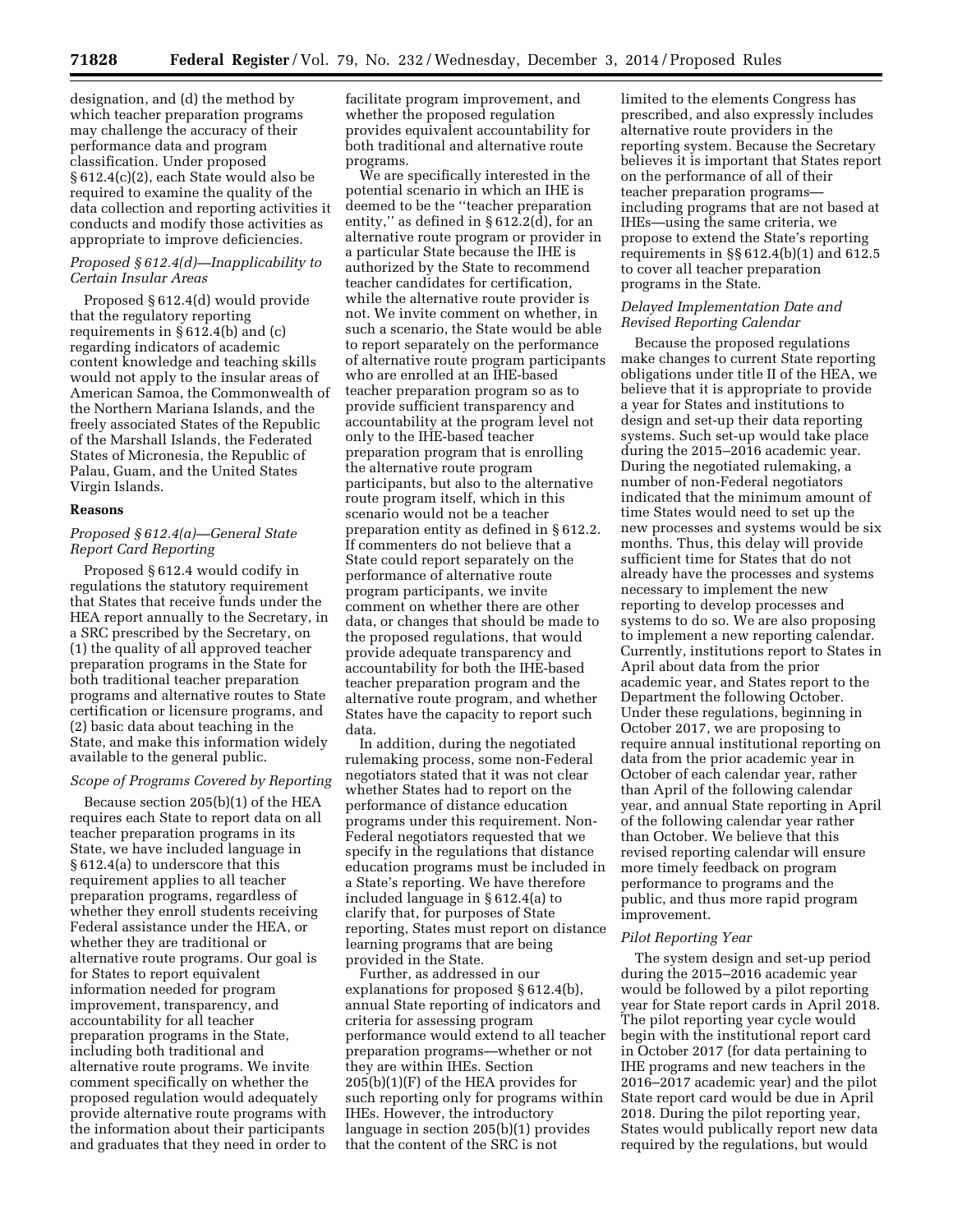not be required to use the data to assign programs to one of four levels of performance (exceptional, effective, atrisk for low-performing, or lowperforming). As required by section 207(a) of the HEA, States would still be required to identify programs that are atrisk of being low-performing or lowperforming, but States would not be required to use the indicators in proposed § 612.5 to make such determinations, although a State could do so at its option.

Additionally, during the pilot reporting year, any State ratings of program performance would not have implications for that program's eligibility to participate in the TEACH Grant program. As discussed further under proposed *§ 686.2 Definitions* in the explanation of the term ''highquality teacher preparation program,'' to ensure adequate time for program improvement, no program would be in danger of losing eligibility to participate in the TEACH Grant program until the program is rated as lower than ''effective'' for two out of the previous three reporting years. Thus, a program could first lose eligibility to participate in the TEACH Grant program in July, 2020, if the program received a rating of lower than ''effective'' in both the State's April 2019 and April 2020 report cards.

In summary, the Department is proposing that pilot reporting by States under these regulations occur in the State report cards due in April 2018, over two years from the expected date that final regulations take effect in 2015, and that full reporting by States under

these regulations for the State report cards begin in April 2019, over three years from the expected date that the final regulations take effect. Finally, the Department is proposing that programs would first be ineligible to participate in the TEACH Grant program in July 2020, if they receive two consecutive ratings of lower than ''effective'' under the proposed regulations, four years from the expected date the final regulations take effect. The following table summarizes the timeline for the implementation of the reporting requirements in the proposed regulations by teacher preparation program cohort and reporting year. The Department particularly invites comment on whether this timetable is reasonable.

# IMPLEMENTATION DATES

| Academic Year in which data systems<br>are designed and set up.<br>Academic year in which data is col-<br>lected.<br>Program Completer Survey<br>Cohort Employer (CE) Survey<br>Year in Which Data Reported in State<br>Report Card. | $2015 - 16$ .<br> | 2016–17<br>C1<br>C1<br>C <sub>1</sub><br>C <sub>1</sub><br>CE of C1<br>April 2018 Pilot<br>Report.<br>Required<br>Report all new<br>data required by<br>regulations.<br>Identify and report<br>low-performing<br>or at-risk pro-<br>grams (does not<br>have to be<br>based on new<br>data).<br>Optional<br>Report program<br>performance rat-<br>ings based on<br>new data. | 2017-18<br>C1,2<br>C1,2<br>C1,2<br>C2<br>CE of C2<br>April 2019 Full Re-<br>port.<br>Required<br>Report all new<br>data required by<br>regulations.<br>Report 4-level pro-<br>gram perform-<br>ance ratings<br>based on new<br>data.<br>Ratings do not im-<br>pact TEACH<br>Grant eligibility<br>for the $2019-$<br>2020 Award<br>Year. | 2018–19<br>C1,2,3<br>C1,2,3<br>C3<br>CE of C3<br>April 2020 Full Re-<br>port.<br>Required<br>Report all new<br>data required by<br>regulations.<br>Report 4-level pro-<br>gram perform-<br>ance ratings<br>based on new<br>data.<br>Ratings could im-<br>pact TEACH<br>Grant eligibility<br>for 2020-2021<br>Award Year (if<br>second rating of<br>lower than effec-<br>tive). | $2019 - 20.$<br>Rolling.<br>Rolling.<br>Rolling.<br>Rolling.<br>Rolling.<br>April 2021 Full Re-<br>port. |
|--------------------------------------------------------------------------------------------------------------------------------------------------------------------------------------------------------------------------------------|-------------------|-----------------------------------------------------------------------------------------------------------------------------------------------------------------------------------------------------------------------------------------------------------------------------------------------------------------------------------------------------------------------------|-----------------------------------------------------------------------------------------------------------------------------------------------------------------------------------------------------------------------------------------------------------------------------------------------------------------------------------------|--------------------------------------------------------------------------------------------------------------------------------------------------------------------------------------------------------------------------------------------------------------------------------------------------------------------------------------------------------------------------------|----------------------------------------------------------------------------------------------------------|
|--------------------------------------------------------------------------------------------------------------------------------------------------------------------------------------------------------------------------------------|-------------------|-----------------------------------------------------------------------------------------------------------------------------------------------------------------------------------------------------------------------------------------------------------------------------------------------------------------------------------------------------------------------------|-----------------------------------------------------------------------------------------------------------------------------------------------------------------------------------------------------------------------------------------------------------------------------------------------------------------------------------------|--------------------------------------------------------------------------------------------------------------------------------------------------------------------------------------------------------------------------------------------------------------------------------------------------------------------------------------------------------------------------------|----------------------------------------------------------------------------------------------------------|

C1: Cohort 1, graduates from teacher preparation program in 2016, earliest first year of teaching is 2016–2017 academic year.

C2: Cohort 2, graduates from teacher preparation program in 2017, earliest first year of teaching is 2017–2018 academic year.

C3: Cohort 3, graduates from teacher preparation program in 2018, earliest first year of teaching is 2018–2019 academic year. CE: Cohort employer.

# **Making the State Report Card Available**  available to the general public by **on the State's Web Site**

Non-Federal negotiators stated that it was reasonable to require States to make their report card information widely available to the general public by posting the information on the State Web site. We find this request reasonable in light of the statutory directive in section 205(a)(1) of the HEA. Accordingly, proposed § 612.4(a)(2) would require the State to make its SRC information widely

posting it on its Web site.

# *Program-Level Reporting*

Under the current title II reporting system, a teacher preparation program is defined as a State-approved course of study, the completion of which signifies that an enrollee has met all of the State's educational or training requirements for initial certification or licensure to teach in the State's elementary, middle, or secondary schools. A teacher preparation program may be either a

traditional program or an alternative route to certification program, as defined by the State. It may be within or outside an IHE. Additionally, for the purposes of current title II reporting, all traditional teacher preparation programs at a single IHE are considered to be a single program. Likewise, under the current title II reporting system, all alternative route to initial teacher certification programs administered by any IHE or organization are considered to be a single program. As a result,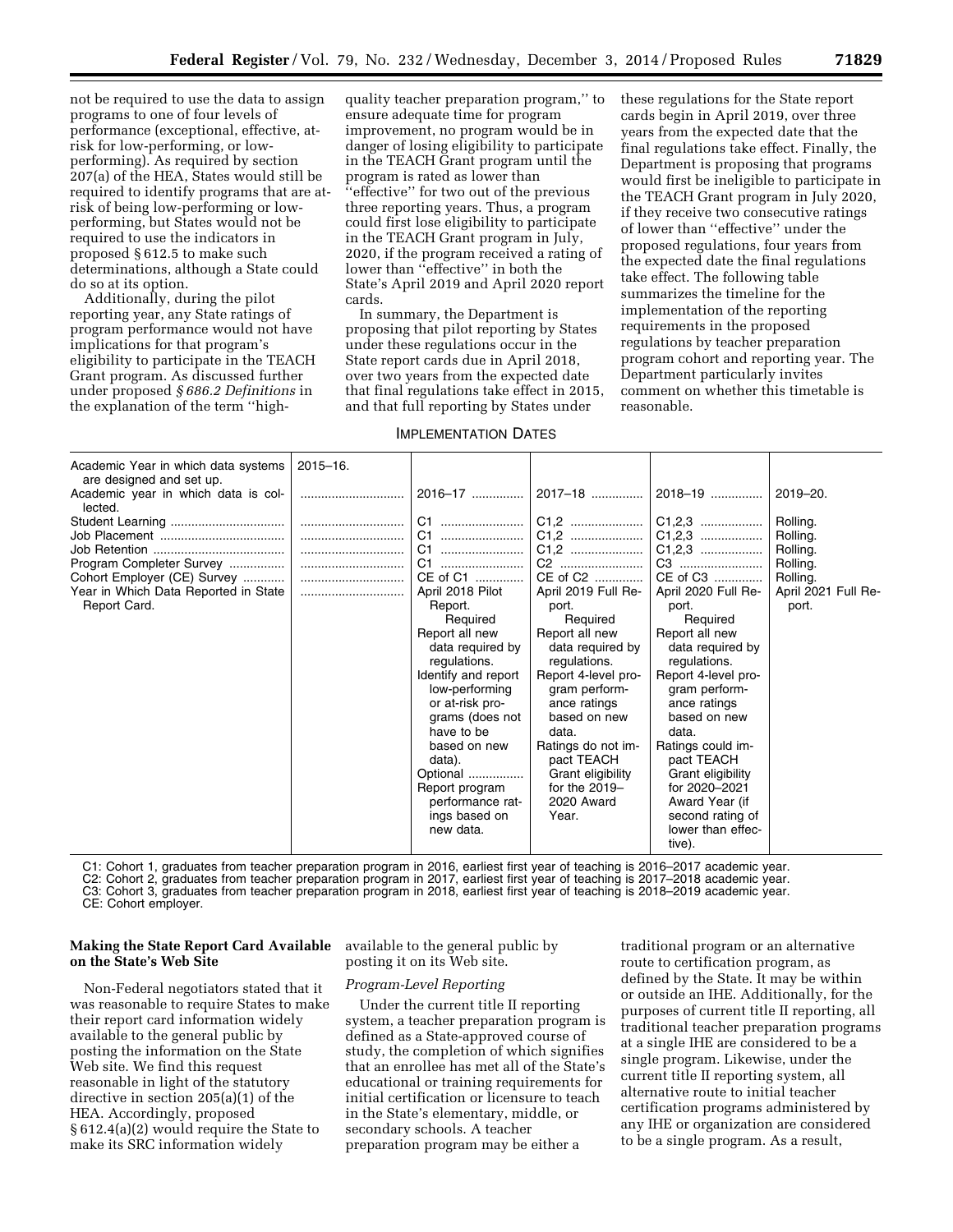States (and IHEs in their own report cards) currently do not provide data on individual teacher preparation programs offered by a single IHE, such as an elementary education program or a secondary mathematics program.

Many non-Federal negotiators stated that collecting and reporting data at the level of the individual teacher preparation program would assist IHEs and alternative route providers in improving specific programs. Reporting at this level would also aid prospective students and employers in making informed choices about the quality of particular teacher preparation programs. Non-Federal negotiators stated that reporting at the individual program level would prevent the dilution of data on individual program quality by the ''averaging'' effect of combined ratings for a number of teacher preparation programs within a single IHE or other teacher preparation program entity, and instead would reveal potential variations in program quality among different teacher preparation programs within a single IHE or entity.

We agree with this view and believe that by requiring States to report on teacher preparation program performance at the individual program level, the proposed performance levels required under proposed § 612.4(b)(1) would be more meaningful to IHEs and the public. Knowing the performance classification of an individual teacher preparation program, rather than simply the combined performance rating of all such programs at an IHE, also would be much more useful to IHEs in deciding where to focus improvement efforts, and much more useful to the public in choosing a teacher preparation program. In addition, identification of teacher preparation program performance at the individual program level (*e.g.,* early education, elementary education program or a secondary mathematics program) is necessary so that eligibility to participate in the TEACH Grant program is linked to high-quality teacher preparation programs consistent with the statutory directive of title IV. Finally, program level reporting ensures that teacher preparation programs that prepare teachers to work in particular educational settings (*e.g.,* teachers of students with disabilities or English Language Learners), receive their own focus and can be compared to like programs.

For these reasons, we propose to require States to report on performance at the individual teacher preparation program level, rather than on the overall performance of all of an entity's teacher preparation programs. We would accomplish this by referring to a

''teacher preparation program'' in proposed § 612.4 (and elsewhere in part 612), and defining that term, as well as the term ''teacher preparation entity'' in § 612.2, to differentiate between a program that leads to a specific State teacher certification in a specific field and an IHE or organization that is authorized by the State to prepare teachers.

#### *Proposed § 612.4(b)—Reporting of Information on Teacher Preparation Program Performance*

In proposed § 612.4(b), we would identify the minimum content reporting requirements for the SRC. This regulatory approach differs from how the Department currently implements the statutory SRC requirements under the title II reporting system, under which specific reporting requirements are established solely through the review of public comment under the Paperwork Reduction Act. We propose to codify the substantive framework of a State's title II reporting obligations in new part 612 in order to clarify the effect these requirements would have, support TEACH program implementation, and to create a more meaningful reporting system to facilitate improvement in teacher preparation programs and services.

# *Proposed § 612.4(b)(1)—Meaningful Differentiations in Teacher Preparation Program Performance*

Currently, States meet the reporting requirements that concern the quality of teacher preparation programs under title II of the HEA primarily by reporting and considering input-based measures (*e.g.,*  an admission criterion that asks whether a prospective student submits a resume). In fact, while States must report the criteria they use to identify programs that are low-performing or atrisk, the only data on program performance currently collected by the title II reporting system are input data. However, there is little empirical support to suggest that these measures are good predictors of a teacher's eventual success in the classroom.

The Department believes that this input-based reporting provides insufficient information with which to differentiate among the quality of teacher preparation programs. Because the Department strongly believes that reporting on teacher preparation program quality should consider multiple measures, especially outcome measures, we have structured the State reporting requirements in § 612.4(b) to require that States report criteria for assessing program performance that include specific outcome and inputbased indicators proposed in § 612.5. States would be required to report on their criteria for determining teacher preparation program performance and to differentiate teacher preparation program performance using these indicators. (We discuss our proposed outcome-based indicators in the preamble discussion related to proposed § 612.5.)

Specifically, under proposed § 612.4(b)(1), following a pilot reporting year in 2018, beginning in April 2019 and annually thereafter, States would be required to report a teacher preparation program's performance using at least four performance levels (''exceptional,'' ''effective,'' ''at-risk,'' or ''lowperforming''). We have proposed that States use at least four performance levels because two of these levels (atrisk and low-performing) are already identified in section 207(a) of the HEA as levels on which States must report, and a third level is identified by title IV of HEA, which provides that to be eligible to distribute TEACH Grants, IHEs must provide ''high quality'' teacher preparation. Several non-Federal negotiators suggested that only having three classifications (*i.e.,* lowperforming, at-risk of being lowperforming, and high-quality) would not allow for meaningful distinctions of quality. Therefore, several non-Federal negotiators suggested, and we agree, that to permit identification of the best programs, at least one additional classification should be created by States to ensure meaningful differentiation between programs whose performance is satisfactory and those whose performance is truly exceptional. For reasons explained under proposed § 612.6, the Secretary proposes that employment outcomes for high-need schools and student learning outcomes be included, in significant part, in determining teacher preparation program performance.

# *Proposed § 612.4(b)(2)—Satisfactory or Higher Student Learning Outcomes for Programs Identified as Effective or Higher*

The Secretary proposes that States may identify the performance level for a teacher preparation program as effective or higher quality only if the program has satisfactory or higher student learning outcomes. The Secretary believes, and many non-Federal negotiators agreed, that a program's ability to train future teachers who produce positive results in student learning is a clear and important standard of teacher preparation program quality.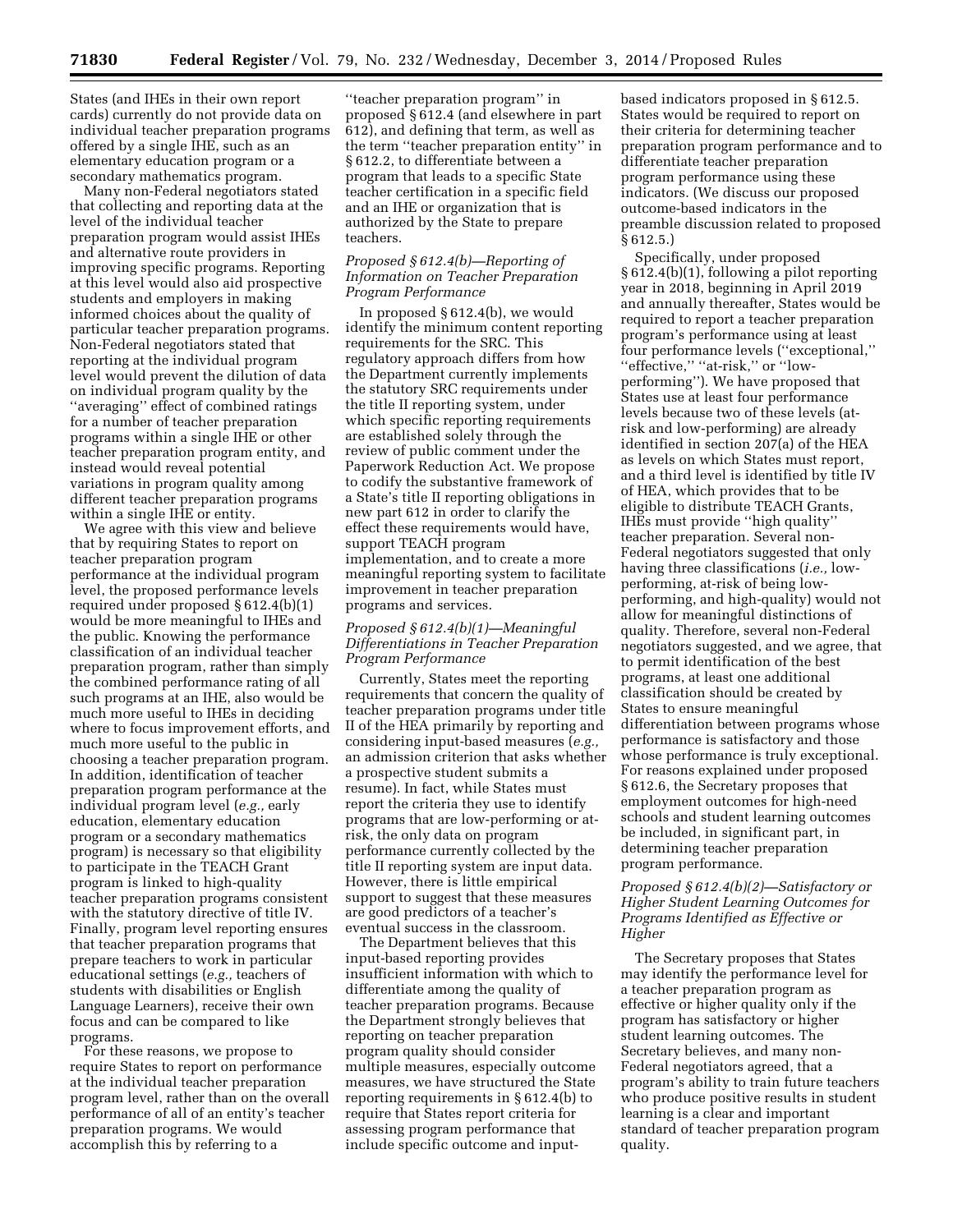In order to assess teacher preparation program performance in terms of student learning outcomes, States would need to collect data on student growth of students assigned to each new teacher, defined in proposed § 612.2 as the change in student achievement for an individual student between two or more points in time. For student learning outcomes, data would be calculated by the State using a student growth measure, a teacher evaluation measure, or both.

Because many States are adopting comprehensive teacher evaluation systems that consider student growth in significant part, as well as other measures of a teacher's instructional practice, we have proposed a definition of ''student learning outcomes'' in § 612.2 that would give States the option of using the results of those evaluation systems in identifying a program's performance level. To ensure that States weigh student learning outcomes as a significant part of the system, the non-Federal negotiators proposed language with which the Secretary agreed. Under that language, as noted at the outset of this discussion, States could only identify the quality of a teacher preparation program as effective or higher if the State determined that the program's graduates produce student learning outcomes that are satisfactory or higher. The Department believes that this provision will encourage States to classify programs with the utmost integrity while still preserving State discretion as to the setting of performance levels.

# *Proposed § 612.4(b)(3)—Disaggregated Data, Assurances of Accreditation on Quality of Program Characteristics, Weighting, and Rewards and Consequences*

Section 205(b)(1)(F) of the HEA requires that a State provide a description of its criteria for assessing the performance of teacher preparation programs, which must include indicators of the academic content knowledge and teaching skills of students enrolled in these programs. Section 207(a) requires the State to provide a list of IHEs with programs that are low-performing or at-risk of becoming low-performing. We believe that these two requirements provide insufficient information about the quality of teacher preparation programs in a State and focus only on the negative. As noted in our discussion of proposed § 612.4(b)(1), we believe States should be required to identify not only programs that are low-performers but also programs that are high-performers, with gradations of success, in order to

recognize and reward excellence, help other programs learn from best practices, and facilitate faithful implementation of the TEACH Grant program.

The Secretary further believes that to document the basis on which a State makes its determination of teacher preparation performance levels and to facilitate self-improvement by teacher preparation programs and entities, a State should be required to report data on each of the indicators in proposed § 612.5, disaggregated for each teacher preparation program. These reports would include an assurance that the teacher preparation program is either accredited by a specialized agency recognized by the Secretary for accreditation of professional teacher education programs, or produces teacher candidates with content and pedagogical knowledge and quality clinical preparation who have met rigorous teacher candidate entry and exit qualifications. Non-Federal negotiators emphasized that specialized agencies base accreditation on these same factors regarding knowledge and entry and exit requirements, and thus, an assurance of such accreditation is tantamount to a State finding that the teacher preparation program has these other attributes.

The availability of these data in State reports, which States and the Secretary would make available to the public, can help guide potential employers in their hiring decisions and prospective teachers in their application decisions. For example, a superintendent may be particularly interested in hiring teachers from programs with a history of placing teachers who stay in their positions. A prospective special education teacher may want to look at which special education programs in the State have the highest success rates in placing program graduates.

More generally, the Secretary also believes that a State should be required to include in its State report card its weighting of the various indicators of program performance included in proposed § 612.5. This information will show how that State arrived at its overall assessment of a teacher preparation program's performance and provide a way for the Secretary and the public to understand the relative value that a State places on each of the indicators of program quality. This reporting also will be an important transparency tool that will permit programs and the general public to understand how States make their performance-level determinations.

Lastly, the Secretary believes that as a further mechanism for making the

State assessment of teacher preparation performance levels more meaningful, States should be required to identify any State-level rewards or consequences associated with each teacher preparation program performance level.

# *Proposed § 612.4(b)(4)—Reporting the Performance of All Teacher Preparation Programs*

Proposed § 612.4(b)(4)(i) would require separate reporting of the performance of any teacher preparation program that annually produces 25 or more new teachers, and establishes permissible procedures for data aggregation that would result in reporting on all of the State's teacher preparation programs (except for those programs that are particularly small and for which aggregation procedures cannot be applied or where State or Federal privacy or confidentiality laws and regulations prevent it). In developing this proposed requirement, the Department considered the current processes used by States that already assess teacher preparation program performance using student growth data for students of new teachers from those programs. Those States use program size thresholds that range from as few as 10 to as many as 25 new teachers. The proposed regulations would set a program size threshold for reporting of 25, which we believe would ensure that each State will report results each year for the largest number of programs consistent with what the State would find to be logistically feasible and statistically valid. The Secretary specifically invites comment on an appropriate program size threshold.

While proposed § 612.4(b)(4) would not require separate annual reporting on the effectiveness of individual teacher preparation programs that produce 24 or fewer new teachers, we recognize that some States may find it logistically feasible and statistically valid to establish a lower threshold, and may prefer to do so in order to recognize the quality of smaller teacher preparation programs. In order to encourage these States to do so, the provision would expressly permit a State to report the effectiveness of these smaller programs by allowing a State to set a program size threshold lower than 25.

We also recognize, however, that the smaller the size of a teacher preparation program, the greater the challenge of generating data on program effectiveness that can be valid and reliable and meet the reporting threshold. Because we strongly believe that it is important that States report annually to the public, and to IHEs and other entities that operate teacher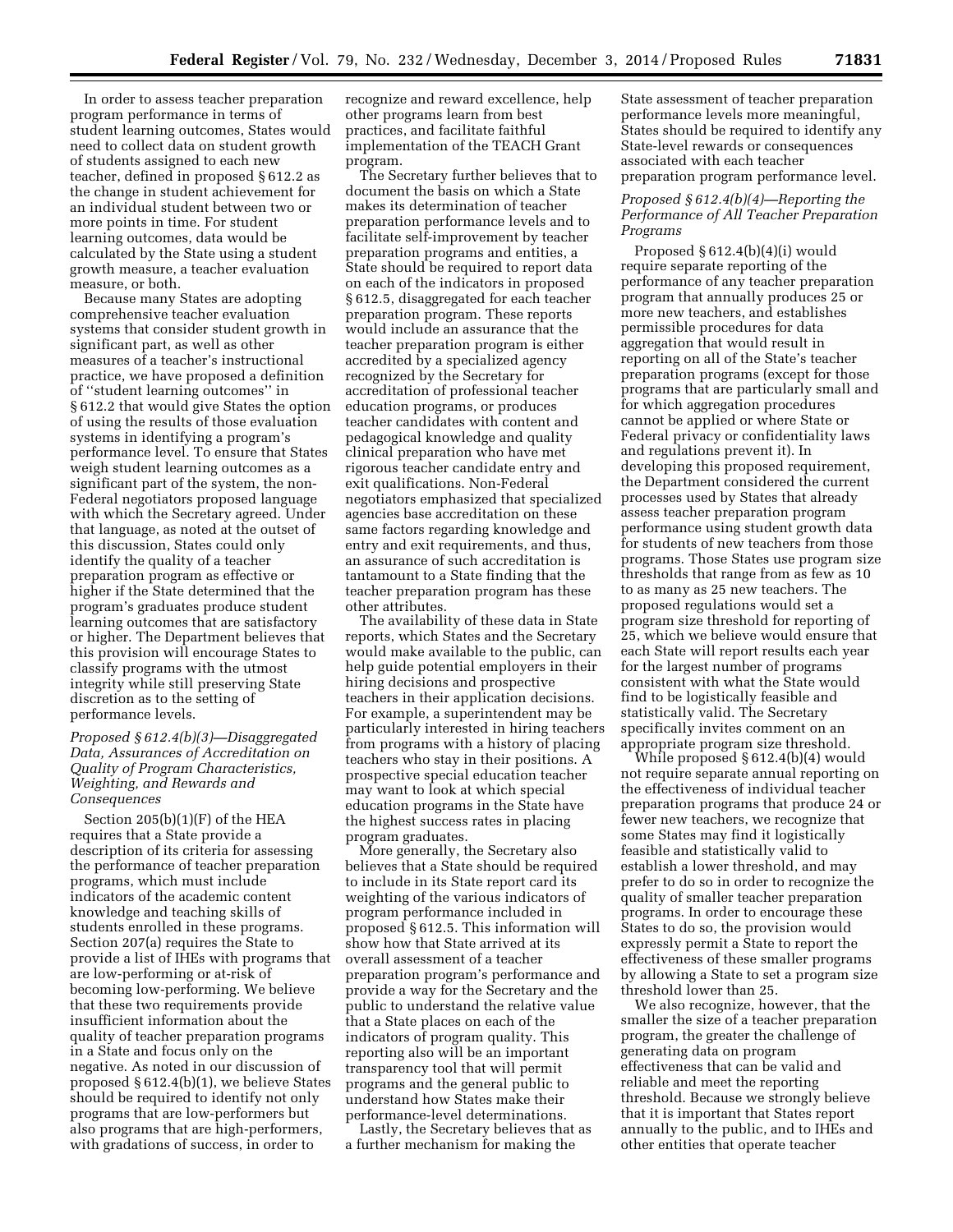preparation programs, on the quality of these smaller programs, we have proposed alternative methods through which States could report performance of programs that annually produce a number of new teachers that is fewer than 25 (or whatever lower program size threshold the State establishes). As proposed in  $§ 612.4(b)(4)(ii)(A)–(C),$ these methods involve annually meeting the program size threshold of 25 (or any lower threshold a State establishes) by aggregating performance data for each of these smaller programs with performance data (1) of like programs that the teacher preparation entity operates (thus, in effect, reporting on a broader-based teacher preparation program), (2) for the same program generated over multiple years for up to four years, or (3) generated under a combination of these first two methods. For this second method, we have proposed to set a four-year cap on the number of years over which such aggregation may occur so that the performance levels are not based on data that are too old to be a reflection of current program performance. The Department particularly invites comment on whether such a cap should exist, and if so, how many years should be aggregated to report data on a single program.

We believe that a State's use of these alternative methods would produce more reliable and valid measures of quality for each of these smaller programs and reasonably balance the need annually to report on program performance with the special challenges of generating a meaningful annual snapshot of program quality for programs that annually produce few new teachers. Even with multiple options for reporting on smaller teacher preparation programs, we recognize that it is possible that some States will still be unable to aggregate the program performance data for some small programs based on a program size threshold of 25 or such lower size threshold as a State may establish. Through proposed  $\S 612.4(b)(4)(ii)(D)$ , we would accommodate this situation by not requiring that a State include performance information on these particular programs in their annual State report until aggregation allows reporting with validity, reliability, accuracy, and integrity commensurate with the program size threshold of 25 or such lower threshold the State has chosen to use.

Finally, we recognize that reporting data on program performance under § 612.4(b)(4) could be inconsistent with Federal or State privacy and confidentiality laws or regulations. For

example, in cases where a teacher is both a participant in an alternative route teacher preparation program and concurrently enrolled as a student in an IHE, data regarding that student/teacher could be considered education records and, therefore, implicate the Family Educational Rights and Privacy Act, 20 U.S.C. 1232g. Additionally, States may have privacy laws that protect employment records, including protections that could implicate data related to a number of the measures outlined in this proposed regulation. Because we do not intend the proposed regulations to require reporting that would be inconsistent with these other legal requirements, proposed § 612.4(b)(4)(ii)(E) would provide that a State would not need to report on the performance of a particular program in the SRC if doing so would be inconsistent with Federal or State privacy and confidentiality laws or regulations.

#### *Proposed § 612.4(b)(5)—Implementing Procedures Established by the State*

While requiring each State to report on both the level of performance of each teacher preparation program and the data the State used to determine the program's level of performance is important, so too is the transparency of the process the State used to make these determinations. For this reason, we propose in § 612.4(b)(5) to have States report periodically on the procedures they used to make decisions about program performance. Specifically, we propose that States report annually (1) their procedures for assessing and reporting the performance of each teacher preparation program, (2) the weighting they apply to the indicators identified in proposed § 612.5 to determine each teacher preparation program's resulting performance level, (3) their procedures under § 612.4(b)(4)(ii) for aggregating data for small programs, (4) State-level rewards or consequences associated with the designated performance levels, and (5) their provision of appropriate opportunities for programs to challenge the accuracy of their performance data and classification of the program.

We would require each State to report these procedures in its report card to be submitted by October 1, 2017, to inform the public at the outset how each State assessed teacher preparation program performance. We think it is reasonable to require States to review, and inform the public about any changes to, their procedures at least once every four years, and so would have the State report on this subject again every four years thereafter. In addition, to promote

transparency, under proposed § 612.4(b)(5)(ii), at any time a State made significant changes to its procedures for assessing program performance, we would have the State include a description of those significant changes in the next report card.

# *Proposed § 612.4(c)—Fair and Equitable Methods*

Proposed § 612.4(c)(1) would require that each State consult with a representative group of stakeholders when developing procedures for assessing and reporting the performance of each teacher preparation program in the State under § 612.4. This wideranging consultation process was suggested by non-Federal negotiators as the best way for a State to develop fair and equitable procedures for assessing and reporting the performance of each teacher preparation program.

Consistent with the non-Federal negotiators' recommendations, § 612.4(c)(1)(i) identifies those entities and groups that are likely to be affected by the way a State assesses and reports teacher preparation program performance under these proposed regulations. Those stakeholders would minimally include leaders and faculty of traditional and alternative route teacher preparation programs; students of teacher preparation programs; superintendents; school board members; elementary and secondary school leaders and instructional staff; elementary and secondary school students and their parents; IHEs that serve high proportions of low-income or minority students, or English language learners; advocates for English language learners and students with disabilities; and officials of the State's standards board or other appropriate standards body. Each State would consult with these stakeholders as it develops its system and makes decisions about its procedures for assessing and reporting teacher preparation program performance. The Secretary also agrees with many non-Federal negotiators that requiring States to have a process by which teacher preparation programs can challenge data accuracy and performance-level classification, and to consult with stakeholders on that process, will help to ensure fair and equitable treatment of teacher preparation programs and the reliability, validity, integrity, and accuracy of the data reported about such programs.

Proposed § 612.4(c)(2) would require each State to examine the quality of its data collection and reporting activities and to modify the data collection and reporting activities, as appropriate. We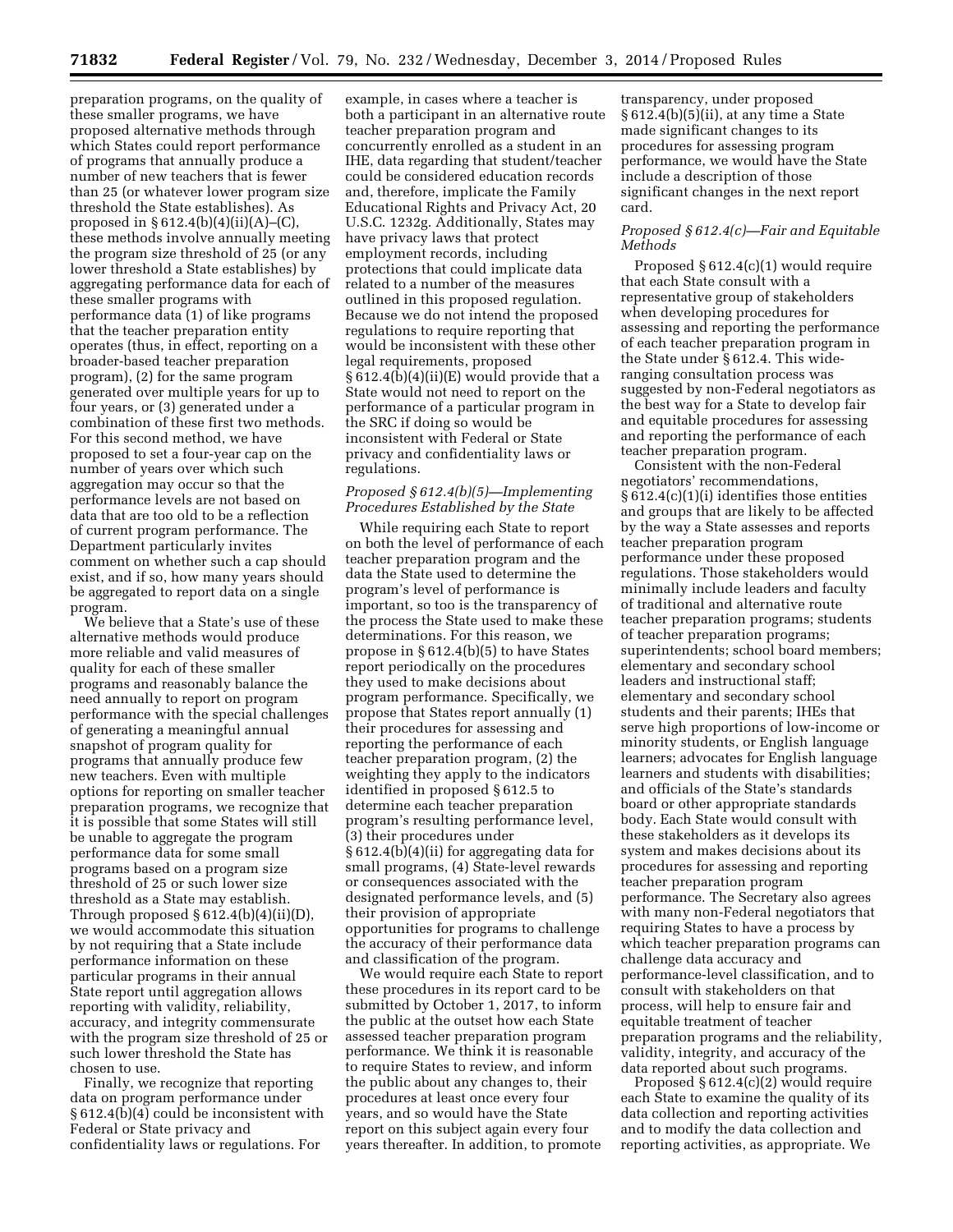developed these proposed regulatory provisions in response to feedback received during the negotiated rulemaking sessions. A number of non-Federal negotiators suggested that we build into our regulations this type of State review process to ensure the continued fairness of the process for collecting and analyzing data required under §§ 612.4(b) and 612.5, and thereby further promote the reliability, validity, integrity, and accuracy of the data relating to teacher preparation program quality reported in the SRC.

# *Proposed § 612.4(d)—Inapplicability to Certain Insular Areas*

Finally, we propose that the reporting requirements in  $\S$  612.4(b) and (c) regarding reporting of a teacher preparation program's indicators of academic content knowledge and teaching skills would not apply to the insular areas of American Samoa, the Commonwealth of the Northern Mariana Islands, the freely associated states of the Republic of the Marshall Islands, the Federated States of Micronesia, the Republic of Palau, Guam and the United States Virgin Islands. We believe that these entities are so small that the cost of reporting data relating to these entities' small teacher preparation programs is unwarranted.

§ 612.5 What indicators must a State use to report on teacher preparation program performance for purposes of the State report card?

*Statute:* Section 205(b)(1)(F) of the HEA requires each State to include in its State report card a description of the State's criteria for assessing the performance of teacher preparation programs within IHEs in the State. This provision further requires that the criteria include indicators of the academic content knowledge and teaching skills of students enrolled in the teacher preparation programs. Section 200(23) of the HEA defines the term ''teaching skills'' as those skills that enable a teacher, among other competencies, to effectively convey and explain academic content. Each State must report the information identified in section 205(b)(1)(F) to the Secretary and make it widely available to the general public in a uniform and comprehensible manner that conforms to the definitions and methods established by the Secretary.

*Current Regulations:* None. *Proposed Regulations:* Proposed § 612.5(a) would require that, for reporting purposes under proposed § 612.4, a State must assess, for each teacher preparation program in the State, indicators of academic content

knowledge and teaching skills of new teachers or recent graduates from that program. As discussed earlier in this preamble, we would define the term ''new teacher'' to mean a recent graduate or alternative route participant who, within the last three title II reporting years, has received a level of certification or license that allows him or her to serve in that State as a teacher of record for K–12 students and, at a State's discretion, for preschool students (see proposed § 612.2(d)). We would define ''recent graduate'' to mean an individual whom a teacher preparation program has documented as having met all the requirements of a teacher preparation program within the last three title II reporting years, without regard to whether the individual has passed a licensure examination, been hired as a full-time teacher, or been recommended to the State for initial certification or licensure (see proposed § 612.2(d)).

In proposed § 612.5(a)(1) through (a)(4), we identify those indicators that a State would be required to use to assess the academic content knowledge and teaching skills of new teachers from each of the teacher preparation programs in the State's jurisdiction. While a State would be able to use additional indicators and establish its own ''cut-scores,'' it would be required to use the following indicators of teacher preparation program performance: (i) Student learning outcomes (ii) employment outcomes, (iii) survey outcome data, and (iv) an assurance that the program is accredited by a specialized accreditation entity recognized by the Secretary for accreditation of professional teacher education programs, or an assurance by the State that the teacher preparation program provides teacher candidates with content and pedagogical knowledge and quality clinical preparation who have met rigorous teacher candidate entry and exit qualifications. In proposed § 612.2(d), we would define several key terms used in proposed § 612.5(a), including ''student learning outcomes,'' ''employment outcomes,'' ''survey outcomes,'' ''content and pedagogical knowledge,'' ''quality clinical preparation,'' and ''rigorous teacher candidate entry and exit qualifications.''

#### Student Learning Outcomes

The first required indicator of academic content knowledge and teaching skills would be student learning outcomes (see proposed § 612.5(a)(1)). ''Student learning outcomes'' would be defined as data on the aggregate learning outcomes of

students taught by new teachers (as that term would be defined in § 612.2(d)) trained by each teacher preparation program in the State. The State would choose to calculate the data on student learning outcomes using measures of student growth (as that term would be defined in § 612.2(d)), teacher evaluation measures (as that term would be defined in  $\S 612.2(d)$ , or both.

Definitions of ''student growth'' and ''teacher evaluation measure'' would also be added to proposed § 612.2. ''Student growth'' would be defined as the change in student achievement in tested grades and subjects and the change in student achievement in nontested grades and subjects for an individual student between two or more points in time. This could be a simple comparison of achievement between two points in time or a more complex ''value-added model'' 3 that some States already use to assess teacher preparation program performance based on levels of student growth associated with new teachers from those programs.

For the purpose of determining student growth, definitions of ''student achievement in tested grades and subjects'' and ''student achievement in non-tested grades and subjects'' would also be included in proposed § 612.2. Under the former, for grades and subjects in which assessments are required under section 1111(b)(3) of the ESEA, student achievement would be determined using (a) a student's score on the State's assessments under section 1111(b)(3) of the ESEA, and, (b) as appropriate, other measures of student learning described in the definition of ''student achievement in non-tested grades and subjects'' that are rigorous and comparable across schools and consistent with State requirements.

Under the definition of ''student achievement in non-tested grades and subjects,'' for grades and subjects that do not require assessments under section 1111(b)(3) of the ESEA, student achievement would be determined by measures of student learning and performance, such as students' results on pre-tests and end-of-course-tests, objective performance-based assessments, student learning objectives, student performance on English language proficiency assessments, and other measures of

<sup>3</sup>A value-added model is a statistical technique developed by researchers to estimate a teacher's unique contribution to student achievement. Briefly, VAM predicts (estimates) student achievement based on prior student test scores and other observable characteristics and then takes the difference between the predicted student test score and the actual student score and attributes this difference to the teacher.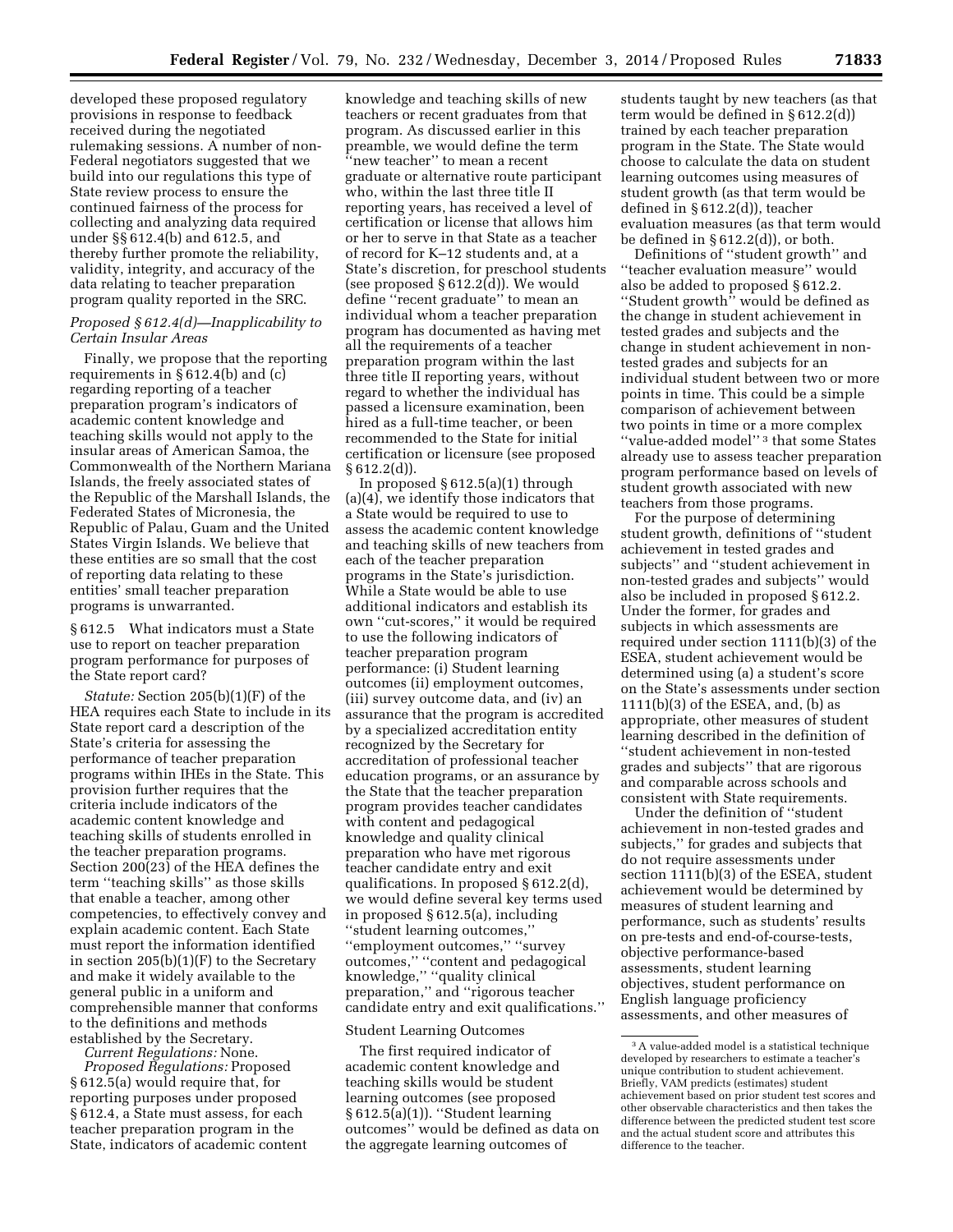student achievement, that are rigorous and comparable across schools and consistent with State requirements.

In order to create as much consistency as possible for States, LEAs, and other entities that work with the Department of Education, these definitions are nearly identical to the ones used in other Department initiatives, including ESEA flexibility,4 the Teacher Incentive Fund, and the Race to the Top program.

Under the proposed definition of ''student learning outcomes'' in proposed § 612.2, a State would be permitted to choose an alternative approach to calculating data on aggregate student learning outcomes of students using a ''teacher evaluation measure.'' We would define a ''teacher evaluation measure'' as the percentage of new teachers (as that term would be defined in § 612.2(d)), by grade span and subject level, rated at each performance level under an LEA teacher evaluation system consistent with statewide parameters that differentiates teachers on an annual basis using at least three performance levels and multiple valid measures in determining the performance levels. For the purpose of this definition, ''multiple valid measures'' of performance level would include data on student growth (as that term would be defined in § 612.2(d)) for all students as a significant factor as

well as observations based on rigorous teacher performance standards and other measures of professional practice.

# Employment Outcomes

The second indicator of the academic content knowledge and teaching skills of new teachers and recent graduates would be their employment outcomes (see proposed § 612.5(a)(2)). Under proposed § 612.2(d), we would define 'employment outcomes" to include the teacher placement rate (as the term ''teacher placement rate would be defined in § 612.2(d)), the teacher placement rate calculated for high-need schools (as the term ''high-need schools'' would be defined in § 612.2(d)), the teacher retention rate (as that term would be defined in § 612.2(d)), and the teacher retention rate calculated for high-need schools (as the term ''high-need schools'' would be defined in § 612.2(d)). The Department proposes to include in § 612.2(d) definitions for the terms ''teacher placement rate,'' ''teacher retention rate,'' and ''high-need school.''

''Teacher placement rate'' would be defined as the combined non-duplicated percentage (calculated annually and pursuant to § 612.5(a)) of new teachers (as that term would be defined in § 612.2(d)) and recent graduates (as that term would be defined in § 612.2(d)) who have been hired in a full-time teaching position for the grade level, span, and subject area in which the teachers were prepared. Under this definition, one or more of the following could, at the State's discretion, be excluded from the calculation of teacher placement rate, provided that the State uses a consistent approach to assess and report on all of its preparation programs: (a) New teachers or recent graduates who have taken teaching positions in another State, (b) new teachers or recent graduates who have taken teaching positions in private schools, (c) new teachers or recent graduates who have taken teaching positions that do not require State certification, or (d) new teachers or recent graduates who have enrolled in graduate school or entered military service.

''Teacher retention rate'' would be defined as any of the following three rates (calculated annually and pursuant to § 612.5(a)) as determined by the State, provided that the State uses a consistent approach to assess and report on all teacher preparation programs in the State. The first rate would be the percentage of new teachers (as that term would be defined in § 612.2(d)) who have been hired in full-time teaching positions and who have served for periods of at least three consecutive

school years within five years of being granted a level of certification that allows them to serve as teachers of record. The second rate would be the percentage of new teachers who have been hired in full-time teaching positions and reached a level of tenure or other equivalent measure of retention within five years of being granted a level of certification that allows them to serve as teachers of record. The third rate would be one hundred percent less the percentage of new teachers who have been hired in full-time teaching positions and whose employment was not continued by their employer for reasons other than budgetary constraints within five years of being granted a level of certification that allows the teachers to serve as teachers of record. In addition, under this proposed definition of ''teacher retention rate,'' a State would have the discretion to exclude one or more of the following from the calculation of the teacher retention rate, provided that the State uses a consistent approach to assess and report on all of its teacher preparation programs: (a) New teachers who have taken teaching positions in other States, (b) new teachers who have taken teaching positions in private schools, (c) new teachers who are not retained due to market conditions or circumstances particular to the LEA and beyond the control of teachers or schools, or (d) new teachers who have enrolled in graduate school or entered military service.

''High-need school'' would be defined by using the definition of ''high-need school'' from section 200(11) of the HEA. Specifically, under proposed § 612.2(d), ''high-need school'' would be defined as a school that, based on the most recent data available, meets one or both of the following definitions. First, a ''high-need school'' is in the highest quartile of schools in a ranking of all schools served by a local educational agency, ranked in descending order by percentage of students from low-income families enrolled in such schools, as determined by the local educational agency based on a single or a composite of two or more of the following measures of poverty: (a) The percentage of students aged 5 through 17 in poverty counted; (b) the percentage of students eligible for a free or reduced price school lunch under the Richard B. Russell National School Lunch Act; (c) the percentage of students in families receiving assistance under the State program funded under part A of title IV of the Social Security Act; and (d) the percentage of students eligible to receive medical assistance under the Medicaid

<sup>4</sup>On September 23, 2011, the Department invited each State educational agency (SEA) to request flexibility on behalf of itself, its LEAs, and schools, in order to better focus on improving student learning and increasing the quality of instruction. This voluntary opportunity has provided to educators and State and local leaders flexibility regarding specific requirements of the Elementary and Secondary Education Act (ESEA) in exchange for rigorous and comprehensive State-developed plans designed to improve educational outcomes for all students, close achievement gaps, increase equity, and improve the quality of instruction. In particular, States requesting flexibility committed to, by the 2014–15 school year, developing, adopting, piloting, and implementing teacher and principal evaluation and support systems that, among other things, use multiple valid measures in determining performance levels, including as a significant factor data on student growth for all students. As of September 1, 2014, the Secretary has granted 43 States, the District of Columbia, California Office to Reform Education (CORE), and the Commonwealth of Puerto Rico flexibility on key provisions of the ESEA in exchange for Statedeveloped plans to prepare all students for college and career, focus aid on the neediest students, and support effective teaching and leadership. States with waivers include Alabama, Arizona, Arkansas, Colorado, Connecticut, Delaware, Florida, Georgia, Hawaii, Idaho, Illinois, Indiana, Kansas, Kentucky, Louisiana, Maine, Maryland, Massachusetts, Michigan, Minnesota, Mississippi, Missouri, Nevada, New Hampshire, New Jersey, New Mexico, New York, North Carolina, Ohio, Oregon, Pennsylvania, Rhode Island, South Carolina, South Dakota, Tennessee, Texas, Utah, Virginia, West Virginia, and Wisconsin. Three additional requests, from Iowa, Wyoming, and the Department of the Interior's Bureau of Indian Education, are still under review.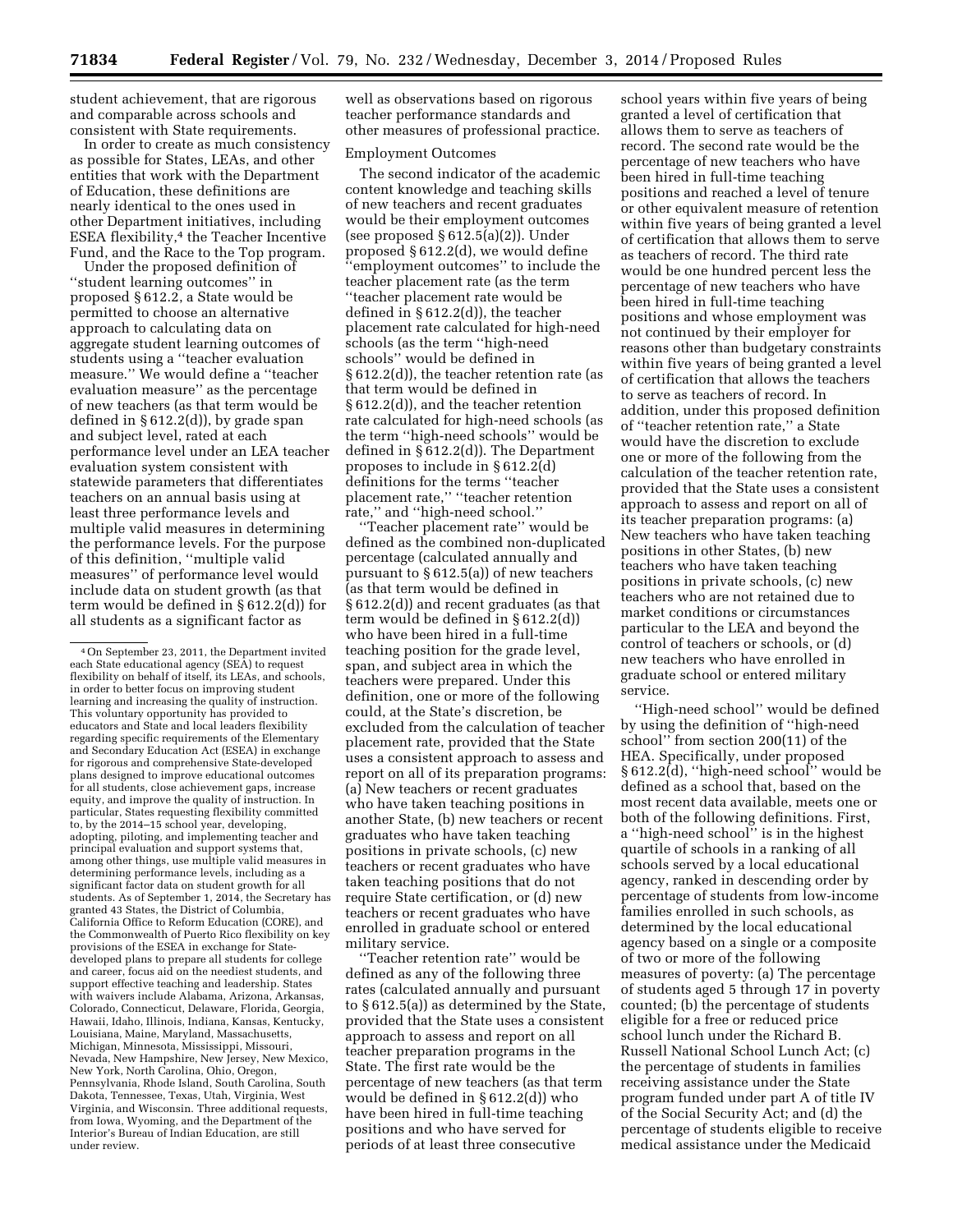program. Additionally, or alternatively, a school may be considered a ''highneed school,'' if, in the case of an elementary school, the school serves students not less than 60 percent of whom are eligible for a free or reduced price school lunch under the Richard B. Russell National School Lunch Act; or in the case of any other school that is not an elementary school, the other school serves students not less than 45 percent of whom are eligible for a free or reduced price school lunch under the Richard B. Russell National School Lunch Act.

Proposed § 612.5(a)(2) would clarify that, in using the employment outcomes measure as an indicator of academic content knowledge and teaching skills of new teachers and recent graduates, a State could, at its discretion, assess traditional and alternative route teacher preparation programs differently based on whether there are differences in the programs that affect employment outcomes, provided that varied assessments result in equivalent levels of accountability and reporting.

#### Survey Outcomes

The third indicator of the academic content knowledge and teaching skills of new teachers produced by a teacher preparation program would be survey outcome data (see proposed § 612.5(a)(3)). Under proposed § 612.2(d), we would define the term ''survey outcomes'' as qualitative and quantitative data collected through survey instruments, including, but not limited to, a teacher survey (as that term would be defined in § 612.2(d)) and an employer survey (as that term would be defined in § 612.2(d)), designed to capture perceptions of whether new teachers (as that term would be defined in § 612.2(d)) who are employed as teachers in their first year of teaching in the State where the teacher preparation program is located have the skills needed to succeed in the classroom.

''Teacher survey'' would be defined as a survey of new teachers (as that term would be defined in § 612.2(d)) serving in full-time teaching positions for the grade level, span, and subject area in which the teachers were prepared that is designed to capture their perceptions of whether the preparation that they received was effective.

''Employer survey'' would be defined as a survey of employers or supervisors designed to capture their perceptions of whether the new teachers (as that term would be defined in § 612.2(d)) they employ or supervise, who attended teacher preparation programs in the State where the teachers are employed

or supervised, were effectively prepared.

Accreditation or State Approval To Provide Teacher Candidates With Content and Pedagogical Knowledge and Quality Clinical Preparation and as Having Rigorous Teacher Candidate Entry and Exit Qualifications

The fourth indicator of academic content knowledge and teaching skills of a program's new teachers, reflected in proposed § 612.5(a)(4), would be a determination of whether (a) the teacher preparation program is accredited by a specialized accrediting agency recognized by the Secretary for accreditation of professional teacher education programs or, alternatively, (b) that the program:

• Produces teacher candidates with content and pedagogical knowledge (as that term would be defined in § 612.2(d));

• Produces teacher candidates with quality clinical preparation (as that term would be defined in § 612.2(d)); and

• Produces teacher candidates who have met rigorous teacher candidate entry and exit qualifications (as that term would be defined in § 612.2(d)).

To implement this requirement, the Department proposes to include in proposed § 612.2(d) definitions of the terms ''content and pedagogical knowledge,'' ''quality clinical preparation,'' and ''rigorous teacher candidate entry and exit qualifications.''

''Content and pedagogical knowledge'' would be defined as an understanding of (a) the central concepts and structures of the discipline in which a teacher has been trained, and (b) how to create effective learning experiences that make the discipline accessible and meaningful for all students, including a distinct set of instructional skills to address the needs of English language learners and students with disabilities, in order to assure mastery of the content by the students, as described in applicable professional, State, or institutional standards.

Quality clinical preparation" would be defined as training that integrates content, pedagogy, and professional coursework around a core of pre-service clinical experiences that at a minimum must (a) be provided, at least in part, by qualified clinical instructors who meet established qualification requirements and who use a training standard that is made publicly available; (b) include multiple clinical or field experiences, or both, that serve diverse, rural, or underrepresented student populations, including English language learners and students with disabilities, and that are

assessed using a performance-based protocol to demonstrate candidate mastery of content and pedagogy; and (c) require that teacher candidates use research-based practices, including observation and analysis of instruction, collaboration with peers, and effective use of technology for instructional purposes.

''Rigorous teacher candidate entry and exit qualifications'' would be defined as teacher candidate qualifications established by a teacher preparation program using, at a minimum—(a) rigorous entrance requirements based on multiple measures, and (b) rigorous exit criteria based on an assessment of candidate performance that relies on validated professional teaching standards and measures of candidate effectiveness including, at a minimum, measures of curriculum planning, instruction of students, appropriate plans and modifications for all students, and assessment of student learning.

Other Indicators Predictive of a Teacher's Effect on Student Performance

Under proposed § 612.5(b), among the indicators of academic content knowledge and teaching skills of new teachers and recent graduates it uses for purposes of reporting each teacher preparation program's performance under § 612.4, a State could, at its discretion, include other indicators predictive of a teacher's effect on student performance, such as student survey results, provided that the State uses a consistent approach for all of its teacher preparation programs.

Just as we exclude American Samoa, the Commonwealth of the Northern Mariana Islands, the freely associated states of the Republic of the Marshall Islands, the Federated States of Micronesia, the Republic of Palau, Guam, and the United States Virgin Islands from reporting on the indicators of academic content knowledge and teaching skills used to determine a program's level of performance in proposed § 612.4(b) and (c), proposed § 612.5(c) makes the required use of the indicators described in proposed § 612.5(a) and (b) inapplicable to these jurisdictions as well.

#### Summary of Proposed § 612.5

Under proposed § 612.5, in determining the performance of each teacher preparation program, each State (except for insular areas identified in proposed § 612.5(c)) would need to use student learning outcomes, employment outcomes, survey outcomes, and the program characteristics described above as its indicators of academic content knowledge and teaching skills of the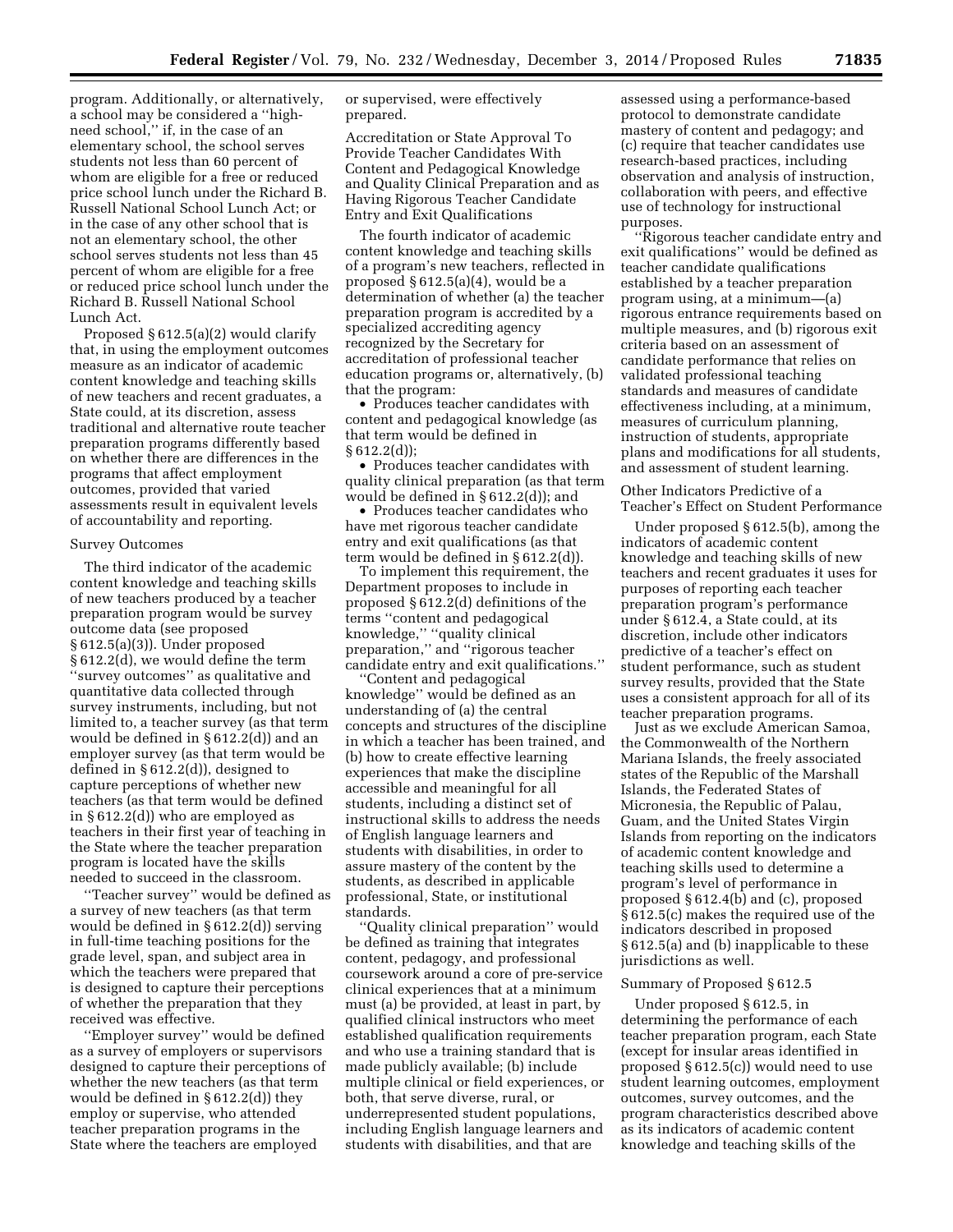program's new teachers or recent graduates. In addition, the State could use other indicators of its choosing, provided the State uses a consistent approach for all of its teacher preparation programs and these other indicators are predictive of a teacher's effect on student performance. Also, as discussed above under proposed § 612.4(b)(1), each State would need to classify the performance of each teacher preparation program using at least four performance levels—low-performing, atrisk, effective, and exceptional—and meaningfully differentiate those classification levels.

*Reasons:* 

Proposed § 612.5(a) would define how each State would implement its statutory responsibility to include in its report card a description of the criteria the State uses to assess the performance of teacher preparation programs in the State, which must include indicators of the academic content knowledge and teaching skills of students enrolled in the teacher preparation programs. (See section  $205(b)(1)(F)$  of the HEA.) Proposed § 612.5(b) would also describe other indicators that a State would be permitted to use to evaluate the program's performance, which could include any indicator that is predictive of the effect of the new teachers it produces on student performance. We define these other indicators in this way consistent with the general agreement of non-Federal negotiators that the true performance of any teacher preparation program should be assessed in terms of how well the teachers it produces perform.

In defining these indicators of teacher preparation program performance in this way, the Department would be (1) exercising its responsibility under section 205(b) of the HEA to have States report ''in a uniform and comprehensible manner that conforms with the definitions [of terms] and methods established by the Secretary''; (2) establishing those indicators of academic content knowledge and teaching skills that would best ensure the reliability, validity, integrity, and accuracy of the data submitted in the SRCs consistent with section 205(c) of the HEA; and (3) ensuring that States and IHEs use fair and equitable methods in reporting the data required by the IRC and SRC consistent with section 208(a) of the HEA. Moreover, we are proposing that States base their assessment of a teacher preparation program's performance on all of these measures of new teachers' and recent graduates' academic content knowledge and teaching skills because, as explained in the discussion of each measure that

follows, each measure offers a different lens on whether the program has succeeded in providing new teachers and recent graduates with the content knowledge and teaching skills they need, and because the Department believes that using multiple measures provides more valid and reliable assessments of program quality. In implementing this proposed requirement, States would exercise their own reasonable discretion on just how these measures would be implemented and weighted in order to determine performance levels.

Under proposed § 612.5, the Department would require that each State utilize these indicators for ''new teachers'' and, where applicable, ''recent graduates'' who have completed any teacher preparation program in its State. As explained previously, in proposed § 612.2 we would define a 'new teacher" as a recent graduate or alternative route participant who, within the last three title II reporting years, received a level of certification or licensure that would allow him or her to serve in the State as a teacher of record for K–12 students and, at the State's discretion, for preschool students. We would define ''recent graduate'' as an individual whom a teacher preparation program has documented as meeting all the program's requirements within the last three title II reporting years, without regard to whether the individual has been hired as a full-time teacher, has passed a licensure examination, or has been recommended to the State for initial certification or licensure.

We propose this definition of ''recent graduate'' because an individual could meet all of a teacher preparation program's requirements, but never be hired as a full-time teacher or be recommended to the State for initial certification or licensure. This distinction between new teachers and recent graduates is necessary in order to accurately track teacher placement rates. Without this distinction, a State could define a ''recent graduate'' as including only those who have received their teaching license or certificate and begun to teach, thereby nullifying the intended ability of that indicator to capture a program's ability to prepare teacher candidates who actually go on to become teachers.

In the following paragraphs, we explain our rationale for proposing the specific indicators we have included in proposed § 612.5, why we believe they are valid and reliable indicators of the academic content knowledge and teaching skills of teacher preparation program graduates, and why we believe

these required and optional State indicators proposed in § 612.5(b) will reflect with integrity the level of the program's performance.

#### Rationale for Student Learning **Outcomes**

The Secretary believes that student learning outcomes should be included in the criteria States report and use under section 205(b)(1)(F) of the HEA to determine teacher preparation program performance. That provision requires each State to identify in its report card the criteria it is using to identify the performance of each teacher preparation program within an IHE in the State, including its indicators of the academic knowledge and teaching skills of the program's students. We would supplement the required content of the SRC by having States report this same information for all teacher preparation programs in the State—whether operated by an IHE or another entity.

Research from Tennessee and the State of Washington has shown that a teacher's preparation program has a significant effect on the learning gains of a teacher's Kindergarten through 12th grade (K–12) students. In Tennessee, for example, the most effective teacher preparation programs produced graduates who were two to three times more likely to be in the top quintile of teacher effectiveness scores in the State, while the least effective programs produced graduates who were two to three times more likely to be in the bottom quintile. In Washington, the topperforming teacher preparation programs produced new teachers who, on average, raised K–12 student achievement by an amount equal to levels seen in classes that are 20 percent smaller. In both of these States, as well as in Louisiana and North Carolina, which also track data linking student growth to the programs where the students' teachers were prepared, some teacher preparation programs consistently produce new teachers who are able to achieve strong student learning gains, while other programs consistently produce teachers associated with lower levels of growth. We believe that evidence from these States provides a strong basis for including student learning outcomes as an indicator of academic content knowledge and teaching skills of teachers produced by a teacher preparation program.5

<sup>5</sup>See, for example, Tennessee Higher Education Commission, ''Report Card on the Effectiveness of Teacher Training Programs,'' Nashville, TN (2010); Dan Goldhaber, et al. ''The Gateway to the Profession: Assessing Teacher Preparation Programs Based on Student Achievement*.'' Economics of Education Review,* 34 (2013), pp. 29–44.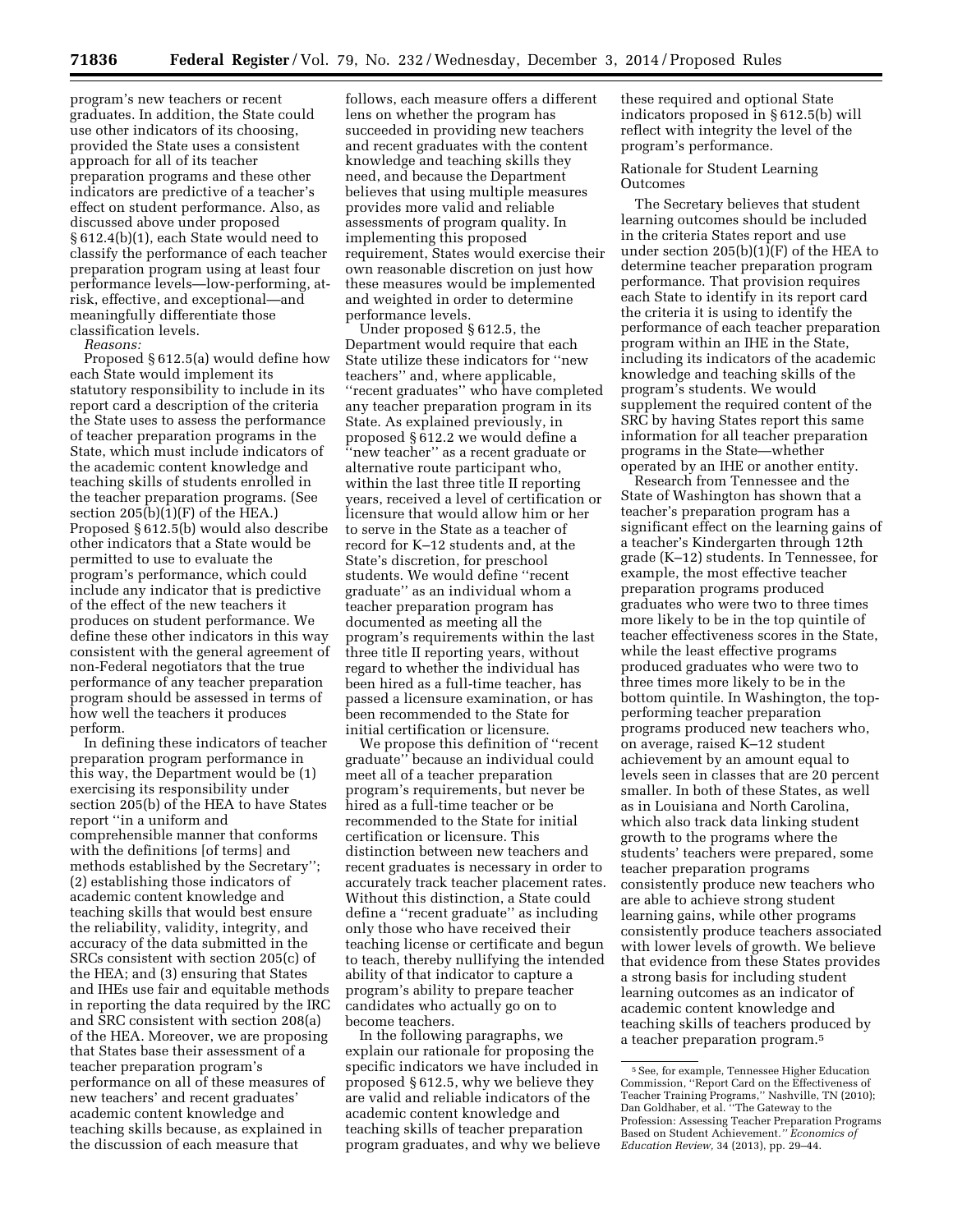We believe that for the purpose of title II reporting, States are well positioned to be able to include by April 1, 2018, student growth in tested grades and subjects of the new teachers that come from the program in the data they annually report on a teacher preparation program, and be able to incorporate student learning outcomes into the program's overall performance measure by April 1, 2019. For example, all 50 States and the District of Columbia received State Fiscal Stabilization Fund (SFSF) awards designed to fund, in part, the collection and reporting of student growth data relating to individual teachers in tested grades and subjects by the end of 2013. We believe this will enable States to meet the April 1, 2018, reporting deadline for student growth in tested grades and subjects, as the 2018 SRC will report primarily on data from the 2016–2017 academic year.

Having identified student learning outcomes as a required indicator in proposed § 612.5(a), we have proposed a definition that includes relevant data on student growth, which States could reliably use to assess the academic content knowledge and the teaching skills of new teachers. In particular, we are mindful of the definition of the term ''teaching skills'' in section 200(23) of the HEA, which includes those skills that enable a teacher to increase student learning, achievement, the ability to apply knowledge, and to effectively convey and explain academic subject matter. Our proposed indicator of student learning outcomes reflects both of these key aspects of the definition of ''teaching skills,'' which is itself an important element of the criteria required by section 205(b)(1)(F) for assessing teacher preparation program performance.

Specifically, under this measure as defined in proposed § 612.2(d), States would calculate a program's student learning outcomes for each new teacher using (1) aggregate student growth data for students taught by new teachers, (2) a teacher evaluation measure that as defined in § 612.2(d) must, in significant part, include data on student growth for all students, or (3) both. Where a State has already adopted measures of student growth as part of a comprehensive teacher evaluation system, we would permit the State to build its indicators of academic content knowledge and teaching skills linked to student learning outcomes from data provided by these existing teacher evaluation systems. In this regard, we believe that comprehensive teacher evaluations provide richer and more accurate information on teacher quality than student growth data alone. Our

proposed definition of ''teacher evaluation measure'' would ensure that these evaluations are meaningful by requiring that they (1) differentiate teachers on a regular basis using at least three performance levels, (2) use multiple valid measures in determining each teacher's performance level, and (3) include, as a significant factor, data on student growth for all students and other measures of professional practice. We recognize that not all State evaluation systems currently meet our proposed definition, and that States may prefer to use a stand-alone measure of student growth. Alternatively, or in addition, provided that a State's existing measures of student growth are part of a comprehensive teacher evaluation system, a State may use the results of its teacher evaluation system as its indicator of student learning outcomes.

#### Rationale for Employment Outcomes

The employment outcomes indicator in proposed § 612.5(a)(2) would measure the effectiveness of a teacher preparation program in carrying out another of its pivotal missions preparing and placing recent graduates as new teachers consistent with local school needs. Under our proposed regulatory framework, a program's employment outcomes would be determined based on its teacher placement rate, teacher placement rate calculated for high-need schools, teacher retention rate, and teacher retention rate calculated for high-need schools. These measures would identify the extent to which a program is successfully placing new teachers who stay in the profession. The requirement to report disaggregated employment outcome measures for high-need schools reflects the need to ensure transparency about which programs are encouraging placement at high-need schools and which schools' recent graduates are succeeding in these placements as reflected by retention rates.

We believe that the use of the employment outcomes indicator is necessary for assessing the effectiveness of teacher preparation programs for several reasons. The goal of teacher preparation programs is to provide prospective teachers with the skills and knowledge needed to pursue a teaching career and remain successfully employed as a teacher, and to produce graduates who meet the needs of local educational agencies. Therefore, the rate at which a program's graduates become and remain employed as teachers is a critical indicator of program quality for prospective students, as well as policymakers and the general public. Acknowledging this, non-federal

negotiators suggested including teacher placement and retention as indicators of program performance because such measures reflect employment outcomes for teacher preparation programs consistent with local educational agency needs.

We understand that teacher placement rates and teacher retention rates are affected by some considerations outside of the program's control. Individual teachers may decide to leave the teaching profession either before they begin to teach or afterwards. Such decisions may be due to family considerations, working conditions at their school, or other reasons that do not necessarily reflect upon the quality of their teacher preparation program or the level of content knowledge and teaching skills of the program's graduates. However, we believe that programs that persistently produce teachers who fail to find jobs or, once teaching, fail to remain in teaching, may not be providing the level of content knowledge and teaching skills that new teachers need to succeed in the classroom. Correspondingly, we believe that high placement and retention rates suggest that a teacher preparation program's graduates do have the requisite content knowledge and teaching skills that enable them to demonstrate sufficient competency to find a job, earn positive reviews, and stay in the profession.

This view is also evidenced by higher education accrediting agencies' use of employment outcomes as an indicator of program performance. For example, in 2013, the Council for the Accreditation of Educator Preparation (CAEP) adopted new accreditation standards and annual monitoring and reporting requirements, which include the ''ability of completers to be hired in education positions for which they were prepared" as a measure of program outcome and consumer information.6 The rate of teacher retention is thus included in the accreditation standards and the accompanying report urges ''collaboration with States on preparation measures of common interest, such as employment and retention rates.'' Several other institutional and programmatic accrediting agencies also use employment outcomes to assess a program's quality, including the American Bar Association and the Council on Education for Public Health. In addition, some States use

<sup>6</sup>Council for the Accreditation of Educator Preparation, ''Annual Reporting and CAEP Monitoring,'' (2013). *[http://caepnet.org/](http://caepnet.org/accreditation/standards/annual-reporting-and-caep-monitoring/) [accreditation/standards/annual-reporting-and](http://caepnet.org/accreditation/standards/annual-reporting-and-caep-monitoring/)[caep-monitoring/.](http://caepnet.org/accreditation/standards/annual-reporting-and-caep-monitoring/)*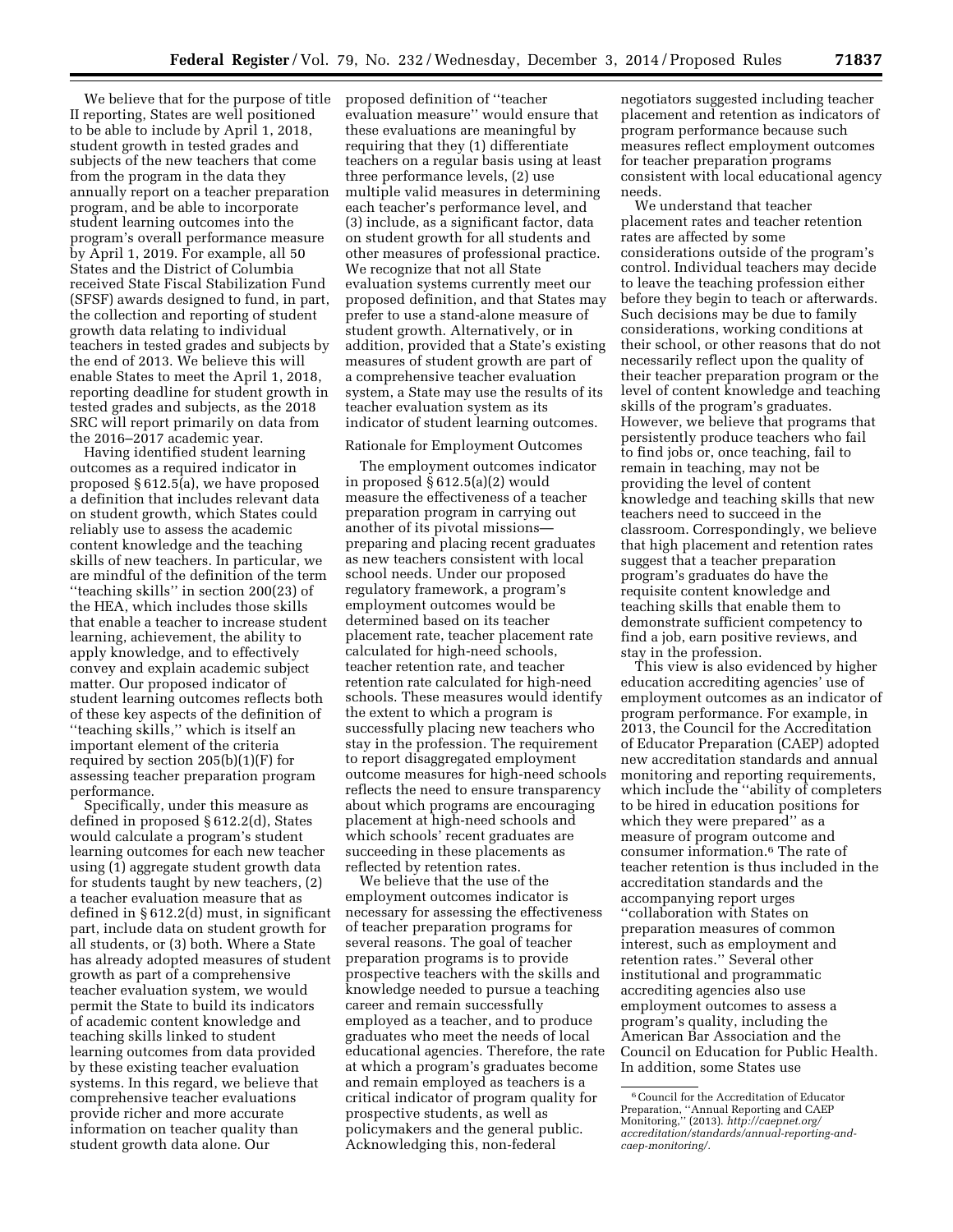employment outcomes in performancebased higher education funding formulas.7

Congress has also recognized the importance of employment outcome information in connection with higher education programs generally, including with respect to teacher preparation programs specifically. For example, under section 485(a)(1)(R) of the HEA, institutions ''must make available to current and prospective students information regarding the placement in employment of, and types of employment obtained by, graduates of the institution's degree or certificate programs.'' In addition, ''an institution that advertises job placement rates as a means of recruiting students to enroll must make these rates available to prospective students, at or before the time the prospective student applies for enrollment."<sup>8</sup> Additionally, the Title II Teacher Quality Partnership (TQP) Program requires, under section 204(a)(2) of the HEA, that grant applicants establish an evaluation plan that includes strong and measurable performance objectives, including objectives and measures for ''increasing teacher retention in the first three years of a teacher's career.'' In addition to TQP, retention metrics are included in the statutory requirements for several Department grant programs such as Transition to Teaching, Teachers for a Competitive Tomorrow, and the National Professional Development Program.

Congress has also included statutory requirements intended to ensure that teacher preparation programs produce new teachers who will address areas of need in local educational agencies and States. Congress's expectations are manifested in statutory requirements that each program provide assurances to the Secretary in its IRC that it is training prospective teachers to fill these needs (sections  $205(a)(1)(A)(ii)$  and  $206$  of the HEA). Specifically, IHEs that conduct teacher preparation programs are required to provide an assurance in the institutional report card that the IHE is providing training to prospective teachers that ''responds to the identified needs of the local educational agencies or States where the institution's

graduates are likely to teach based on past hiring and recruitment trends.''

The Department believes that teacher placement and retention data can provide important information on whether there is a labor market alignment between the new teachers and the teacher preparation program's ability to place teachers in areas of teacher shortage and high-need fields and in schools serving high-need populations. Currently, research shows that there are important mismatches in the teacher labor market. For example, one study found that there is a sufficient supply of qualified teachers to compensate for teacher turnover in English, but not for math and science. Additionally, principals were roughly ten percentage points more likely to report serious difficulties filling math and science vacancies than English vacancies.9 New York State also reported that while elementary education accounted for 44 percent of the initial teaching certifications awarded, only 17 percent of certified program completers received an elementary and early childhood job placement in the State within two years. This contrasts with an in-subject placement rate of 63 percent for teachers of foreign languages, 59 percent for teachers of English as a second language, and 50 percent for secondary science teachers, suggesting a significant demand and supply mismatch by teaching area in the State.10 The Department believes that requiring reporting on placement and retention rates will promote greater transparency about this mismatch where it exists in order to help IHEs and policymakers better understand and address this problem.

In regard to teacher retention, we believe that this measure reflects, to a significant extent, the degree to which teachers are adequately prepared for the schools that employ them. In a survey of American Federation of Teachers members, 50 percent indicated that their teacher preparation program did not adequately prepare them for the challenges of teaching in the ''real world.'' 11 This lack of preparation is a

concern not only because of the potential impact on the learning outcomes of the students taught by such teachers, but because the Department believes that inadequately prepared teachers are less likely to remain in the classroom, and teacher attrition entails significant costs for States, districts, and schools. Although hard to quantify, research suggests that a conservative estimate of the cost of teacher turnover is 30 percent of the leaving teacher's salary.12 By requiring reporting on teacher retention rates by program, the Department believes that employers will be able to better understand which teacher preparation programs have strong track records for placing recent graduates as new teachers who stay, and succeed, in the classroom. This information will in turn help employers make informed hiring decisions and may ultimately help districts reduce teacher turnover rates and cut some of the high costs associated with such turnover.

The requirement to report disaggregated employment outcome measures for high-need schools reflects the need to ensure transparency about which programs are encouraging placement at high-need schools and which programs' recent graduates are succeeding in these placements as reflected by retention rates. High-need schools face unique challenges and experience much higher vacancy and attrition rates, compared to other schools. More than 90 percent of high minority concentration districts reported challenges recruiting qualified applicants to teach math and science compared with roughly 40 percent of low minority districts.<sup>13</sup> High-poverty schools have some of the highest rates of attrition among public schools, and high-poverty schools experience roughly 50 percent higher turnover rates than low-poverty schools.14 In addition to experiencing larger proportions of teachers leaving the profession, four times as many math and science teachers transfer from high-poverty schools to low-poverty schools than transfer from low-poverty schools to

<sup>7</sup>Southern Regional Education Board, ''Essential Elements of State Policy for College Completion: Outcomes-Based Funding,'' (2012). *[http://](http://publications.sreb.org/2012/Outcomes_Based_Funding.pdf) [publications.sreb.org/2012/Outcomes](http://publications.sreb.org/2012/Outcomes_Based_Funding.pdf)*\_*Based*\_ *[Funding.pdf.](http://publications.sreb.org/2012/Outcomes_Based_Funding.pdf)* 

<sup>8</sup>National Postsecondary Education Cooperative, ''Information Required to Be Disclosed Under the Higher Education Act of 1965: Suggestions for Dissemination (Updated),'' Washington, DC. (2009). *[http://nces.ed.gov/pubs2010/2010831rev.pdf.](http://nces.ed.gov/pubs2010/2010831rev.pdf)* 

<sup>9</sup>Richard M. Ingersoll and David Perda, ''Is the Supply of Mathematics and Science Teachers Sufficient?'' *American Education Research Journal*  (May 2010). *[http://aer.sagepub.com/content/47/3/](http://aer.sagepub.com/content/47/3/563) [563](http://aer.sagepub.com/content/47/3/563)*.

<sup>10</sup>New York Board of Regents, ''Teacher Demand and Supply Reports,'' (2013). *[http://](http://www.regents.nysed.gov/meetings/2013Meetings/November2013/TeacherSupplyDemandReports.pdf) [www.regents.nysed.gov/meetings/2013Meetings/](http://www.regents.nysed.gov/meetings/2013Meetings/November2013/TeacherSupplyDemandReports.pdf) [November2013/TeacherSupplyDemandReports.pdf](http://www.regents.nysed.gov/meetings/2013Meetings/November2013/TeacherSupplyDemandReports.pdf)*.

<sup>11</sup>American Federation of Teachers Teacher Preparation Task Force, ''Raising the Bar: Aligning and Elevating Teacher Preparation and the Teaching Profession,'' (2012). *[http://](http://files.eric.ed.gov/fulltext/ED538664.pdf) [files.eric.ed.gov/fulltext/ED538664.pdf](http://files.eric.ed.gov/fulltext/ED538664.pdf)*.

<sup>12</sup>Barnes et al, ''The Cost of Teacher Turnover in Five School Districts: A Pilot Study,'' National Commission on Teaching and America's Future (2007). *[http://files.eric.ed.gov/fulltext/](http://files.eric.ed.gov/fulltext/ED497176.pdf)*

<sup>&</sup>lt;sup>13</sup> US Department of Education, "State and Local Implementation of the No Child Left Behind Act: Volume VIII—Teacher Quality Under NCLB,'' (2009). *[http://www2.ed.gov/rschstat/eval/teaching/](http://www2.ed.gov/rschstat/eval/teaching/nclb-final/report.pdf)*

<sup>&</sup>lt;sup>14</sup> Richard Ingersoll, "Teacher Turnover and Teacher Shortages: An Organizational Analysis,'' *American Educational Research Journal* (2001). *[http://www.gse.upenn.edu/pdf/rmi/](http://www.gse.upenn.edu/pdf/rmi/TeacherTurnoverTeacherShortages-RMI-Fall-2001.pdf) [TeacherTurnoverTeacherShortages-RMI-Fall-](http://www.gse.upenn.edu/pdf/rmi/TeacherTurnoverTeacherShortages-RMI-Fall-2001.pdf)[2001.pdf](http://www.gse.upenn.edu/pdf/rmi/TeacherTurnoverTeacherShortages-RMI-Fall-2001.pdf)*.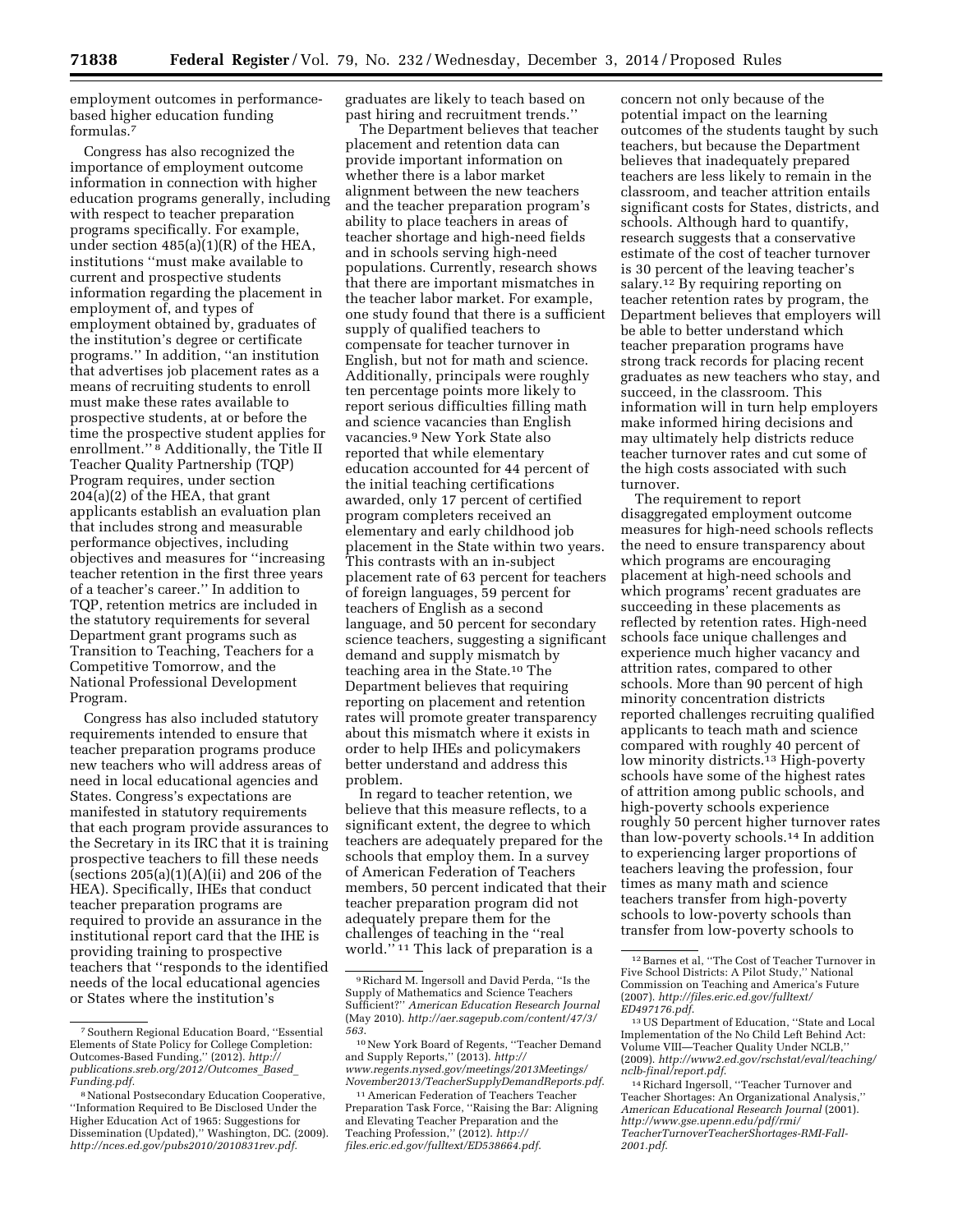high-poverty schools. Similarly, threeand-a-half times as many math and science teachers transfer from urban to suburban schools as transfer from suburban to urban schools.15 A limited body of research also suggests that differences in turnover rates result in a higher relative cost to high-need schools than their more advantaged counterparts.16

Recognizing these unique challenges faced by high-need schools, we believe that it is essential to promote transparency in the reporting of employment outcomes through disaggregated information about highneeds schools and requiring that it be factored in significant part in a program's performance rating. In turn, this transparency will inform program improvement and encourage teacher preparation programs to increase their employment retention rates in highneed schools, such as by strengthening their partnerships with high-need schools and districts.

In our discussions about employment outcomes during negotiated rulemaking, we spent a considerable amount of time examining questions and issues concerning the calculation of teacher placement and retention rates for different types of programs.

For example, both the Department and non-Federal negotiators agreed that, in order to minimize the burden associated with calculating teacher placement and teacher retention rates and to better focus the data collection, States should be allowed to include or exclude, at their discretion, certain categories of new teachers from the teacher placement and teacher retention rate calculations for their teacher preparation programs, provided that each State uses a consistent approach to assess and report on all of the teacher preparation programs in the State. These categories include teachers who leave the State, teach in private schools or other settings that do not require State certification or licensure, are not retained due to market conditions or other circumstances particular to the LEA and beyond the control of the teachers or schools, or join the military or enroll in graduate school.

We anticipate that States will have varying circumstances and capacities

that would make it difficult for some States to provide data regarding these categories of teachers, while other States would like to analyze this data. For example, some States may have systems in place to track teachers in private schools and others may not, and some States have strong relationships with nearby States where a substantial proportion of out-of-state graduates work and others may not. For this reason, the definitions of ''teacher placement rate'' and ''teacher retention rate'' allow a State to exclude one or more of these categories from its calculations, provided that the State uses a consistent approach to assess and report on all of the teacher preparation programs in the State. The Department, however, encourages States to develop appropriate data linkages across States, when possible, to capture teachers that are employed outside of the State in which their teacher preparation programs are located.

Some non-Federal negotiators argued that, because teacher placement rates and teacher retention rates could vary based solely on the kind, rather than quality, of a teacher preparation program, States should be permitted to assess teacher placement and teacher retention rates for traditional programs differently than the way they assess them for alternative route programs. The Department agreed that this flexibility would be appropriate if there are differences in the programs that affect employment outcomes (such as employment requirements for entry into an alternative route program). Therefore, in proposed § 612.5(a)(2), States are permitted, at their discretion, to assess traditional and alternative route teacher preparation programs differently based on whether there are differences in the programs that affect employment outcomes, provided that varied assessments result in equivalent levels of accountability and reporting.

To achieve equivalent standards of accountability in assessments of employment outcomes for traditional programs and alternative route programs, States could employ a variety of approaches. For example, a State might choose to use a single uniform standard for all teacher preparation programs in the State, but apply that standard differently to traditional programs (relative to other traditional programs) compared to alternative route programs (relative to other alternative route programs). Thus, when assessing teacher retention rates, for example, a State might choose to apply a uniform standard to all teacher preparation programs in the State (*i.e.,* to achieve an ''exceptional'' designation of program

quality, a program would need to produce a retention rate in the top quartile of like programs), or it might apply that standard differently for traditional versus alternative route programs (*i.e.,* to attain top quartile status a traditional program would need to meet an 80 percent retention rate threshold relative to other traditional programs, while to reach top quartile status an alternative route program would need to meet a 60 percent retention rate threshold relative to other alternative route programs).

Alternatively, in assessing employment outcomes a State might choose to weight indicators differently for traditional programs versus alternative route programs in order to achieve equivalent standards of accountability. Thus, in States where employment is a prerequisite to entry into alternative route programs, a State might recognize that, by definition, all alternative route programs would have nearly 100 percent placement rates, thereby reducing the value of placement rate as a valid and reliable indicator of such programs' performance. Accordingly, because all alternative route programs in that context would, by definition, have similarly high placement rates, when assessing and reporting on employment outcomes under § 612.5, a State could assess alternative route programs relative to other alternative route programs in order to effectively or explicitly reduce the weight given to placement rate as an indicator of program quality. In doing so, by necessity, the relative weight of other indicators of program performance, which might prove more valid and reliable in that context, would increase.

Non-Federal negotiators were initially divided on whether teacher retention was an accurate measure of teacher preparation program quality. However, given these allowances for calculating teacher retention, the various ways a State might calculate this measure, and State discretion in relative weighting of this indicator as compared to other indicators, a majority of the non-Federal negotiators eventually expressed support for using the measure as one of a comprehensive set of indicators of the academic content knowledge and teaching skills of a program's new teachers and recent graduates as part of a State's criteria for assessing teacher preparation program performance.

#### Rationale for Survey Outcomes

We propose to use survey outcome data as an indicator of academic content knowledge and teaching skills of new teachers from teacher preparation

<sup>15</sup>Richard Ingersoll and Henry May, ''The Magnitude, Destinations, and Determinants of Mathematics and Science Teacher Turnover, *Educational Evaluation and Policy Analysis* (2012). *<http://epa.sagepub.com/content/34/4/435>*.

 $^{16}\rm\,Barnes$  et al, ''The Cost of Teacher Turnover in Five School Districts: A Pilot Study,'' National Commission on Teaching and America's Future (2007). *[http://files.eric.ed.gov/fulltext/](http://files.eric.ed.gov/fulltext/ED497176.pdf) [ED497176.pdf](http://files.eric.ed.gov/fulltext/ED497176.pdf)*.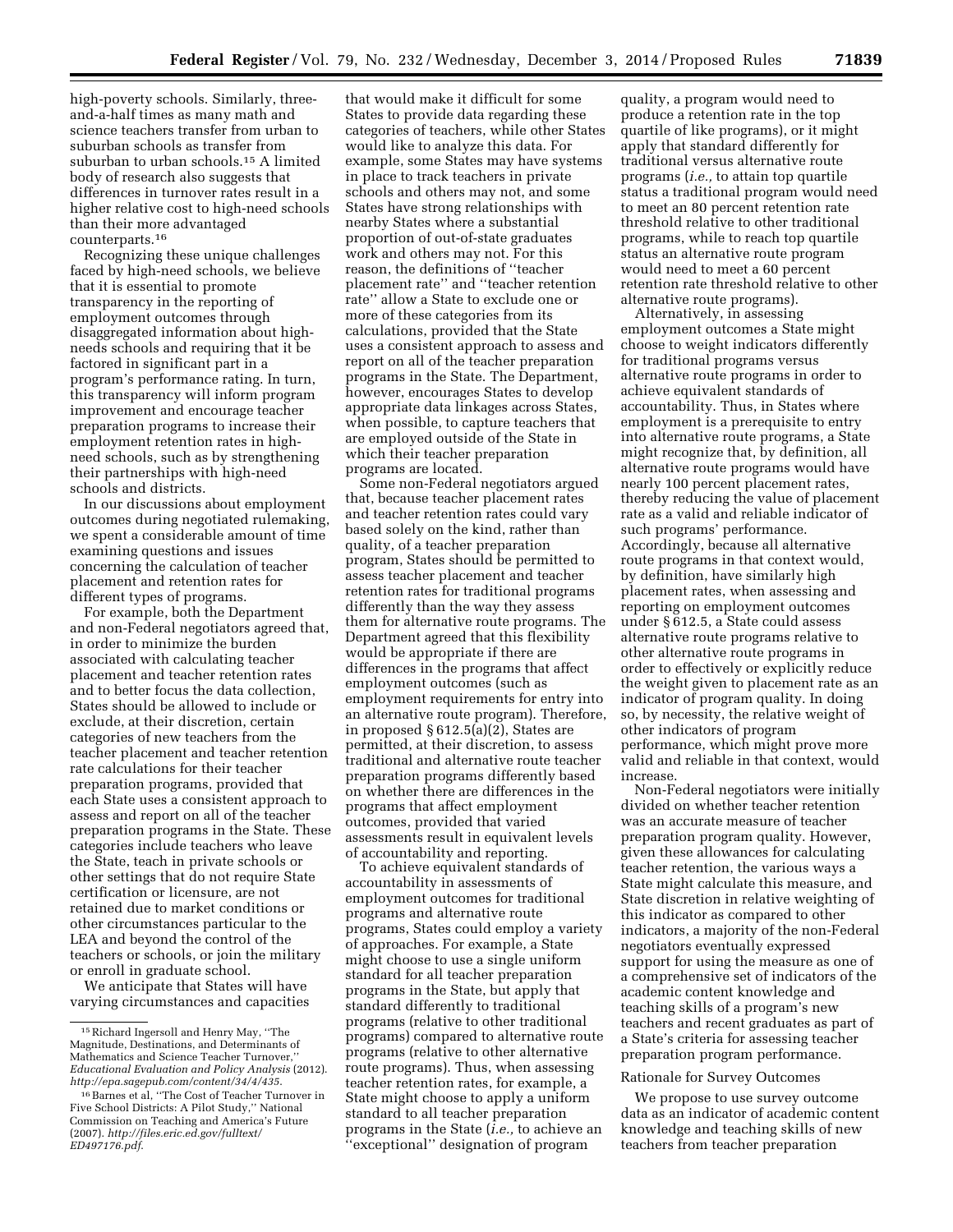programs that we would require States to assess under proposed § 612.5(a) in determining program performance. Specifically, through this indicator, States would examine whether employers and the new teachers themselves are satisfied that a teacher preparation program has provided new teachers with the skills needed to succeed in the classroom. Survey outcome data would provide another, more qualitative measure for examining the effectiveness of a teacher preparation program in producing new teachers with requisite academic content and teaching skills.

Two of the major national organizations focused on teacher preparation are now incorporating this kind of survey data as an indicator of program quality. The National Council on Teacher Quality (NCTQ) relies on the use of surveys in its rankings of teacher preparation programs. In its recently adopted accreditation standards, CAEP—which serves as the accreditor of the largest number of teacher preparation programs—requires in its standards that teacher preparation programs measure employer and completer satisfaction and recommend valid and reliable surveys as a method of collecting these data. Just as research shows that K–12 student surveys are a valid means for assessing aspects of teacher effectiveness,17 the use of satisfaction surveys by employers and program completers, as required by the CAEP standards, is aimed at assessing ''the results of preparation at the point where they most matter—in classrooms and schools.'' CAEP has also recommended the development of common survey items and instruments for employers and completers and suggests that it could participate in the validation of survey instruments. Specifically, CAEP believes that ''much efficiency might be gained through CAEP collaboration with states on preparation measures of common interest, such as employment and retention rates, and perhaps completer and employer surveys.'' The use of surveys is thus a practice that is becoming increasingly prevalent and one that the Department expects to contribute to future research on teacher preparation program quality.

In addition, it is important to note that graduating student and employer surveys are also employed in the higher education world more broadly, including by accrediting agencies. For

example, the Committee on Accreditation of Educational Programs for the Emergency Medical Services Professions requires its accredited programs to conduct surveys of each group of graduating students and the employers of those graduates within 6– 12 months after graduation using required graduate survey and employer survey items.<sup>18</sup> Also, the Committee on Accreditation for Education in Neurodiagnostic Technology requires all accredited programs to survey both graduates and employers of graduates six months following graduation using, at a minimum, all items contained in its graduate and employer surveys.19 Finally, many IHEs conduct graduate and alumni surveys, as well as employer surveys, to help improve their programs.20

We believe that this indicator is a useful measure of teacher preparation program quality because many teachers report entering the profession feeling unprepared for classroom realities. Collecting survey data from new teachers and their employers would provide important qualitative information about a teacher's ability to transfer the knowledge and skills acquired in their preparation program to their classrooms. We believe it is important to collect this information from both teachers and their employers because each group represents a different perspective on the quality of the teacher's preparation. We propose that the survey outcome data would be collected through, at a minimum, surveys of new teachers and surveys of employers and supervisors of new teachers, in each case for those new teachers in their first year of teaching who attended a teacher preparation program in the State where the new teachers are employed or supervised.

Non-Federal negotiators discussed at great length the potential burden to States in requiring the use of survey outcomes as an indicator of academic content knowledge and teaching skills of new teachers. Some non-Federal negotiators expressed concern about the potential costs and burdens associated with the requirement.

During the negotiations, non-Federal negotiators broadly rejected a proposal by the Department that the Department take responsibility for, including responsibility for costs of, conducting the surveys of new teachers and their employers and supervisors. These non-Federal negotiators believed that States are better positioned to know what data should be collected and why. Given the reaction of the non-Federal negotiators, the Department is not proposing to take on this responsibility.

*Rationale for Accreditation or State Approval To Provide Teacher Candidates With Content and Pedagogical Knowledge and Quality Clinical Preparation and as Having Rigorous Teacher Candidate Entry and Exit Qualifications* 

The required indicators of teachers' academic content knowledge and teaching skills in proposed § 612.5(a)(1) through (a)(3) are outcome-based measures that we believe will provide strong and clear evidence of the quality of each teacher preparation program. During negotiations, many non-Federal negotiators expressed the view that States should also assess the quality of teacher preparation programs based on indicators of program inputs that provide signals of the program's quality before outcome data are available. In addition, outcome indicators measure results but do not suggest a cause for favorable or unfavorable results, nor do they inform programs about steps they should take in order to improve. For these reasons, we added input measures recommended by non-Federal negotiators as an additional indicator of content knowledge and teaching skills that States would use to determine a program's quality.

Specifically, we propose in § 612.5(a)(4) that, for purposes of its reporting indicators of, and data on, the performance of each teacher preparation program under proposed § 612.4, a State must include as an indicator whether the teacher preparation program either is accredited by a specialized accrediting agency that the Secretary recognizes for accrediting professional teacher education programs or, consistent with  $§ 612.4(b)(3)(i)(B)$ , the program produces teacher candidates with content and pedagogical knowledge and quality clinical preparation, who have met rigorous entry and exit qualifications. Non-Federal negotiators also told us that accrediting agencies base accreditation on these same factors regarding knowledge, clinical preparation, and entry and exit requirements, and thus, an accreditation is tantamount to a

<sup>17</sup>Council for the Accreditation of Educator Preparation, ''CAEP Accreditation Standards,'' (2013). *[http://caepnet.files.wordpress.com/2013/09/](http://caepnet.files.wordpress.com/2013/09/final_board_approved1.pdf) final*\_*board*\_*[approved1.pdf](http://caepnet.files.wordpress.com/2013/09/final_board_approved1.pdf)*.

<sup>18</sup> ''Evaluation Instruments/Program Resources,'' Committee on Accreditation of Educational Programs for the Emergency Medical Services Professions. *<http://coaemsp.org/Evaluations.htm>*.

<sup>19</sup> ''Standardized Graduate and Employer Surveys,'' Committee on Accreditation for Education in Neurodiagnostic Technology. *[http://](http://coa-end.org/?page_id=27) [coa-end.org/?page](http://coa-end.org/?page_id=27)*\_*id=27*.

<sup>20</sup>See, for example, ''Graduate/Employer Survey Data,'' California State University-Fullerton, College of Education. *[http://ed.fullerton.edu/about-us/](http://ed.fullerton.edu/about-us/accreditation-and-assessment/assessments/graduateemployer-survey-data/) [accreditation-and-assessment/assessments/](http://ed.fullerton.edu/about-us/accreditation-and-assessment/assessments/graduateemployer-survey-data/) [graduateemployer-survey-data/](http://ed.fullerton.edu/about-us/accreditation-and-assessment/assessments/graduateemployer-survey-data/)*.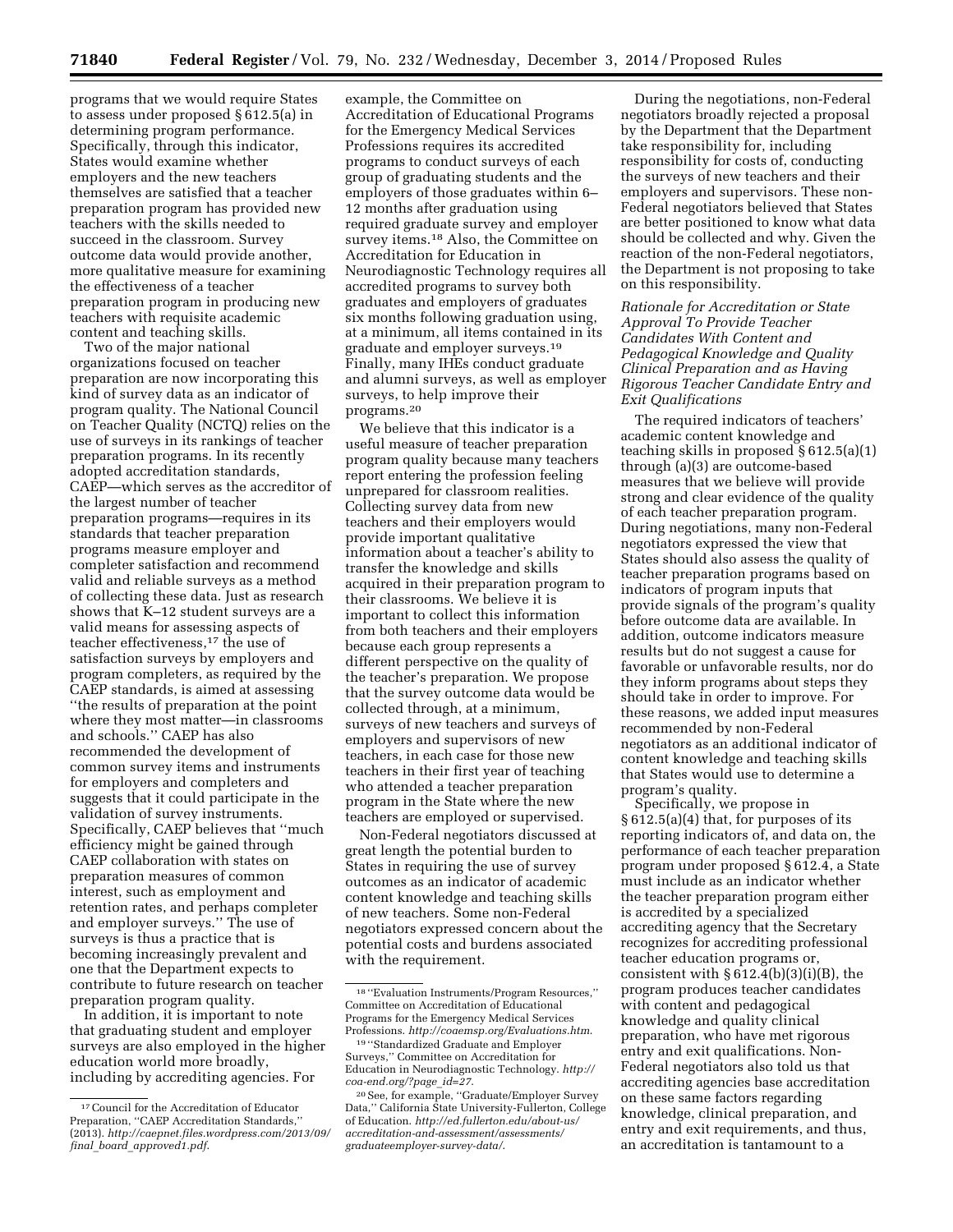State's assurance that the teacher preparation program has these attributes. Accordingly, programs that receive such accreditation would already be determined to have satisfied the indicator.

The non-Federal negotiators proposed these two options not only to give States discretion in how they determined that a program had these input qualities, but also to provide them with a way to determine that alternative route programs, which often are not eligible for specialized accreditation, have these input qualities and so may be designated as exceptional teacher preparation programs using the same indicators as other programs.

The Department agrees with the suggestions of the non-Federal negotiators and believes that use of multiple input-based measures in the assessment of teacher preparation program quality would complement the outcome-based measures in proposed  $§ 612.5(a)(1)–(3).$ 

# *Rationale for Other Indicators Predictive of a Teacher's Effect on Student Performance*

Under proposed § 612.5(b), a State also could use other indicators of academic content knowledge and teaching skills predictive of a teacher's effect on student performance to assess a teacher preparation program's performance. However, in order to be able to compare programs as reflected in proposed § 612.5(b), if a State utilizes such other indicators, we believe the State should apply the same indicators for all of its teacher preparation programs. This would ensure consistent evaluation of a State's teacher preparation programs.

The Department believes that the indicators of academic content knowledge and teaching skills that States are required to collect and report under these proposed regulations would significantly improve the reliability, validity, integrity, and accuracy of teacher preparation program performance evaluation. However, the Department acknowledges that future research may show that other indicators beyond those that are required could provide additional information on teacher preparation program performance. For example, recent research has found that results from surveying students can provide additional reliability in measuring teacher performance, especially when included in a combined measure, and that these data may provide more robust feedback for teachers of non-tested

grades and subjects.21 This proposed regulatory provision would permit a State, at its discretion, to use this or other such indicators.

*§ 612.6 What must a State consider in identifying low-performing teacher preparation programs or at-risk teacher preparation programs, and what regulatory actions must a State take with respect to those programs identified as low-performing?* 

*Statute:* Section 205(b)(1)(F) of the HEA requires that the State include in its annual report card a description of the State's criteria for assessing the performance of teacher preparation programs within IHEs in the State, including the indicators of the academic content knowledge and teaching skills of students enrolled in the teacher preparation programs. Furthermore, section 205(b) of the HEA provides that States must report not less than the information specified in section  $205(b)(1)(A)$  through  $(b)(1)(L)$  of the HEA, and requires States to provide this information in a uniform and comprehensible manner that conforms with the definitions and methods established by the Secretary.

In addition, section 207(a) of the HEA requires States to identify lowperforming teacher preparation programs in the State, and provide to the Secretary in the report card an annual list of low-performing teacher preparation programs as well as those programs at risk of being placed on the low-performing teacher preparation program list. Section 207(a) of the HEA further requires a State to provide technical assistance to low-performing teacher preparation programs.

*Current Regulations:* None. *Proposed Regulations:* Under proposed § 612.6(a), we would require States to use criteria that, at a minimum, include the indicators of academic content knowledge and teaching skills from proposed § 612.5, including, in significant part, employment outcomes for high-need schools and student learning outcomes when determining whether a teacher preparation program should be identified as a lowperforming teacher preparation program or an at-risk teacher preparation program. (Consistent with our approach in proposed §§ 612.4 and 612.5, the required use of these indicators would

not apply to the identification of lowperforming or at-risk teacher preparation programs by American Samoa, the Commonwealth of the Northern Mariana Islands, the freely associated states of the Republic of the Marshall Islands, the Federated States of Micronesia, the Republic of Palau, Guam, and the United States Virgin Islands).

Under proposed § 612.6(b), States would also be required to provide technical assistance to improve the performance of any teacher preparation program in its State that has been identified as a low-performing teacher preparation program. Technical assistance may include, but would not be limited to: Providing programs with information on the specific indicators used to determine the program's rating (*e.g.,* specific areas of weakness in student learning, job placement and retention, and new teacher or employer satisfaction); assisting programs to address the rigor of their entry and exit criteria; helping programs identify specific areas of curriculum or clinical experiences that correlate with gaps in graduates' preparation; helping identify potential research and other resources to assist program improvement (*e.g.,*  evidence of other successful interventions, other university faculty, other teacher preparation programs, nonprofits with expertise in educator preparation and teacher effectiveness improvement, accrediting organizations, or higher education associations); and sharing best practices from exemplary programs.

*Reasons:* This section implements the statutory requirement that States conduct an assessment to identify lowperforming teacher preparation programs in the State and help those programs to improve their performance by providing technical assistance to them. So that proposed § 612.6 reflects all applicable requirements, we also would reiterate the relevant requirement under proposed § 612.4(b)(1) that the State's criteria include, at a minimum, the indicators of academic content knowledge and teaching skills from § 612.5, including, in significant part, employment outcomes for high-need schools and student learning outcomes. The Department includes a requirement to factor in the placement and retention of new teachers in high-need schools, in significant part, in determining teacher preparation performance because the Secretary believes that a program's ability to train future teachers who succeed in high-need schools is a critical standard for assessing a teacher preparation program's effectiveness. The Secretary believes that a State's reliance

<sup>21</sup>Thomas Kane and Douglas Staiger, ''Gathering Feedback for Teaching: Combining High-Quality Observations with Student Surveys and Achievement Gains,'' Bill and Melinda Gates Foundation Measures of Effective Teaching (MET) Project (January, 2012). *[http://www.metproject.org/](http://www.metproject.org/downloads/MET) [downloads/MET](http://www.metproject.org/downloads/MET)* Gathering Feedback Practioner Brief.pdf.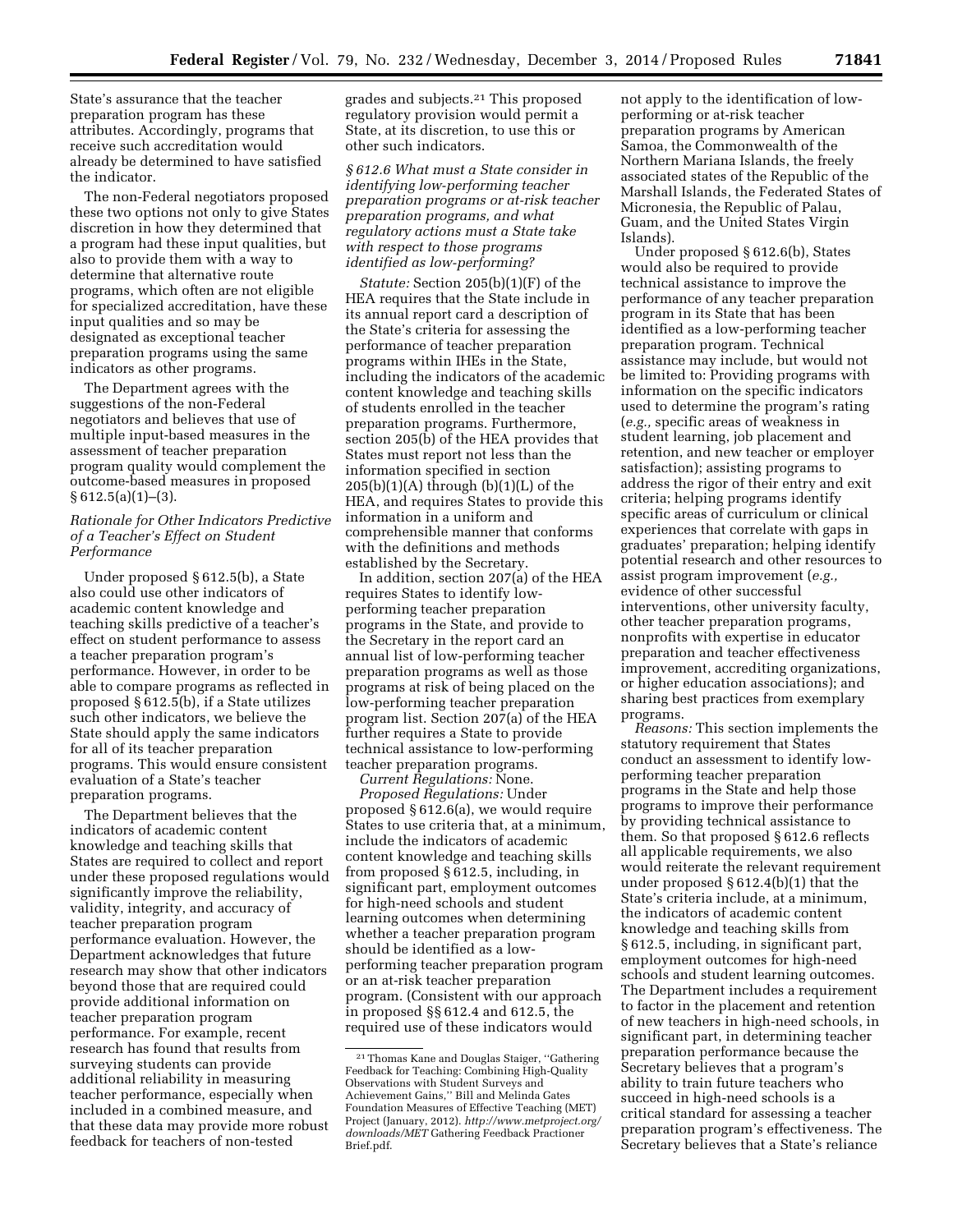in significant part on employment outcomes in high-need schools will encourage teacher preparation programs to improve and strengthen their efforts to prepare new teachers for high-need schools, and thus, will help to address unmet demand and improve learning outcomes in such schools, which is the primary policy objective of the TEACH Grant program. With respect to student learning outcomes, consistent with the approach the Department has taken in promoting educator evaluation systems in programs and initiatives such as ESEA Flexibility, Race to the Top, and the Teacher Incentive Fund, the Secretary believes that the performance of teacher preparation programs should also weight student outcomes, in significant part, because, as with educator evaluation systems, student outcomes are an important, but not exclusive, factor for measuring performance.

The statute also requires that States identify programs that are at-risk of being identified as low-performing, and proposed § 612.6 would state this requirement as well.

# *Subpart C—Consequences of Withdrawal of State Approval or Financial Support*

§ 612.7 What are the consequences for a low-performing teacher preparation program that loses the State's approval or the State's financial support?

*Statute:* Section 207(b) of the HEA describes the consequences that occur when a teacher preparation program, that the State finds to be low-performing based on its assessment of program performance, loses State approval or financial support. Low-performing teacher preparation programs that have lost State approval or financial support are ineligible for funding awarded by the Department for professional development activities. In addition, these teacher preparation programs may not accept or enroll any student who receives HEA title IV student financial assistance. Further, the affected teacher preparation program must provide transitional support, including remedial services if necessary, for students enrolled when the loss of State approval or financial support occurs.

#### *Current Regulations:* None.

*Proposed Regulations:* Proposed  $§ 612.7(a)(1)$  and  $(a)(2)$  would codify in regulations the statutory requirements that a teacher preparation program from which the State has withdrawn its approval or terminated its financial support because of the State's identification of the program as a lowperforming teacher preparation program—

(a) Is ineligible for professional development funding awarded by the Department, and

(b) is not permitted to include any candidate accepted into the teacher preparation program (as defined in proposed § 612.2(d)) or any candidate enrolled in the teacher preparation program (as defined in proposed § 612.2(d)) who receives HEA title IV, student financial assistance in the IHE's teacher preparation program as of the date that the State's approval was withdrawn or the State's financial support was terminated. In proposed § 612.2(d), we would define the term ''candidate accepted into a teacher preparation program'' as an individual who has been admitted into a teacher preparation program but who has not yet enrolled in any coursework that the IHE has determined to be part of that teacher preparation program. In that section, we would also define the term ''candidate enrolled in a teacher preparation program'' as an individual who has been accepted into a teacher preparation program and is in the process of completing required coursework but has not completed the teacher preparation program.

Under proposed  $\S$ 612.7(a)(3), any teacher preparation program from which the State has withdrawn its approval or terminated its financial support because of the State's identification of the program as a low-performing teacher preparation program would also be required to provide transitional support (including remedial services, if necessary) to students enrolled in the teacher preparation program at the IHE at the time of the withdrawal of approval or termination of financial support for a period of time no longer than 150 percent of the published length of the program, but not less than the period of time a student continues in the program (up to 150 percent of the published program length).

Proposed § 612.7(b) would describe the requirements that apply to any IHE administering a teacher preparation program that has lost State approval or financial support based on being identified by the State as a lowperforming teacher preparation program. First, under proposed § 612.7(b)(1), such an IHE would be required to notify the Secretary of the loss of State approval or financial support within 30 days of such designation. Second, under proposed § 612.7(b)(2), the IHE would be required to immediately notify each affected student that the IHE is no longer eligible to provide funding to them under title

IV, HEA commencing with the next payment period. Finally, under proposed § 612.7(b)(3), the IHE would be required to disclose on its Web site and in promotional materials that it makes available to prospective students the fact that the teacher preparation program has been identified by the State as a low-performing teacher preparation program, has lost State approval or financial support, and that students accepted or enrolled in that program may not receive title IV, HEA funding.

*Reasons:* Proposed § 612.7(a) implements the statutory requirement that low-performing teacher preparation programs that have lost State approval or financial support are ineligible for funding for professional development activities awarded by the Department, may not accept or enroll any student who receives title IV student financial assistance, and must provide transitional support for students enrolled when the loss of State approval or financial support occurred.

In proposed § 612.7(a)(3), we would require a teacher preparation program that has lost State approval or financial support under this part to provide affected students (such as students currently enrolled in the teacher preparation program) with transitional support for a period of time no longer than 150 percent of the published program length, but not less than the period of time a student continues in the program (up to 150 percent of the published program length). We expect such transitional support to include such services as remedial services, career counseling, or assistance with locating another teacher preparation program for the student.

Regulations governing satisfactory academic progress under § 668.34(b), which apply to all title IV federal student aid, establish a maximum timeframe of no longer than 150 percent of the published length of the educational program relative to the pace at which a student must progress through his or her educational program to ensure that the student will complete the program within the maximum timeframe. To be consistent with the maximum timeframe used for other title IV Federal student aid programs, the Secretary believes that the transitional support under this section should also be provided for a period of time no longer than 150 percent of the published program length. Hence, we propose this same timeframe for transitional support in  $§ 612.7(a)(3)$ 

In addition, given the consequences students face when a teacher preparation program loses State approval or financial support, it is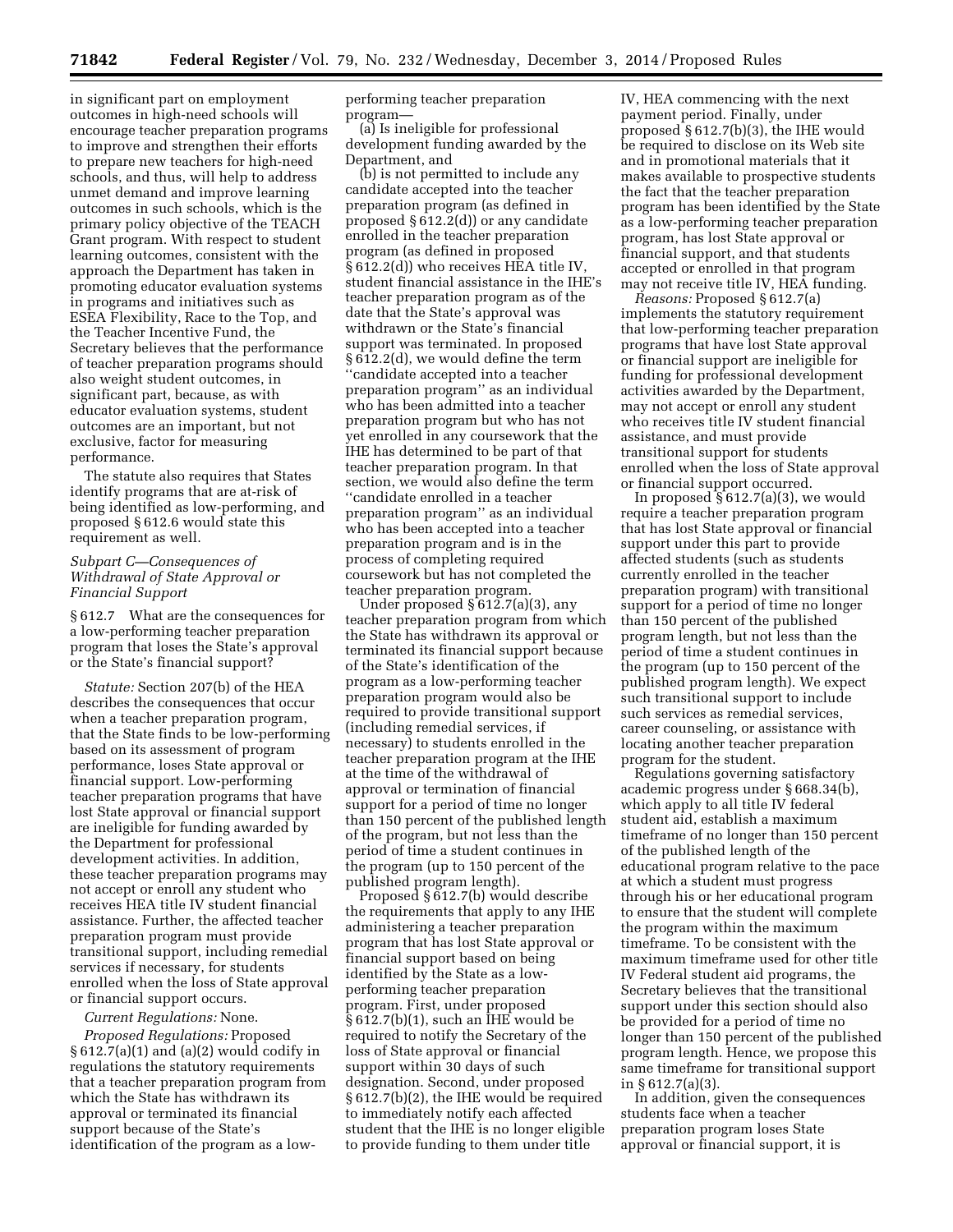imperative that any IHE administering such a program make this information widely available and do so promptly. For this reason, and to be consistent with other notifications related to HEA title IV programs, we would require such an IHE to notify the Secretary within 30 days.<sup>22</sup> This notification is necessary and reasonable because the students in the affected program would no longer be eligible for title IV, HEA funding, and the Department would need to take action to ensure that no further title IV, HEA funds are disbursed to students accepted or enrolled in the affected teacher preparation program. In addition, because a student enrolled or accepted for enrollment in such a program would be unable to receive title IV, HEA funding if he or she remains with the program, we would require under proposed § 612.7(b)(2) that IHEs administering such a program immediately notify each student who is enrolled or accepted into the lowperforming teacher preparation program and who receives title IV, HEA financial assistance that, commencing the next payment period, the IHE is no longer eligible to provide such funding to students enrolled or accepted into the low-performing teacher preparation program. Finally, we would require any IHE administering a teacher preparation program that has been identified as lowperforming and has lost State approval or financial support to disclose that information on its Web site and in any promotional materials it makes available to prospective students so that prospective students and employers have current information about program quality in order to make informed choices.

§ 612.8 How does a low-performing teacher preparation program regain the eligibility to accept or enroll students receiving Title IV, HEA funds after loss of the State's approval or the State's financial support?

*Statute:* Section 207(b)(4) of the HEA provides that a low-performing teacher preparation program, from which the State has withdrawn State approval or terminated the State's financial support but which has sufficiently improved its performance, shall have its eligibility for title IV, HEA funds reinstated upon the State's determination of improved performance.

*Current Regulations:* None. *Proposed Regulations:* Under proposed § 612.8(a), a low-performing

teacher preparation program that has lost State approval or financial support may have its title IV eligibility and its eligibility for Department funding for professional development activities reinstated if it can demonstrate (1) improved teacher preparation program performance, as determined by the State based on the teacher preparation program performance indicators under proposed § 612.5 and (2) reinstatement by the State of its approval or financial support. In proposed § 612.8(b), we would clarify that, to meet the requirements of proposed § 612.8(a), the IHE must submit an application to the Secretary with supporting documentation that would allow the Secretary to determine that the teacher preparation program that had previously lost State approval or financial support based on poor performance has improved performance as measured using the indicators in proposed § 612.5, and that the State has reinstated its approval or financial support.

*Reasons:* This section would implement the statutory provision that low-performing teacher preparation programs that have lost State approval or financial support can regain eligibility to accept or enroll students receiving title IV, HEA funding by demonstrating improved performance, as determined by the State. Consistent with the State's reporting of the performance level of each teacher preparation program, as required under proposed § 612.4, we would link improved performance under this requirement with the State's determination of the performance level of the teacher preparation program, using the indicators under proposed § 612.5 and the State's decision to reinstate approval or financial support of the program. Because reinstatement of the authority to award financial assistance under title IV of the HEA would require the Secretary's approval, proposed § 612.8(b) would provide the process by which an IHE would submit an application for reinstatement to the Secretary that will enable the Secretary to determine that the teacher preparation program previously identified by the State as lowperforming has met the requirements under proposed § 612.8(a). The Secretary will evaluate an IHE's application to participate in the title IV, HEA programs consistent with 34 CFR 600.20. In the event that an IHE is not granted eligibility to participate in the title IV, HEA programs, that IHE may submit additional evidence to demonstrate to the satisfaction of the

Secretary that it is eligible to participate in the title IV, HEA programs.

*Part 686—Teacher Education Assistance for College and Higher Education (TEACH) Grant Program* 

Subpart A—Scope, Purpose and General Definitions

#### **§ 686.2 Definitions**

High-Quality Teacher Preparation Program and TEACH Grant-Eligible STEM Program

*Statute:* Section 420L(1)(A) of the HEA provides that in order to be eligible to participate in the TEACH Grant program, an IHE must, among meeting other requirements, provide ''highquality teacher preparation and professional development services, including extensive clinical experience as part of pre-service preparation'' as determined by the Secretary.

*Current Regulations:* Section 686.2 provides definitions for key terms used for 34 CFR part 686. It does not currently include a definition of ''highquality teacher preparation'' or ''TEACH Grant-eligible STEM program.''

*Proposed Regulations:* The Department proposes to include in proposed § 686.2(e) (current § 686.2(d)) a definition for the term ''high-quality teacher preparation program'' to mean a teacher preparation program that (1) for purposes of the 2020–2021 title IV HEA award year, a State has classified as effective or of higher quality under proposed § 612.4 in either or both the April 2019 and/or the April 2020 State Report Card and for purposes of the 2021–2022 title IV HEA award year and subsequent award years, a State has classified as effective or of higher quality under proposed § 612.4, beginning with the April 2019 State Report Card, for two out of the previous three years, (2) meets the exception from State reporting of teacher preparation performance under 34 CFR 612.4(b)(4)(ii)(D) or (b)(4)(ii)(E), or (3) is a TEACH Grant-eligible science, technology, engineering, or mathematics (STEM) program at a TEACH Granteligible institution. We propose to define a TEACH Grant-eligible STEM program as a program in one of the physical, life, or computer sciences; technology; engineering; or mathematics as identified by the Secretary that has not been identified by the Secretary as having fewer than 60 percent of its TEACH Grant recipients completing at least one year of teaching that fulfills the service obligation pursuant to § 686.40 within three years of completing the program for the most recent three years for which data are

<sup>22</sup>See, for example, 34 CFR 600.40(d)(1), which requires that any IHE that has lost institutional eligibility to enroll students receiving title IV aid notify the Secretary within 30 days.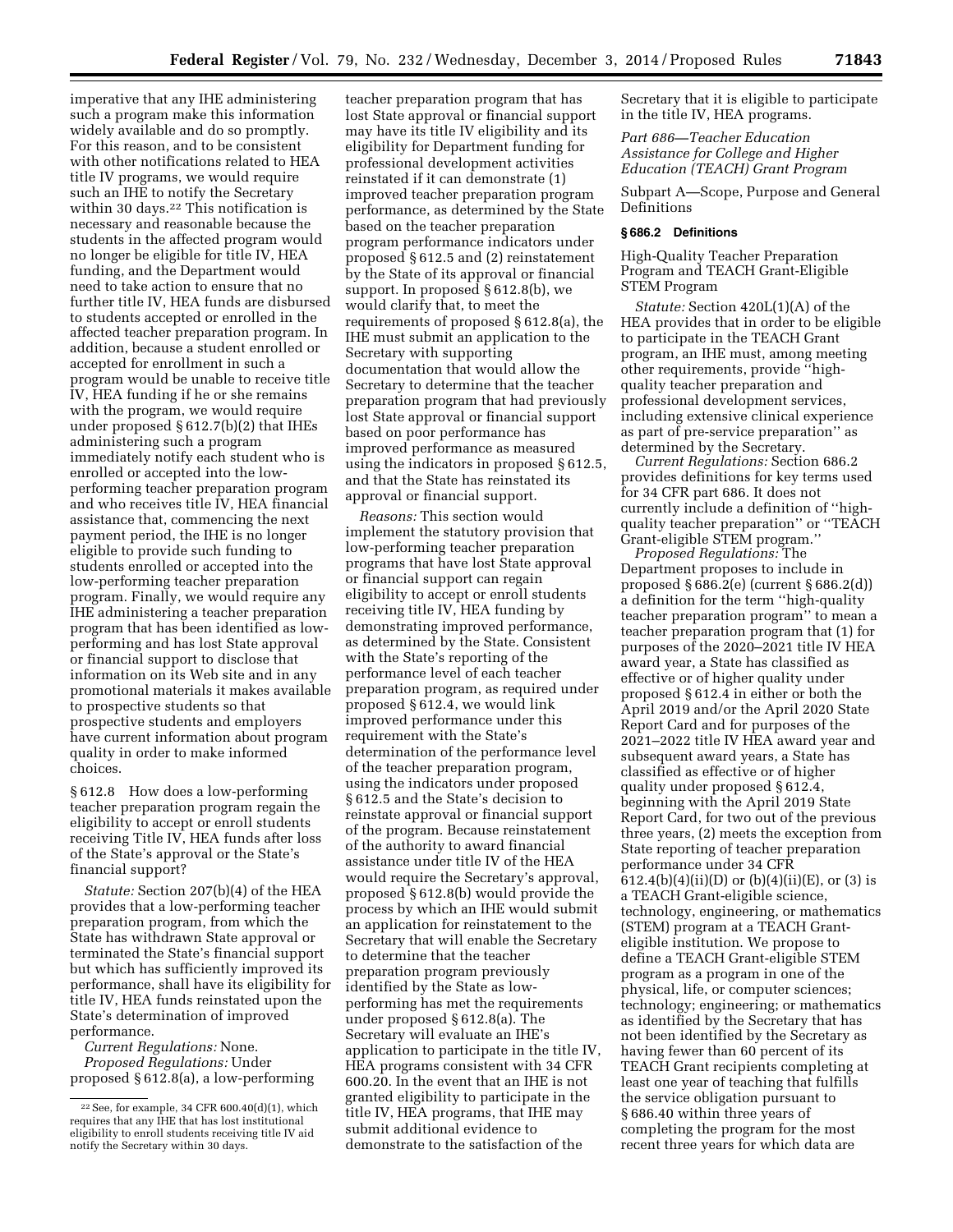available. The definition of ''teacher preparation program'' is discussed elsewhere in this notice.

In proposed § 686.2(d), we would also add a cross-reference to the definition of the term ''effective teacher preparation program'' in proposed 34 CFR part 612.

*Reasons:* The term ''high-quality teacher preparation program'' is not explicitly defined in either the statute or the TEACH Grant program regulations. Currently, TEACH Grants are awarded at more than 800 of the approximately 2,124 IHEs that house a teacher preparation program without, for many of these programs, a specific determination of teacher preparation program quality being made. In addition, some IHEs with teacher preparation programs that have been designated by States as low-performing or at-risk of being low-performing are currently awarding TEACH Grants.

Under the proposed definition of ''high-quality teacher preparation program,'' the Secretary would determine that a program is a highquality teacher preparation program only if it has been classified by the State to be an effective teacher preparation program or of higher quality under § 612.4 in either or both the April 2019 and/or the April 2020 State Report Card for the 2020–2021 title IV HEA award year and in two out of the previous three years beginning with the April 2019 State Report Card for the 2021– 2022 title IV HEA award year; meets the exception from State reporting of teacher preparation program performance under 34 CFR 612.4(b)(4)(ii)(D) or (b)(4)(ii)(E); or is a TEACH Grant-eligible science, technology, engineering, or mathematics (STEM) program at a TEACH Granteligible institution. ''Effective or of higher quality'' under this definition refers to teacher preparation program performance levels of effective or higher as defined in proposed part 612. New § 686.2(d) includes a cross-reference to the definition of the term ''effective teacher preparation program'' in part 612 to clarify what we mean by this term in the context of part 686. The proposed language refers to a program being classified as ''effective or of higher quality'' rather than as an ''effective teacher preparation program'' or ''exceptional teacher preparation program'' because States have discretion to classify teacher preparation programs in performance levels other than the four required in part 612. For example, a State could create a performance level above effective, but below exceptional. For the purpose of TEACH Grant eligibility, we intend to require only that a program has been identified as at

least an ''effective teacher preparation program.''

The Department believes that the proposed definition of high-quality teacher preparation program, which would connect the assessment of teacher preparation program quality under the title II reporting system in proposed part 612 with TEACH Grant program funding, would help ensure that TEACH Grants are awarded only to students in high-quality teacher preparation programs. Research from States that have linked student achievement data to teacher preparation programs such as Louisiana, Tennessee, North Carolina, and Washington State show there are significant and lasting differences in quality between teacher preparation programs, and that highquality programs can consistently produce teachers who obtain larger student achievement gains than teachers from other preparation programs.23 For example, in 2003–2004, the Louisiana Board of Regents began examining the growth in achievement of K–12 students and linking the growth in student learning to teacher preparation programs. They began by using achievement data for students from ten school districts, and, over time, have added all school districts in the State and all public and private universities with teacher preparation programs. They have found that some teacher preparation programs prepare new teachers who are equivalent to experienced teachers, while other programs prepare new teachers whose effectiveness is at or below other new teachers.

Tennessee passed legislation in 2007 requiring the State Board of Education to analyze the effectiveness of teacher preparation programs. Annually, the Tennessee Higher Education Commission produces ''report cards'' on each teacher preparation program in the State with information such as teacher preparation program placement and retention rates and the student growth of K–12 students taught by teacher preparation program graduates.

The proposed definition of ''highquality teacher preparation program'' includes teacher preparation programs that meet the exception from State reporting of teacher preparation program performance under 34 CFR  $612.4(b)(4)(ii)(D)$ , which exempts programs unable to meet the threshold size, or 34 CFR 612.4(b)(4)(E), which exempts programs if reporting of their performance data would be inconsistent with Federal or State confidentiality laws or regulations. We believe that programs that meet one or both of these exceptions should not be excluded from TEACH Grant eligibility because of their small size or the fact that they are subject to privacy laws or regulations that would temporarily delay them from reporting on their performance until they reach an acceptable program size threshold by enrolling more students or aggregating across programs or years under proposed 612.4(b)(4)(ii).

Under this proposed definition for high-quality teacher preparation program, the levels of program performance as reported in State report cards in both the April 2019 and the April 2020 State Report Card for the 2020–2021 title IV HEA award year would determine TEACH Grant eligibility for the 2020–2021 academic year. Subsequently, beginning with the 2021–2022 title IV HEA award year, a program's eligibility would be based on the level of program performance reported in the State Report Card for two out of three years. For example, program eligibility for the 2021–2022 title IV HEA award year, would be based on the level of performance reported in the April 2019, 2020, and 2021 State Report Cards. The State Report Card ratings from April 2018 (if the State exercised its option to report the ratings using the new indicators) and April 2019 would not immediately impact TEACH Grant eligibility. Instead, the loss of TEACH Grant eligibility for lowperforming or at-risk programs would become effective July 1, 2020. In addition, the proposed definition of ''high-quality teacher preparation program'' would include a TEACH Grant-eligible STEM program at a TEACH Grant-eligible institution. A TEACH Grant-eligible STEM program would be defined, in part, as an eligible program, as defined in 34 CFR 668.8, in one of the physical, life, or computer sciences; technology; engineering; or mathematics as identified by the Secretary. This definition is consistent with the definition that was used in the National Science and Mathematics Access to Retain Talent Grant (National SMART Grant) Program's definition of SMART Grant-eligible program.

To meet the proposed definition of a TEACH Grant-eligible STEM program, a program also must, over the most recent three years for which data are available, not have been identified by the Secretary as having fewer than sixty percent of its TEACH Grant recipients complete at least one year of teaching

<sup>23</sup>See, for example, Tennessee Higher Education Commission, ''Report Card on the Effectiveness of Teacher Training Programs,'' Nashville, TN (2010); Dan Goldhaber, et al. ''The Gateway to the Profession: Assessing Teacher Preparation Programs Based on Student Achievement.'' *Economics of Education Review,* 34 (2013), pp. 29–44.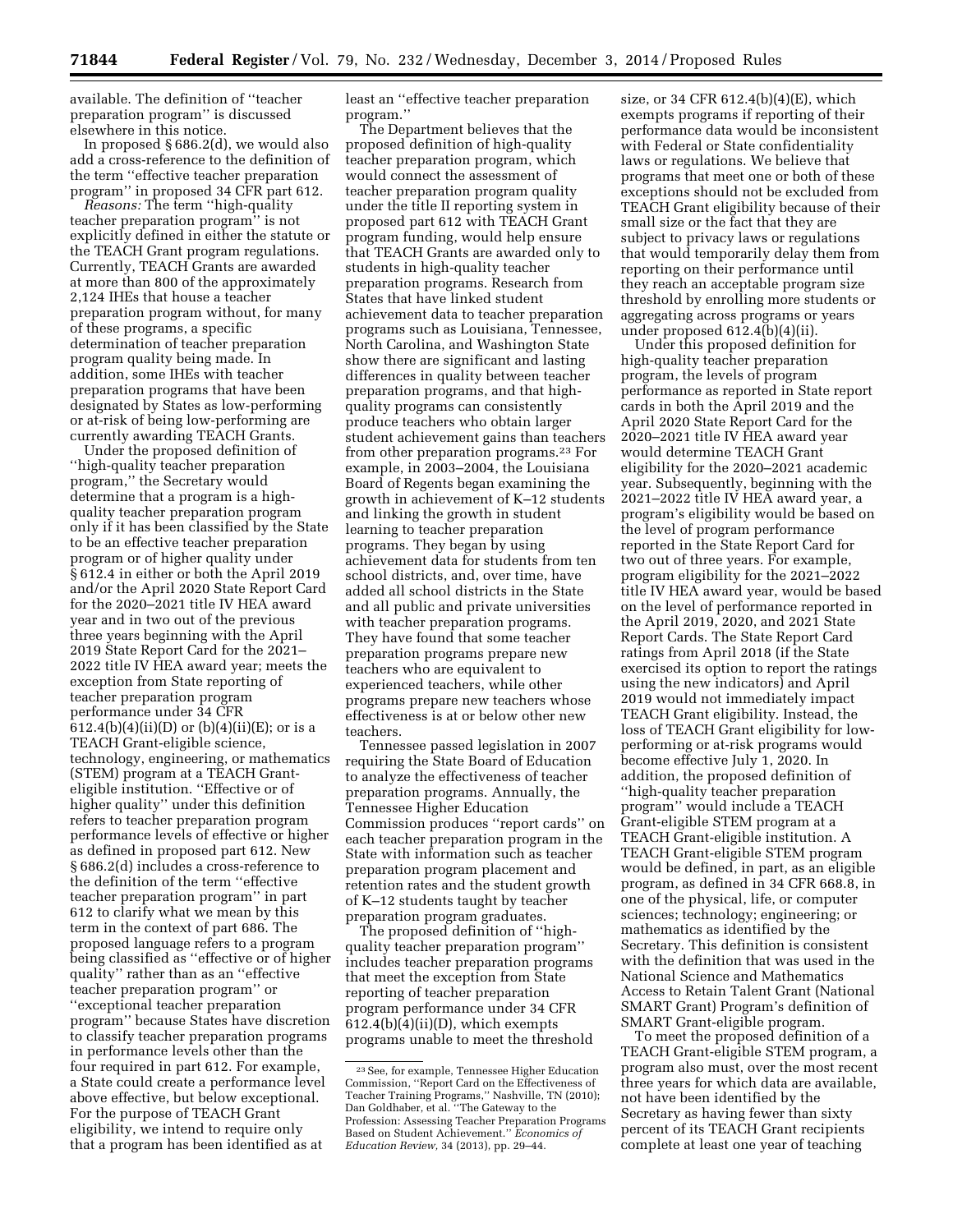that fulfills the service obligation pursuant to § 686.40 within three years of completing the STEM program. In addition, the definition of TEACH Grant-eligible STEM program would specify that the Secretary will publish an annual list of TEACH Grant-eligible STEM programs identified by Classification of Instructional Program (CIP) codes as defined in the proposed regulations. Publishing this list will enable the public to determine easily whether a specific STEM program is eligible to participate in the TEACH Grant program.

If otherwise eligible, a student who intends to be a teacher may receive a TEACH Grant if the student majors in one of the STEM areas identified by the Secretary using the CIP codes promulgated by the National Center for Education Statistics (which generally include programs in the physical, life, or computer sciences; technology; engineering; or mathematics). Majoring in a STEM field allows a prospective teacher to develop content knowledge in that field. Research has found that a teacher's content specialization in mathematics or science has a positive impact on student achievement in those subjects.24 One way to encourage STEM majors to become teachers is to make TEACH Grants available to them. Note that while research shows that math and science teachers benefit from obtaining a content-area degree rather than a degree in education, research on other content areas such as history and English language arts does not show a similar relationship between content area degrees and teaching success.25

To ensure that all eligible programs provide high-quality teacher preparation, we believe it is appropriate to require that, over the most recent three years for which data are available, the Secretary has not identified that fewer than sixty percent of a STEM program's TEACH Grant recipients have taught full-time as a highly-qualified teacher in a high-need field in a lowincome school in accordance with § 686.40 for at least one year within three years of completing the STEM program. The Secretary believes that sixty percent is the appropriate percentage because we believe TEACH Grant recipients in the STEM fields should enter the teaching profession at the same rates that education majors secure a teaching placement within ten

years of receiving their bachelor's degree.26 The Department acknowledges that the overall rate of teaching is not the same as teaching in a high-need field in a low-income school, as is required under TEACH, but we think the rate is nonetheless reasonable because TEACH is designed to support students who have committed to fulfilling their service obligations, and because TEACH recipients are highachieving students who attended highquality programs. We have chosen a three-year window in order to allow students time to complete their content training and to enter into and complete a teacher preparation program. For example, we expect that some of these students would need to enroll in and complete a Master's degree to earn a teaching license. A three-year window would allow these students time to complete a Master's degree and then begin fulfilling their TEACH Grant service obligations.

The Secretary requests comments about this framework and particularly on the three-year window and on whether the sixty percent placement rate is a reasonable and realistic placement rate, or whether another rate, such as seventy-five percent, would be more reasonable or could be supported with research, data, or other analysis. The Secretary also requests comments about whether the definition of the term ''high-quality teacher preparation program'' should include other content majors, such as foreign language programs, at a TEACH Grant-eligible institution. In particular, we invite comment as to whether strong empirical evidence exists that demonstrates that having a teacher with a content specialization in those fields leads to positive effects on student achievement in those subjects.

# TEACH Grant-Eligible Institution

*Statute:* Section 420(L)(1) of the HEA provides that an eligible IHE for TEACH Grant program purposes is an IHE as defined in section 102 of the HEA that is financially responsible and that provides high-quality teacher preparation and professional development services, including extensive clinical experience as part of pre-service preparation; pedagogical coursework or assistance in the provision of such coursework, including

the monitoring of student performance, and formal instruction related to the theory and practices of teaching; and supervision and support services to teachers, or assistance in the provision of such services, including mentoring focused on developing effective teaching skills and strategies.

Section 420L(2) of the HEA defines ''post-baccalaureate'' as a program of instruction for individuals who have completed a baccalaureate degree, that does not lead to a graduate degree, and that consists of courses required by a State in order for a teacher candidate to receive a professional certification or licensing credential that is required for employment as a teacher in an elementary school or secondary school in that State, except that such term does not include any program of instruction offered by an eligible IHE that offers a baccalaureate degree in education.

*Current Regulations:* Current § 686.2(d) defines a ''TEACH Granteligible institution'' as an eligible institution as defined in 34 CFR part 600 that meets financial responsibility standards established in 34 CFR part 668, subpart L, or that qualifies under alternative standards in 34 CFR 668.175, and that meets one of the following four options:

*Option 1:* The IHE provides a highquality teacher preparation program at the baccalaureate or master's degree level that is either (a) accredited by a specialized accrediting agency recognized by the Secretary for the accreditation of professional teacher education programs or (b) is approved by a State and includes a minimum of 10 weeks of full-time pre-service clinical experience, or its equivalent, and provides either pedagogical coursework or assistance in the provision of such coursework.

To meet Option 1, the IHE must also provide supervision and support services to teachers, or assist in the provision of services to teachers, such as identifying and making available information on effective teaching skills or strategies; identifying and making information on effective practices in the supervision and coaching of novice teachers available; and mentoring focused on developing effective teaching skills and strategies.

*Option 2:* The IHE provides a twoyear program acceptable for full credit in a baccalaureate teacher preparation program under Option 1 in this section or acceptable for full credit in a baccalaureate degree program in a highneed field under Option 3 (described in the following paragraph).

*Option 3:* The IHE provides a baccalaureate degree that, in

<sup>24</sup>Robert Floden and Marco Meniketti, ''Research on the Effects of Coursework in the Arts and Sciences and in the Foundations of Education,'' Studying Teacher Education: The Report of the AERA Panel on Research and Teacher Education, Mahwah, NJ (2006): 261–308.

<sup>25</sup> Ibid.

<sup>26</sup>Sharon Anderson, ''Teacher Career Choices: Timing of Teacher Careers Among 1992–93 Bachelor's Degree Recipients, Postsecondary Education Descriptive Analysis Report,'' National Center for Education Statistics, Institute of Education Sciences, U.S. Department of Education, Washington, DC (2008). *[http://nces.ed.gov/](http://nces.ed.gov/pubs2008/2008153.pdf) [pubs2008/2008153.pdf.](http://nces.ed.gov/pubs2008/2008153.pdf)*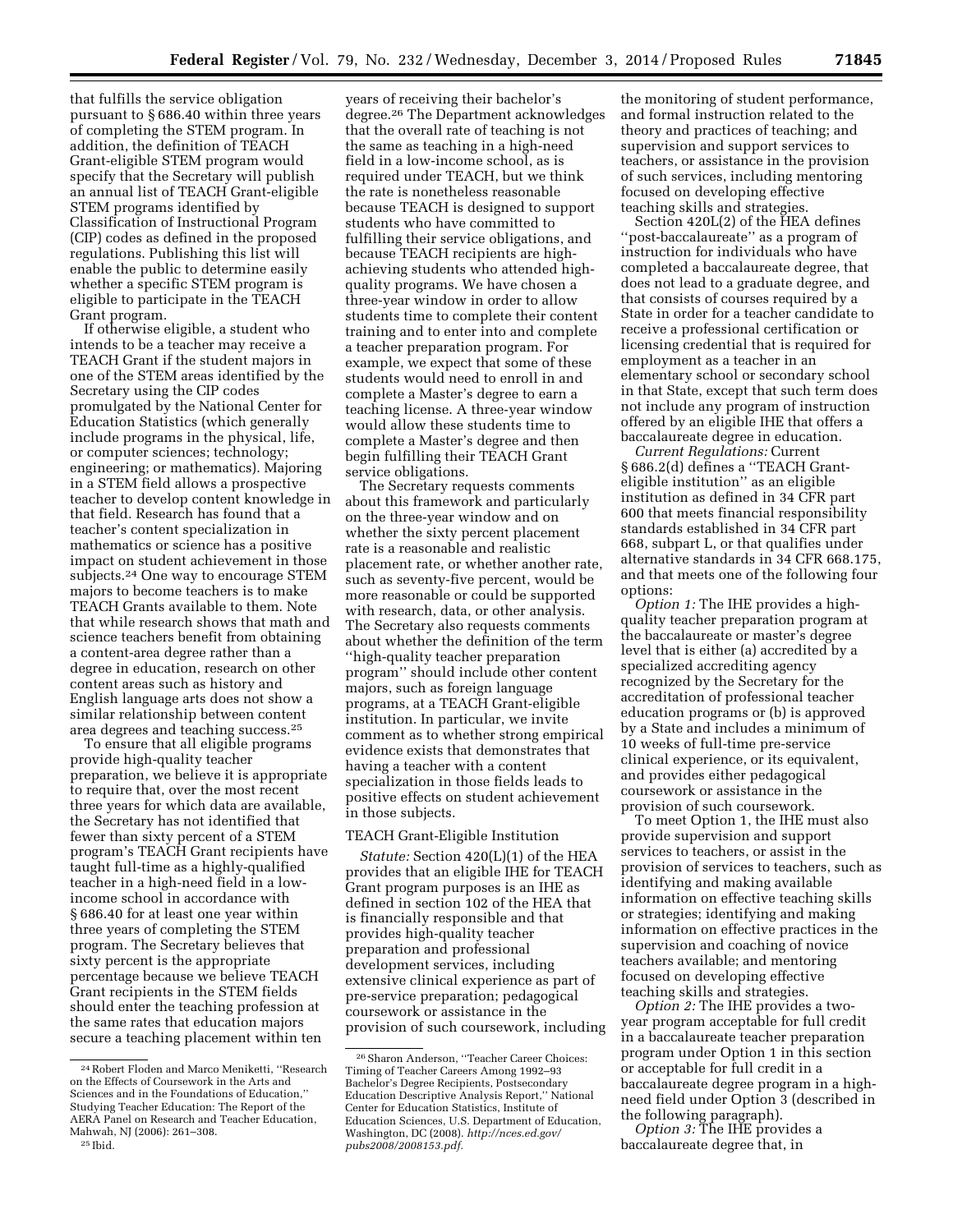combination with other training or experience, will prepare an individual to teach in a high-need field and has entered into an agreement with an IHE under Option 1 or Option 4 to provide courses necessary for students to begin a teaching career.

*Option 4:* The IHE provides a postbaccalaureate program of study.

*Proposed Regulations:* The Department proposes to amend the definition of ''TEACH Grant-eligible institution'' in current § 686.2(d) to provide that, to be TEACH Granteligible, an IHE must provide at least one teacher preparation program at the baccalaureate or master's degree level that is a high-quality teacher preparation program, as that term would be defined in proposed § 668.2(e). (Note that we would redesignate current § 686.2(d) as proposed § 686.2(e), and the definition of ''TEACH Grant-eligible institution'' would now be in § 686.2(e).

We would remove from paragraph (1)(i) of the current definition of ''TEACH Grant-eligible institution'' in current § 686.2(d) the requirement that an IHE provide a program that (1) is accredited by a specialized accrediting agency or (2) is approved by a State and includes a minimum of 10 weeks of fulltime pre-service clinical experience, and provides either pedagogical coursework or assistance in the provision of such coursework. The substance of this removed language would be captured in the proposed indicators of teacher preparation program performance determined under proposed §§ 612.5(a)(4)(i) and (a)(4)(ii), respectively, and reported under the title II reporting system under proposed § 612.4(b)(3)(i)(B). We believe that these requirements, while important, should be part of a broader examination of a program's quality and not considered separate from other measures. For a full discussion of these proposed provisions, please refer to the preamble discussion related to proposed §§ 612.4 and 612.5 earlier in this notice.

In paragraph (iii) of the proposed definition of ''TEACH Grant-eligible institution,'' we would include any eligible IHE that offers a TEACH Granteligible science, technology, engineering or mathematics (STEM) program (as defined in proposed § 686.2(e)). In addition to offering a TEACH Granteligible STEM program, such an IHE would be required to have an agreement with an IHE that either provides at least one high-quality teacher preparation program at the baccalaureate or master's degree level that also provides supervision and support services to teachers or assists in the provision of services to teachers, or that provides a

high-quality teacher preparation program that is a post-baccalaureate program of study to provide courses necessary for students in the TEACH Grant-eligible STEM program to begin a career in teaching.

We propose removing from the definition of TEACH Grant-eligible institution in current § 686.2(d) paragraphs (2)(ii) and (3) so that a financially responsible IHE that (1) offers only a two-year program acceptable for full credit in a baccalaureate degree program in a highneed field in a TEACH-Grant eligible institution or (2) offers only a baccalaureate degree that in combination with other training or experience will prepare an individual to teach in a high-need field would no longer be considered a TEACH Granteligible institution. However, a financially responsible IHE that offers a two-year program acceptable for full credit in a TEACH Grant-eligible program offered by an IHE described in paragraph (1) of the definition of TEACH Grant-eligible institution, or a TEACH Grant-eligible STEM program, offered by an IHE described in paragraph (iii) of the definition of TEACH Grant-eligible institution, would be considered a TEACH Grant-eligible institution.

Finally, we propose amending paragraph (4) (to be redesignated as paragraph (iv)) of the definition of ''Teach Grant-eligible institution'' to provide that, for a post-baccalaureate program of study to meet the definition, it must be a high-quality teacher preparation program.

*Reasons:* The Department is proposing these changes in order to consistently implement—at the prebaccalaureate, baccalaureate, and postbaccalaureate levels—the requirement that, to be a TEACH-Grant eligible institution, an IHE must provide highquality teacher preparation. We explain in the previous section the reasons for our focus on high-quality teacher preparation under part 686. We also explain in the previous section why TEACH Grant-eligible STEM programs at TEACH Grant-eligible institutions meet the proposed definition of highquality teacher preparation program.

An IHE that is an eligible institution as defined in 34 CFR part 600 and meets the financial responsibility standards established in 34 CFR part 668, subpart L, or that qualifies under an alternative standard in 34 CFR 668.175 would be considered a TEACH Grant-eligible institution if it provides a TEACH Grant-eligible STEM program and has entered into an agreement with an IHE described in paragraph (i) or (iv) under

the definition of TEACH Grant-eligible institution to provide courses necessary for its students to begin a career in teaching. While teacher preparation programs are evaluated under the title II reporting system, TEACH Grant-eligible STEM programs would not be evaluated under the title II reporting system. In order to ensure that TEACH Granteligible STEM programs provide their students with a pathway to teaching, proposed paragraph (iii) of the definition of Teach Grant-eligible institution in proposed § 686.2(e) would require that the relevant TEACH Granteligible STEM program enter into an agreement with an IHE described in paragraphs (i) or (iv) of the definition (an IHE with a teacher preparation program or a post-baccalaureate program) to provide courses necessary for its students to begin a career in teaching. TEACH Grant recipients would, therefore, have access to necessary teacher preparation training to supplement and enhance their substantive knowledge and ensure they are prepared to teach.

#### *TEACH Grant-eligible program*

*Statute:* The HEA does not define the term ''TEACH Grant-eligible program.''

*Current Regulations:* Current § 686.2(d) defines ''TEACH Granteligible program'' as an eligible program, as defined in 34 CFR 668.8, that is a program of study designed to prepare an individual to teach as a highly-qualified teacher in a high-need field and leads to a baccalaureate or master's degree, or is a postbaccalaureate program of study. A twoyear program of study acceptable for full credit toward a baccalaureate degree is considered to be a program of study that leads to a baccalaureate degree.

*Proposed Regulations:* The Department proposes to amend the definition of ''TEACH Grant-eligible program'' under current § 686.2(d). (Note that we would redesignate current § 686.2(d) as proposed § 686.2(e), and the definition of ''TEACH Grant-eligible program'' would now be in § 686.2(e).) A TEACH Grant-eligible program would no longer be defined simply as a program of study. Rather, under our proposed revisions to the definition, to be a TEACH Grant-eligible program, the program would have to be a high-quality teacher preparation program (as that term would be defined in proposed § 686.2(e)) that is designed to prepare an individual to teach as a highly-qualified teacher in a high-need field and leads to a baccalaureate or master's degree, or is a post-baccalaureate program of study. Further, under the proposed definition of ''TEACH Grant-eligible program,'' a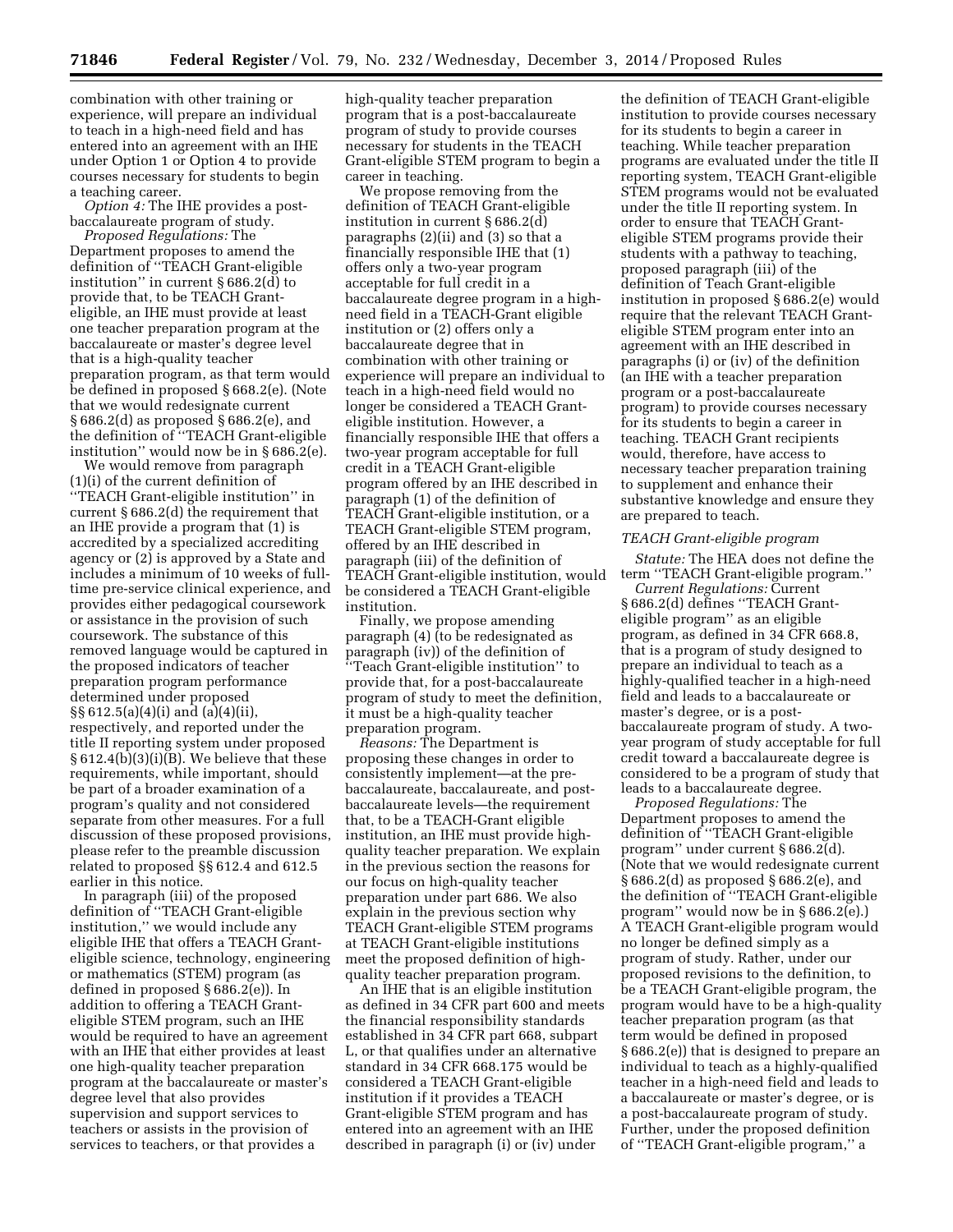two-year program of study acceptable for full credit toward a baccalaureate degree must be in a high-quality teacher preparation program (as that term would be defined in proposed § 686.2(e)) to be considered a program of study that leads to a baccalaureate degree.

*Reasons:* The Department is proposing these changes in order to implement the statutory requirement that to be a TEACH-Grant eligible program, the program must be a highquality teacher preparation program. Simply offering a baccalaureate, master's, or post-baccalaureate degree is not sufficient for a program to be deemed ''high-quality.'' The Secretary believes determinations of quality should be based on indicators of effectiveness linked to the academic content and teaching skills of new teachers from teacher preparation programs, specifically the indicators that States use to evaluate programs under part 612. The importance of focusing on high-quality teacher preparation programs is discussed further under the heading ''High-quality teacher preparation program and TEACH Grant-eligible STEM program.''

# *Educational Service Agency and School or Educational Service Agency Serving Low-Income Students (Low-Income School)*

For a discussion related to the proposed additions of the defined terms ''educational service agency'' and ''school or educational service agency serving low-income students (lowincome school),'' please refer to our preamble discussion under the heading ''Service Obligations for the TEACH Grant program: Teaching Service Performed for an Educational Service Agency (34 CFR 686.2, 686.12, 686.32, 686.40, and 686.43),'' later in this document.

# *§§ 686.3(c), 686.11(a)(1)(iii), and 686.37(a)(1) Duration of Student Eligibility for TEACH Grants*

*Statute:* Section 420M(d)(1) and (d)(2) of the HEA include a number of TEACH Grant eligibility provisions, including a provision stating that the maximum amount an undergraduate or postbaccalaureate student may receive in TEACH Grants is \$16,000 and that the maximum amount a graduate student may receive in TEACH Grants is \$8,000. However, neither this section nor any other section of the statute addresses the duration of student eligibility for TEACH Grants when a previously eligible TEACH Grant program is no longer considered TEACH Granteligible.

*Current Regulations:* Current § 686.3(a) provides that an undergraduate or post-graduate student enrolled in a TEACH Grant-eligible program may receive the equivalent of up to four Scheduled Awards (as defined in § 686.2(d)) during the period the student is completing the first undergraduate program of study and first post-baccalaureate program of study. Current § 686.3(b) provides that a graduate student is eligible to receive the equivalent of up to two Scheduled Awards during the period required for the completion of a TEACH Granteligible master's degree program of study. Current § 686.3 does not address duration of student eligibility for a student who is enrolled in a TEACH Grant-eligible program or a TEACH Grant-eligible STEM program that loses eligibility subsequent to the student's receipt of a TEACH Grant.

*Proposed Regulations:* The Department proposes to revise current § 686.3 by adding a new paragraph (c). This new paragraph would clarify that an otherwise eligible student who received a TEACH Grant for enrollment in a TEACH Grant-eligible program or a TEACH Grant-eligible STEM program would remain eligible to receive additional TEACH Grants to complete that program even if the program the student was enrolled in was subsequently no longer considered a TEACH Grant-eligible program or a TEACH Grant-eligible STEM program. Additionally, otherwise eligible students who received a TEACH Grant for enrollment in a program before July 1 of the year these proposed regulations become effective would remain eligible to receive additional TEACH Grants to complete that program even if the program the student enrolled in is not a TEACH Grant-eligible program under proposed § 686.2(e).

Consistent with this change to proposed § 686.3, we would also amend current  $§ 686.11(a)(1)(iii)$  to add that an otherwise eligible student who received a TEACH Grant and who is completing a program under proposed § 686.3(c) would be eligible to receive a TEACH Grant.

Finally, we would amend current § 686.37(a)(1), as it relates to institutional reporting requirements, to require that an IHE provide to the Secretary information about the eligibility of each TEACH Grant recipient awarded a TEACH Grant under proposed § 686.3(c).

*Reasons:* In the proposed regulations, program eligibility is linked to title II reporting and, to be eligible, STEM programs must maintain a certain percentage of students who fulfill a year of the service obligation within three years of graduating. As a result, program eligibility may change from year to year. The Secretary believes that a student who begins a TEACH Grant-eligible program or TEACH Grant-eligible STEM program and receives a TEACH Grant should not be penalized if the program the student attends is subsequently not considered to be a TEACH Grant-eligible program or a TEACH Grant-eligible STEM program. In such a case, we believe that the student should continue to be eligible to receive a TEACH Grant under proposed §§ 686.3(c) and 686.11(a)(1)(iii). Because a student who receives one TEACH Grant is obligated to fulfill the requirements of the agreement to serve—generally that the student teach full-time as a highlyqualified teacher in a high-need field in a low-income school for four years within eight years after the student completes his or her program—the Secretary believes it would be unfair to deny a student additional TEACH Grants to complete a program that lost TEACH Grant eligibility after the student received a TEACH Grant for that program and incurred a service obligation.

We would also make corresponding changes to student eligibility requirements for the TEACH Grant program as well as to institutional reporting requirements for students receiving TEACH Grants under these circumstances to reflect this provision.

*Service Obligations for the TEACH Grant Program: Teaching Service Performed for an Educational Service Agency (§§ 686.2, 686.12, 686.32, 686.40, and 686.43)* 

*Statute:* Section 420N(b) of the HEA requires that a TEACH Grant recipient, as a condition of receiving a TEACH Grant, serve as a full-time highlyqualified teacher in a high-need field at an elementary or secondary school serving low-income children (lowincome school) for not less than four academic years within eight years of completing the course of study for which the recipient received a TEACH Grant.

A ''low-income school'' is described in section  $465(a)(2)(A)$  of the HEA as:

(1) A public or other nonprofit private elementary or secondary school or an educational service agency that has been determined by the Secretary, after consultation with the State educational agency in the State in which the school is located, to be a school in which the number of children meeting a measure of poverty under section 1113(a)(5) of the ESEA exceeds 30 percent of the total number of children enrolled in such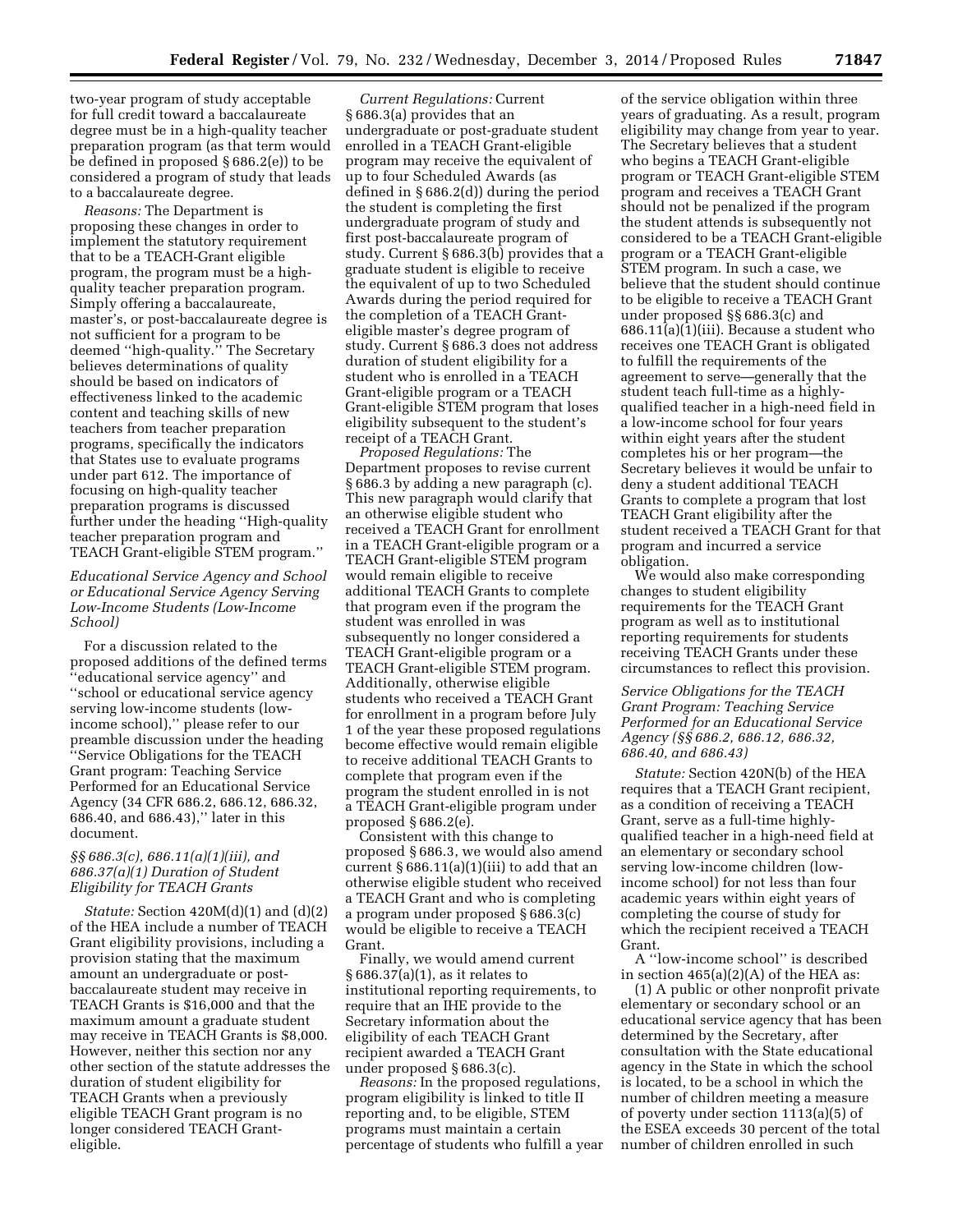school, and is in a school district of an LEA that is eligible for assistance under part A, title I of the ESEA; or

(2) a public or other nonprofit private elementary school or secondary school or location operated by an educational service agency that has been determined by the Secretary, after consultation with the State educational agency of the State in which the educational service agency operates, to be a school or location at which the number of children taught who meet a measure of poverty under section 1113(a)(5) of the ESEA exceeds 30 percent of the total number of children taught at such school or location.

The Higher Education Opportunity Act of 2008 (Public Law 110–315) (HEOA) amended section 465(a)(2)(A) of the HEA to include educational service agencies in the description of a lowincome school, and added a new section 481(f) that provides that the term ''educational service agency'' has the meaning given the term in section 9101 of the ESEA.

*Current Regulations:* The current regulations governing the TEACH Grant program do not reflect the fact that a TEACH Grant recipient may fulfill his or her service obligation to teach in a low-income school by teaching in a school or location operated by an educational service agency.

*Proposed Regulations:* In proposed § 686.2(e) (current § 686.2(d)), the Department proposes to define ''educational service agency'' to mean a regional public multiservice agency authorized by State statute to develop, manage, and provide services or programs to LEAs, as defined in section 9101 of the ESEA, as amended.

In proposed § 686.2(e) (current § 686.2(d)), we would also remove the term ''school serving low-income students (low-income school)'' and its definition and replace them with the term ''school or educational service agency serving low-income students (low-income school)'' and its definition. We would make conforming changes in other provisions that currently refer to ''school serving low-income students (low-income school).'' Specifically, we would amend §§ 686.12(b)(1)(i) and (b)(2) (Agreement to serve); 686.32(a)(3)(ii), (c)(4)(iii), and (c)(4)(v) (Counseling requirements); 686.40(b) and (f) (Documenting the service obligation); and 686.43(a)(1) (Obligation to repay the grant), to add references to an ''educational service agency'' as appropriate, to make it clear that a TEACH Grant recipient can satisfy his or her agreement to serve in a lowincome school by teaching in a school

or location operated by an educational service agency.

*Reasons:* We are proposing to amend §§ 686.2, 686.12, 686.32, 686.40, and 686.43 of the TEACH Grant program regulations to reflect the statutory change made by the HEOA to section 465(a)(2)(A) of the HEA that allows a TEACH Grant recipient to satisfy his or her service obligation to teach in a lowincome school by teaching in an educational service agency, and we are adopting the definition of that term from section 9101 of the ESEA as required by section 481(f) of the HEA. A TEACH Grant recipient can satisfy his or her service obligation by teaching in a Head Start program provided by an educational service agency at an elementary school or secondary school or other location that meets the poverty requirement.

# *Service Obligations for the TEACH Grant Program: Teaching in a High-Need Field (§§ 686.12 and 686.32)*

*Statute:* As stated in the previous discussion, section 420N(b) of the HEA requires a TEACH Grant recipient to serve as a full-time highly-qualified teacher in a high-need field at a lowincome school as a condition of receiving a TEACH Grant. Section 420N(b)(1)(C) of the HEA describes high-need fields as mathematics, science, foreign languages, bilingual education, special education, reading specialist, or another field documented as high-need by the Federal Government, State government, or LEA, and approved by the Secretary.

The HEOA added section 420N(d)(1) to the HEA to provide that, for fields documented as high-need by the Federal Government, State government, or LEA, and approved by the Secretary, a TEACH Grant recipient may fulfill his or her service obligation by teaching in a field that was designated as high-need when the recipient applied for the grant, even if the field is no longer designated as high-need when the recipient begins teaching. This change became effective on July 1, 2010.

*Current Regulations:* The definition of ''high-need field'' in current § 686.2 is similar to the statutory definition of the term included in section 420N(b)(1)(C) of the HEA. As in section 420N(b)(1)(C) of the HEA, in the definition of ''highneed field'' in current § 686.2(d), a highneed field that is not specified in the regulation must be documented as highneed by the Federal Government, State government, or LEA, and approved by the Secretary, in order for it to be determined a high-need field. The definition of ''high-need field'' in current § 686.2(d) also specifies that the

high-need field must be listed in the Department's annual Teacher Shortage Area Nationwide Listing (Nationwide List) in accordance with 34 CFR  $682.210(q)$ , to be included as a highneed field.

Under current § 686.12(d), a TEACH Grant recipient may satisfy his or her service obligation by teaching in a highneed field that is listed in the Nationwide List only if that field is designated by a State as high-need and included in the Nationwide List at the time the recipient begins qualifying teaching in that field in that State.

Under current  $\S 686.40(c)(2)$ , if a grant recipient begins qualified full-time teaching service in a State in a highneed field designated by that State and listed in the Nationwide List and in subsequent years that high-need field is no longer designated by the State in the Nationwide List, the grant recipient will be considered to continue to perform qualified full-time teaching service in satisfaction of his or her agreement to serve.

*Proposed Regulations:* We propose to add a new paragraph (d) to current § 686.12 to reflect the statutory change made by the HEOA to section  $420N(d)(1)$  of the HEA.

Specifically, proposed § 686.12(d) would provide that, in order for a grant recipient's teaching service in a highneed field listed in the Nationwide List to count toward satisfying the recipient's service obligation, the highneed field in which he or she prepared to teach must be listed in the Nationwide List for the State in which the grant recipient begins teaching in that field—

(1) At the time the grant recipient begins qualifying teaching service in that field (even if that field subsequently loses its high-need designation for that State); or

(2) For teaching service performed on or after July 1, 2010, at the time the grant recipient begins qualifying teaching service in that field or when the grant recipient signed the agreement to serve or received the TEACH Grant (even if that field subsequently loses its high-need designation for that State before the grant recipient begins qualifying teaching service).

The proposed regulations would also make technical changes to  $§ 686.32(a)(3)(iii)(B)$  and  $(c)(4)(iv)(B)$ , regarding initial and exit counseling provided to a TEACH Grant recipient, to reflect the statutory change to section 420N(d)(1) of the HEA and to be consistent with proposed § 686.12(d).

*Reasons:* Proposed § 686.12(d) would implement the statutory change to section 420N(d)(1) of the HEA by the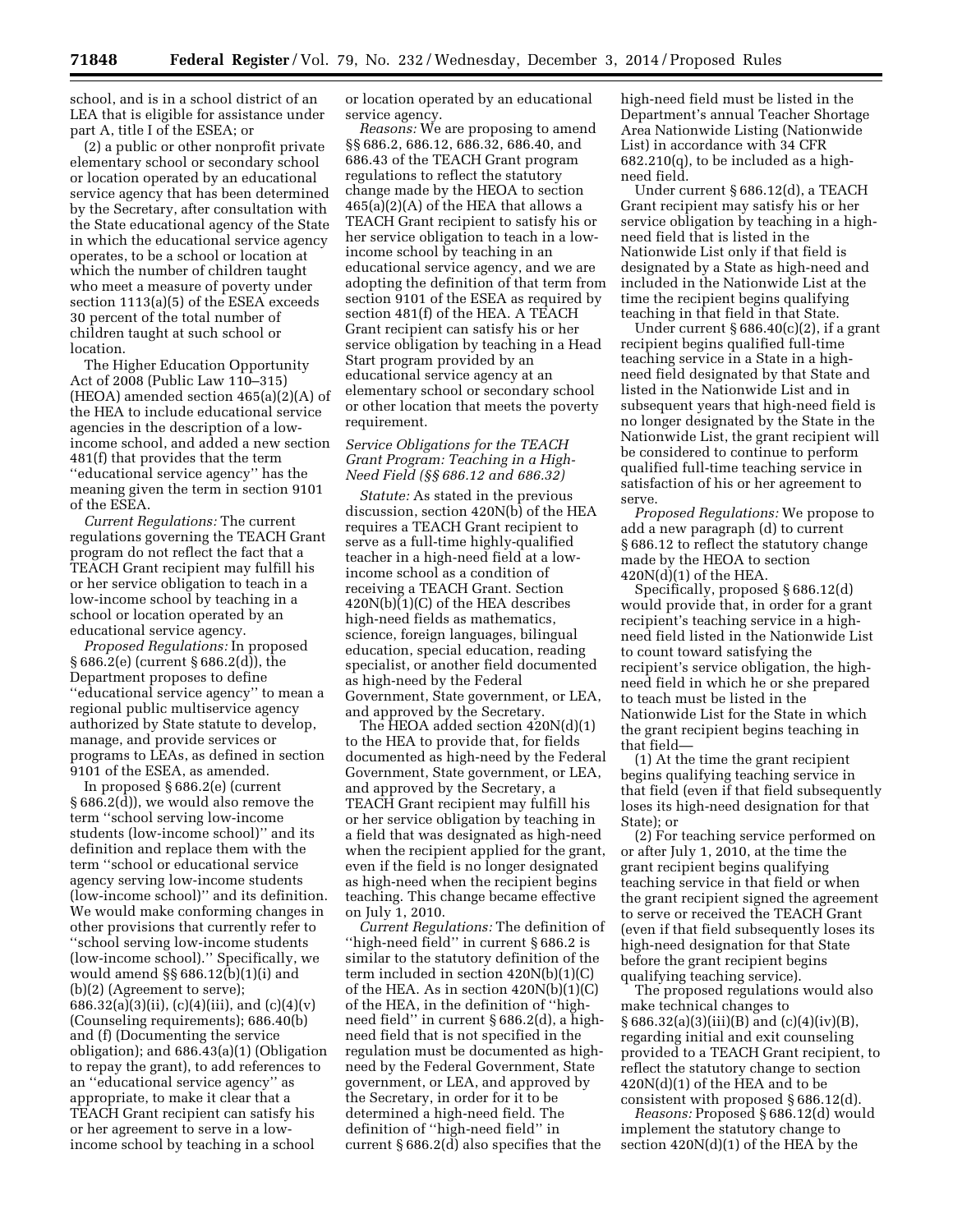HEOA discussed above. To implement this provision of the HEA, we are proposing regulations, in § 686.12(d), that interpret the term ''when the recipient applied for the grant'' to relate to the date when the recipient signed the agreement to serve or received the TEACH Grant, because the use of two dates provides both the Department and the TEACH Grant recipient with the most flexibility. Currently, the Department already tracks the date the recipient signs the agreement to serve, and the date a grant recipient receives a TEACH Grant.

While we did consider using the date the TEACH Grant recipient filed a Free Application for Federal Student Aid (FAFSA) for this determination, we declined to take this approach because the Department's TEACH Grant servicing system does not currently contain the FAFSA filing date, and adding this information to the TEACH Grant servicing system would require expensive changes. We do not believe these system changes are necessary in light of other alternatives available.

We believe that permitting the use of either date is also beneficial for TEACH Grant recipients. The Nationwide List is published on an award year basis, and it is possible that the date a grant recipient signs the agreement to serve and the date he or she receives the grant could fall in different award years. Using either date provides the grant recipient with a choice of which Nationwide List to use in determining which high-need field to pursue as a course of study. The TEACH Grant recipient can also be assured that, when the grant recipient begins teaching, service done in that high-need field will qualify as eligible service.

# *Eligibility for a New TEACH Grant After Receiving a Discharge of the TEACH Grant Agreement to Serve Based on Total and Permanent Disability (§ 686.11)*

*Statute:* Section 420N(d)(2) of the HEA authorizes the Secretary to establish categories of extenuating circumstances under which a TEACH Grant recipient who is unable to fulfill all or part of the recipient's service obligation may be excused from fulfilling that portion of the recipient's service obligation.

*Current Regulations:* Current § 686.42(b) provides that a TEACH Grant recipient's agreement to serve is discharged if the recipient becomes totally and permanently disabled, as that term is defined in 34 CFR 682.200(b), and applies for, and satisfies the eligibility requirements for, a total and permanent disability discharge of a

Direct Loan in accordance with 34 CFR 685.213. The TEACH Grant eligibility requirements in current § 686.11 do not address the eligibility of a TEACH Grant recipient for a new TEACH Grant after receiving a discharge of the agreement to serve based on total and permanent disability.

*Proposed Regulations:* We propose to add a new paragraph to § 686.11 to address the eligibility of a TEACH Grant recipient for a new TEACH Grant after receiving a discharge of the agreement to serve based on total and permanent disability. Proposed § 686.11(d) would provide that, if a student's previous TEACH Grant service obligation or title IV, HEA loan was discharged based on total and permanent disability, the student is eligible to receive a new TEACH Grant only if the student:

• Obtains a certification from a physician that the student is able to engage in substantial gainful activity as defined in 34 CFR 685.102(b);

• Signs a statement acknowledging that neither the service obligation for the TEACH Grant the student receives nor any previously discharged service agreement on which the grant recipient is required to resume repayment in accordance with § 686(d)(1)(iii) can be discharged in the future on the basis of any impairment present when the new grant is awarded, unless that impairment substantially deteriorates and the grant recipient applies for, and meets the eligibility requirements for, a discharge in accordance with 34 CFR 685.213; and

• For a situation in which the student receives a new TEACH Grant within three years of the date that any previous TEACH Grant service obligation or title IV loan was discharged due to a total and permanent disability in accordance with § 686.42(b), 34 CFR 685.213(b)(7)(i)(B), 34 CFR 674.61(b)(6)(i)(B), or 34 CFR  $682.402(c)(6)(i)(B)$ , the grant recipient acknowledges that he or she is once again subject to the terms of the previously discharged TEACH Grant agreement to serve in accordance with § 686.42(b)(5) before receiving the new grant and resumes repayment on the previously discharged loan in accordance with § 685.213(b)(47), 34 CFR 674.61(b)(6), or 34 CFR 682.402(c)(6).

*Reasons:* We are proposing to add eligibility requirements that require a TEACH Grant recipient to be subject to the terms of a previously discharged TEACH Grant agreement to serve, and to resume repayment on any previously discharged loan before receiving a new TEACH Grant, because the receipt of a new TEACH Grant, which requires the

grant recipient to work as a teacher, amounts to an implicit acknowledgement that the recipient is able to engage in substantial gainful activity and is therefore no longer totally and permanently disabled. We are also proposing to add eligibility requirements to address this situation in order to make the TEACH Grant program regulations consistent with and conform to the rules governing borrower eligibility for a new HEA, title IV loan after receiving a total and permanent disability discharge on a prior loan.

### *Discharge of the TEACH Grant Agreement To Serve Based on the Total and Permanent Disability of the TEACH Grant Recipient (§ 686.42(b))*

*Statute:* Section 420N(d)(2) of the HEA provides the Secretary with regulatory authority to establish categories of extenuating circumstances under which a TEACH Grant recipient who is unable to fulfill all or part of his or her service obligation may be excused from fulfilling that portion of the service obligation.

*Current Regulations:* Current § 686.42(b) provides for a discharge of the service obligation if the TEACH Grant recipient applies for, and satisfies the eligibility requirements for, a total and permanent disability discharge of a Direct Loan in 34 CFR 685.213.

*Proposed Regulations:* We propose to remove current § 686.42(b)(2), which provides that the eight-year time period in which the grant recipient must complete the service obligation remains in effect during the conditional discharge period described in 34 CFR 685.213(c)(3) unless the grant recipient is eligible for a suspension based on a condition that is a qualifying reason for leave under the Family Medical Leave Act.

We would also remove current § 686.42(b)(3), which requires that interest continues to accrue on each TEACH Grant disbursement unless and until the grant recipient's agreement to serve is discharged by the Secretary.

In addition, we would remove current § 686.42(b)(4) and modify current § 686.42(b)(2) to provide that, if at any time the Secretary determines that the grant recipient does not meet the requirements of the three-year period following the discharge in 34 CFR 685.213(b)(5), the Secretary will notify the grant recipient that the grant recipient's obligation to satisfy the terms of the agreement to serve is reinstated.

Finally, we would add new § 686.42(b)(3) to clarify that the Secretary's notification under § 686.42(b)(2) would include the reason or reasons for reinstatement, provide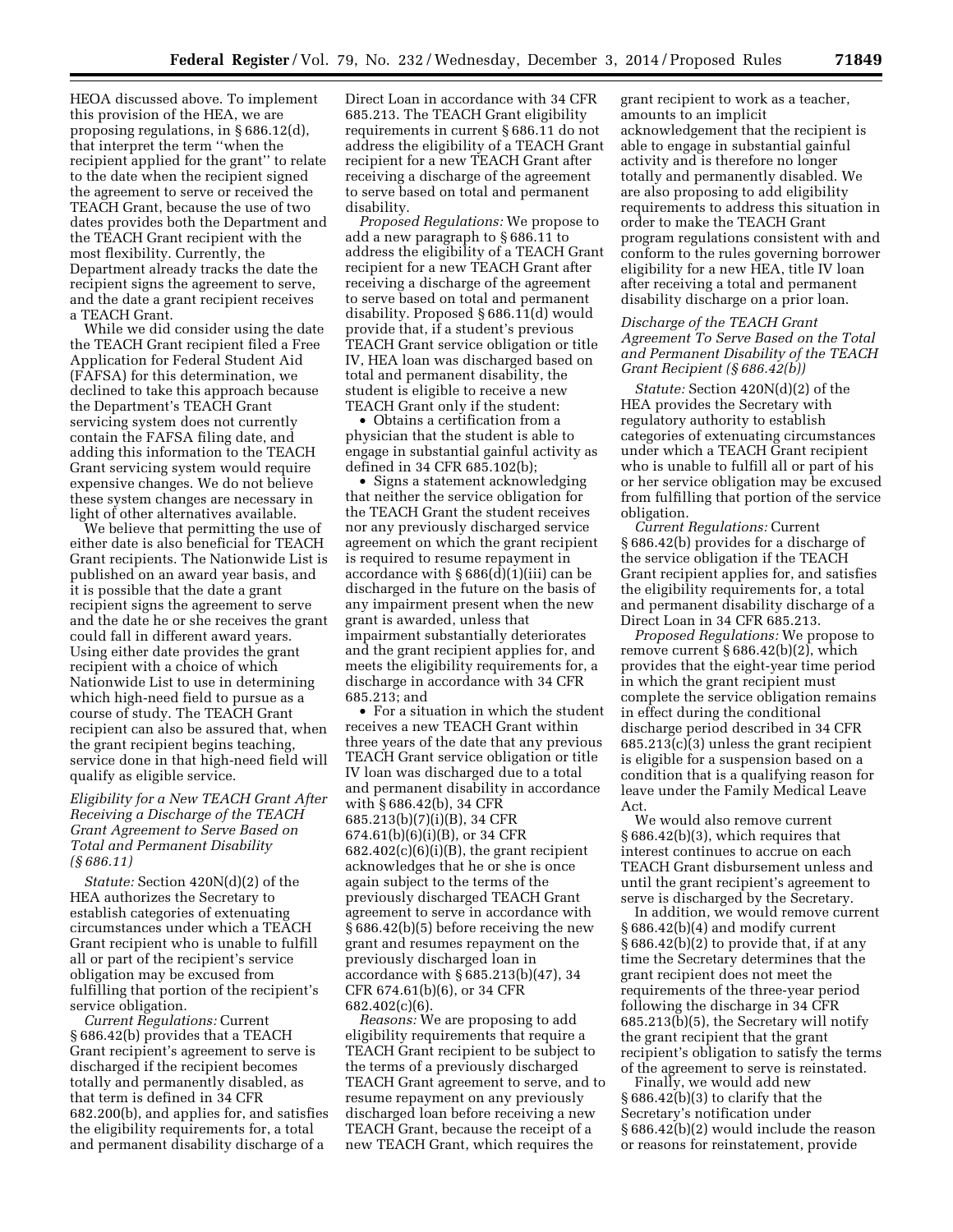information on how the grant recipient may contact the Secretary if the grant recipient has questions about the reinstatement or believes that the agreement to serve was reinstated based on incorrect information, inform the grant recipient that interest accrual will resume on TEACH Grant disbursements made prior to the date of the discharge, and inform the TEACH Grant recipient that he or she must satisfy the service obligation within the portion of the eight-year period that remained after the date of the discharge.

*Reasons:* The current total and permanent disability discharge provisions in § 686.42(b) of the TEACH Grant regulations are modeled on the Direct Loan Program regulations and provide that, if a TEACH Grant recipient becomes totally and permanently disabled, the grant recipient's service obligation is discharged if the TEACH Grant recipient applies for, and satisfies the same eligibility requirements for, a total and permanent disability discharge of a Direct Loan in 34 CFR 685.213. Much like a Direct Loan borrower who cannot repay his or her loan because of a total and permanent disability, a disabled TEACH Grant recipient cannot comply with the service obligation because he or she cannot work and earn money. The Department processes TEACH Grant applications for total and permanent disability in the same manner it processes applications for the Federal Family Education Loan (FFEL) and Direct Loan programs. On November 1, 2012, we published final regulations that amended the Perkins, FFEL, and Direct Loan program regulations (77 FR 66088) to streamline the total and permanent disability discharge application process and provide more detailed information in the various notifications received by the borrower. We are proposing to amend the provisions authorizing the discharge of a TEACH Grant recipient's agreement to serve based on total and permanent disability to conform to the changes to the discharge process set forth in the November 1, 2012 final regulations.

#### *Executive Orders 12866 and 13563*

# Regulatory Impact Analysis (RIA) for Teacher Preparation Proposed Regulations

Under Executive Order 12866, the Secretary must determine whether this regulatory action is ''significant'' and, therefore, subject to the requirements of the Executive Order and subject to review by the Office of Management and Budget (OMB). Section 3(f) of Executive Order 12866 defines a ''significant

regulatory action'' as an action likely to result in regulations that may—

(1) Have an annual effect on the economy of \$100 million or more, or adversely affect a sector of the economy; productivity; competition; jobs; the environment; public health or safety; or State, local or tribal governments or communities in a material way (also referred to as ''economically significant'' regulations);

(2) Create serious inconsistency or otherwise interfere with an action taken or planned by another agency;

(3) Materially alter the budgetary impacts of entitlement grants, user fees, or loan programs or the rights and obligations of recipients thereof; or

(4) Raise novel legal or policy issues arising out of legal mandates, the President's priorities, or the principles stated in the Executive order.

This proposed regulatory action is a significant regulatory action subject to review by OMB under section 3(f) of Executive Order 12866.

We have also reviewed these regulations pursuant to Executive Order 13563, published on January 21, 2011 (76 FR 3821), which supplements and explicitly reaffirms the principles, structures, and definitions governing regulatory review established in Executive Order 12866. To the extent permitted by law, Executive Order 13563 requires that an agency—

(1) Propose or adopt regulations only upon a reasoned determination that their benefits justify their costs (recognizing that some benefits and costs are difficult to quantify);

(2) Tailor their regulations to impose the least burden on society, consistent with obtaining regulatory objectives, taking into account, among other things, and to the extent practicable, the costs of cumulative regulations;

(3) In choosing among alternative regulatory approaches, select those approaches that maximize net benefits (including potential economic, environmental, public health and safety, and other advantages; distributive impacts; and equity);

(4) To the extent feasible, specify performance objectives, rather than specifying the behavior or manner of compliance that regulated entities must adopt; and

(5) Identify and assess available alternatives to direct regulation, including providing economic incentives to encourage the desired behavior, such as user fees or marketable permits, or providing information upon which choices can be made by the public.

We emphasize as well that Executive Order 13563 requires agencies ''to use

the best available techniques to quantify anticipated present and future benefits and costs as accurately as possible.'' In its February 2, 2011, memorandum (M– 11–10) on Executive Order 13563, the Office of Information and Regulatory Affairs within the Office of Management and Budget emphasized that such techniques may include ''identifying changing future compliance costs that might result from technological innovation or anticipated behavioral changes.''

We are issuing these proposed regulations only upon a reasoned determination that their benefits justify their costs and we selected, in choosing among alternative regulatory approaches, those approaches that maximize net benefits. Based on this analysis and the reasons stated in the preamble, the Department believes that these proposed regulations are consistent with the principles in Executive Order 13563.

In this Regulatory Impact Analysis we discuss the need for regulatory action, the potential costs and benefits, net budget impacts, assumptions, limitations, and data sources, as well as regulatory alternatives we considered. Although the majority of the costs related to information collection are discussed within this RIA, elsewhere in this NPRM under Paperwork Reduction Act of 1995, we also identify and further explain burdens specifically associated with information collection requirements.

#### **I. Need for Regulatory Action**

Recent international assessments of science, reading, and math knowledge have revealed that the United States is significantly behind other countries in preparing students to compete in the global economy.27 Although many factors influence student achievement, a large body of research has used valueadded analysis to demonstrate that teacher quality is the largest in-school factor affecting student achievement.28

28William Sanders and June C. Rivers, ''Cumulative and Residual Effects of Teachers on Future Student Academic Achievement,'' Research report, Knoxville, TN, University of Tennessee, Value-Added Research and Assessment Center, (1996); Steven G. Rivkin, Eric A. Hanushek, and Thomas A. Kane, ''Teachers, Schools, and Academic Achievement.'' *Econometrica* 73, No. 2 (2005): 417–58; Jonah Rockoff, ''The Impact of Individual Teachers on Student Achievement: Evidence from Panel Data.'' *American Economic Review* 94, No. 2 (2004): 247–52.

<sup>27</sup> Kelly, D., Xie, H., Nord, C.W., Jenkins, F., Chan, J.Y., and Kastberg, D. ''Performance of U.S. 15-Year-Old Students in Mathematics, Science, and Reading Literacy in an International Context: First Look at PISA 2012 (NCES 2014–024),'' U.S. Department of Education, National Center for Education Statistics, Washington, DC (2013). *[http://nces.ed.gov/](http://nces.ed.gov/pubs2014/2014024rev.pdf) [pubs2014/2014024rev.pdf.](http://nces.ed.gov/pubs2014/2014024rev.pdf)*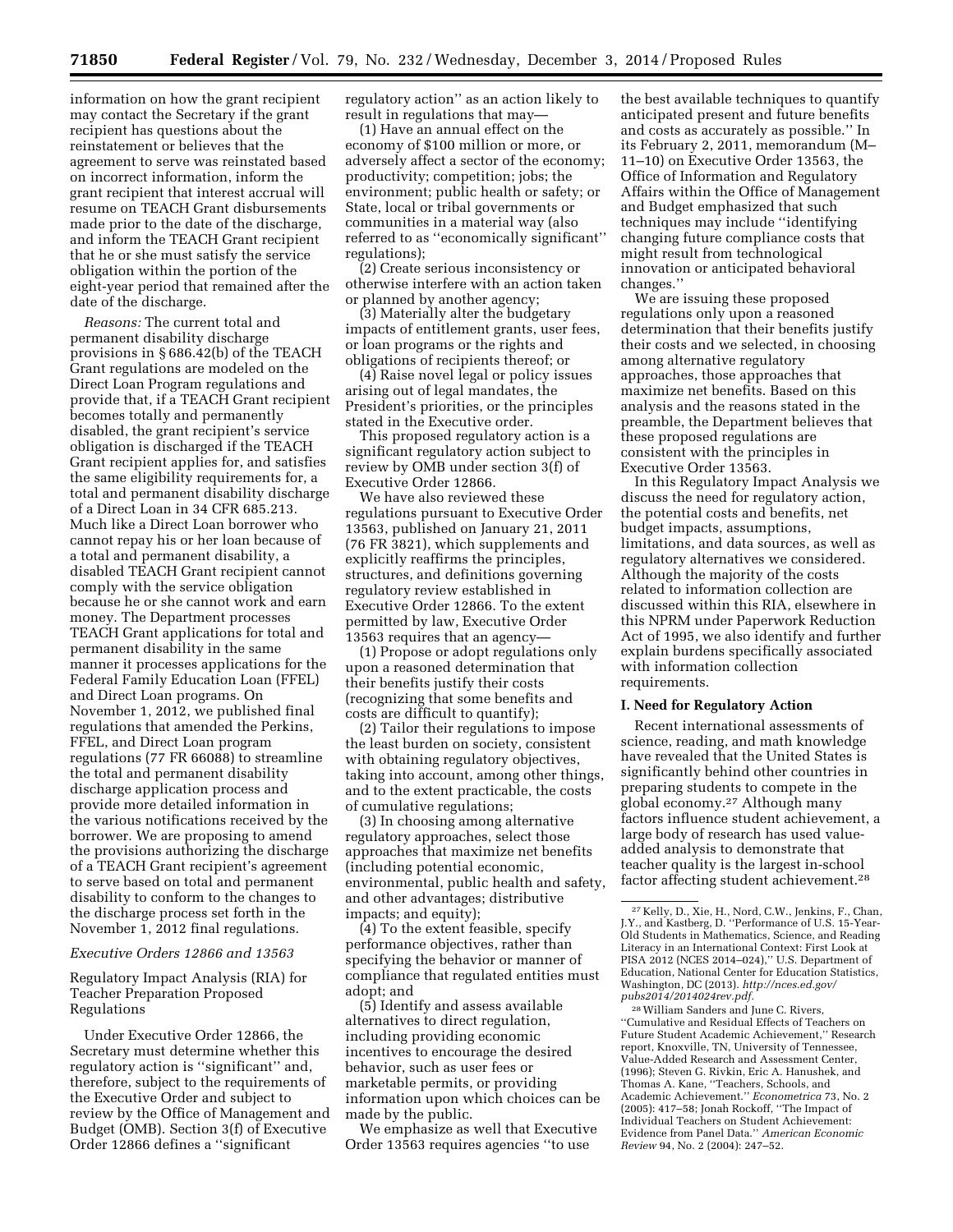We use ''value-added'' analysis and related terms to refer to statistical methods that use changes in the academic achievement of students over time to isolate and estimate the effect of particular factors, such as family, school, or teachers, on changes in student achievement.29 One study found that the difference between having a teacher who performed at a level one standard deviation below the mean and a teacher who performed at a level one standard deviation above the mean was equivalent to student learning gains of a full year's worth of knowledge.30

A number of factors are associated with teacher quality, including academic content knowledge, in-service training, and years of experience, but researchers and policymakers have begun to examine whether some of these student achievement discrepancies can be explained by differences in the preparation their teachers received before entering the classroom.31 An early influential study on this topic found that the effectiveness of teachers in public schools in New York City who were prepared through different teacher preparation programs varied in statistically significant ways, as measured by the value added by these teachers.32

Subsequent studies have examined the value-added scores of teachers prepared through different teacher preparation programs in, Missouri, Louisiana, North Carolina, Tennessee, and Washington.33 Many of these

30Eric A. Hanushek, ''The Trade-Off between Child Quantity and Quality,'' *Journal of Political Economy,* 100, No. 1 (1992): 84–117.

31 Douglas Harris and Timothy Sass, ''Teacher Training, Teacher Quality, and Student Achievement.'' *Journal of Public Economics* 95, (2011): 798–812; Daniel Aaronson, Lisa Barrow, and William Sanders, ''Teachers and Student Achievement in the Chicago Public High Schools.'' *Journal of Labor Economics* 25, No. 1 (2007): 95– 135; Donald J. Boyd, et al., ''The Narrowing Gap in New York City Teacher Qualifications and its Implications for Student Achievement in High-Poverty Schools,'' *Journal of Policy Analysis and Management* 27, No. 4 (2008): 793–818.

32 Donald J. Boyd, et al., ''Teacher Preparation and Student Achievement.'' *Educational Evaluation and Policy Analysis* 31, No. 4 (2009): 416–440.

33Cory Koedel, et al., ''Teacher Preparation Programs and Teacher Quality: Are There Real Differences Across Programs?'' Working Paper 79, Washington, DC: National Center for Longitudinal Data Education Research (2012); Gary T. Henry, et al., ''Teacher Preparation Program Effectiveness

studies have found statistically significant differences between teachers prepared at different preparation programs. For example, State officials in Tennessee and Louisiana have worked with researchers to examine whether student achievement could be used to inform teacher preparation program accountability. After controlling for observable differences in students, researchers in Tennessee found that the most effective teacher preparation programs in that State produced graduates that were two to three times more likely than other new teachers to be in the top quintile of teachers in a particular subject area, as measured by increases in the achievement of their students, with the least-effective programs producing teachers that were equally likely to be in the bottom quintile.34 Analyses based on Louisiana data on student growth linked to the programs that prepared students' teachers found few statistically significant differences in teacher effectiveness.35 Although these findings did not achieve statistical significance, three teacher preparation programs produced new teachers who appeared, on average, to be as effective as teachers with at least two years of experience, based on growth in student achievement in four or more content areas.36 A study analyzing differences between teacher preparation programs in Washington based on the value-added scores of their graduates also found few statistically significant differences, but the authors argued that the differences were educationally meaningful.37 In math, the average difference between teachers from the highest performing program and the lowest performing program was approximately 1.5 times the difference in performance between students eligible for free or reduced-price lunches and those who are not, while in reading the average difference was 2.3 times larger.<sup>38</sup>

34Tennessee Higher Education Commission. ''Report Card on the Effectiveness of Teacher Training Programs, 2010'' Knoxville, TN: Tennessee Higher Education Commission (2010).

35 Kristin A. Gansle, et al., ''Value Added Assessment of Teacher Preparation in Louisiana: 2005–2006 to 2008–2009,'' Technical report, Baton Rouge, LA: Louisiana State University (2010). 36 Ibid.

37 Dan Goldhaber, et al., ''The Gateway to the Profession: Assessing Teacher Preparation Programs Based on Student Achievement.'' *Economics of Education Review,* 34 (2013), pp. 29–44.

38 Ibid. 1.5 times the difference between students eligible for free or reduced price lunch is

In contrast to these findings, Koedel et al. found very small differences in effectiveness between teachers prepared at different programs in Missouri.39 The vast majority of variation in teacher effectiveness was within programs, instead of between programs.40 However, the authors note that the lack of variation between programs in Missouri could reflect a lack of competitive pressure to spur innovation within traditional teacher preparation programs.41 A robust evaluation system that included outcomes could spur innovation and increase differentiation between teacher preparation programs.42

The Department acknowledges that there is debate in the research community about the specifications that should be used when conducting valueadded analyses of the effectiveness of teachers prepared through different preparation programs,43 but also recognizes that the field is moving in the direction of weighing value-added analyses in assessments of teacher preparation program quality.

Thus, despite the methodological debate in the research community, CAEP,44 a union of two formerly independent national accrediting agencies, the National Council for Accreditation of Teacher Education (NCATE) and the Teacher Education Accreditation Council (TEAC), has developed new standards that require, among other measures, evidence that students completing a teacher preparation program contribute to an expected level of student growth.45 The new standards are currently voluntary for the more than 900 education preparation providers who participate in the education preparation

43See Kata Mihaly, et al., ''Where You Come From or Where You Go? Distinguishing Between School Quality and the Effectiveness of Teacher Preparation Program Graduates.'' Working Paper 63, Washington, DC: National Center for Analysis of Longitudinal Data in Education Research (2012), for a discussion of issues and considerations related to using school fixed effects models to compare the effectiveness of teachers from different teacher preparation programs who are working in the same school.

45CAEP Accreditation Standards as Approved by the CAEP Board of Directors, 2013. Council for the Accreditation of Educator Preparation. *[http://](http://caepnet.files.wordpress.com/2013/09/final_board_approved1.pdf) [caepnet.files.wordpress.com/2013/09/final](http://caepnet.files.wordpress.com/2013/09/final_board_approved1.pdf)*\_*board*\_ *[approved1.pdf](http://caepnet.files.wordpress.com/2013/09/final_board_approved1.pdf)*.

<sup>29</sup>For more information on approaches to valueadded analysis, see also: Henry I. Braun, ''Using Student Progress to Evaluate Teachers: A Primer on Value-Added Models.'' Princeton, NJ, Educational Testing Service (2005); William J. Sanders, ''Comparisons Among Various Educational Assessment Value-Added Models,'' Presentation at the Power of Two—National Value-Added Conference, Battelle for Kids, Columbus, OH, (October 16, 2006).

Report.'' Research brief, Chapel Hill, NC: Carolina Institute for Public Policy (2011); Dan Goldhaber, et al., ''The Gateway to the Profession: Assessing Teacher Preparation Programs Based on Student Achievement,'' *Economics of Education Review,*  34(2013), pp. 29–44.

approximately 12 percent of a standard deviation, while 2.3 times the difference is approximately 19 percent of a standard deviation.

<sup>39</sup>Cory Koedel, et al., ''Teacher Preparation Programs and Teacher Quality: Are There Real Differences Across Programs?'' Working Paper 79, Washington, DC: National Center for Longitudinal Data Education Research (2012).

 $\rm ^{40}$  Ibid.

<sup>41</sup> Ibid.

<sup>42</sup> Ibid.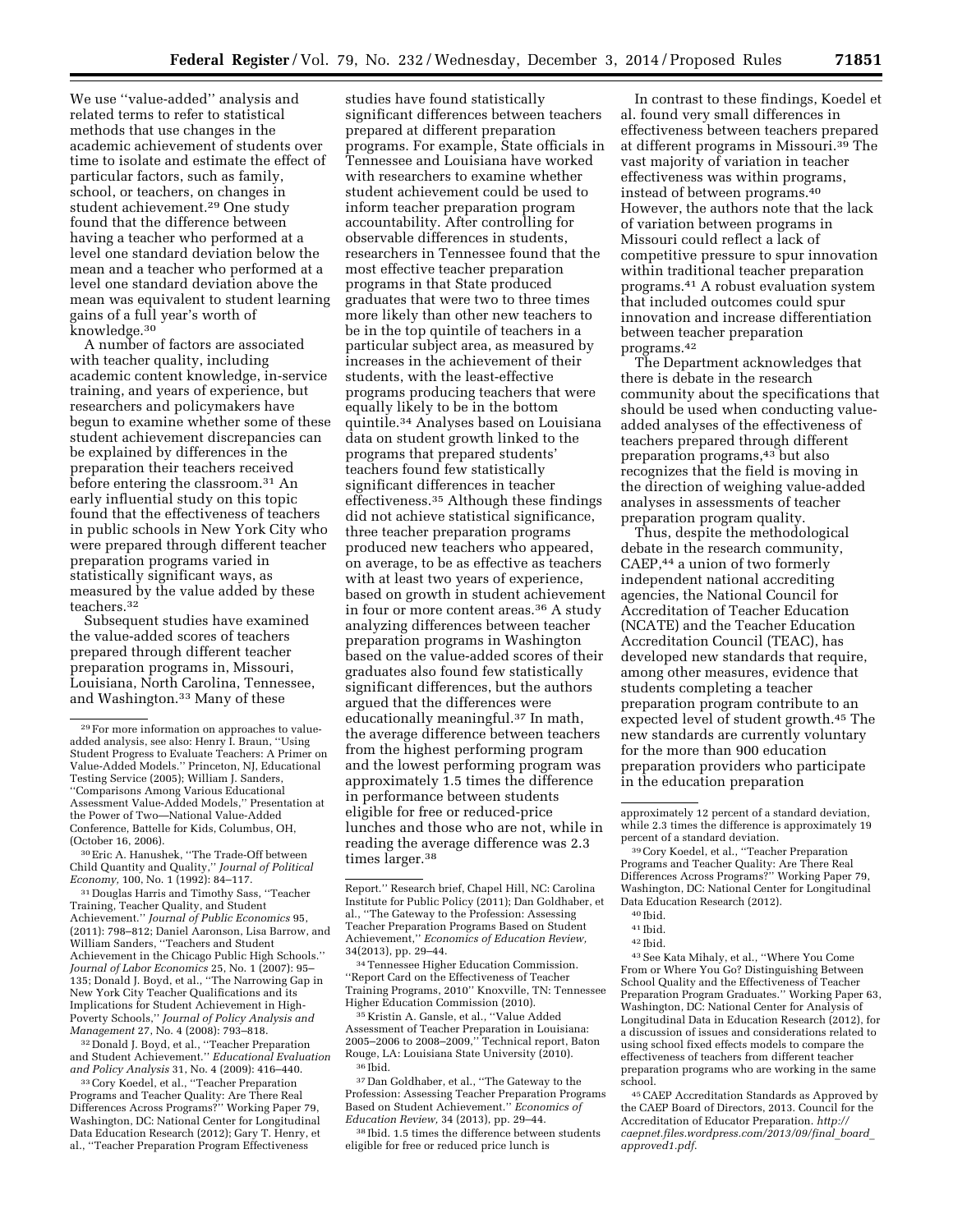accreditation system. Participating institutions account for nearly 60% of the providers of educator preparation in the United States, and their enrollments account for nearly two-thirds of newly prepared teachers. The new standards will be required for accreditation beginning in 2016.46 The standards are an indication that the effectiveness ratings of teachers trained at teacher preparation programs are increasingly being used as a way to evaluate teacher preparation program performance. The research on teacher preparation program effectiveness is relevant to the elementary and secondary schools that rely on teacher preparation programs to recruit and select talented individuals and prepare them to become future teachers. In 2011–2012 (the most recent year for which data are available), 203,701 individuals completed either a traditional teacher preparation program or an alternative route program. The National Center for Education Statistics (NCES) projects that by 2020, States and districts will need to hire as many as 350,000 teachers each year due to teacher retirement and attrition and increased student enrollment.47 In order to meet the needs of schools and districts, States may have to expand traditional and alternative route programs to prepare more teachers, find new ways to recruit and train qualified individuals, or reduce the need for new teachers by reducing attrition or developing different staffing models. Better information on the quality of teacher preparation programs could help State and local educational agencies to make sound staffing decisions.

Despite research suggesting that the academic achievement of students taught by graduates of different teacher preparation programs may vary with regard to their teacher's program, analyses linking student achievement to teacher preparation programs have not been conducted and made available publicly for teacher preparation programs in all States. Congress has recognized the value of assessing and reporting on the quality of teacher preparation, and requires States and IHEs to report detailed information

about the quality of teacher preparation programs in the State under the HEA. When reauthorizing the title II reporting system, members of Congress noted a goal of having teacher preparation programs explore ways to assess the impact of their programs' graduates on student academic achievement. In fact, the report accompanying the House Bill (H. Rep. 110–500) included the following statement, ''[i]t is the intent of the Committee that teacher preparation programs, both traditional and those providing alternative routes to state certification, should strive to increase the quality of individuals graduating from their programs with the goal of exploring ways to assess the impact of such programs on student's academic achievement.''

Moreover, in roundtable discussions and negotiated rulemaking sessions held by the Department, stakeholders repeatedly expressed concern that the current title II reporting system provides little meaningful data on the quality of teacher preparation programs or the impact of those programs' graduates on student achievement. Currently, States must annually calculate and report data on more than 400 data elements, and IHEs must report on more than 150 elements. While some information requested in the current reporting system is statutorily required, other elements—such as whether the IHE requires a personality test prior to admission—are neither required by statute nor provide information that is particularly useful to the public. Thus, stakeholders stressed at the negotiated rulemaking sessions that the current system is too focused on inputs and that outcome-based measures would provide more meaningful information.

Similarly, even some of the statutorily required data elements in the current reporting system do not provide meaningful information on program performance and how program graduates are likely to perform in a classroom. For example, the HEA requires IHEs to report both scaled scores on licensure tests and pass rates for students who complete their teacher preparation programs. Yet existing research provides mixed findings on the relationship between licensure test scores and teacher effectiveness.48 This

may be because most licensure tests were designed to measure the knowledge and skills of prospective teachers but not necessarily to predict classroom effectiveness.49 The predictive value of licensure exams is further eroded by the significant variation in State pass/cut scores on these exams, with many States setting pass scores at a very low level. The National Council on Teacher Quality found that every State except Massachusetts sets its pass/cut scores on content assessments for elementary school teachers below the average score for all test takers, and most States set pass/cut scores at the 16th percentile or lower.50 Further, even with low pass/cut scores, some States allow teacher candidates to take licensure exams multiple times. Some States also permit IHEs to exclude students who have completed all program coursework but have not passed licensure exams when the IHEs report pass rates on these exams for individuals who have completed teacher preparation programs under the current title II reporting system. This may explain, in part, why States and IHEs reported an average pass rate on licensure or certification exams of 96 percent for individuals who completed traditional teacher preparation programs in the 2009–10 academic year, a less than reliable indicator of program quality.51

Thus, while the current title II reporting system produces detailed and voluminous data about teacher preparation programs, the data convey suboptimal indications of program quality as measured by how program graduates will perform in a classroom. This lack of meaningful data prevents school districts, principals, and prospective teacher candidates from making informed choices, creating a market failure due to imperfect information.

On the demand side, school districts lack information about the past performance of teachers from different

50National Council on Teacher Quality, *State Teacher Policy Yearbook, 2011.* Washington, DC: National Council on Teacher Quality (2011). For more on licensure tests, see U.S. Department of Education, Office of Planning, Evaluation, and Policy Development, Policy and Program Studies Service, *Recent Trends in Mean Scores and Characteristics of Test-Takers on Praxis II Licensure Tests.* Washington, DC: U.S. Department of Education (2010).

51U.S. Department of Education, Office of Postsecondary Education, ''Preparing and Credentialing the Nation's Teachers: The Secretary's Ninth Report on Teacher Quality,'' Washington, DC, 2013. *[https://title2.ed.gov/Public/](https://title2.ed.gov/Public/TitleIIReport13.pdf) [TitleIIReport13.pdf](https://title2.ed.gov/Public/TitleIIReport13.pdf)*.

<sup>46</sup>Statement by Mary Brabeck Board Chair, Council for the Accreditation of Educator Preparation (CAEP) and Gale and Ira Drukier Dean and Professor of Applied Psychology Steinhardt School of Culture, Education, and Human Development, New York University Before the Senate Committee on Health, Education, Labor and Pensions Teacher Preparation: Ensuring a Quality Teacher in Every Classroom March 25, 2014.

<sup>47</sup>U.S. Department of Education, National Center for Education Statistics, ''Projections of Education Statistics to 2020,'' Washington, DC: U.S. Department of Education (2011): Table 16.

<sup>48</sup>Charles T. Clotfelter, Helen F. Ladd, and Jacob Vigdor, ''Teacher Credentials and Student Achievement: Longitudinal Analysis with Student Fixed Effects.'' *Economics of Education Review* 26, no. 6 (2010): 673–682; Dan Goldhaber, ''Everyone's Doing It, But What Does Teacher Testing Tell Us about Teacher Effectiveness?'' *The Journal of Human Resources* 42, no. 4 (2007): 765–794; Richard Buddin and Gema Zamarro, ''Teacher Qualifications and Student Achievement in Urban

Elementary Schools.'' *Journal of Urban Economics*  66, no. (2009): 103–115.

<sup>49</sup> Goldhaber, 2007.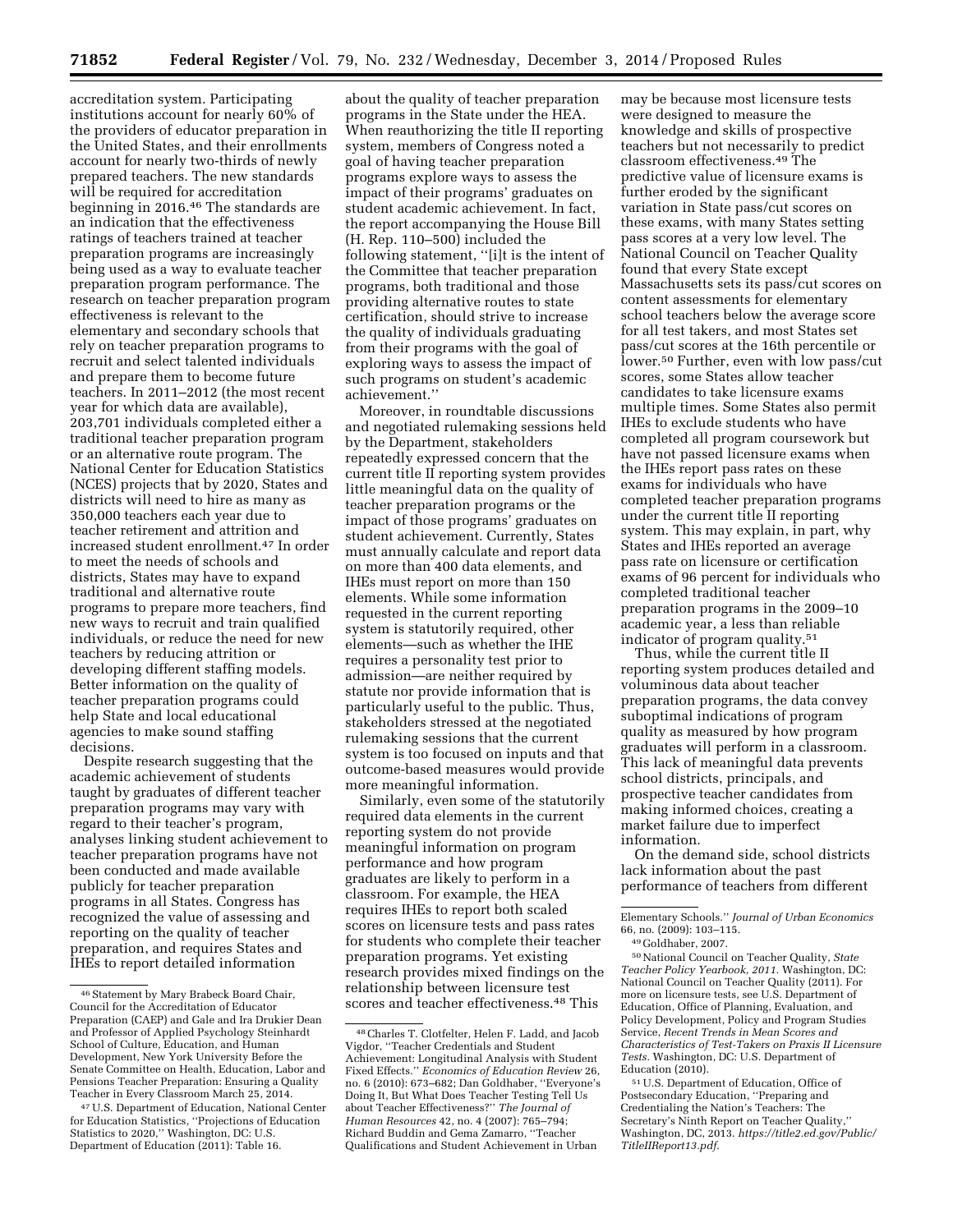teacher preparation programs and may rely on inaccurate assumptions about the quality of teacher preparation programs when recruiting and hiring new teachers. An accountability system that provided information about how teacher preparation program graduates are likely to perform in a classroom and how likely they are to stay in the classroom would be valuable to school districts and principals seeking to efficiently recruit, hire, train, and retain high-quality educators. Such a system could help to reduce teacher attrition, a particularly important problem because many new teachers do not remain in the profession, with more than a quarter of new teachers leaving the teaching profession altogether within three years of becoming classroom teachers.52 High teacher turnover rates are problematic because research has demonstrated that, on average, student achievement increases considerably with more years of teacher experience in the first three through five years of teaching.<sup>53</sup>

On the supply side, when considering which program to attend, prospective teachers lack comparative information about the placement rates and effectiveness of program graduates. Teacher candidates may enroll in a program without the benefit of information on employment rates postgraduation, employer and graduate feedback on program quality, and, most importantly, without understanding how well the program prepared prospective teachers to be effective in the classroom. NCES data indicate that 66 percent of certified teachers who received their bachelor's degree in 2008 borrowed an average of \$22,905 to finance their undergraduate

education.54 The average base salary for full-time teachers with a bachelor's degree in their first year of teaching in public elementary and secondary schools is \$34,800.55 Thus, two-thirds of prospective teacher candidates may incur debt equivalent to 65 percent of their starting salary in order to attend teacher preparation programs without access to reliable indicators of how well these programs will prepare them for classroom teaching or help them find a teaching position in their chosen field. A better accountability system with more meaningful information would enable prospective teachers to make more informed choices while also enabling and encouraging States, IHEs, and alternative route providers to monitor and continuously improve the quality of their teacher preparation programs.

The lack of meaningful data also prevents States from restricting program credentials to programs with the demonstrated ability to prepare more effective teachers, or accurately identifying low-performing and at-risk teacher preparation programs and helping these programs improve. Not surprisingly, States have not identified many programs as low-performing or atrisk based on the data currently collected. In the latest title II reporting requirement submissions, the majority of States did not classify any teacher preparation programs as low-performing or at-risk.56 Eleven States and the Commonwealth of Puerto Rico reported teacher preparation programs that were low-performing or at-risk. Twenty-nine of these programs were identified as atrisk and nine were designated as lowperforming. Of the 38 programs identified by States as low-performing or at-risk, 22 were based in IHEs that participate in the TEACH Grant program. Thirty-nine States did not identify a single low-performing program.57 Since these reporting requirements were established twelve years ago, thirty-four States have never identified a single IHE with an at-risk or low-performing program.58 Under the

proposed regulations, every State would collect and report more meaningful information about teacher preparation program performance which would enable them to target scarce public funding more efficiently through direct support to more effective teacher preparation programs and State financial aid to prospective students attending those programs.

Similarly, under the current title II reporting system, the Federal government is unable to ensure that financial assistance for prospective teachers is used to help students attend programs with the best record for producing effective classroom teachers. The proposed regulations would help accomplish this by ensuring that program performance information is available for all teacher preparation programs in all States and restricting eligibility for Federal TEACH grants to programs that are rated at least 'effective.'

Most importantly, elementary and secondary students, especially those students in high-need schools and communities who are disproportionately taught by recent teacher preparation program graduates, would be the ultimate beneficiaries of an improved teacher preparation program accountability system.59 Such a system would better focus State and Federal resources on promising teacher candidates while informing teacher candidates and potential employers about high-performing teacher preparation programs and enabling States to more effectively identify and improve low-performing teacher preparation programs. Such an accountability system would thereby increase the likelihood of a quality teacher in every classroom.

Recognizing the benefits of improved information on teacher preparation program quality and associated accountability, several States have already developed and implemented systems that map teacher effectiveness data back to teacher preparation programs. The proposed regulations

<sup>52</sup>Richard M Ingersoll, ''Is There Really a Teacher Shortage?'' University of Washington Center for the Study of Teaching and Policy, (2003). *[http://](http://depts.washington.edu/ctpmail/PDFs/Shortage-RI-09-2003.pdf) [depts.washington.edu/ctpmail/PDFs/Shortage-RI-](http://depts.washington.edu/ctpmail/PDFs/Shortage-RI-09-2003.pdf)[09-2003.pdf](http://depts.washington.edu/ctpmail/PDFs/Shortage-RI-09-2003.pdf)*.

<sup>53</sup>Ronald F. Ferguson and Helen F. Ladd, ''How and Why Money Matters: An Analysis of Alabama Schools,'' In H. F. Ladd (Ed.), *Holding Schools Accountable: Performance-based Reform in Education.* Washington, DC: The Brookings Institution (1996): 265–298; Eric Hanushek, et al., ''The Market for Teacher Quality.'' Working Paper 11154, Cambridge, MA: National Bureau for Economic Research (2005); Robert Gordon, Thomas J. Kane, and Douglas O. Staiger, ''Identifying Effective Teachers Using Performance on the Job.'' Discussion Paper 2006–01, Washington, DC: The Hamilton Project, The Brookings Institution (2006); Charles T. Clotfelter, Helen F. Ladd, and Jacob L. Vigdor, ''How and Why Do Teacher Credentials Matter for Student Achievement?'' Working Paper 2, Washington, DC: National Center for Analysis of Longitudinal Data in Education Research (2007); Thomas J. Kane, Jonah E. Rockoff, and Douglas O. Staiger, ''What Does Certification Tell Us About Teacher Effectiveness? Evidence from New York City.'' *Economics of Education Review* 27, no. 6 (2008): 615–31.

<sup>54</sup>U.S. Department of Education, National Center for Education Statistics, *Baccalaureate and Beyond Longitudinal Study.* Washington, DC: U.S. Department of Education (2009).

<sup>55</sup>U.S. Department of Education, National Center for Education Statistics, *Digest of Education Statistics, 2011.* Washington, DC: U.S. Department of Education (2012): Table 79.

<sup>56</sup>U.S. Department of Education, Office of Postsecondary Education, ''Preparing and Credentialing the Nation's Teachers: The Secretary's Ninth Report on Teacher Quality,'' Washington, DC, 2013 *[https://title2.ed.gov/Public/](https://title2.ed.gov/Public/TitleIIReport13.pdf) [TitleIIReport13.pdf](https://title2.ed.gov/Public/TitleIIReport13.pdf)*.

<sup>57</sup> Ibid.

<sup>58</sup> Ibid.

 $^{\rm 59}$  Several studies have found that in<br>experienced teachers are far more likely to be assigned to highpoverty schools, including Donald J. Boyd, et al., ''The Narrowing Gap in New York City Teacher Qualifications and Its Implications for Student Achievement in High-Poverty Schools.'' Working Paper 10, Washington, DC: National Center for Analysis of Longitudinal Data in Education Research (2007); Charles T. Clotfelter, et al., ''High-Poverty Schools and the Distribution of Teachers and Principals.'' Working Paper 1, Washington, DC: National Center for Analysis of Longitudinal Data in Education Research (2007); Tim R. Sass, et al., ''Value Added of Teachers in High-Poverty Schools and Lower-Poverty Schools.'' Working Paper 52, Washington, DC: National Center for Analysis of Longitudinal Data in Education Research (2010).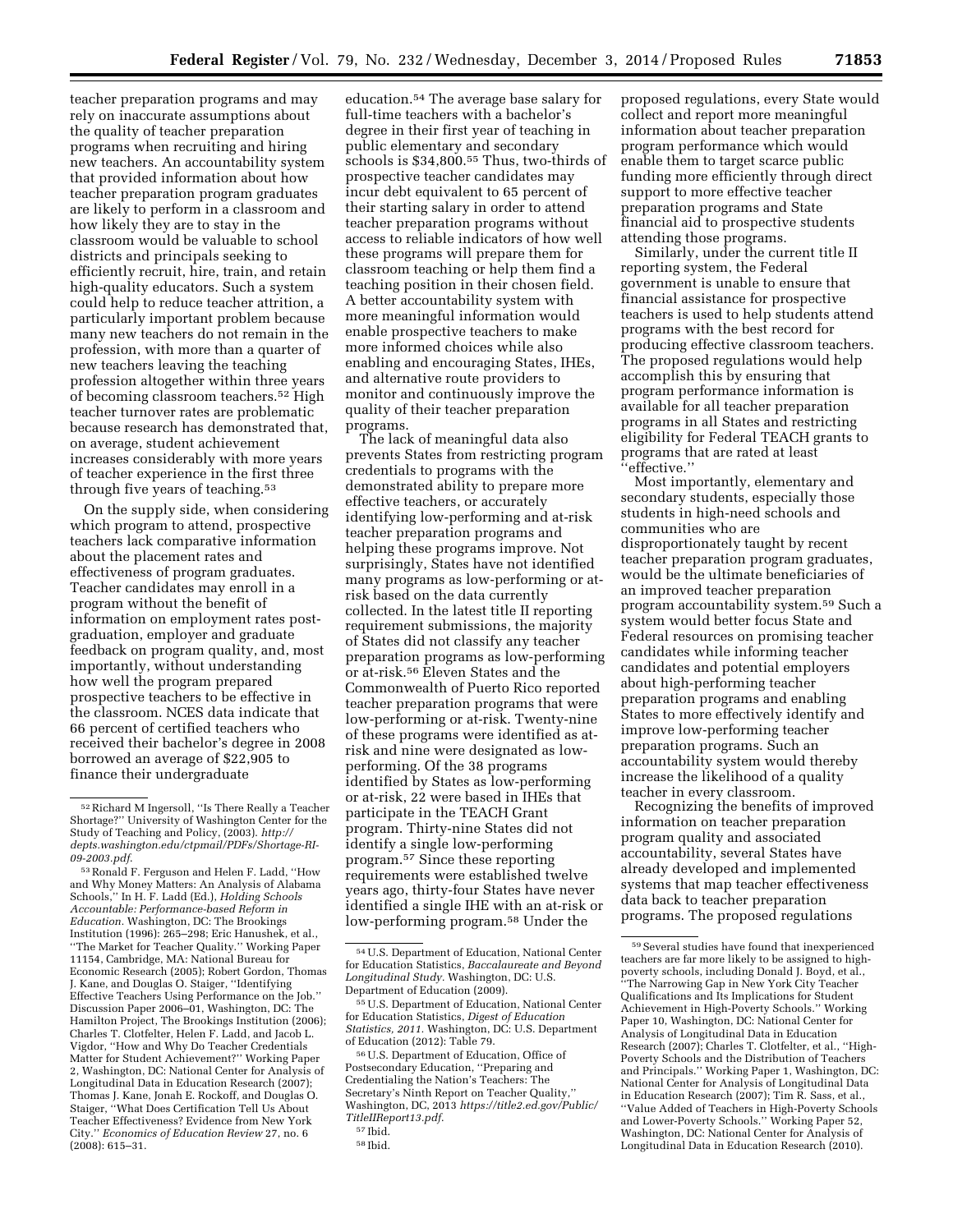would help ensure that all States generate useful data that are accessible to the public to support efforts to improve teacher preparation programs.

The Department's plan to improve teacher preparation has three core elements: (1) Reduce the reporting burden on IHEs while encouraging States to make use of data on teacher effectiveness to build an effective teacher preparation accountability system driven by meaningful indicators of quality (title II accountability system); (2) reform targeted financial aid for students preparing to become teachers by directing scholarship aid to students attending higher-performing teacher preparation programs (TEACH Grants); and (3) provide more support for IHEs that prepare high-quality teachers from diverse backgrounds.

The proposed regulations address the first two elements of this plan. Improving institutional and State reporting and State accountability builds on the work that States like Louisiana and Tennessee have already started, as well as work that is underway in States receiving grants under Phase One or Two of the Race to the Top Fund.60 All of these States have, will soon have, or plan to have statewide systems that track the academic growth of a teacher's students by the teacher preparation program from which the teacher graduated and, as a result, will be better able to identify the teacher preparation programs that are producing effective teachers and the policies and programs that need to be strengthened to scale those effects.

Consistent with feedback the Department has received from stakeholders, under the proposed regulations States would assess the quality of teacher preparation programs according to the following indicators: (1) Student learning outcomes of

students taught by graduates of teacher preparation programs (as measured by aggregating learning outcomes of students taught by graduates of each teacher preparation program); (2) job placement and retention rates of these graduates (based on the number of program graduates that are hired into teaching positions and whether they stay in those positions); and (3) survey outcomes for surveys of program graduates and their employers (based on questions about whether or not graduates of each teacher preparation program are prepared to be effective classroom teachers).

The proposed regulations would help provide meaningful information on program quality to prospective teacher candidates, school districts, States, and IHEs that administer traditional teacher preparation programs and alternative routes to State certification or licensure programs. The proposed regulations would make data available that also can inform academic program selection, program improvement, and accountability.

During public roundtable discussions and subsequent negotiated rulemaking sessions, the Department consulted with representatives from the teacher preparation community, States, teacher preparation program students, teachers, and other stakeholders about the best way to produce more meaningful data on the quality of teacher preparation programs while also reducing the reporting burden on States and teacher preparation programs where possible. The proposed regulations specify three types of outcomes States would use to assess teacher preparation program quality, but States would retain discretion to select the most appropriate methods to collect and report these data. In order to give States and stakeholders sufficient time to develop these

methods, the Department proposes to implement the requirements of these proposed regulations over several years.

#### **II. Summary of Proposed Regulations**

The Department seeks to add a new Part 612—Title II Reporting System to the Code of Federal Regulations (CFR) relating to the teacher preparation program accountability system under title II of the HEA. There are three subparts in proposed Part 612. Subpart A includes a section on the scope and purpose and definitions. Subpart B describes the requirements for institutional and State reporting on teacher preparation program quality. Subpart C addresses termination of title IV eligibility when a teacher preparation program is determined to be lowperforming, and how, after loss of the State's approval or State's financial support, a low-performing teacher preparation program may regain eligibility to accept or enroll students receiving title IV, HEA funds.

In a related provision, the Department proposes to amend Part 686—Teacher Education Assistance for College and Higher Education (TEACH) Grant Program, to align applicable definitions with the proposed new Part 612—Title II Reporting System and strengthen institutional and program eligibility requirements for the TEACH Grant program to ensure that students who obtain TEACH grants are in high quality teacher preparation programs or high quality science, technology, engineering, and mathematics (STEM) programs.

The following table summarizes the key definitions and requirements in the proposed regulations and, for the sections applying to TEACH Grants, compares these requirements to the current regulations.

| Key issues                                | Current law    | Proposed regulations                                                                                                                                                                                                                                                                                                                                                                                                         |
|-------------------------------------------|----------------|------------------------------------------------------------------------------------------------------------------------------------------------------------------------------------------------------------------------------------------------------------------------------------------------------------------------------------------------------------------------------------------------------------------------------|
| At-risk teacher preparation<br>program.   | No regulations | <i>Proposed §612.2(d)</i> —An "at-risk teacher preparation program" is defined as a<br>teacher preparation program that is identified as at-risk of being identified as low-<br>performing by a State based on the State's assessment of teacher preparation<br>program performance under proposed §612.4.                                                                                                                   |
| Consultation with stake-<br>holders.      | No regulations | <i>Proposed §614.2(c)(1)</i> —Each State must establish, in consultation with a rep-<br>resentative group of stakeholders, the procedures for assessing and reporting the<br>performance of each teacher preparation program in the State. The information<br>reported must include the weighting of indicators to be used, the method of ag-<br>gregating programs, State-level rewards or consequences for designated per- |
| Effective teacher preparation<br>program. | No regulations | formance levels, and opportunities for programs to appeal.<br>Proposed $§612.2$ (d)—An "effective teacher preparation program" is defined as a<br>teacher preparation program that is identified as effective by a State based on<br>the State's assessment of teacher preparation program performance under pro-<br>posed §612.4.                                                                                           |

<sup>60</sup>The applications and Scopes of Work for States that received a grant under Phase One or Two of

the Race to the Top Fund are available online at: *[http://www2.ed.gov/programs/racetothetop/](http://www2.ed.gov/programs/racetothetop/awards.html) [awards.html](http://www2.ed.gov/programs/racetothetop/awards.html)*.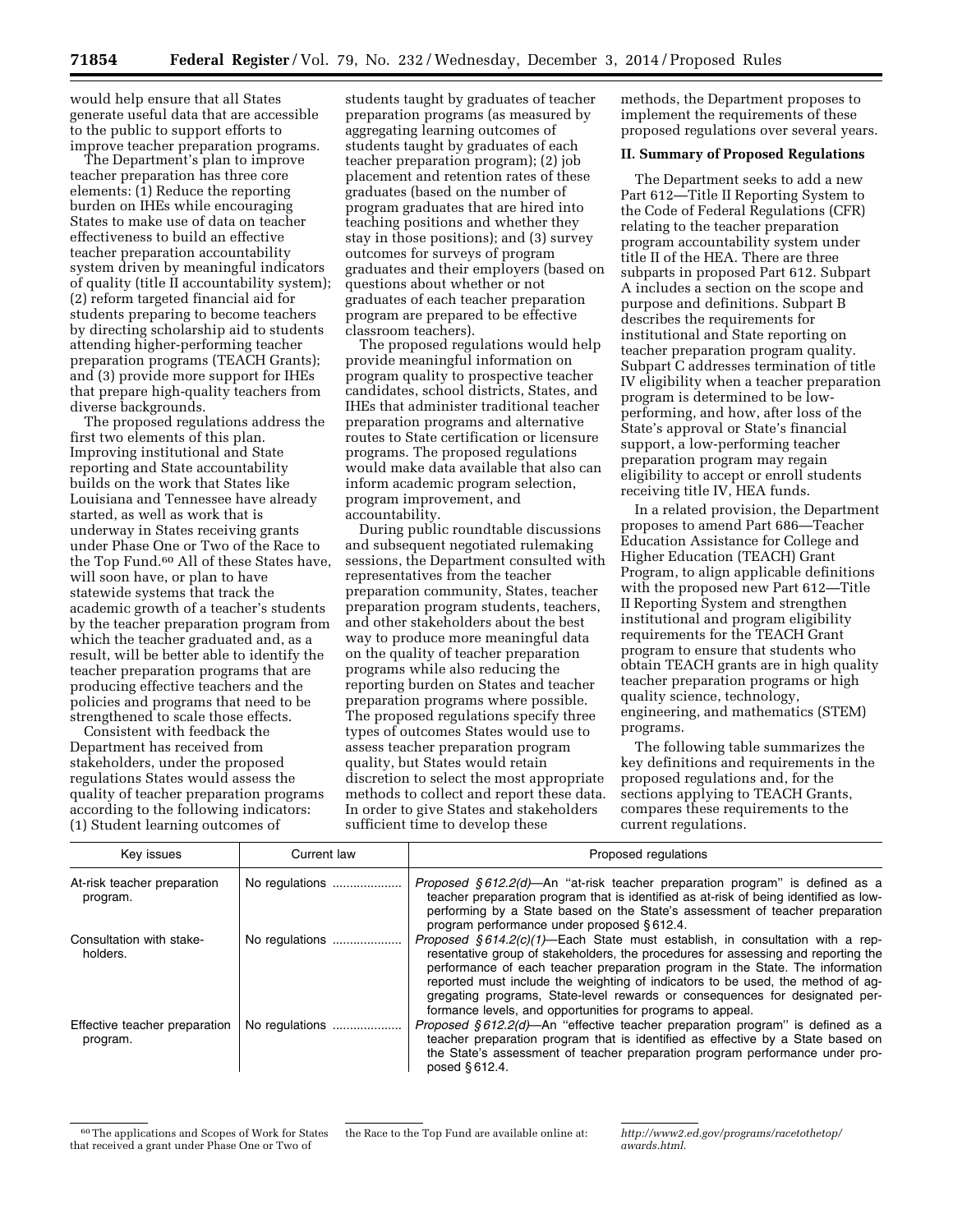| Key issues                                                                  | Current law    | Proposed regulations                                                                                                                                                                                                                                                                                                                                                                                                                                                                                                                                                                                                                                                                                                                                                                                                                                                                                                                                                                                                                                                                                                                                                                                                                                                                                                                                                                                                                                                                                                                                              |
|-----------------------------------------------------------------------------|----------------|-------------------------------------------------------------------------------------------------------------------------------------------------------------------------------------------------------------------------------------------------------------------------------------------------------------------------------------------------------------------------------------------------------------------------------------------------------------------------------------------------------------------------------------------------------------------------------------------------------------------------------------------------------------------------------------------------------------------------------------------------------------------------------------------------------------------------------------------------------------------------------------------------------------------------------------------------------------------------------------------------------------------------------------------------------------------------------------------------------------------------------------------------------------------------------------------------------------------------------------------------------------------------------------------------------------------------------------------------------------------------------------------------------------------------------------------------------------------------------------------------------------------------------------------------------------------|
| Employment Outcomes                                                         | No regulations | <i>Proposed §612.2(d)</i> —Data, measuring the teacher placement rate, the teacher<br>placement rate calculated for high-need schools, the teacher retention rate, and<br>the teacher retention rate calculated for high-need schools on the effectiveness<br>of a teacher preparation program in preparing, placing, and supporting new<br>teachers consistent with local education agency (LEA) needs. For purposes of<br>assessing employment outcomes, a State may, in its discretion, assess tradi-<br>tional and alternative route teacher preparation programs differently based on<br>whether there are differences in the programs that affect employment outcomes,<br>provided that the varied assessments result in equivalent levels of accountability<br>and reporting.                                                                                                                                                                                                                                                                                                                                                                                                                                                                                                                                                                                                                                                                                                                                                                              |
| Exceptional teacher prepara-<br>tion program.                               | No regulations | <i>Proposed §612.2(d)—An</i> "exceptional teacher preparation program" is defined as<br>a teacher preparation program that is identified as exceptional by a State based<br>on the State's assessment of teacher preparation program performance under<br>proposed §612.4.                                                                                                                                                                                                                                                                                                                                                                                                                                                                                                                                                                                                                                                                                                                                                                                                                                                                                                                                                                                                                                                                                                                                                                                                                                                                                        |
| High-need school                                                            | No regulations | <i>Proposed § 612.2(d)—A</i> "high-need school" would be defined as a school that,<br>based on the most recent data available, is in the highest quartile of schools in a<br>ranking of all schools served by a local educational agency, ranked in descend-<br>ing order by percentage of students from low-income families enrolled in such<br>schools, as determined by the local educational agency based on a single or a<br>composite of two or more of the following measures of poverty: (a) The percent-<br>age of students aged 5 through 17 in poverty counted; (b) the percentage of stu-<br>dents eligible for a free or reduced price school lunch under the Richard B. Rus-<br>sell National School Lunch Act; (c) the percentage of students in families receiv-<br>ing assistance under the State program funded under part A of title IV of the So-<br>cial Security Act; (d) the percentage of students eligible to receive medical assist-<br>ance under the Medicaid program. Alternatively, a school may be considered a<br>"high-need school," if, in the case of an elementary school, the school serves<br>students not less than 60 percent of whom are eligible for a free or reduced price<br>school lunch under the Richard B. Russell National School Lunch Act; or in the<br>case of any other school that is not an elementary school, the other school<br>serves students not less than 45 percent of whom are eligible for a free or re-<br>duced price school lunch under the Richard B. Russell National School Lunch<br>Act. |
| Low-performing teacher<br>preparation program.                              | No regulations | <i>Proposed §612.2(d)—A</i> "low-performing teacher preparation program" is defined<br>as a teacher preparation program that is identified as low-performing by a State<br>based on the State's assessment of teacher preparation program performance<br>under proposed $§ 612.4$ .                                                                                                                                                                                                                                                                                                                                                                                                                                                                                                                                                                                                                                                                                                                                                                                                                                                                                                                                                                                                                                                                                                                                                                                                                                                                               |
| New Teacher                                                                 | No regulations | <i>Proposed § 612.2(d)—A</i> "new teacher" is defined as a recent graduate or alter-<br>native route participant who, within the last three title II reporting years, has re-<br>ceived a level of certification or licensure that allows him or her to serve in the<br>State as a teacher of record for K–12 students and, at the State's discretion, for<br>preschool students.                                                                                                                                                                                                                                                                                                                                                                                                                                                                                                                                                                                                                                                                                                                                                                                                                                                                                                                                                                                                                                                                                                                                                                                 |
| Recent Graduate                                                             | No regulations | <i>Proposed § 612.2(d)—A</i> "recent graduate" is defined as an individual documented<br>as having met all the requirements of the teacher preparation program within the<br>last three title II reporting years.                                                                                                                                                                                                                                                                                                                                                                                                                                                                                                                                                                                                                                                                                                                                                                                                                                                                                                                                                                                                                                                                                                                                                                                                                                                                                                                                                 |
| Reporting Threshold (for<br>performance of teacher<br>preparation program). | No regulations | <i>Proposed § 612.4</i> —States must report annually on programs with 25 or more new<br>teachers (program size threshold). At a State's discretion, it can choose a lower<br>number as the reporting threshold (lower program size threshold). For any teach-<br>er preparation program that produces fewer than the program size threshold or<br>the lower program size threshold, the State must annually report on the program<br>by aggregating data by using one of three prescribed methods. If aggregation<br>under these methods would not yield the program size threshold or the lower<br>program size, or if reporting such data would be inconsistent with Federal or<br>State privacy and confidentiality laws and regulations, the State is not required to<br>report data on that program.                                                                                                                                                                                                                                                                                                                                                                                                                                                                                                                                                                                                                                                                                                                                                         |
| Reporting Timeframe                                                         | No regulations | <i>Proposed §612.3</i> —Institutional reporting begins in October 2017 based on the<br>2016-2017 academic year.<br><i>Proposed §612.4</i> —Pilot State reporting begins in April 2018 based on data for new<br>teachers in the 2016-2017 academic year. Full State reporting begins in April                                                                                                                                                                                                                                                                                                                                                                                                                                                                                                                                                                                                                                                                                                                                                                                                                                                                                                                                                                                                                                                                                                                                                                                                                                                                      |
| Student growth                                                              | No regulations | 2019 based on data for new teachers in the 2017-2018 academic year.<br>Proposed $§ 612.2(d)$ -"Student growth" is defined, for an individual student, as the<br>change in student achievement in tested grades and subjects and the change in<br>student achievement in non-tested grades and subjects between two or more<br>points in time.                                                                                                                                                                                                                                                                                                                                                                                                                                                                                                                                                                                                                                                                                                                                                                                                                                                                                                                                                                                                                                                                                                                                                                                                                     |
| Student learning outcomes                                                   | No regulations | Proposed §612.2(d)-"Student learning outcomes" are defined, for each teacher<br>preparation program in a State, as data on the aggregate learning outcomes of<br>students taught by new teachers and calculated by the State using student<br>growth, a teacher evaluation measure, or both.                                                                                                                                                                                                                                                                                                                                                                                                                                                                                                                                                                                                                                                                                                                                                                                                                                                                                                                                                                                                                                                                                                                                                                                                                                                                      |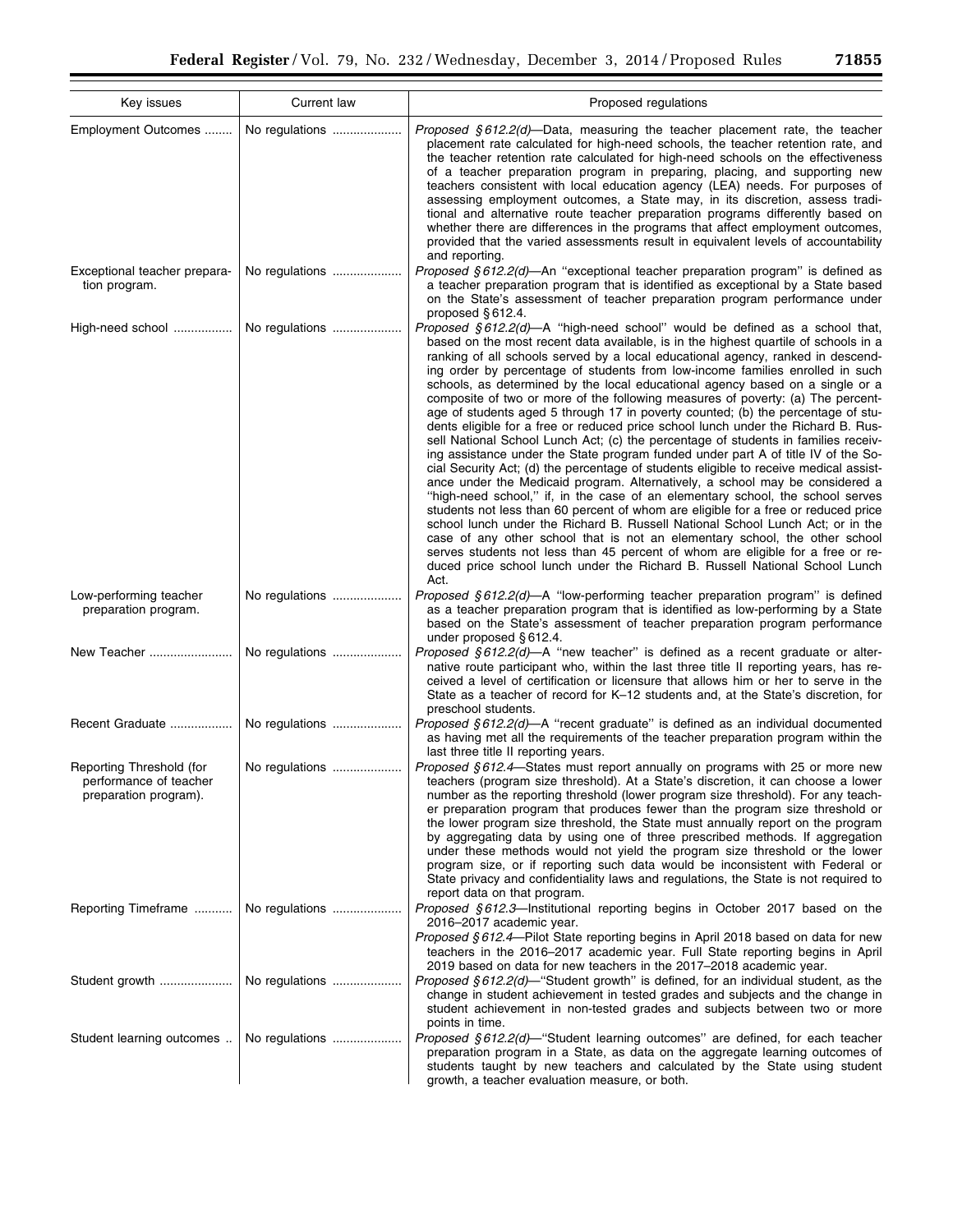۰

| Key issues                                    | Current law                                                                                                                                                                                                                                                                                                                                                                                                                                                                                                                                                              | Proposed regulations                                                                                                                                                                                                                                                                                                                                                                                                                                                                                                                                                                                                                                                                                                                                                                                                                                                                                                                                                                                         |
|-----------------------------------------------|--------------------------------------------------------------------------------------------------------------------------------------------------------------------------------------------------------------------------------------------------------------------------------------------------------------------------------------------------------------------------------------------------------------------------------------------------------------------------------------------------------------------------------------------------------------------------|--------------------------------------------------------------------------------------------------------------------------------------------------------------------------------------------------------------------------------------------------------------------------------------------------------------------------------------------------------------------------------------------------------------------------------------------------------------------------------------------------------------------------------------------------------------------------------------------------------------------------------------------------------------------------------------------------------------------------------------------------------------------------------------------------------------------------------------------------------------------------------------------------------------------------------------------------------------------------------------------------------------|
| Survey Outcomes<br>Teacher evaluation measure | No regulations<br>No regulations                                                                                                                                                                                                                                                                                                                                                                                                                                                                                                                                         | Proposed §612.2(d)-"Survey outcomes" are defined as qualitative and quan-<br>titative data collected through survey instruments, including, but not limited to, a<br>teacher survey and an employer survey, designed to capture perceptions of<br>whether new teachers who are employed as teachers in their first year of teach-<br>ing in the State where the teacher preparation program is located possess the<br>skills needed to succeed in the classroom.<br>Proposed 612.2(d)—"Teacher evaluation measure" is defined as, by grade span                                                                                                                                                                                                                                                                                                                                                                                                                                                              |
|                                               |                                                                                                                                                                                                                                                                                                                                                                                                                                                                                                                                                                          | and subject area and consistent with statewide guidelines, the percentage of new<br>teachers rated at each performance level under an LEA teacher evaluation sys-<br>tem that differentiates teachers on a regular basis using at least three perform-<br>ance levels and multiple valid measures in determining each teacher's perform-<br>ance level. For purposes of this definition, multiple valid measures of perform-<br>ance levels must include, as a significant factor, data on student growth for all<br>students (including English language learners and students with disabilities), and<br>other measures of professional practice (such as observations based on rigorous<br>teacher performance standards or other measures which may be gathered<br>through multiple formats and sources, such as teacher portfolios and student and<br>parent surveys).                                                                                                                                  |
| Teacher placement rate                        | No regulations                                                                                                                                                                                                                                                                                                                                                                                                                                                                                                                                                           | <i>Proposed § 612.2(d)</i> —"Teacher placement rate" is defined as the combined, non-<br>duplicated percentage of new teachers and recent graduates who have been<br>hired in a full-time teaching position for the grade level, span, and subject area in<br>which they were prepared. States may choose to exclude (1) new teachers or re-<br>cent graduates who have taken positions in another State, in private schools, or<br>that do not require State certification or (2) new teachers or recent graduates<br>who have enrolled in graduate school or entered military service.                                                                                                                                                                                                                                                                                                                                                                                                                     |
| Teacher preparation entity                    | No regulations                                                                                                                                                                                                                                                                                                                                                                                                                                                                                                                                                           | Proposed §612.2(d)-"Teacher preparation entity" is defined as an institution of<br>higher education or other organization that is authorized by the State to prepare<br>teachers.                                                                                                                                                                                                                                                                                                                                                                                                                                                                                                                                                                                                                                                                                                                                                                                                                            |
| Teacher preparation pro-<br>gram.             | No regulations                                                                                                                                                                                                                                                                                                                                                                                                                                                                                                                                                           | <i>Proposed § 612.2(d)</i> —"Teacher preparation program" is defined as a program,<br>whether traditional or alternative route, offered by a teacher preparation entity<br>that leads to a specific State teacher certification or licensure in a specific field.                                                                                                                                                                                                                                                                                                                                                                                                                                                                                                                                                                                                                                                                                                                                            |
| Teacher retention rate                        | No regulations                                                                                                                                                                                                                                                                                                                                                                                                                                                                                                                                                           | Proposed $§612.2(d)$ —"Teacher retention rate" is defined as any of the following<br>rates, as determined by the State: (1) Percentage of new teachers hired in full-<br>time positions who have served for at least three consecutive school years within<br>five years of being granted a level of certification that allows them to serve as<br>teachers of record; (2) percentage of new teachers who have been hired in full-<br>time teaching positions that reached a level of tenure or other equivalent meas-<br>ures of retention within 5 years of being granted a level of certification that allows<br>them to serve as teachers of record; or (3) 100% less the percentage of new<br>teachers who have been hired in full-time teaching positions and whose employ-<br>ment was not continued by their employer for reasons other than budgetary con-<br>straints within five years of being granted a level of certification or licensure that<br>allows them to serve as teachers of record. |
|                                               |                                                                                                                                                                                                                                                                                                                                                                                                                                                                                                                                                                          | <b>Institutional Report Card</b>                                                                                                                                                                                                                                                                                                                                                                                                                                                                                                                                                                                                                                                                                                                                                                                                                                                                                                                                                                             |
| Annual Reporting                              | 20 U.S.C. 1022d-Required<br>by statute with no current<br>regulations. Under the<br>statute, every institution<br>of higher education that<br>conducts a traditional<br>teacher preparation pro-<br>gram or alternative routes<br>to State certification or li-<br>censure program and<br>that enrolls students re-<br>ceiving Federal assist-<br>ance under the HEA<br>must report to the State<br>and the general public on<br>the quality of its teacher<br>preparation programs.<br>The statute specifies cer-<br>tain information the insti-<br>tution must report. | <i>Proposed §612.3</i> —Restates general statutory requirement for annual reporting.<br>Under a revised reporting calendar, beginning in October 2017 requires each in-<br>stitution to submit the institutional report card in October of each calendar year<br>covering data from the prior academic year. Also requires each institution of<br>higher education that is required to report under the statute to prominently and<br>promptly post the institutional report card information on the institution's Web site<br>and, if applicable, on the teacher preparation program's portion of the institution's<br>Web site.                                                                                                                                                                                                                                                                                                                                                                            |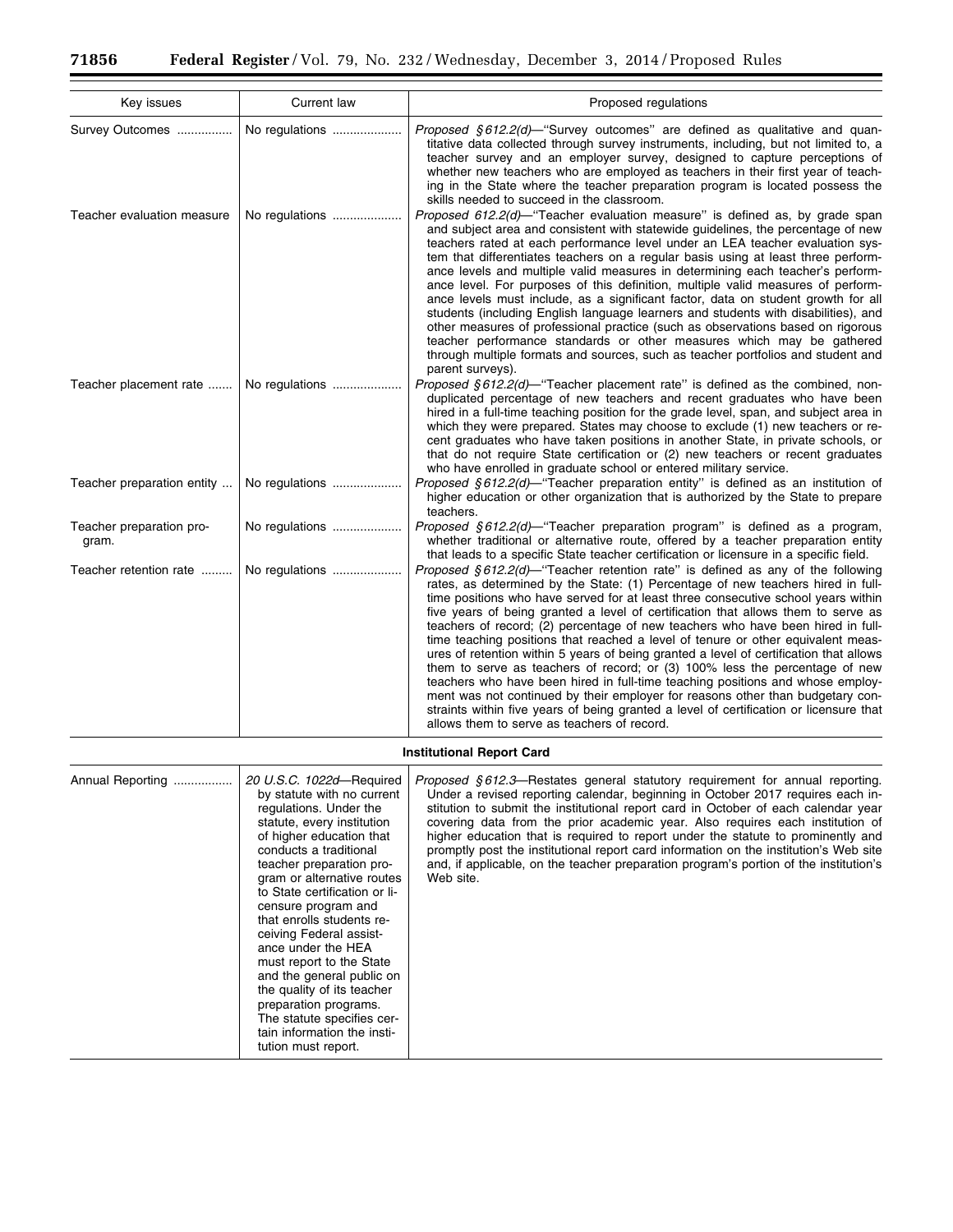| Key issues                              | Current law                                                                                                                                                                                                                                                                                                                                                                                                                                                                                                                                                                                                                                                          | Proposed regulations                                                                                                                                                                                                                                                                                                                                                                                                                                                                                                                                                                                                                                                                                                                                                                                                                                                                                                                                                                                                                                                                                                                                                                                                                                                                                                                                                                                                                                                                                                                                                                                                                                                                                                                                                                                                                                                                                                                                |
|-----------------------------------------|----------------------------------------------------------------------------------------------------------------------------------------------------------------------------------------------------------------------------------------------------------------------------------------------------------------------------------------------------------------------------------------------------------------------------------------------------------------------------------------------------------------------------------------------------------------------------------------------------------------------------------------------------------------------|-----------------------------------------------------------------------------------------------------------------------------------------------------------------------------------------------------------------------------------------------------------------------------------------------------------------------------------------------------------------------------------------------------------------------------------------------------------------------------------------------------------------------------------------------------------------------------------------------------------------------------------------------------------------------------------------------------------------------------------------------------------------------------------------------------------------------------------------------------------------------------------------------------------------------------------------------------------------------------------------------------------------------------------------------------------------------------------------------------------------------------------------------------------------------------------------------------------------------------------------------------------------------------------------------------------------------------------------------------------------------------------------------------------------------------------------------------------------------------------------------------------------------------------------------------------------------------------------------------------------------------------------------------------------------------------------------------------------------------------------------------------------------------------------------------------------------------------------------------------------------------------------------------------------------------------------------------|
|                                         |                                                                                                                                                                                                                                                                                                                                                                                                                                                                                                                                                                                                                                                                      | <b>State Report Card</b>                                                                                                                                                                                                                                                                                                                                                                                                                                                                                                                                                                                                                                                                                                                                                                                                                                                                                                                                                                                                                                                                                                                                                                                                                                                                                                                                                                                                                                                                                                                                                                                                                                                                                                                                                                                                                                                                                                                            |
| Reporting Requirements                  | 20 U.S.C. 1022d-No regu-<br>lations. Each State that<br>receives funds under this<br>Act shall provide the Sec-<br>retary, and make widely<br>available to the general<br>public, in a uniform and<br>comprehensible manner<br>that conforms with the<br>definition and methods<br>established by the Sec-<br>retary, an annual State<br>report card on the quality<br>of teacher preparation in<br>the State, both for tradi-<br>tional teacher preparation<br>programs and for alter-<br>native routes to State<br>certification or licensure<br>programs. The statute<br>specifies certain min-<br>imum information the<br>State must report to the<br>Secretary. | <i>Proposed §612.4</i> —Restates general statutory requirement for annual reporting.<br>Under a revised reporting calendar, beginning in April 2018 requires each State<br>to submit the State report card in April of each calendar year covering data from<br>the prior academic year. Also requires each State that is required to report under<br>the statute to prominently and promptly post the State report card information on<br>the State's Web site. Also requires States to report: (1) Beginning in April 2019,<br>meaningful differentiations in teacher preparation program performance using at<br>least four performance levels-low-performing teacher preparation program, at-<br>risk teacher preparation program, effective teacher preparation program, and ex-<br>ceptional teacher preparation program; (2) disaggregated data for each teacher<br>preparation program of the indicators identified pursuant to §612.5; (3) an assur-<br>ance of accreditation by a specialized organization, or an assurance that the pro-<br>gram produces teacher candidates with content and pedagogical knowledge and<br>quality clinical preparation who have met rigorous teacher candidate entry and<br>exit qualifications; (4) the State's weighting of indicators in §612.5 for assessing<br>program performance; (5) State-level rewards or consequences associated with<br>the designated performance levels; (6) the procedures established by the State<br>in consultation with stakeholders, as described in $\S 612.4(c)(1)$ and the State's<br>examination of its data collection and reporting, as described in §612.4(c)(2) in<br>the report submitted in 2018 and every four years thereafter, and at any other<br>time a State makes substantive changes to the weighting of the indicators and its<br>procedures for assessing and reporting on the performance of each teacher<br>preparation program in the State. |
| Indicators of Program Per-<br>formance. | 20 U.S.C. 1022d-Institu-<br>tional report card in-<br>cludes licensure test<br>pass rates and scaled<br>scores. State report card<br>requires State to report<br>the criteria used to as-<br>sess the performance of<br>each teacher preparation<br>program, including indica-<br>tors of academic content<br>knowledge and teaching<br>skills of students enrolled<br>in the program. No imple-                                                                                                                                                                                                                                                                     | <i>Proposed §612.5</i> —For purposes of reporting under §612.4, a State must assess<br>for each teacher preparation program within its jurisdiction, indicators of aca-<br>demic content knowledge and teaching skills of new teachers from that program.<br>The indicators of academic content knowledge and teaching skills must include,<br>at a minimum, (1) student learning outcomes, employment outcomes, and survey<br>outcomes, and (2) whether the program is accredited by a specialized accrediting<br>agency recognized by the Secretary for accreditation of professional teacher edu-<br>cation programs or provides teacher candidates with content and pedagogical<br>knowledge and quality clinical preparation and has rigorous teacher candidate<br>entry and exit qualifications.                                                                                                                                                                                                                                                                                                                                                                                                                                                                                                                                                                                                                                                                                                                                                                                                                                                                                                                                                                                                                                                                                                                                              |
| Low-performing programs                 | menting regulations.<br>20 U.S.C. 1022d-States<br>must identify low-per-<br>forming programs and<br>programs at-risk of being<br>identified as low-per-<br>forming.                                                                                                                                                                                                                                                                                                                                                                                                                                                                                                  | <i>Proposed §612.6</i> —States must make meaningful differentiations of teacher prepa-<br>ration programs among at least four performance levels: (1) Exceptional, (2) ef-<br>fective, (3) at-risk, and (4) low-performing. In identifying low-performing or at-risk<br>teacher preparation programs, the State must use criteria that, at a minimum, in-<br>clude the indicators of academic content knowledge and teaching skills from<br>612.5, including, in significant part, employment outcomes for high-need schools<br>and student learning outcomes. At a minimum, a State must provide technical<br>assistance to improve the performance of each low-performing teacher prepara-<br>tion program in its State.                                                                                                                                                                                                                                                                                                                                                                                                                                                                                                                                                                                                                                                                                                                                                                                                                                                                                                                                                                                                                                                                                                                                                                                                                          |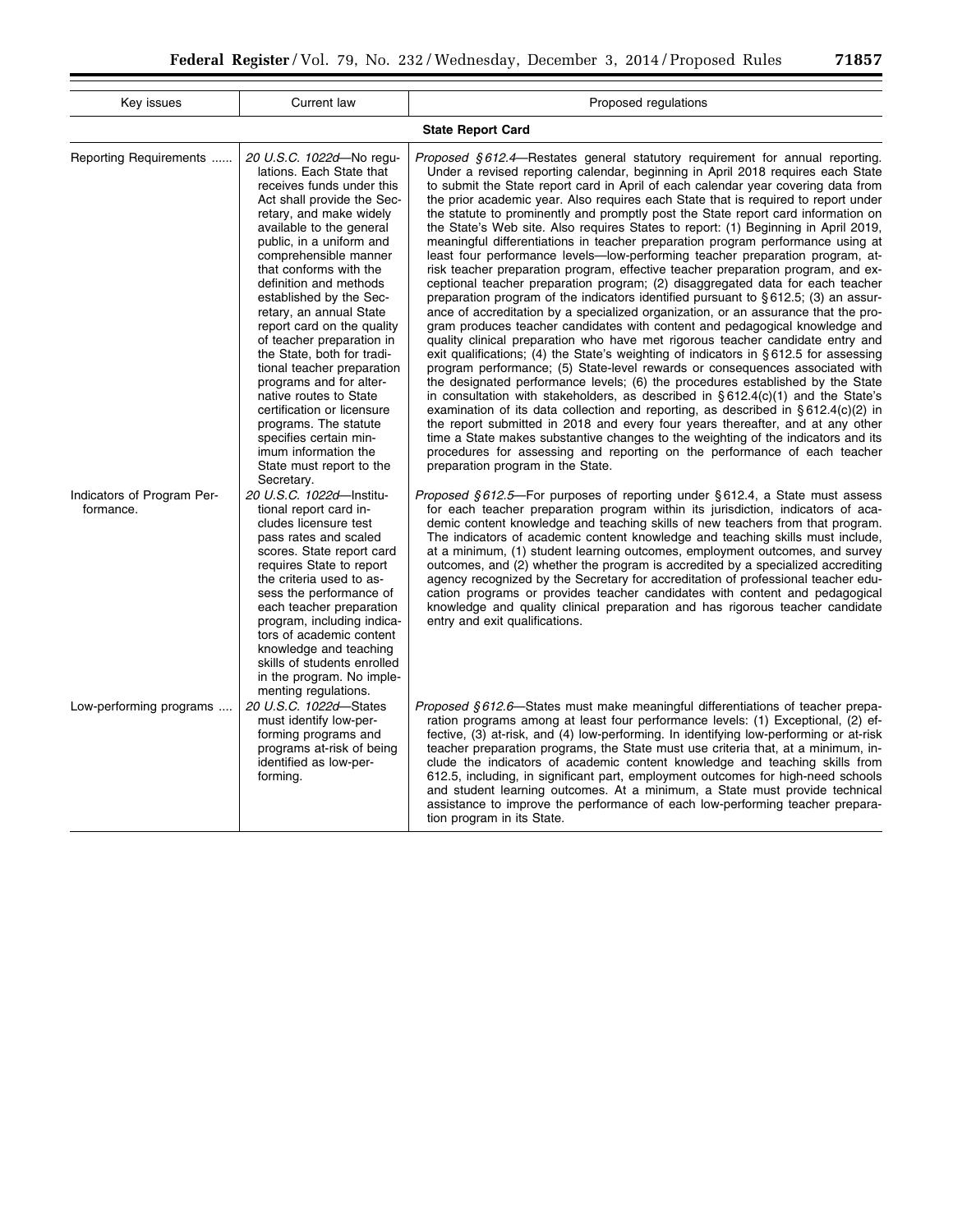| Key issues  | Current law                                                                                                                                                                                                                                                                                                                                                                                                                                                                                                                                                                                                          | Proposed regulations                                                                                                                                                                                                                                                                                                                                                                                                                                                                                                                                                                                                                                                                                                                                                                                                                                                                                                                                                                                                                                                                                                                                                                                                                                                                                                                                                                                                                                          |
|-------------|----------------------------------------------------------------------------------------------------------------------------------------------------------------------------------------------------------------------------------------------------------------------------------------------------------------------------------------------------------------------------------------------------------------------------------------------------------------------------------------------------------------------------------------------------------------------------------------------------------------------|---------------------------------------------------------------------------------------------------------------------------------------------------------------------------------------------------------------------------------------------------------------------------------------------------------------------------------------------------------------------------------------------------------------------------------------------------------------------------------------------------------------------------------------------------------------------------------------------------------------------------------------------------------------------------------------------------------------------------------------------------------------------------------------------------------------------------------------------------------------------------------------------------------------------------------------------------------------------------------------------------------------------------------------------------------------------------------------------------------------------------------------------------------------------------------------------------------------------------------------------------------------------------------------------------------------------------------------------------------------------------------------------------------------------------------------------------------------|
|             |                                                                                                                                                                                                                                                                                                                                                                                                                                                                                                                                                                                                                      | <b>TEACH Grant Program</b>                                                                                                                                                                                                                                                                                                                                                                                                                                                                                                                                                                                                                                                                                                                                                                                                                                                                                                                                                                                                                                                                                                                                                                                                                                                                                                                                                                                                                                    |
| Eligibility | §686.11-Undergraduate,<br>post-baccalaureate and<br>graduate students are eli-<br>gible to receive a TEACH<br>Grant if the student has<br>submitted a complete ap-<br>plication, signed an<br>agreement to serve, is<br>enrolled at a TEACH<br>Grant-eligible institution<br>in a TEACH Grant-eligi-<br>ble program, is com-<br>pleting coursework and<br>other requirements nec-<br>essary to begin a career<br>in teaching or plans to<br>before graduating, meets<br>the relevant 3.25 GPA re-<br>quirement or a score<br>above the 75th percentile<br>on a nationally-normed<br>standardized admissions<br>test. | \$686.11—The proposed regulations would add to the current regulations that for a<br>program to be TEACH Grant- eligible, it must be a high-quality teacher prepara-<br>tion program. That means that it must be a teacher preparation program that is<br>classified by the State as effective or higher, or if it is a STEM program, at least<br>sixty percent of its TEACH Grant recipients must complete at least one year of<br>teaching that fulfills the service obligation under §686.40 within three years of<br>completing the program. Under the proposed definition for high-quality teacher<br>preparation program, the levels of program performance as reported in State re-<br>port cards in both the April 2019 and the April 2020 State Report Card for the<br>2020-2021 title IV HEA award year would determine TEACH Grant eligibility for<br>the 2020–2021 academic year. Subsequently, beginning with the 2021–2022 title<br>IV HEA award year, a program's eligibility would be based on the level of pro-<br>gram performance reported in the State Report Card for two out of three years.<br>The State Report Card ratings from April 2018 (if the State exercised its option to<br>report the ratings using the new indicators) and April 2019 would not immediately<br>impact TEACH Grant eligibility. Instead, the loss of TEACH Grant eligibility for<br>low-performing or at-risk programs would become effective July 1, 2020. |

#### **III. Regulatory Alternatives Considered**

The proposed regulations were developed with assistance from a negotiated rulemaking process in which different options were considered for several provisions. Among the alternatives the Department considered were various ways to reduce the volume of information States and teacher preparation programs are required to collect and report under the existing title II reporting system. One approach would have been to limit State reporting to items that are statutorily required. While this would reduce the reporting burden, it would not address the goal of enhancing the quality and usefulness of the data that are reported. Alternatively, by focusing the reporting requirements on student learning outcomes, employment outcomes, and teacher and employer survey data, and also providing States with flexibility in the specific methods they use to measure and weigh these outcomes, the proposed regulations would balance the desire to reduce burden with the need for more meaningful information.

Additionally, during the negotiated rulemaking session, some non-Federal negotiators spoke of the difficulty States would have developing the survey instruments, administering the surveys, and compiling and tabulating the results for the employer and teacher surveys. The Department offered to develop and conduct the surveys to alleviate additional burden and costs on States, but the non-Federal negotiators indicated that they preferred that States

and teacher preparation programs conduct the surveys.

One alternative considered in carrying out the statutory directive to direct TEACH Grants to ''high quality'' programs was to limit eligibility only to programs that States classified as ''exceptional'', positioning the grants more as a reward for truly outstanding programs than as an incentive for lowperforming and at-risk programs to improve. In order to prevent a program's eligibility from fluctuating year-to-year based on small changes in evaluation systems that are being developed and to keep TEACH Grants available to a wider pool of students, including those attending teacher preparation programs producing satisfactory student learning outcomes, the Department and most non-Federal negotiators agreed that programs rated effective or higher would be eligible for TEACH Grants.

The Department welcomes comments about the alternatives discussed here and will consider them in drafting the final regulations.

# **IV. Discussion of Costs, Benefits and Transfers**

The Department has analyzed the costs of complying with the proposed requirements. Due to uncertainty about the current capacity of States in some relevant areas and the considerable discretion the proposed regulations would provide States (*e.g.,* the flexibility States would have to determine the weights to give to the various indicators of teacher preparation program performance), we cannot evaluate the costs of implementing the

proposed regulations with absolute precision. However, we estimate that the total annualized cost of these regulations would be between \$42.0 million and \$42.1 million over ten years (see the Accounting Statement section of this document for further detail). Relative to these costs, the major benefit of these requirements, taken as a whole, would be better publicly available information on the effectiveness of teacher preparation programs that would be able to be used by prospective students in choosing programs to attend; employers in selecting teacher preparation program graduates to recruit, train, and hire; States in making funding decisions; and teacher preparation programs themselves in seeking to improve. The Department particularly invites comments on the cost estimates provided.

The following is a detailed analysis of the estimated costs of implementing the specific proposed requirements, including the costs of complying with paperwork-related requirements, followed by a discussion of the anticipated benefits.61 The burden hours of implementing specific

<sup>61</sup>Unless otherwise specified, all hourly wage estimates for particular occupation categories were taken from Table 5: Full-time State and local government workers: Mean and median hourly, weekly, and annual earnings and mean weekly and annual hours, which was published by the Bureau of Labor Statistics based on data collected through the National Compensation Survey, 2010. This table provides the most recent published estimates of national average hourly wages for teachers and administrators in public elementary and secondary schools and is available on-line at: *[http://](http://www.bls.gov/ncs/ocs/sp/nctb1479.pdf) [www.bls.gov/ncs/ocs/sp/nctb1479.pdf](http://www.bls.gov/ncs/ocs/sp/nctb1479.pdf)*.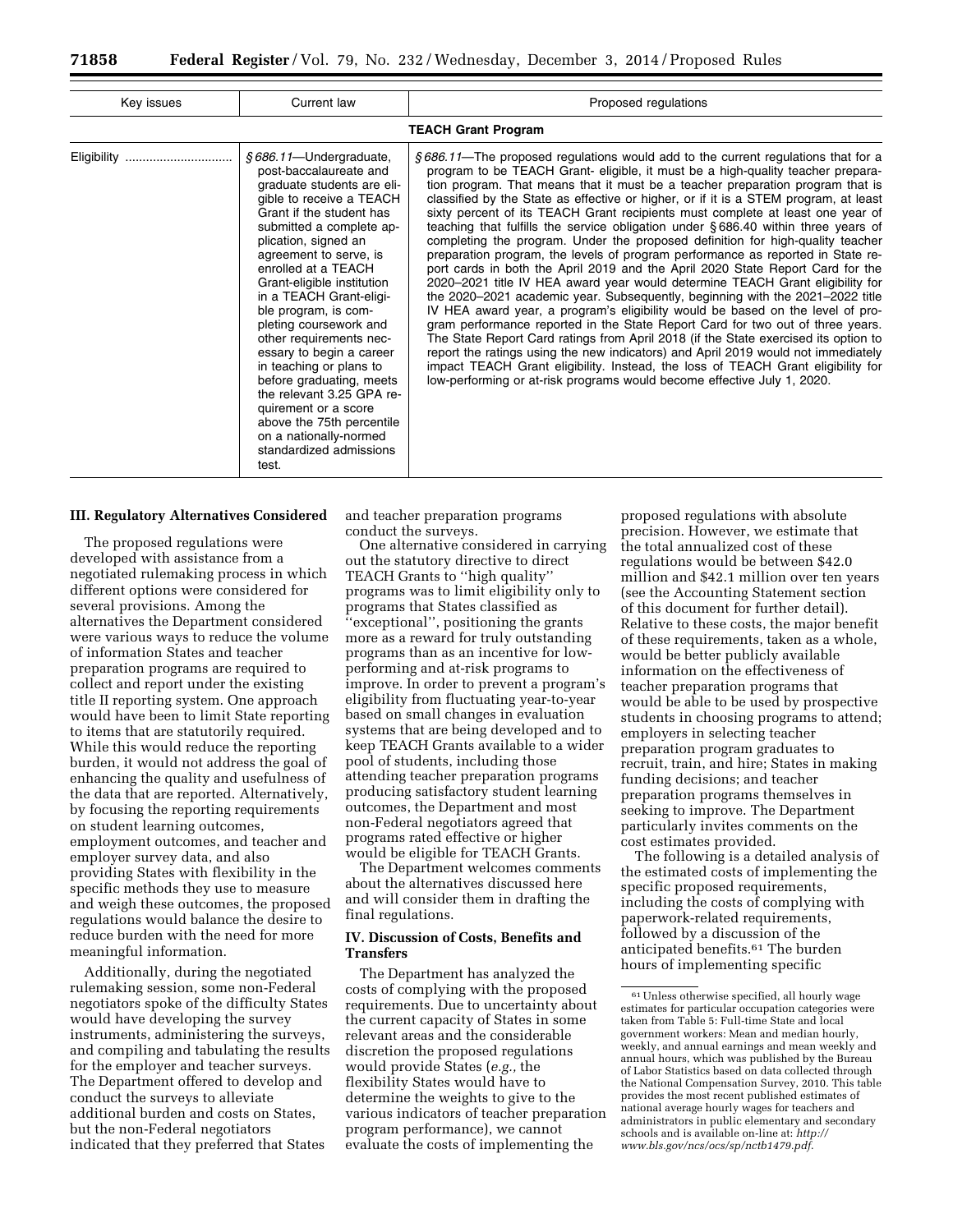paperwork-related requirements are also shown in the tables in the Paperwork Reduction Act section of this notice.

# *Title II Accountability System (HEA Title II Regulations)*

Section 205(a) of the HEA requires that each IHE that provides a teacher preparation program leading to State certification or licensure report on a statutorily enumerated series of data elements for the programs it provides. Section 205(b) of the HEA requires that each State that receives funds under the HEA provide to the Secretary and make widely available to the public information on the quality of traditional and alternative route teacher preparation programs that includes not less than the statutorily enumerated series of data elements it provides. The State must do so in a uniform and comprehensible manner, conforming with definitions and methods established by the Secretary. Section 205(c) of the HEA directs the Secretary to prescribe regulations to ensure the validity, reliability, accuracy, and integrity of the data submitted. Section 206(b) requires that IHEs assure the Secretary that their teacher training programs respond to the needs of LEAs, be closely linked with the instructional decisions new teachers confront in the classroom, and prepare candidates to work with diverse populations and in urban and rural settings, as applicable. Consistent with these statutory provisions, the Department proposes a number of regulations to ensure that the data reported by IHEs and States accurately report on the quality of all approved teacher preparation programs in the State. The following sections provide a detailed examination of the costs associated with each of these proposed regulatory provisions.

# *Institutional Report Card Reporting Requirements*

The proposed regulations would require that beginning on October 1, 2017, and annually thereafter, each IHE that conducts a traditional teacher preparation program or alternative route to State certification or licensure program and enrolls students receiving title IV, HEA funds, report to the State on the quality of its program using an IRC prescribed by the Secretary.

Under the current IRC, IHEs typically report at the entity level, rather than the program level, such that an IHE that administers multiple teacher preparation programs typically gathers data on each of those programs, aggregates the data, and reports the required information as a single teacher preparation entity on a single report

card. By contrast, the proposed regulations generally would require that States report on program performance at the individual program level. The Department estimates that the initial burden for each IHE to adjust its recordkeeping systems in order to report the required data separately for each of its teacher preparation programs would be 4 hours per IHE. In the most recent year for which data are available, 1,522 IHEs submitted IRCs to the Department, for an initial estimated cost of \$153,540.62 The Department further estimates that each of the 1,522 IHEs would need to spend 78 hours to collect the data elements required for the IRC for its teacher preparation programs, for an annual cumulative cost of \$2,944,020. We estimate that entering the required information into the information collection instrument would require 13.65 hours per entity, for a total cost of \$523,950 to the 1,522 IHEs.

The proposed regulations would also require that each IHE provide the information reported on the IRC to the general public by prominently and promptly posting the IRC on the IHE's Web site and, if applicable, on the teacher preparation portion of the Web site. We estimate that each IHE would require 30 minutes to post the IRC for an annual cumulative cost of \$19,190. The estimated total annual cost to IHEs to meet the proposed requirements concerning IRCs would be \$3,670,600.

## *State Report Card Reporting Requirements*

Section 205(b) of the HEA requires each State that receives funds under the Act to report annually to the Secretary on the quality of teacher preparation in the State, both for traditional teacher preparation programs and for alternative routes to State certification or licensure programs, and to make this report widely available to the general public. As described in greater detail under the *Paperwork Reduction Act* section of this notice, the Department estimates that the 50 States, the District of Columbia, the Commonwealth of Puerto Rico, Guam, American Samoa, the United States Virgin Islands, the Commonwealth of the Northern Mariana Islands, and the Freely Associated States, which include the Republic of

the Marshall Islands, the Federated States of Micronesia, and Republic of Palau would each need 235 hours to report the data required under the SRC, for an annual cumulative cost of \$349,680.

The Department proposes in § 612.4(a)(2) of these regulations to require that States post the SRC on the State's Web site. Because all States already have at least one Web site in operation, we estimate that posting the SRC on an existing Web site would require no more than half an hour at a cost of \$25.22 per hour. For the 50 States, the District of Columbia, the Commonwealth of Puerto Rico, Guam, American Samoa, the United States Virgin Islands, the Commonwealth of the Northern Mariana Islands, the Freely Associated States, which include the Republic of the Marshall Islands, the Federated States of Micronesia, and Republic of Palau the total annual estimated cost of meeting this requirement would be \$740.

#### *Scope of State Reporting*

The costs associated with the reporting requirements in proposed § 612.4(b) and (c) are discussed in the following paragraphs. The requirements regarding reporting of a teacher preparation program's indicators of academic content knowledge and teaching skills would not apply to the insular areas of American Samoa, Guam, the Commonwealth of the Northern Mariana Islands, the U.S. Virgin Islands, the freely associated states of the Republic of the Marshall Islands, the Federated States of Micronesia, and the Republic of Palau. Due to their size and limited resources and capacity in some of these areas, we believe that the cost to these insular areas of collecting and reporting data on these indicators would not be warranted.

# *Reporting of Information on Teacher Preparation Program Performance*

Under proposed § 612.4(b)(1), a State would be required to make meaningful differentiations in teacher preparation program performance using at least four performance levels—low-performing teacher preparation program, at-risk teacher preparation program, effective teacher preparation program, and exceptional teacher preparation program—based on the indicators in § 612.5, including, in significant part, employment outcomes for high-need schools and student learning outcomes. Proposed § 612.4(b)(1) would also require that no teacher preparation program is deemed effective or higher unless it has satisfactory or higher student learning outcomes. Because

<sup>62</sup>Unless otherwise specified, for paperwork reporting requirements, we use a wage rate of \$25.22, which is based on a weighted national average hourly wage for full-time Federal, State and local government workers in office and administrative support (75%) and managerial occupations (25%), as reported by the Bureau of Labor Statistics in the National Occupational Employment and Wage Estimates, May 2012.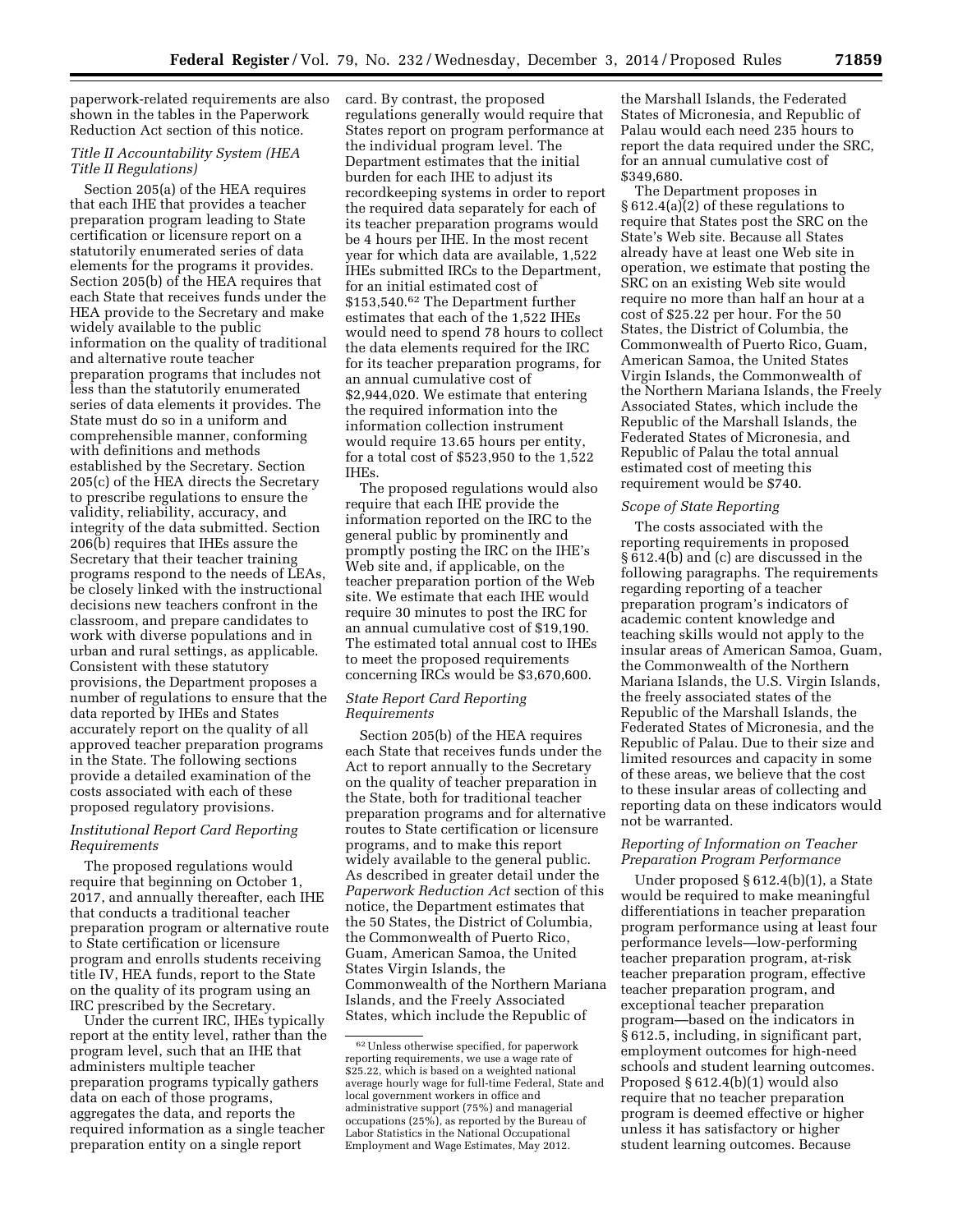States would have the discretion to determine the meaning of ''significant'' and ''satisfactory,'' the Department assumes that States would consult with early adopter States or researchers to determine best practices for making such determinations and whether an underlying qualitative basis should exist for these terms. The Department estimates that State higher education authorities responsible for making Statelevel classifications of teacher preparation programs would require at least 35 hours to discuss methods for ensuring that meaningful differentiations are made in their classifications and defining ''significant'' and ''satisfactory.'' To estimate the cost per State, we assume that the State employee or employees would likely be in a managerial position (with national average hourly earnings of \$44.42), for a total one-time cost for the 50 States, the District of Columbia, and the Commonwealth of Puerto Rico of \$80,840.

#### *Fair and Equitable Methods*

Under § 612.4(c)(1), the proposed regulations would require States to consult with a representative group of stakeholders to determine the procedures for assessing and reporting the performance of each teacher preparation program in the State. The proposed regulations specify that these stakeholders must include, at a minimum, representatives of leaders and faculty of traditional teacher preparation programs and alternative routes to State certification or licensure programs; students of teacher preparation programs; superintendents; school board members; elementary and secondary school leaders and instructional staff; elementary and secondary school students and their parents; IHEs that serve high proportions of low-income or minority students, or English language learners; advocates for English language learners and students with disabilities; and officials of the State's standards board or other appropriate standards body. Since the proposed regulations would not prescribe any particular methods or activities, we expect that States would vary considerably in how they implement these requirements, depending on their population and geography and any applicable State laws concerning public meetings.

In order to estimate the cost of implementing these requirements, we assume that the average State would need to convene at least three meetings with at least the following representatives from required categories of stakeholders: One administrator or

faculty member from a traditional teacher preparation program, one administrator or faculty member from an alternative route teacher preparation program, one student from a traditional or alternative route teacher preparation program, one teacher or other instructional staff, one superintendent, one school board member, one student in elementary or secondary school and one of his or her parents, one administrator or faculty member from an IHE that serves high percentages of low-income or minority students, one representative of the interests of students who are English language learners, one representative of the interests of students with disabilities, and one official from the State's standards board or other appropriate standards body. To estimate the cost of participating in these meetings for the required categories of stakeholders, we assume that each meeting would require four hours of each participant's time and use the following national average hourly wages for full-time State and local government workers employed in these professions: Postsecondary education administrators, \$45.75 (2 stakeholders); elementary or secondary education administrators, \$50.42 (1 stakeholder); postsecondary teachers, \$44.76 (1 stakeholder); primary, secondary, and special education school teachers, \$40.93 (1 stakeholder). For the official from the State's standards board or other appropriate standards body, we used the national average hourly earnings of \$59.20 for chief executives employed by Federal, State, and local governments. For the representatives of the interests of students who are English language learners and students with disabilities, we use the national average hourly earnings of \$59.13 for lawyers in educational services (including private, State, and local government schools). For the opportunity cost to the elementary and secondary school student, we use the Federal minimum wage of \$7.25 per hour. For the opportunity cost for his parent, we use the average hourly wage for all workers of \$22.01. We use the same assumed wage rate for the school board official. For the student from a traditional or alternative route teacher preparation program, we use the 25th percentile of hourly wage for all workers of \$10.81. We also assume that at least two State employees in managerial positions (with national average hourly earnings of \$44.42) would attend each meeting, with one budget or policy analyst to assist them (with national average

hourly earnings of \$33.35).<sup>63</sup> Based on these participants, we estimate that meeting the stakeholder consultation requirements through meetings would have a cumulative cost of \$334,860 for the 50 States, the District of Columbia, and the Commonwealth of Puerto Rico.

We invite comment on the extent to which States may have already established committees or other mechanisms that could be used to meet these requirements at little or no additional cost, as well as technologies that could reduce the cost of meeting these requirements.

States would also be required to report on the State-level rewards or consequences associated with the designated performance levels and on the opportunities they provide for teacher preparation programs to challenge the accuracy of their performance data and classification of the program. Costs associated with implementing these requirements are estimated in the discussion of annual costs associated with the SRC.

# *Procedures for Assessing and Reporting Performance*

Under proposed § 612.4(b)(4), a State would be required to ensure that teacher preparation programs in that State are included on the SRC, but with some flexibility due to the Department's recognition that reporting on teacher preparation programs consisting of a small number of prospective teachers could present privacy and data validity issues. The Department estimates that each State would need up to 14 hours to review and analyze applicable State and Federal privacy laws and regulations and existing research or the practices of other States that set program size thresholds in order to determine the most appropriate aggregation level and procedures for its own teacher preparation program reporting, for an estimated, cumulative one-time cost to the 50 States, the District of Columbia, and the Commonwealth of Puerto Rico of \$43,050, based on the average national hourly earnings for a lawyer employed full-time by a State or local government.

*Required Elements of the State Report Card* 

For purposes of reporting under § 612.4, each State would need to

<sup>63</sup>Unless otherwise noted, all wage rates in this section are based on average hourly earnings as reported by in the May 2012 National Occupational Employment and Wage Estimates from the Bureau of Labor Statistics. Where hourly wages were unavailable, we estimated hourly wages using average annual wages from this source and the average annual hours worked from the National Compensation Survey, 2010.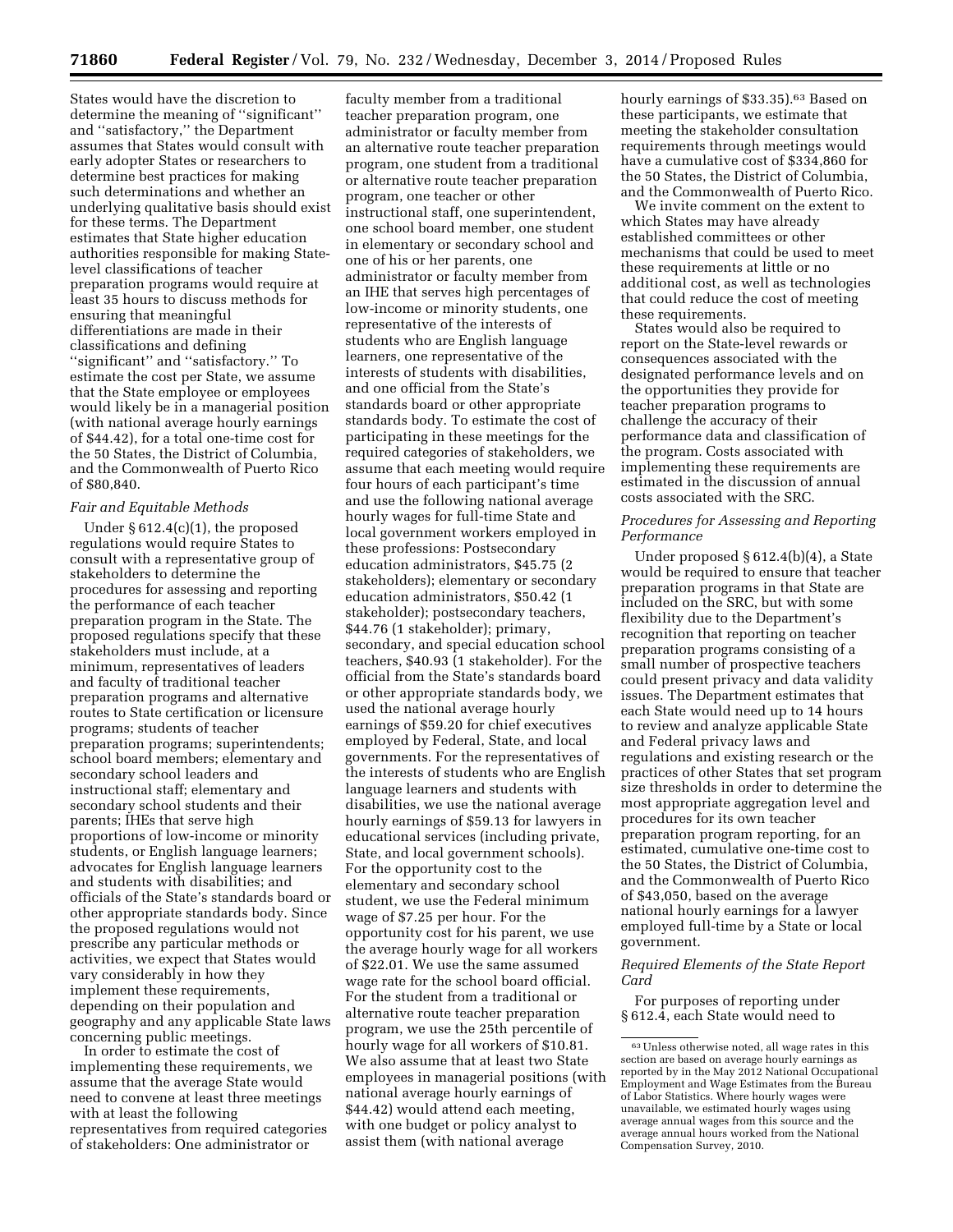establish indicators that would be used to assess the academic content knowledge and teaching skills of the graduates of teacher preparation programs within its jurisdiction. At a minimum, States must base their assessments on student learning outcomes, employment outcomes, survey outcomes, and whether or not the program is accredited by a specialized accrediting agency recognized by the Secretary for accreditation of professional teacher education programs, or provides teacher candidates with content and pedagogical knowledge, and quality clinical preparation, and has rigorous teacher candidate entry and exit qualifications.

States would be required to report these outcomes for teacher preparation programs within their jurisdiction, with the only exceptions being for small programs for which aggregation under paragraph  $§ 612.4(b)(4)(ii)$  would not yield the program size threshold (or for a State that chooses a lower program size threshold, would not yield the lower program size threshold) for that program and for programs where reporting data would lead to conflicts with Federal or State privacy and confidentiality laws and regulations.

## *Student Learning Outcomes*

In § 612.5, the proposed regulations would require that States assess the performance of teacher preparation programs based in part on data on the aggregate learning outcomes of students taught by new teachers prepared by those programs. States would have the option of calculating these outcomes using student growth, a teacher evaluation measure that includes student growth, or both. Regardless of whether they use student growth or a teacher evaluation measure to determine student learning outcomes, States would be required to link these data to new teachers and their teacher preparation programs. In the following analysis, we use available sources of information to assess the extent to which States appear to already have the capacity to measure student learning outcomes, using either student growth or teacher evaluation measures, and estimate the additional costs States that do not currently have this capacity might incur in order to meet the proposed requirements.

#### *Tested Grades and Subjects*

Student growth is defined in the proposed regulations as the change in student achievement in tested grades and subjects and the change in student achievement in non-tested grades and subjects for an individual student

between two or more points in time. To calculate student growth for grades and subjects in which assessments are required under section 1111(b)(3) of the ESEA, States must use students' scores on the State's assessments under section 1111(b)(3) of the ESEA and may include other measures of student learning, provided they are rigorous, comparable across schools, and consistent with State guidelines.

In order to receive a portion of the \$48.6 billion in grant funds awarded under the State Fiscal Stabilization Fund (SFSF), each State was required to provide several assurances to demonstrate its progress in advancing reforms in critical areas, including an assurance that it provides teachers of reading/language arts and mathematics in grades in which the State administers assessments in those subjects with student growth data on their current students.64 Because all States have provided this assurance, we assume that the States would not need to incur any additional costs to measure student growth for these grades and subjects and would only need to link these outcomes to teacher preparation programs by first linking the students' teachers to the teacher preparation program from which they graduated.65 The costs of linking student outcomes to teacher preparation programs are discussed below.

#### *Non-tested Grades and Subjects*

As of June 23, 2014, the Secretary has approved requests by 42 States, the District of Columbia, and the Commonwealth of Puerto Rico for flexibility regarding specific requirements of NCLB in exchange for rigorous and comprehensive Statedeveloped plans designed to improve educational outcomes for all students, close achievement gaps, increase equity, and improve the quality of instruction, and the Department continues to work with another three States pursuing similar flexibility agreements.<sup>66</sup> In its request for flexibility, each State has committed to implementing statewide comprehensive teacher evaluations and

been required to demonstrate how the State would evaluate teachers in all grades and subjects, both tested and non-tested. Given this, and because the definition of a teacher evaluation measure in the proposed regulations aligns with the requirements for ESEA flexibility, the States that have been granted ESEA flexibility should not incur additional costs to measure student growth in non-tested grades and subjects because these States would be able to use the percentage of new teachers in these grades and subjects who are rated at each performance level to report student learning outcomes.

To estimate the cost of measuring student growth for teachers in nontested grades and subjects in the eight States that have not been approved for ESEA flexibility, we need to estimate the number of new teachers in these States. We first determined, using NCES data from the 2011–2012 school year, that there are approximately 36,305 teachers in these States who appear to meet the proposed definition of new teachers because they have fewer than four years of classroom teaching experience.67

While we believe it is unlikely that States will incur additional costs for measuring student growth for teachers in tested grades and subjects, for purposes of this cost estimate, we assume that all States will choose to implement the same process for all new teachers, regardless of their placement. This will likely generate an overestimate of actual costs that will be borne by the State.

One method several States and districts are currently using to assess student growth for teachers of nontested grades and subjects is student learning objectives. The Race to the Top Technical Assistance Network defines student learning objectives as ''a participatory method of setting measurable goals, or objectives, based on the specific assignment or class, such as the students taught, the subject matter taught, the baseline performance of the students, and the measurable gain in student performance during the course of instruction.'' 68

States would not be required to use student learning objectives to measure student growth, but we use it in this

<sup>64</sup>State Fiscal Stabilization Fund; Final Requirements, Definitions, and Approval Criteria. 74 **Federal Register** 58436 (November 12, 2008). For a description of the relevant indicator for this assurance (indicator (b)(2)), see also the summary of the final requirements issued by the Department, available online at: *[www2.ed.gov/programs/](http://www2.ed.gov/programs/statestabilization/summary-requirements.doc) [statestabilization/summary-requirements.doc](http://www2.ed.gov/programs/statestabilization/summary-requirements.doc)*.

<sup>65</sup>Each State's current application for SFSF funds, which includes assurances for all of the required SFSF indicators, is available online at: *[http://www2.ed.gov/programs/statestabilization/](http://www2.ed.gov/programs/statestabilization/resources.html) [resources.html](http://www2.ed.gov/programs/statestabilization/resources.html)*.

<sup>66</sup>State applications for ESEA Flexibility, approval letters, and other related materials are available online at: *[http://www.ed.gov/esea/](http://www.ed.gov/esea/flexibility/requests) [flexibility/requests](http://www.ed.gov/esea/flexibility/requests)*.

<sup>67</sup>U.S. Department of Education, National Center for Education Statistics, *Schools and Staffing Survey (SASS),* ''Public School Teacher Data File,'' 2011–2012.

<sup>68</sup>Race to the Top Technical Assistance Network. ''Measuring Student Growth for Teachers in Non-Tested Grades and Subjects: A Primer.'' Technical brief, Washington, DC: ICF International, under contract with the U.S. Department of Education (2011).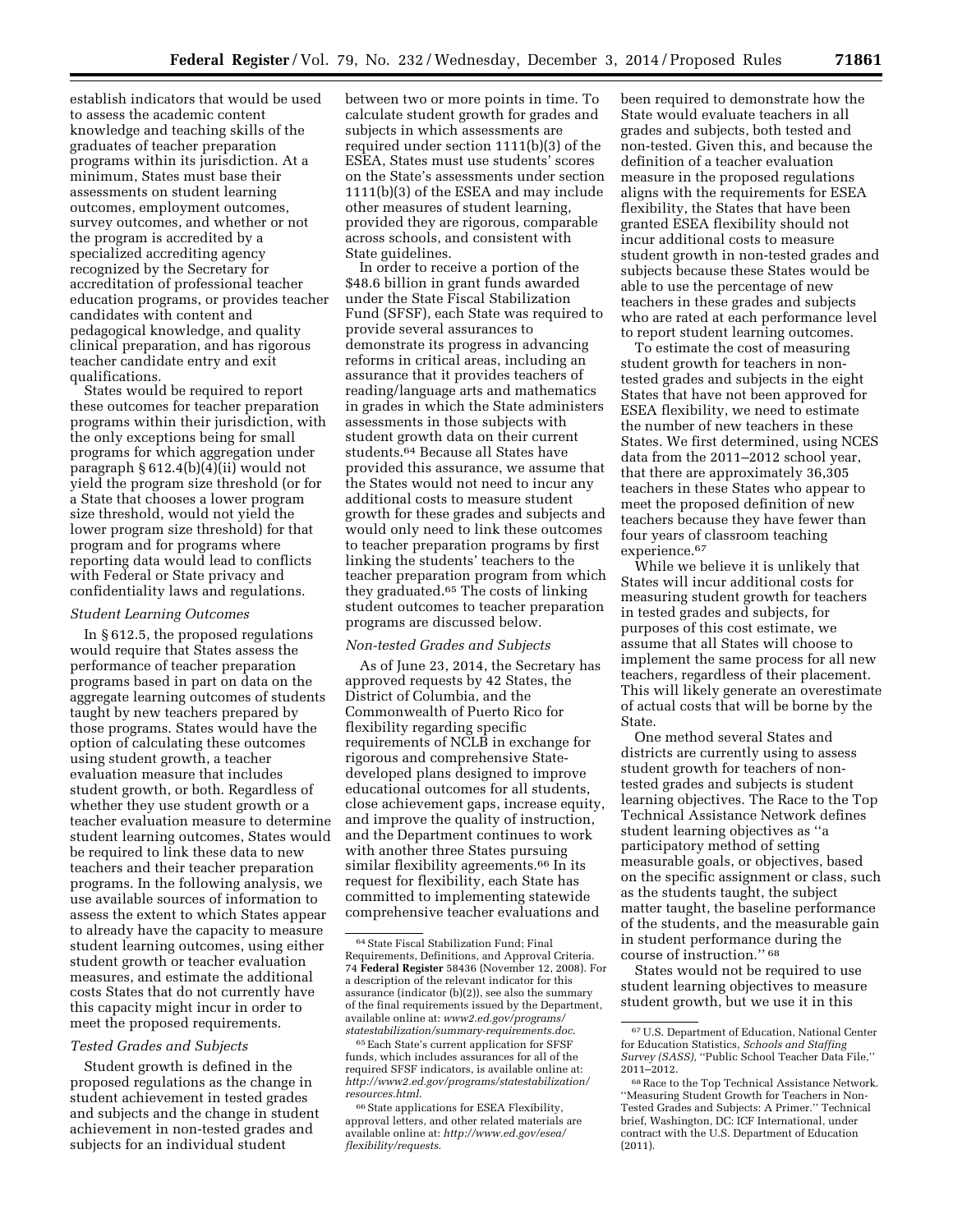analysis to estimate the costs a State would incur if they employed a similar method. To the extent that States employ different methods, the following estimates may overestimate or underestimate the costs involved. To estimate the cost of using student learning objectives to assess teachers in non-tested grades and subjects using student growth, we examined publiclyavailable State and district rubrics and guidelines. The guidance issued by the Rhode Island Department of Education included a detailed timeline and checklist that we used to develop an estimate of what it might cost the remaining States to develop and implement student learning objectives.69 The following estimate assumes that these States have no existing State or district-level structures in place to assess student learning outcomes. Based on the specific steps required in the Rhode Island guidance, we estimate that, for the average teacher, developing and measuring progress against student learning objectives would require 6.85 hours of the teacher's time and 5.05 hours of an evaluator's time.

However, we believe that this estimate likely overstates the cost to States that already require annual evaluations of all new teachers because many of these evaluations would already encompass many of the activities in the framework. The National Council on Teacher Quality has reported that two of the eight States that have not received ESEA flexibility required annual evaluations of all new teachers and that those evaluations included at least some objective evidence of student learning.70 In these States, teachers and evaluators may require additional time to set appropriate targets and assess performance against those targets, but teachers and evaluators would already be meeting to discuss and assess the teacher's effectiveness. In cases where there is an existing teacher evaluation structure or mechanism into which student learning objectives could be incorporated with relatively limited additional time required, we estimate

that teachers and evaluators would only need to spend a combined three hours to develop and measure against student learning objectives for the 4,629 new teachers in these States, at an estimated total cost of \$596,720.

If the remaining State opted to use a framework similar to the guidance provided by Rhode Island, we estimate that the cost to this State of developing and measuring against student learning objectives for an estimated 31,676 teachers would be \$16,079,390.71 This estimate is based on an estimated 6.85 hours for teachers at the national average hourly wage of \$38.96 for public elementary and secondary teachers and a 5.05 hours for evaluators at a derived estimated hourly wage of \$45.00, which assumes that the evaluator would be a more experienced teacher serving as an academic coach.

We invite comments on these estimates and on the cost of calibrating existing student growth models to include these different types of student achievement data. Regardless of the method of assessing student growth for non-tested grades and subjects, States would need to link the teacher evaluation ratings or other indicators of student growth to the teacher preparation program from which the teacher graduated. The costs to States of making these linkages are discussed in the following section.

#### *Linking Student Learning Outcomes to Teacher Preparation Programs*

Whether using student scores on State assessments, teacher evaluation ratings, or other measures of student growth, under the proposed regulations States must link the student learning outcomes data back to the teacher, and then back to that teacher's preparation program. The costs to States to comply with this requirement will depend, in part, on the data and linkages in their statewide longitudinal data system. Through the Statewide Longitudinal Data Systems (SLDS) program, the Department has awarded \$575.7 million in grants to support data systems that, among other things, allow States to link student achievement data to individual teachers and to postsecondary education systems. Forty-seven States, the District of Columbia, and the Commonwealth of Puerto Rico have already received at least one grant under this program to support the development of these data systems, so we expect the cost to these States of linking student learning outcomes to teacher preparation

71 Ibid. According to this report, Vermont does not require annual evaluations of new teachers.

programs would be lower than for the remaining States.

According to information from the SLDS program in June 2014, nine States currently link K–12 teacher data including data on both teacher/ administrator evaluations and teacher preparation programs to K–12 student data. An additional 11 States and the District of Columbia are currently in the process of establishing this linkage, and ten States and the Commonwealth of Puerto Rico have plans to add this linkage to their systems in the during their SLDS grant. Based on this information, it appears that 30 States, the Commonwealth of Puerto Rico, and the District of Columbia either already have the ability to aggregate data on student achievement of students taught by program graduates and link those data back to teacher preparation programs or have committed to doing so; therefore, we do not estimate any additional costs for these States to comply with this aspect of the proposed regulations.

During the negotiated rulemaking process and subsequent development of the proposed regulations, the Department consulted with experts familiar with the development of student growth models and longitudinal data systems. These experts indicated that the cost of calculating growth for students taught by individual teachers and aggregating these data according to the teacher preparation program that these teachers completed would vary among States. For example, in States in which data on teacher preparation programs are housed within different or even multiple different postsecondary data systems that are not currently linked to data systems for elementary through secondary education students and teachers, experts consulted by the Department suggested that a reasonable estimate of the cost of additional staff or vendor time to link and analyze the data would be \$250,000 per State. For States that already have data systems that include data from elementary to postsecondary education levels, we estimate that the cost of additional staff or vendor time to analyze the data would be \$100,000. Since we do not know enough about the data systems in the remaining 37 States and the Commonwealth of Puerto Rico to determine whether they are likely to incur the higher or lower estimate of costs, we averaged the higher and lower figure. Accordingly we estimate that the remaining 20 States will need to incur an average cost of \$175,000 to develop models to calculate growth for students taught by individual teachers and then

<sup>69</sup>These estimates are based on analysis and interpretation conducted by U.S. Department of Education staff and should not be attributed to the Rhode Island Department of Education. This analysis was based primarily on the timeline and checklist, which begins on page 23, *[http://](http://www.maine.gov/education/effectiveness/GuideSLO-Rhode%20Island.pdf) [www.maine.gov/education/effectiveness/GuideSLO-](http://www.maine.gov/education/effectiveness/GuideSLO-Rhode%20Island.pdf)[Rhode%20Island.pdf](http://www.maine.gov/education/effectiveness/GuideSLO-Rhode%20Island.pdf)*.

<sup>70</sup>National Council on Teacher Quality, *2013 State Teacher Policy Yearbook: National Summary*  Washington, DC: National Council on Teacher Quality (January 2014). States that require annual evaluations of all new teachers include California, Montana, Nebraska, North Dakota, and Wyoming.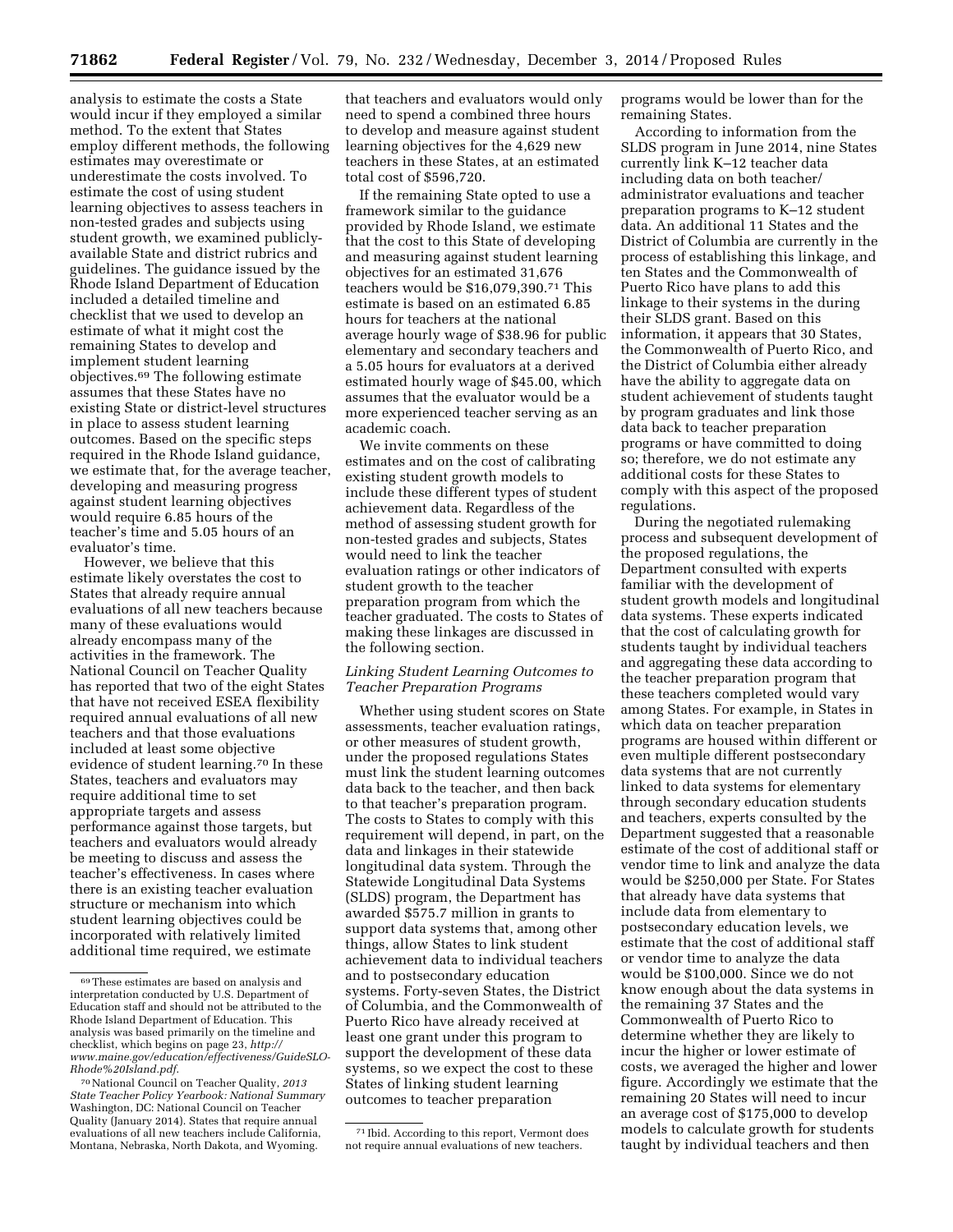link these data to teacher preparation programs for a total cost of \$3,500,000.

# *Employment Outcomes*

The Department proposes to require States to report employment outcomes, including data on both the teacher placement rate and the teacher retention rate and on the effectiveness of a teacher preparation program in preparing, placing, and supporting new teachers consistent with local educational needs. We have limited information on the extent to which States currently collect and maintain data on placement and retention for individual teachers.

Under proposed § 612.4(b), States would be required to report annually, for each teacher preparation program, on the teacher placement rate, the teacher placement rate calculated for high-need schools, the teacher retention rate, and the teacher retention rate calculated for high-need schools. The Department proposes to define the *teacher placement rate* as the combined non-duplicated percentage of new teachers and recent graduates who have been hired in a full-time teaching position for the grade level, span, and subject area in which the new teacher or recent graduate was prepared. Highneed schools would be defined in proposed § 612.2(d) by using the definition of ''high-need school'' in section 200(11) of the HEA. The proposed regulations would give States discretion to exclude those new teachers or recent graduates from this measure if they are teaching in a private school, teaching in another State, enrolled in graduate school, or engaged in military service. States would also have the discretion to treat this rate differently for alternative route and traditional route providers.

Proposed § 612.5(a)(2) and the definition of *teacher retention rate* in proposed § 612.2 would require a State to provide data on each teacher preparation program's teacher retention rate, using one of the following approaches: (a) The percentage of new teachers who have been hired in fulltime teaching positions and served for periods of at least three consecutive school years within five years of being granted a level of certification that allows them to serve as teachers of record; (b) the percentage of new teachers who have been hired in fulltime teaching positions and reached a level of tenure or other equivalent measures of retention within five years of being granted a level of certification that allows them to serve as teachers of record; or (c) one hundred percent less the percentage of new teachers who have been hired in full-time teaching

positions and whose employment was not continued by their employer for reasons other than budgetary constraints within five years of being granted a level of certification or licensure that allows them to serve as teachers of record. High-need schools would be defined in proposed § 612.2 by using the definition of ''high-need school'' from section 200(11) of the HEA. The proposed regulations would give States discretion to exclude those new teachers or recent graduates from this measure if they are teaching in a private school (or other school not requiring State certification), another State, enrolled in graduate school, or serving in the military. States would also have the discretion to treat this rate differently for alternative route and traditional route providers.

In its comments on the Department's Notice of Intention to Develop Proposed Regulations Regarding Teacher Preparation Reporting Requirements, the Data Quality Campaign reported that 50 States, the District of Columbia, and the Commonwealth of Puerto Rico all collect some certification information on individual teachers and that a subset of States collect the following specific information on teacher preparation or qualifications that is relevant to the requirements: Type of teacher preparation program (42 States), location of teacher preparation program (47 States), and year of certification (51 States).72

Data from the SLDS program indicate that 24 States currently can link data on individual teachers with their teacher preparation programs, including information on their current certification status and placement. In addition, seven States are currently in the process of making these links, and ten States plan to add this capacity to their data systems, but have not yet established the link and process for doing so. Because these States would also maintain information on the certification status and year of certification of individual teachers, we assume they would already be able to calculate the teacher placement and retention rates for new teachers but may incur additional costs to identify recent graduates who are not employed in a full-time teaching position within the State. It should be possible to do this at minimal cost by matching rosters of recent graduates from teacher preparation programs against teachers

employed in full-time teaching positions who received their initial certification within the last three years. Additionally, because States already maintain the necessary information in State databases to identify schools as ''high-need,'' we do not believe there would be any appreciable additional cost associated with adding ''high-need'' flags to any accounting of teacher retention or placement rates in the State. We invite comment on what costs States would incur to do this.

The remaining 11 States may need to collect additional information from teacher preparation programs and LEAs because they do not appear to be able to link information on the employment, certification, and teacher preparation program for individual teachers. If it is not possible to establish this link using existing data systems, States may need to obtain some or all of this information from teacher preparation programs or from the teachers themselves. The American Association of Colleges for Teacher Education reported that in 2012, 495 of 717 institutions (or about 70%) had begun tracking their graduates into job placements. Although half of those institutions have successfully obtained placement information, these efforts suggest that States may be able to take advantage of work already underway.73

For each of these 11 States, the Department estimates that 150 hours may be required at the State level to collect information about new teachers employed in full-time teaching positions (including designing the data request instruments, disseminating them, providing training or other technical assistance on completing the instruments, collecting the data, and checking their accuracy), and a total estimated cost to the eleven States of \$83,190, based on the national average hourly wage for education administrators of \$50.42.

#### *Survey Outcomes*

The Department also proposes to require States to report—again disaggregated for each teacher preparation program—qualitative and quantitative data from surveys of new teachers and their employers in order to capture their perceptions of whether new teachers who were prepared at a teacher preparation program in that State possess the skills needed to succeed in the classroom. The design and implementation of these surveys

<sup>72</sup> Data Quality Campaign. ''ED's Notice of Intention to Develop Proposed Regulations Regarding Teacher Preparation Reporting Requirements: DQC Comments to Share Knowledge on States' Data Capacity.'' Available online at: *[www.dataqualitycampaign.org/files/](http://www.dataqualitycampaign.org/files/HEA%20Neg%20Regs%20formatted.pdf) [HEA%20Neg%20Regs%20formatted.pdf](http://www.dataqualitycampaign.org/files/HEA%20Neg%20Regs%20formatted.pdf)*.

<sup>73</sup>American Association of Colleges for Teacher Education, ''The Changing Teacher Preparation Profession: A report from AACTE's Professional Education Data System (PEDS),'' (2013).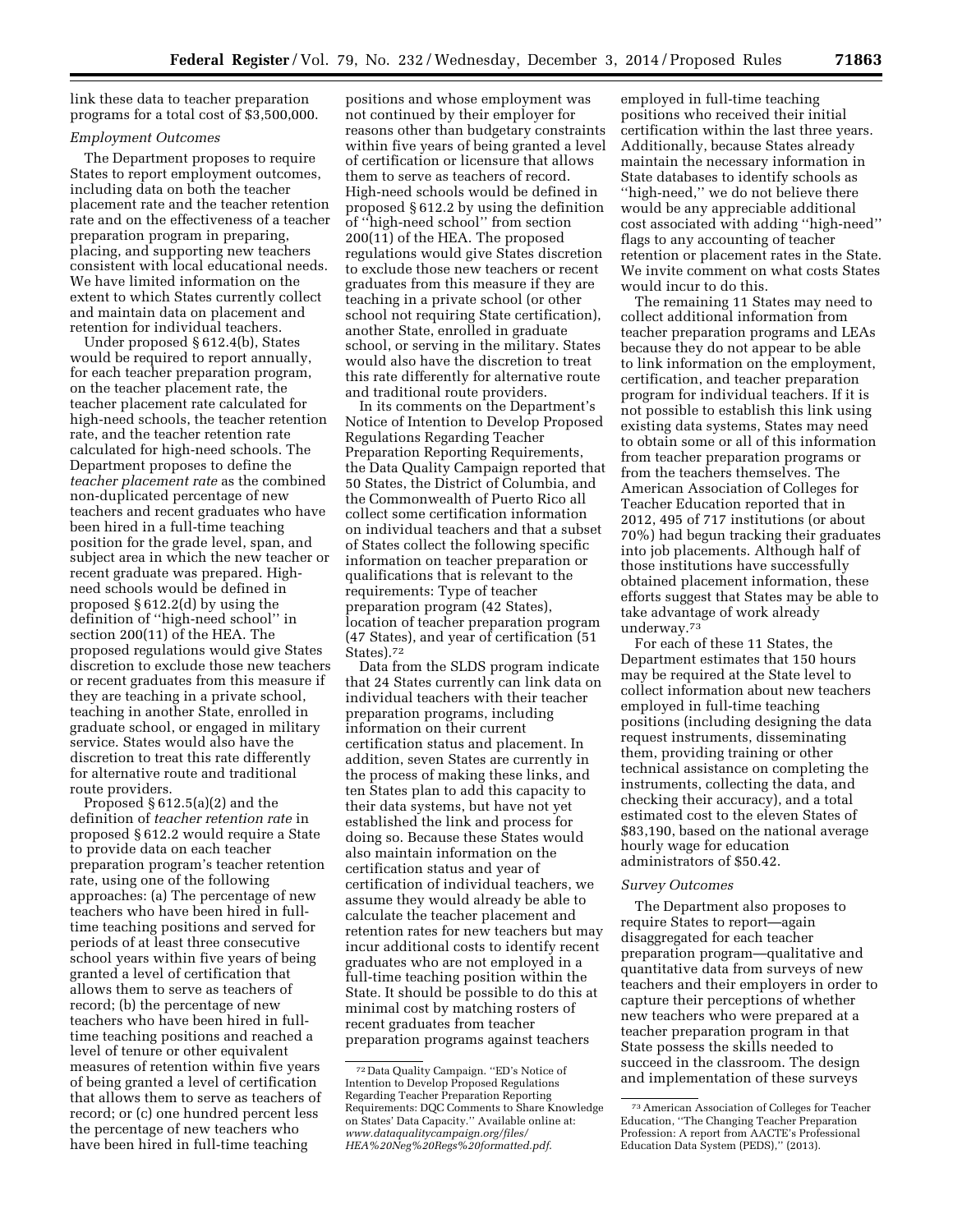would be determined by the State, but we provide the following estimates of costs associated with possible options for meeting this requirement.

Some States and IHEs currently survey graduates or recent graduates of teacher preparation programs. According to experts consulted by the Department, depending on the number of questions and the size of the sample, some of these surveys have been administered quite inexpensively. One State conducted a survey of a stratified random sample of approximately 50 percent of its teacher preparation program graduates and estimated that it cost \$5,000 to develop and administer the survey and \$5,000 to analyze and report the data.74 Since these data will be used to assess and publicly report on the quality of each teacher preparation program, we expect that the cost of implementing the proposed regulations is likely to be higher, because States may need to survey a larger sample of teachers and their employers in order to capture information on all teacher preparation programs.

Another potential factor in the cost of the teacher and employer surveys would be the number and type of questions. We have consulted with researchers experienced in the collection of survey data, and they have indicated that it is important to balance the burden on the respondent with the need to collect adequate information. In addition to asking teachers and their employers whether graduates of particular teacher preparation programs are adequately prepared before entering the classroom, States may also wish to ask about course-taking and student teaching experiences, as well as to collect demographic information on the respondent, including information on the school environment in which the teacher is currently employed. Because the researchers we consulted stressed that teachers and their employers are unlikely to respond to a survey that requires more than 30 minutes to complete, we assume that the surveys would not exceed this length.

Based on our consultation with experts and previous experience conducting surveys of teachers through evaluations of Department programs or policies, we estimate that it would cost the average State approximately \$25,000 to develop the survey instruments, including instructions for the survey recipients, for a total cost to the 50 States, the District of Columbia, and the Commonwealth of Puerto Rico of

\$1,300,000. However, we recognize that the cost would be lower for States that identify an existing instrument that could be adapted or used for this purpose.75 If States surveyed all individuals who completed teacher preparation programs in the previous year, we estimate that they would survey 203,701 teachers, based on the reported number of individuals completing teacher preparation programs, both traditional and alternative route programs, during the 2011–2012 academic year.

To estimate the cost of administering these surveys, we consulted researchers with experience conducting a survey of all recent graduates of teacher preparation programs in New York City.76 In order to meet the target of a 70 percent response rate for that survey, the researchers estimated that their cost per respondent was \$100, which included an incentive for respondents worth \$25. We believe that it is unlikely that States will provide cash incentives for respondents to the survey, thus providing an estimate of \$75 per respondent. However, since the time of data collection in that survey, there have been dramatic advances in the availability and usefulness of online survey software with a corresponding decrease in cost. As such, we believe that the \$75 per respondent estimate may actually provide an extreme upper bound and may dramatically overestimate the costs associated with administering any such survey. For example, several prominent online survey companies offer survey hosting services for as little as \$300 per year for unlimited questions and unlimited respondents. Using that total cost, and assuming surveys administered and hosted by the State and using the number of program graduates in 2013, the cost per respondent would range from \$0.02 to \$21.43, with an average cost per State of \$0.97. We recognize that this would represent an extreme lower bound and many States are

76These cost estimates were based primarily on our consultation with a researcher involved in the development, implementation, and analysis of surveys of teacher preparation program graduates and graduates of alternative certification programs in New York City in 2004 as part of the Teacher Pathways Project. These survey instruments are available online at: *[www.teacherpolicyresearch.org/](http://www.teacherpolicyresearch.org/TeacherPathwaysProject/Surveys/tabid/115/Default.aspx) [TeacherPathwaysProject/Surveys/tabid/115/](http://www.teacherpolicyresearch.org/TeacherPathwaysProject/Surveys/tabid/115/Default.aspx) [Default.aspx](http://www.teacherpolicyresearch.org/TeacherPathwaysProject/Surveys/tabid/115/Default.aspx)*.

unlikely to see costs per respondent that low until the survey is fully integrated into existing systems. For example, States may be able to provide teachers with a mechanism, such as an online portal, to both verify their class rosters and complete the survey. Because teachers would be motivated to ensure that they were not evaluated based on the performance of students they did not teach, requiring new teachers to complete the survey in order to access their class rosters would increase the response rate for the survey and allow new teachers to select their teacher preparation program from a pull-down menu, reducing the amount of time required to link the survey results to particular programs. States could also have teacher preparation programs disseminate the new teacher survey with other information for teacher preparation program alumni or have LEAs disseminate the new teacher survey during induction or professional development activities. We believe that, as States incorporate these surveys into other structures, data collection costs will dramatically decline towards the lower bounds noted above.

The California State School Climate Survey (CSCS) is one portion of the larger California School Climate, Health, & Learning Survey, designed to survey teachers and staff to address questions of school climate. While the CSCS is subsidized by the State of California, it is also offered to school districts outside of the State for a fee, ranging from \$500 to \$1,500 per district, depending on its enrollment size. Applying this cost structure to all school districts nationwide with enrollment (as outlined in the Department's Common Core of Data), costs would range from a low of \$0.05 per FTE teacher to \$500 per FTE teacher with an average of \$21.29 per FTE. However, these costs are inflated by single-school, single-teacher districts, which are largely either charter schools or small, rural school districts unlikely to administer separate surveys. When removing single-school, single-teacher districts, the average cost per respondent decreases to \$12.27.

Given the cost savings associated with online administration of surveys and the likelihood that States will fold these surveys into existing structures, we believe that many of these costs are likely over-estimates of the actual costs that States will bear in administering these surveys. However, for purposes of estimating costs in this context, we use a rate of \$30.33 per respondent, which represents a cost per respondent at the 85th percentile of the CSCS administration and well above the maximum administration cost for

<sup>74</sup>Email correspondence with officials from the Oregon Teacher Standards and Practices Commission between June 4 and 19, 2012.

<sup>75</sup>The experts with whom we consulted did not provide estimates of the number of hours involved in the development of this type of survey. For the estimated burden hours for the Paperwork Reduction Act section, this figure represents 612 hours at an average hourly wage rate of \$40.83, based on the hourly wage for faculty at a public IHE and statisticians employed by State or local governments.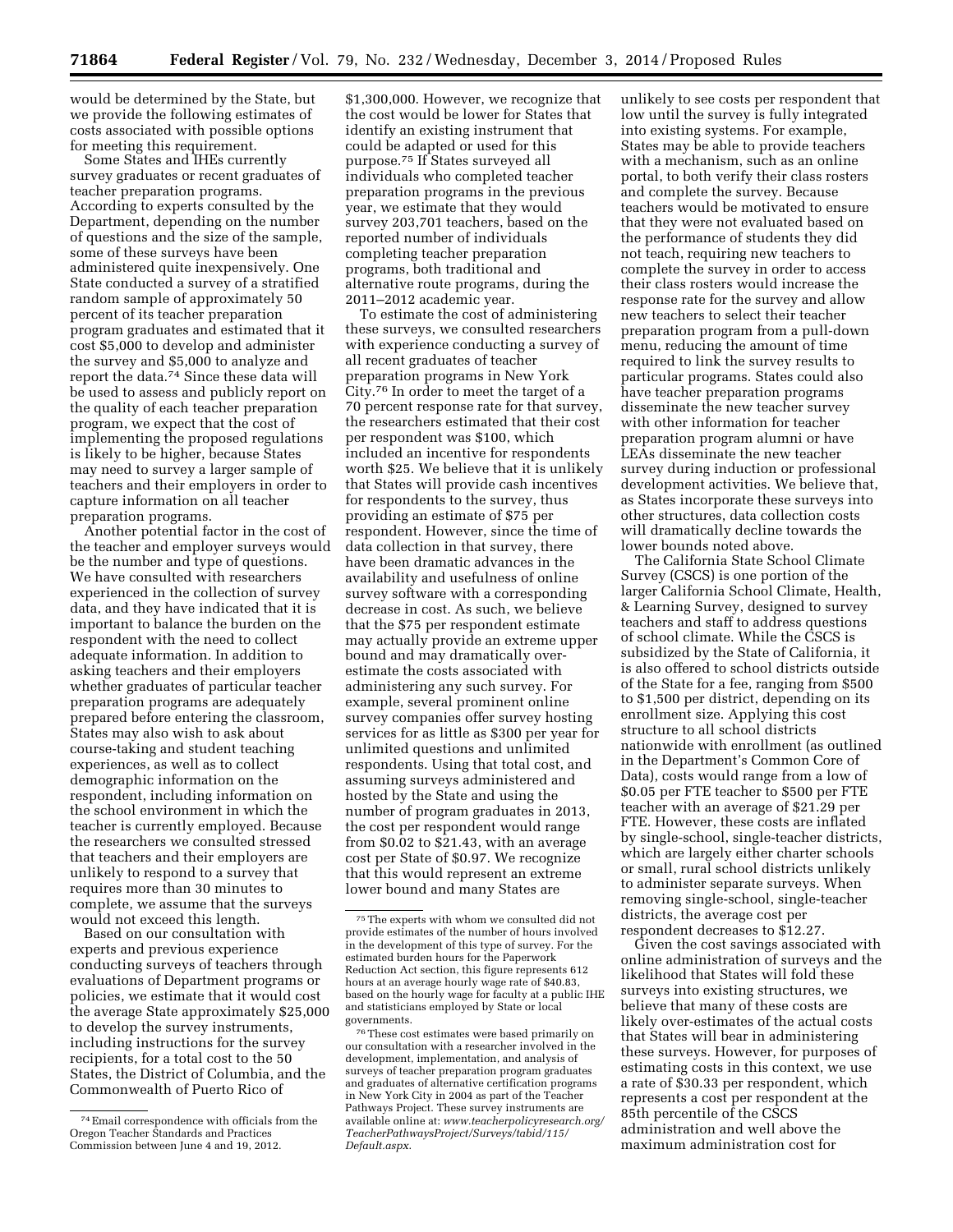popular consumer survey software. Using this estimate, we estimate that, if States surveyed a combined sample of 203,701 teachers and an equivalent number of employers, the cumulative cost to the 50 States, the District of Columbia, and the Commonwealth of Puerto Rico of administering the survey of \$8,649,540.

If States surveyed all teacher preparation program graduates and their employers, assuming that both the teacher and employer surveys would take no more than 30 minutes to complete, that the employers are likely to be principals or district administrators, and a response rate of 70 percent of teachers and employers surveyed, the total estimated burden for 203,701 teachers and their 203,701 employers of completing the surveys would be \$2,918,120 and \$3,594,720 respectively, based on the national average hourly wage of \$40.93 and \$50.42 for elementary and secondary public school teachers and elementary and secondary school level administrators. These costs would vary depending on the extent to which a State determines that it can measure these outcomes based on a sample of new teachers and their employers. This may depend on the distribution of new teachers prepared by teacher preparation programs throughout the LEAs and schools within each State and also on whether or not some of this information is available from existing sources such as surveys of recent graduates conducted by teacher preparation programs as part of their accreditation process.

## *Assurance of Accreditation*

Under proposed § 612.5(a)(4) States would be required to assure that each teacher preparation program in the State either: (a) Is accredited by a specialized accrediting agency recognized by the Secretary for accreditation of professional teacher education programs or (b) provides teacher candidates with content and pedagogical knowledge and quality clinical preparation, and has rigorous teacher candidate entry and exit standards. As discussed in greater detail in the Paperwork Reduction Act section of this notice, we estimate that the total cost to the 50 States, the District of Columbia, and the Commonwealth of Puerto Rico of providing these assurances for the estimated 13,404 teacher preparation programs nationwide for which States have already determined are accredited based on previous title II reporting submissions would be \$676,100, assuming that 2 hours were required per

teacher preparation program and using an estimated hourly wage of \$25.22.

# *Annual Reporting Requirements Related to State Report Card*

As discussed in greater detail in the Paperwork Reduction Act section of this notice, proposed § 612.4 includes several requirements for which States must annually report on the SRC. Using an estimated hourly wage of \$25.22, we estimate that the total cost for the 50 States, the District of Columbia, and the Commonwealth of Puerto Rico to report the following required information in the SRC would be: Classifications of teacher preparation programs (\$315,250, based on 0.5 hours per 25,000 programs); assurances of accreditation (\$84,510, based on 0.25 hours per 13,404 programs); State's weighting of the different indicators in § 612.5 (\$330 annually, based on 0.25 hours per State); State-level rewards and consequences associated with the designated performance levels (\$660 in the first year and \$130 thereafter, based on 0.5 hours per State in the first year and 0.1 hours per State in subsequent years); method of program aggregation (\$130 annually, based on 0.1 hours per State); process for challenging data and program classification (\$3,930 in the first year and \$1,510 thereafter, based on 3 hours per State in the first year and 6 hours for 10 States in subsequent years); examination of data collection quality (\$6,950, based on 5.3 hours per State annually), recordkeeping and publishing related to appeal decisions (\$6,950 annually, based on 5.3 hours per State). The sum of these annual reporting costs would be \$420,220 for the first year and \$419,690 in subsequent years, based on a cumulative burden hours of 16,662 hours in the first year and 16,642 hours in subsequent years.

Under proposed § 612.5, States would also incur burden to enter the required aggregated information on student learning, employment, and survey outcomes into the information collection instrument for each teacher preparation program. Using the estimated hourly wage rate of \$25.22, we estimate the following cumulative costs to the 50 States, the District of Columbia, and Puerto Rico to report on 25,000 teacher preparation programs: Annual reporting on student learning outcomes (\$1,576,250 annually, based on 2.5 hours per program); and annual reporting of employment outcomes (\$2,206,750 annually, based on 3.5 hours per program); and annual reporting of survey outcomes (\$630,500 annually, based on 1 hour per program). Our estimate of the total annual cost of

reporting these outcome measures on the SRC related to proposed § 612.5 is \$4,413,500, based on 175,000 hours.

# *Potential Benefits*

The principal benefits related to the evaluation and classification of teacher preparation programs under the proposed regulations are those resulting from the reporting and public availability of information on the effectiveness of teachers prepared by teacher preparation programs within each State. The Department believes that the information collected and reported as a result of these requirements will improve the accountability of teacher preparation programs, both traditional and alternative route to certification programs, for preparing teachers who are equipped to succeed in classroom settings and help their students reach their full potential.

Research studies have found significant and substantial variation in teaching effectiveness among individual teachers and some variation has also been found among graduates of different teacher preparation programs.77 In Tennessee, some programs produced graduates who were two to three times more likely to be in the top quintile based on increases in student growth, while other programs produced graduates who were two to three times more likely to be in the bottom quintile.78 Because this variation in the effectiveness of graduates is not associated with any particular type of preparation program, the only way to determine which programs are producing more effective teachers is to link information on the performance of teachers in the classroom back to their teacher preparation programs.79 The proposed regulations do this by requiring States to link data on student learning outcomes, employment outcomes, and teacher and employer survey outcomes back to the teacher preparation programs, rating each program based on these data, and then making that information available to the public.

The Department recognizes that simply requiring States to assess the performance of teacher preparation programs and report this information to

<sup>77</sup> Donald J. Boyd, et al., ''Teacher Preparation and Student Achievement.'' *Educational Evaluation and Policy Analysis* 31, No. 4 (2009): 416–440.

<sup>78</sup>Tennessee Higher Education Commission, ''Report Card on the Effectiveness of Teacher Training Programs,'' Nashville, TN (2010).

<sup>79</sup>Thomas J. Kane, Jonah E. Rockoff, and Douglas O. Staiger, ''What Does Certification Tell Us About Teacher Effectiveness? Evidence from New York City.'' *Economics of Education Review* 27, no. 6 (2008): 615–31.; Boyd, et al., 2009.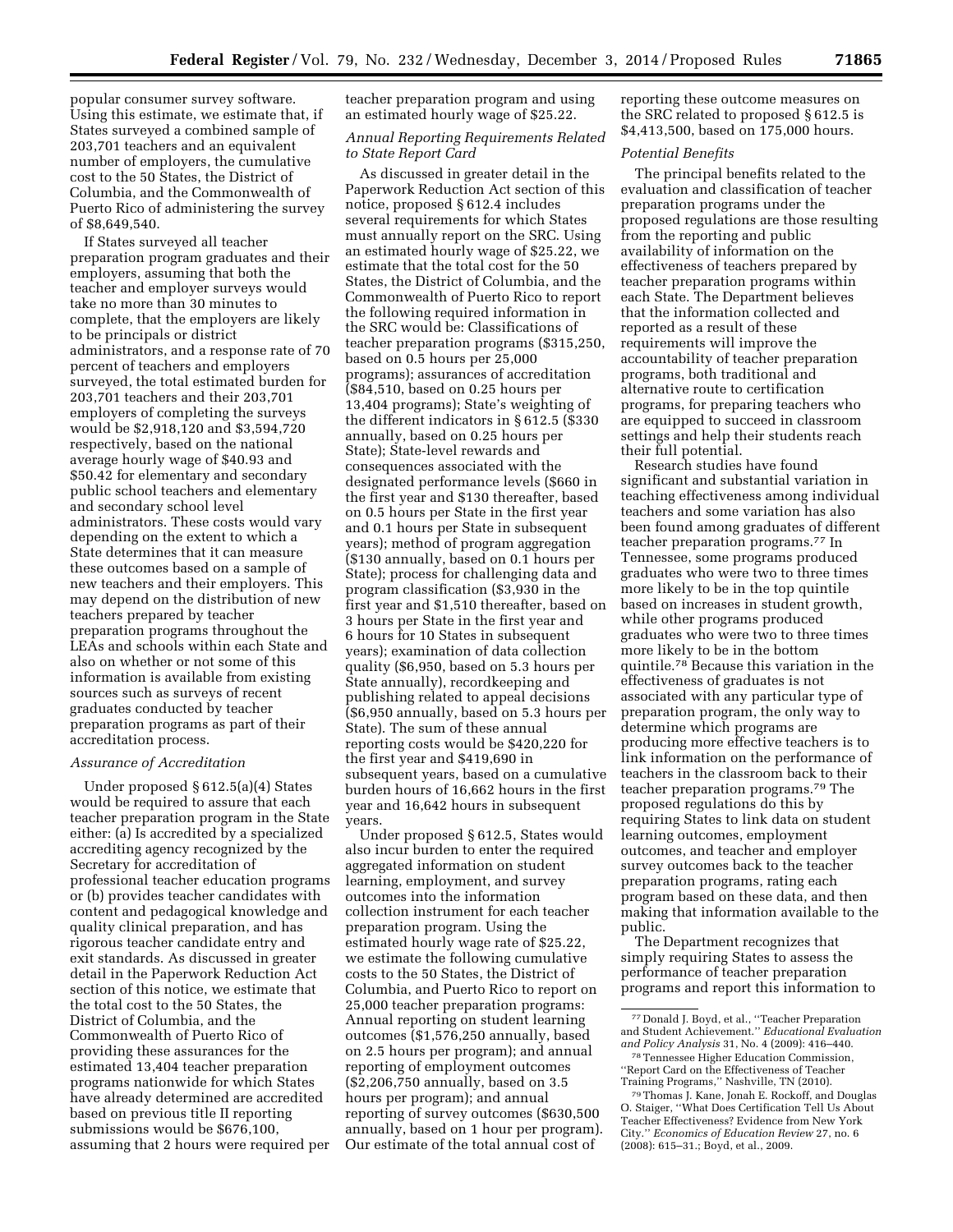the public will not produce increases in student achievement, but it is an important part of a larger set of policies and investments designed to attract talented individuals to the teaching profession; prepare them for success in the classroom; and support, reward, and retain effective teachers. In addition, the Department believes that, once information on the performance of teacher preparation programs is more readily available, a variety of stakeholders will become better consumers of these data, which will ultimately lead to improved student achievement by influencing the behavior of States seeking to provide technical assistance to low-performing programs, IHEs engaging in considered self-improvement efforts, prospective teachers seeking to train at the highest quality teacher preparation programs, and employers seeking to hire the most highly qualified new teachers.

Louisiana has already adopted some of the proposed requirements and has begun to see improvements in teacher preparation programs. Based on data suggesting that the English Language Arts teachers prepared by the University of Louisiana at Lafayette were producing teachers who were less effective than other new teachers prepared by other programs, Louisiana identified the program in 2008 as being in need of improvement and provided additional analyses of the qualifications of the program's graduates and of the specific areas where the students taught by program graduates appeared to be struggling.80 When data suggested that students struggled with essay questions, faculty from the elementary education program and the liberal arts department in the university collaborated to restructure the teacher education curriculum to include more writing instruction. Based on 2010–11 data, student learning outcomes for teachers prepared by this program are now comparable to other novice teachers in the State, and the program is no longer identified for improvement.<sup>81</sup>

This is one example, but it suggests that States can use data on student learning outcomes for graduates of teacher preparation programs to help these programs identify weaknesses and implement needed reforms in a

reasonable amount of time. As more information becomes available and if the data indicate that some programs produce more effective teachers, LEAs seeking to hire new teachers will prefer to hire teachers from those programs. All things being equal, aspiring teachers will elect to pursue their degrees or certificates at teacher preparation programs with strong student learning outcomes and placement rates.

## *TEACH Grants*

The proposed regulations link program eligibility for participation in the TEACH Grant program to the State assessment of program quality under part 612. Under proposed §§ 686.11(a)(iii) and 686.2(d), to be eligible to receive a TEACH Grant for a program, an individual must be enrolled in a high-quality teacher preparation program; that is a program that is classified by the State as effective or higher in either or both the April 2019 and/or April 2020 State Report Card for the 2020–2021 title IV HEA award year or, classified by the State as effective or higher in two out of the previous three years, beginning with the April 2019 State Report Card, for the 2021–2022 title IV HEA award year, under 34 CFR 612.4(b) or meets the ''high-quality'' standards for a STEM program. For a STEM program to meet the definition of ''high-quality teacher preparation program,'' it must be at a TEACH Granteligible STEM program at a TEACH Grant-eligible institution. To be a TEACH Grant-eligible STEM program, the Secretary must not have identified that, over the most recent three years for which data are available, fewer than sixty percent of the program's TEACH Grant recipients have taught full-time as a highly-qualified teacher in a high-need field in a low-income school in accordance with § 686.40 for at least one year within three years of completing the STEM program.

In addition to the referenced benefits of improved accountability under the title II reporting system, the Department believes that the proposed regulations relating to TEACH Grants will also contribute to the improvement of teacher preparation programs. Linking program eligibility for TEACH Grants to the performance assessment by the States under the title II reporting system provides an additional factor for prospective students to consider when choosing a program and an incentive for programs to achieve a rating of effective or higher.

In order to analyze the possible effects of the proposed regulations on the number of programs eligible to participate in the TEACH Grant program and the amount of TEACH Grants disbursed, the Department analyzed data from a variety of sources. This analysis focused on teacher preparation programs at IHEs. This is because, under the HEA, alternative route programs offered independently of an IHE are not eligible to participate in the TEACH Grant program. For the purpose of analyzing the effect of the proposed regulations on TEACH Grants, the Department estimated the number of teacher preparation programs based on data from the Integrated Postsecondary Education Data System (IPEDS) about program graduates in education-related majors as defined by the Category of Instructional Program (CIP) codes and award levels. For the purposes of this analysis, ''teacher preparation programs'' refers to programs in the relevant CIP codes that also have the IPEDS indicator flag for being a Stateapproved teacher education program.

In order to estimate how many programs might be affected by a loss of TEACH Grant eligibility, the Department had to estimate how many programs will be individually evaluated under the proposed regulations, which encourage States to report on the performance of individual programs offered by IHEs rather than on the aggregated performance of programs at the institutional level as currently required. The estimated range of individual programs reflects the variety of thresholds that States may use in defining programs for evaluation. Under the proposed regulations, the States would be able to determine the level of aggregation at which to analyze programs at each IHE. One factor that States may consider in determining the level of aggregation for reporting on programs is the number of new teachers. All programs with 25 or more new teachers in a given reporting year (program size threshold) would be required to be reported on a stand-alone basis, with States having the discretion to set a lower threshold (lower program size threshold). For programs below the program size threshold of 25 (or lower, at a State's discretion) in a given reporting year, the proposed regulations require aggregation across years or subject areas, so that all programs that meet the chosen program size threshold as reported by a State can be evaluated.

States may refrain from including a program in the SRC if aggregation across years, across programs at the same IHE, or a combination of the two does not result in enough new teachers to meet the program size threshold in a given year, or if doing so would be inconsistent with State and Federal privacy and confidentiality laws and

<sup>80</sup>Stephen Sawchuk, '' 'Value Added' Concept Proves Beneficial to Teacher Colleges,'' *Education Week* 31, no. 21, Published online on February 17, 2012. *[http://www.edweek.org/ew/articles/2012/02/](http://www.edweek.org/ew/articles/2012/02/17/21louisiana_ep.h31.html?qs=lafayette) 17/21louisiana*\_*[ep.h31.html?qs=lafayette](http://www.edweek.org/ew/articles/2012/02/17/21louisiana_ep.h31.html?qs=lafayette)*.

<sup>81</sup> Kristin A. Gansle, Jeanne M. Burns, and George Noell, ''Value Added Assessment of Teacher Preparation Programs in Louisiana: 2007–2008 to 2009–10: Overview of 2010–11 Results.'' Research summary, Baton Rouge, LA: Louisiana Board of Regents (2011).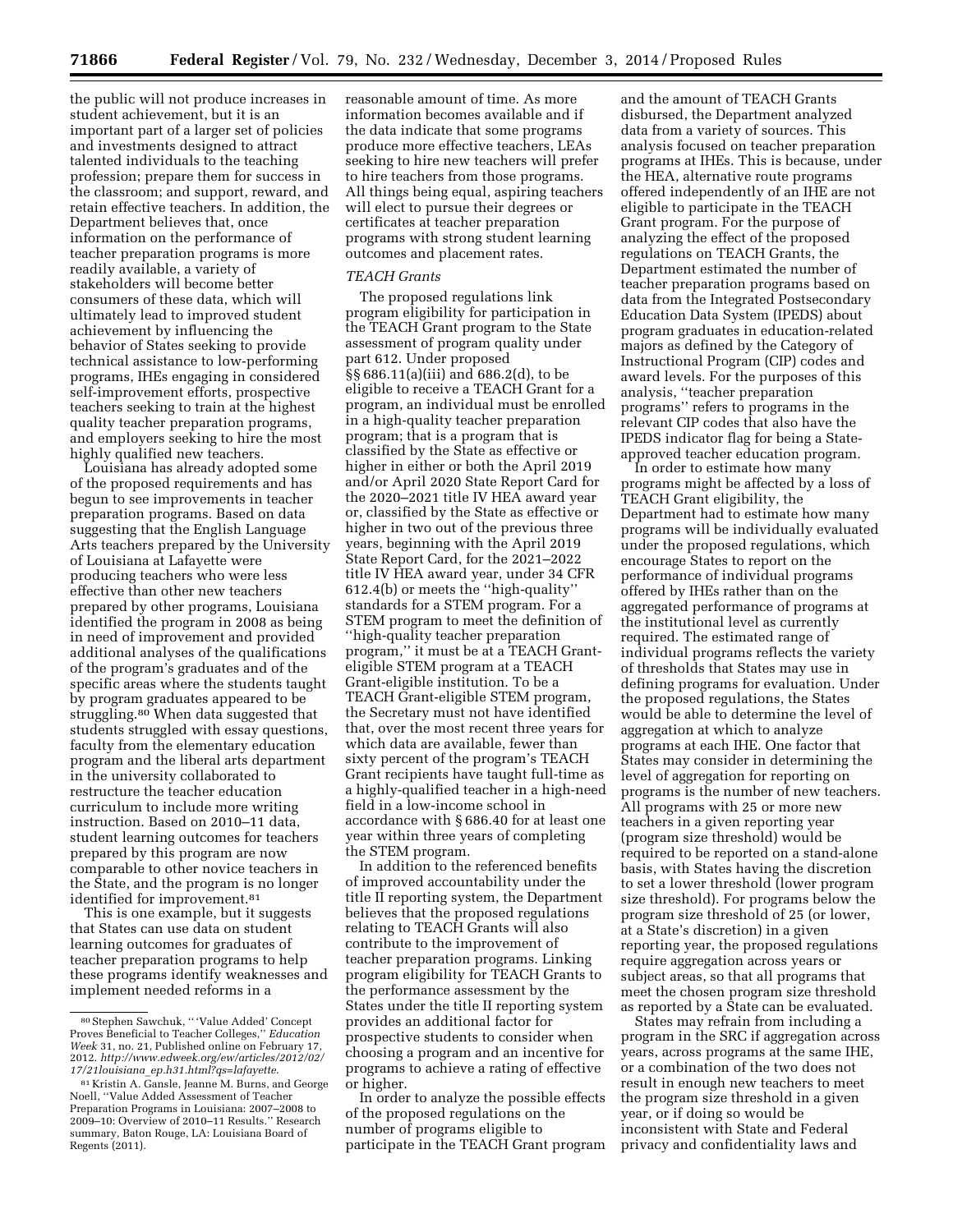regulations. While encouraged to define programs below the institutional level to improve the utility of the information, especially if the number of new teachers in each specialization supports it, the States could aggregate all programs, as appropriate and consistent with § 612.4(b)(4), except those that meet the program size threshold and report them together. If all States took the approach of reporting at the institutional level when allowed by the program size threshold (Approach 1), the Department estimates that there would be approximately 7,123 programs. This is based on applying the proposed 25 new teachers-in-one-year threshold to programs at the six-digit CIP code and award level to IPEDS data, which results in 5,823 programs that meet the threshold and another 1,300 cases that would be reported at the institutional level (236 IHEs with no programs over 25 new teachers and 1,064 IHEs with some programs above the threshold and others below it). Of these 7,123 programs, approximately 4,723

programs or 66 percent are at IHEs that have disbursed TEACH Grants between academic year (AY) 2008–09 to AY 2010–11.

Alternatively, the States could elect to report programs under a disaggregated approach that defines programs by the six-digit CIP code, award level, and no minimum number of graduates that results in an estimated 24,497 programs (Approach 2). This estimate may be reduced in any given year because States are not required to report on programs if doing so would be inconsistent with Federal or State privacy and confidentiality laws and regulations, and the number of programs affected by this provision will vary year to year. Of the 24,497 total estimated programs, approximately 16,721 are at IHEs that have participated in the TEACH Grant program and might be subject to a loss of funds if designated as low-performing or at-risk by the State in which they are located.

Table 1 summarizes these two possible approaches to program definition that represent the opposite

ends of the range of options available to the States. Based on IPEDS data, approximately 30 percent of programs defined at the six digit CIP code level have at least 25 new teachers when aggregated across three years, so States may add one additional year to the analysis or aggregate programs with similar features to push more programs over the threshold, pursuant to the regulations. The actual number of programs at IHEs reported on will likely fall between these two points represented by Approach 1 and Approach 2. In addition, as discussed earlier in this preamble, States will have to report on alternative certification teacher preparation programs that are not housed at IHEs, but they are not relevant for analysis of the effects on TEACH Grants because they are ineligible under the HEA and are not included in Table 1. The Department welcomes comments related to the estimate of the number of programs and will consider them in drafting the final regulations.

# TABLE 1—TEACHER PREPARATION PROGRAMS AT IHES AND TEACH GRANT PROGRAM

|       | Approach 1 |                                     | Approach 2 |                                     |
|-------|------------|-------------------------------------|------------|-------------------------------------|
|       | Total      | <b>TEACH</b> grant<br>participating | Total      | <b>TEACH</b> grant<br>participating |
|       | 2.522      | 1.795                               | 11.931     | 8.414                               |
|       | 2.365      | 1.786                               | 11.353     | 8.380                               |
|       | 157        |                                     | 578        | 34                                  |
|       | 1.879      | 1.212                               | 12.316     | 8.175                               |
|       | 1.878      | 1.212                               | 12.313     | 8,175                               |
|       |            |                                     |            |                                     |
|       | 67         | 39                                  | 250        | 132                                 |
|       | 59         | 39                                  | 238        | 132                                 |
|       | 8          |                                     | 12         |                                     |
| Total | 4.468      | 3.046                               | 24.497     | 16.721                              |

Given the number of programs and their TEACH Grant participation status as described in Table 1, the Department examined IPEDS data and the Department's budget estimates for 2015 related to TEACH Grants to estimate the effect of the proposed regulations on TEACH Grants beginning with the FY2018 cohort when the regulations would be in effect. Based on prior reporting, only 37 IHEs (representing an estimated 129 programs) were identified as having a low-performing or at-risk program in 2010 and twenty-seven States have not identified any lowperforming programs in twelve years. Given prior identification of such

programs and the fact that the States would continue to control the classification of teacher preparation programs subject to analysis, the Department does not expect a large percentage of programs to be subject to a loss of eligibility for TEACH Grants. Therefore, the Department evaluated the effects on the amount of TEACH Grants disbursed and recipients on the basis of the States classifying a range of three percent, five percent, or eight percent of programs to be low-performing or atrisk. These results are summarized in Table 2. Ultimately, the number of programs affected is subject to the program definition, rating criteria, and

program classifications adopted by the individual States, so the distribution of those effects is not known with certainty. However, the maximum effect, whatever the distribution, is limited by the amount of TEACH Grants made and the percentage of programs classified as low-performing and at-risk that participate in the TEACH Grant program. The Department invites comments about the expected percentage of programs that will be found to be low-performing and at-risk and will take any comments or data received into consideration when analyzing the effects of the final regulations.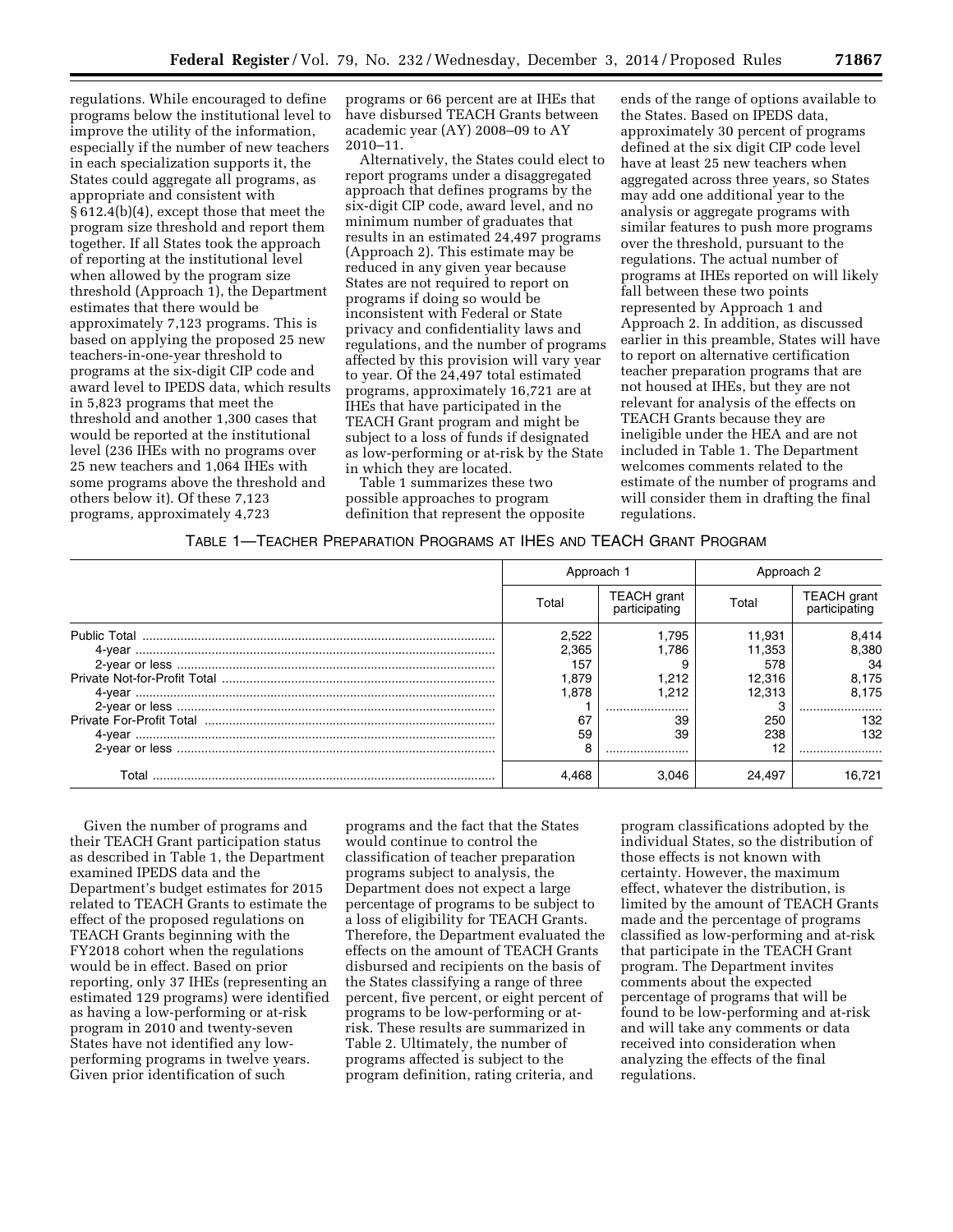# TABLE 2—ESTIMATED EFFECT IN 2018 ON PROGRAMS AND TEACH GRANT AMOUNTS OF DIFFERENT RATES OF INELIGIBILITY

[Percentage of low-performing or at-risk programs]

|                                       | 3%                                | 5%                                   | 8%                                  |
|---------------------------------------|-----------------------------------|--------------------------------------|-------------------------------------|
| Programs:<br>Approach 1<br>Approach 2 | 134<br>735<br>.051<br>\$3.032.769 | 223<br>1.225<br>1.751<br>\$5.054.614 | 357<br>.960<br>2.802<br>\$8,087,383 |

The estimated effects presented in Table 2 reflect assumptions about the likelihood of a program being ineligible and do not take into account the size of the program or participation in the TEACH Grant program. The Department had no program level performance information and treats the programs as equally likely to become ineligible for TEACH Grants. If in fact factors such as size or TEACH Grant participation were associated with high or low performance, the number of TEACH Grant recipients and TEACH Grant volume could deviate from these estimates.

Finally, approximately 10 percent of TEACH Grant recipients are not enrolled in teacher preparation programs, but are majoring in such subjects as STEM, foreign languages, and history. The proposed regulations allow STEM programs at TEACH Granteligible institutions to participate in the TEACH Grant program provided that, over the most recent three years for which data are available, the Secretary has not identified that fewer than 60 percent of the STEM program's TEACH Grant recipients complete at least one year of teaching that fulfills the service obligation under § 686.40 within three years of completing their STEM program. Continuing eligibility for STEM programs supports the Department's efforts to expand the pool of teachers in these crucial subjects and reflects research on the value of STEM subject matter expertise for STEM teachers.82 The requirement that programs have 60 percent of their TEACH Grant recipients complete at least one year of teaching that fulfills the service obligation under § 686.40 should direct TEACH Grant funds to programs at IHEs that identify teacher candidates that follow up on their intention to teach. The Secretary believes that sixty percent is the appropriate percentage because it seems

that TEACH grant recipients in the STEM fields should enter the teaching profession at the same rates as education majors and sixty percent of education majors teach within ten years of receiving their bachelor's degree. We acknowledge that the overall rate of teaching is not the same as teaching in a high-need field in a low-income school, as is required under TEACH, but we think the rate is nonetheless reasonable because TEACH is designed to support future teachers, students who receive TEACH Grants commit to fulfilling their service obligations, and because TEACH recipients are highachieving students who attend highquality programs.83 We have chosen a three-year window in order to allow students time to complete their content training and to enter into and complete a teacher preparation program. For example, we expect that some of these students would need to enroll in and complete a Master's degree to earn a teaching license. A three-year window would allow these students time to complete a Master's degree and then begin fulfilling their TEACH Grant service obligations. The Secretary requests comments about this framework and particularly on whether such a framework is necessary to encourage STEM teachers who are receiving TEACH Grants to enter the teaching profession and teach in highneed schools. The Secretary also requests comments on the three-year window and on whether the sixty percent placement rate is a reasonable and realistic placement rate, or whether another rate, or no placement rate, would be more reasonable or could be supported with research, data, or other analysis.

Whatever the amount of TEACH Grant volume at programs found to be ineligible, the effect on IHEs will be reduced from the full amounts

represented by the estimated effects presented here as students could elect to enroll in other programs at the same IHE that retain eligibility because they are classified by the State as effective or higher. Another factor that would reduce the effect of the regulations on programs and students is that an otherwise eligible student who received a TEACH Grant for enrollment in a TEACH Grant-eligible program or TEACH Grant-eligible STEM program is eligible to receive additional TEACH Grants to complete the program, even if that program becomes no longer considered a TEACH Grant-eligible program or a TEACH Grant-eligible STEM program.

For the broader set of IHEs, we would expect that over time a large portion of the TEACH Grant volume now disbursed to students at programs that will be categorized as low-performing or at-risk will be shifted to programs that remain eligible. The extent to which this happens will depend on other factors affecting the students' enrollment decisions such as in-State status, proximity to home or future employment locations, and the availability of programs of interest, but the Department believes that students will take into account a program's rating and the availability of TEACH Grants when looking for a teacher preparation program. As discussed in the Net Budget Impacts section of this notice, the Department expects that the reduction in TEACH Grant volume will taper off as States identify lowperforming and at-risk programs and those programs are improved or are no longer eligible for TEACH Grants. Because existing recipients as of the effective date will continue to have access to TEACH Grants, and incoming students will have notice and be able to consider the program's eligibility for TEACH Grants in making an enrollment decision, the reduction in TEACH Grant volume that is classified as a transfer from students at ineligible programs to the Federal Government will be significantly reduced from the estimated range of \$3.0 million to \$8.3 million in

<sup>82</sup>Robert Floden and Marco Meniketti, ''Research on the Effects of Coursework in the Arts and Sciences and in the Foundations of Education,'' Studying Teacher Education: The Report of the AERA Panel on Research and Teacher Education, Mahwah, NJ (2006): 261–308.

<sup>83</sup>See, U.S. Department of Education, National Center for Education *Statistics, Teacher Career Choices: Timing of Teacher Careers Among 1992– 93 Bachelor's Degree Recipients, Postsecondary Education Descriptive Analysis Report.*  Washington, DC: U.S. Department of Education (2008).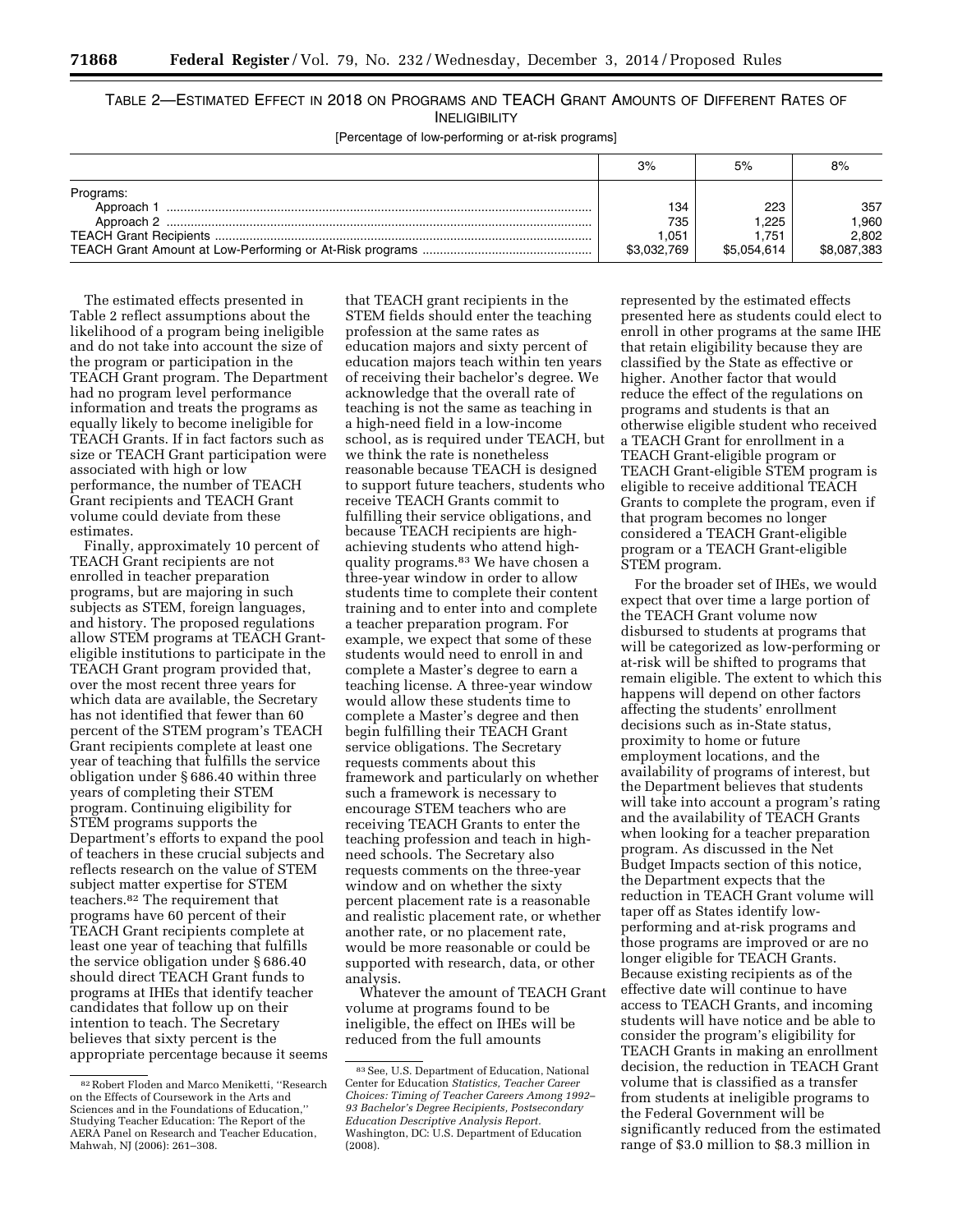Table 2 for the initial years the regulations are in effect. While we have no past experience with students' reaction to a designation of a program as low-performing and loss of TEACH Grant eligibility, we assume that, to the extent it is possible, students would choose to attend a program rated effective or higher. For IHEs, the effect of the loss of TEACH Grant funds will depend on the student reaction and how many chose to enroll in an eligible program at the same IHE, choose to attend a different IHE, or make up for the loss of TEACH Grants by funding their program from other sources.

In addition to the potential reduction in funds from the loss of TEACH Grant eligibility or the loss of title IV eligibility for programs that lose State approval or financial support, IHEs with teacher preparation programs may incur some reporting costs related to the TEACH Grant and title IV provisions in the proposed regulations. An IHE would have to confirm that its TEACH Granteligible STEM programs fall within the CIP codes on a list provided by the Department. We estimate that 1,000 IHEs with TEACH Grant-eligible STEM programs would take 3 hours at a wage rate of \$25.22 to complete this task for a total cost of \$75,660. Additionally, while the Department does not anticipate that many programs will lose State approval or financial support, if this does occur, IHEs with such programs would have to notify enrolled and accepted students immediately, notify the Department within 30 days, and disclose such information on its Web site or promotional materials. The Department estimates that 50 IHEs would offer programs that lose State approval or financial support and would take 5.75 hours to make the necessary notifications and disclosures at a wage rate of \$25.22 for a total cost of \$7,250. Finally, some of the programs that lose

State approval or financial support may apply to regain eligibility for title IV, HEA funds upon improved performance and restoration of State approval or financial support. The Department estimates that 10 IHEs with such programs would apply for restored eligibility and the process would require 20 hours at a wage rate of \$25.22 for a total cost of \$5,040.

The Secretary welcomes comments about the data and estimates presented here and will consider them in evaluating the final regulations.

## **V. Net Budget Impacts**

The proposed regulations related to the implementation of the TEACH Grant program are estimated to have a net budget impact of \$0.67 million in cost reduction over the 2014 to 2024 loan cohorts. These estimates were developed using the Office of Management and Budget's (OMB) Credit Subsidy Calculator. The OMB calculator takes projected future cash flows from the Department's student loan cost estimation model and produces discounted subsidy rates reflecting the net present value of all future Federal costs associated with awards made in a given fiscal year. Values are calculated using a ''basket of zeros'' methodology under which each cash flow is discounted using the interest rate of a zero-coupon Treasury bond with the same maturity as that cash flow. To ensure comparability across programs, this methodology is incorporated into the calculator and used Governmentwide to develop estimates of the Federal cost of credit programs. Accordingly, the Department believes it is the appropriate methodology to use in developing estimates for these proposed regulations. That said, in developing the following Accounting Statement, the Department consulted with OMB on how to integrate our discounting

methodology with the discounting methodology traditionally used in developing regulatory impact analyses.

Absent evidence of the impact of these proposed regulations on student behavior, budget cost estimates were based on behavior as reflected in various Department data sets and longitudinal surveys. Program cost estimates were generated by running projected cash flows related to the provision through the Department's student loan cost estimation model. TEACH Grant cost estimates are developed across risk categories: Freshmen/sophomores at 4-year IHEs, juniors/seniors at 4-year IHEs, and graduate students. Risk categories have separate assumptions based on the historical pattern of behavior of borrowers in each category—for example, the likelihood of default or the likelihood to use statutory deferment or discharge benefits.

As discussed in the Analysis of the Effect of the Proposed Regulations on TEACH Grants section of this notice, the proposed regulations could result in a reduction in TEACH Grant volume. Under the effective dates and data collection schedule in the proposed regulations, that reduction in volume would start with the 2020 TEACH Grant cohort. The Department assumes that the effect of the proposed regulations would be greatest in the first years they were in effect as the low-performing and at-risk programs are identified, removed from TEACH Grant eligibility, and helped to improve or replaced by better performing programs. Therefore, the percent of volume estimated to be at programs in the low-performing or atrisk categories is assumed to drop for future cohorts. As shown in Table 3, the net budget impact over the 2014–2024 TEACH Grant cohorts is approximately \$0.67 million in reduced costs.

# TABLE 3—ESTIMATED BUDGET IMPACT OF PROPOSED REGULATIONS

[PB 2015 TEACH grant volume and recipient estimates]

|                                    | 2020        | 2021        | 2022        | 2023        | 2024        |
|------------------------------------|-------------|-------------|-------------|-------------|-------------|
| PB 2015 TEACH Grant:               |             |             |             |             |             |
|                                    | 36,429      | 36.910      | 37.396      | 37.890      | 38.391      |
|                                    | 105,149,650 | 106.537.976 | 107,944,631 | 109.369.859 | 110,813,906 |
| Low Performing and At Risk:        |             |             |             |             |             |
|                                    | $5.00\%$    | $3.00\%$    | 1.50%       | 1.00%       | 0.75%       |
|                                    | 1.821       | 1.107       | 561         | 379         | 288         |
|                                    | 5.257.483   | 3,196,139   | 1.619.169   | 1.093.699   | 831.104     |
| <b>Redistributed TEACH Grants:</b> |             |             |             |             |             |
|                                    | 75%         | 75%         | 75%         | 75%         | 75%         |
|                                    | 3,943,112   | 2.397.104   | 1.214.377   | 820.274     | 623,328     |
| <b>Reduced TEACH Grant Volume:</b> |             |             |             |             |             |
|                                    | 25%         | 25%         | 25%         | 25%         | 25%         |
|                                    | 262.874     | 199.759     | 134.931     | 136.712     | 69.259      |
| Estimated Budget Impact of Policy: |             |             |             |             |             |
|                                    | 21.99%      | 22.44%      | 23.08%      | 23.08%      | 23.11%      |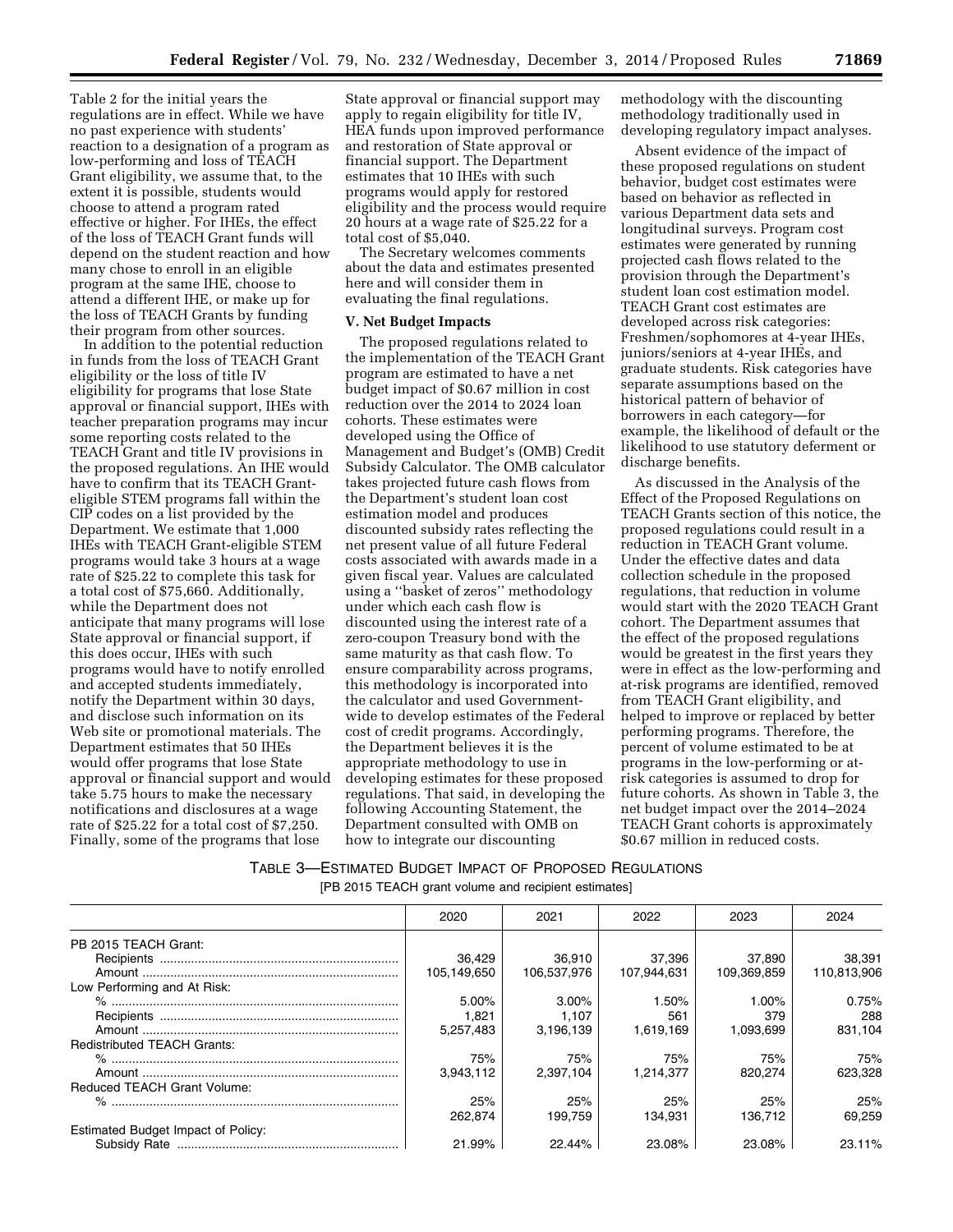| 2020                                                              | 2021                                                              | 2022                                                             | 2023                                                             | 2024                                                             |
|-------------------------------------------------------------------|-------------------------------------------------------------------|------------------------------------------------------------------|------------------------------------------------------------------|------------------------------------------------------------------|
| 105.149.650<br>103.835.279<br>23.122.408<br>22,833,378<br>289.030 | 106,537,976<br>105.738.941<br>23,907,122<br>23.727.818<br>179.303 | 107.944.631<br>107.539.839<br>24.913.621<br>24,820,195<br>93.426 | 109.369.859<br>109.096.434<br>25.242.563<br>25,179,457<br>63.106 | 110.813.906<br>110.606.130<br>25.609.094<br>25,561,077<br>48.017 |

TABLE 3—ESTIMATED BUDGET IMPACT OF PROPOSED REGULATIONS—Continued [PB 2015 TEACH grant volume and recipient estimates]

The estimated budget impact presented in Table 3 is defined against the PB 2015 baseline costs for the TEACH Grant program, and the actual volume of TEACH Grants in 2020 and beyond will vary. The budget impact estimate depends on the assumptions about the percent of TEACH Grant volume at programs that become ineligible and the share of that volume that is redistributed or reduced as shown in Table 3. Finally, absent evidence of different rates of loan conversion at programs that will be eligible or ineligible for TEACH Grants when the proposed regulations are in place, the Department did not assume a different loan conversion rate as TEACH Grants shifted to programs rated effective or higher. However, given that placement and retention rates are one element of the program evaluation system, the Department does hope that,

as students shift to programs rated effective or better, more TEACH Grant recipients will fulfill their service obligation. If this is the case and their TEACH Grants do not convert to loans, the students who do not have to repay the converted loans will benefit and the expected cost reductions for the Federal government may be reduced or reversed because more of the TEACH Grants will remain grants and no payment will be made to the Federal government for these grants.

In addition to the TEACH Grant provision, the proposed regulations include a provision that would make a program ineligible for title IV, HEA funds if the program was found to be low-performing and subject to the withdrawal of the State's approval or termination of the State's financial support. The Department assumes this will happen rarely and that the title IV

funds involved would be shifted to other programs. Therefore, there is no budget impact associated with this provision.

The Department welcomes comments on the assumptions and estimates presented in this section and will consider any received in developing the final regulations.

#### **VI. Accounting Statement**

As required by OMB Circular A–4 (available at *[www.whitehouse.gov/sites/](http://www.whitehouse.gov/sites/default/files/omb/assets/omb/circulars/a004/a-4.pdf)  [default/files/omb/assets/omb/circulars/](http://www.whitehouse.gov/sites/default/files/omb/assets/omb/circulars/a004/a-4.pdf) [a004/a-4.pdf](http://www.whitehouse.gov/sites/default/files/omb/assets/omb/circulars/a004/a-4.pdf)*), in the following table we have prepared an accounting statement showing the classification of the expenditures associated with the provisions of these proposed regulations. This table provides our best estimate of the changes in annual monetized costs, benefits, and transfers as a result of the proposed regulations.

#### ACCOUNTING STATEMENT CLASSIFICATION OF ESTIMATED EXPENDITURES

| Category                                                                                                                                                                                                                |                                                | <b>Benefits</b>             |  |
|-------------------------------------------------------------------------------------------------------------------------------------------------------------------------------------------------------------------------|------------------------------------------------|-----------------------------|--|
| Better and more publicly available information on the effectiveness of teacher preparation programs                                                                                                                     | <b>Not Quantified</b><br><b>Not Quantified</b> |                             |  |
|                                                                                                                                                                                                                         |                                                |                             |  |
| Category                                                                                                                                                                                                                | Costs                                          |                             |  |
|                                                                                                                                                                                                                         | 7%                                             | 3%                          |  |
| State Report Card (Statutory requirements: Annual reporting, posting on Web site; Regulatory requirements:<br>Meaningful differentiation, consulting with stakeholders, aggregation of small programs, assurance of ac- | \$3,557,591                                    | \$3,554,635                 |  |
| Reporting Student Learning Outcomes (develop model to link aggregate data on student achievement to<br>teacher preparation programs, modifications to student growth models for non-tested grades and subjects,         | \$1,582,038                                    | \$1,569,326                 |  |
| Reporting Employment Outcomes (placement and retention data collection directly from IHEs or LEAs)                                                                                                                      | \$18,718,081                                   | \$18,650,716<br>\$2,289,940 |  |
| Reporting Survey Results (developing survey instruments, annual administration, and response costs)                                                                                                                     | \$2,289,940<br>\$15,965,862<br>\$77,882        | \$15,940,841<br>\$79,339    |  |
| Category                                                                                                                                                                                                                | <b>Transfers</b>                               |                             |  |
| Reduced costs to the Federal government from TEACH Grants to prospective students at teacher preparation                                                                                                                | $-$ \$83,344                                   | $-$ \$74.161                |  |

# **VII. Initial Regulatory Flexibility Analysis**

These proposed regulations will affect IHEs that participate in the title IV, HEA programs, including TEACH Grants,

alternative certification programs not housed at IHEs, States, and individual borrowers. The U.S. Small Business Administration (SBA) Size Standards define for-profit IHEs as ''small businesses'' if they are independently

owned and operated and not dominant in their field of operation with total annual revenue below \$7,000,000. The SBA Size Standards define nonprofit IHEs as small organizations if they are independently owned and operated and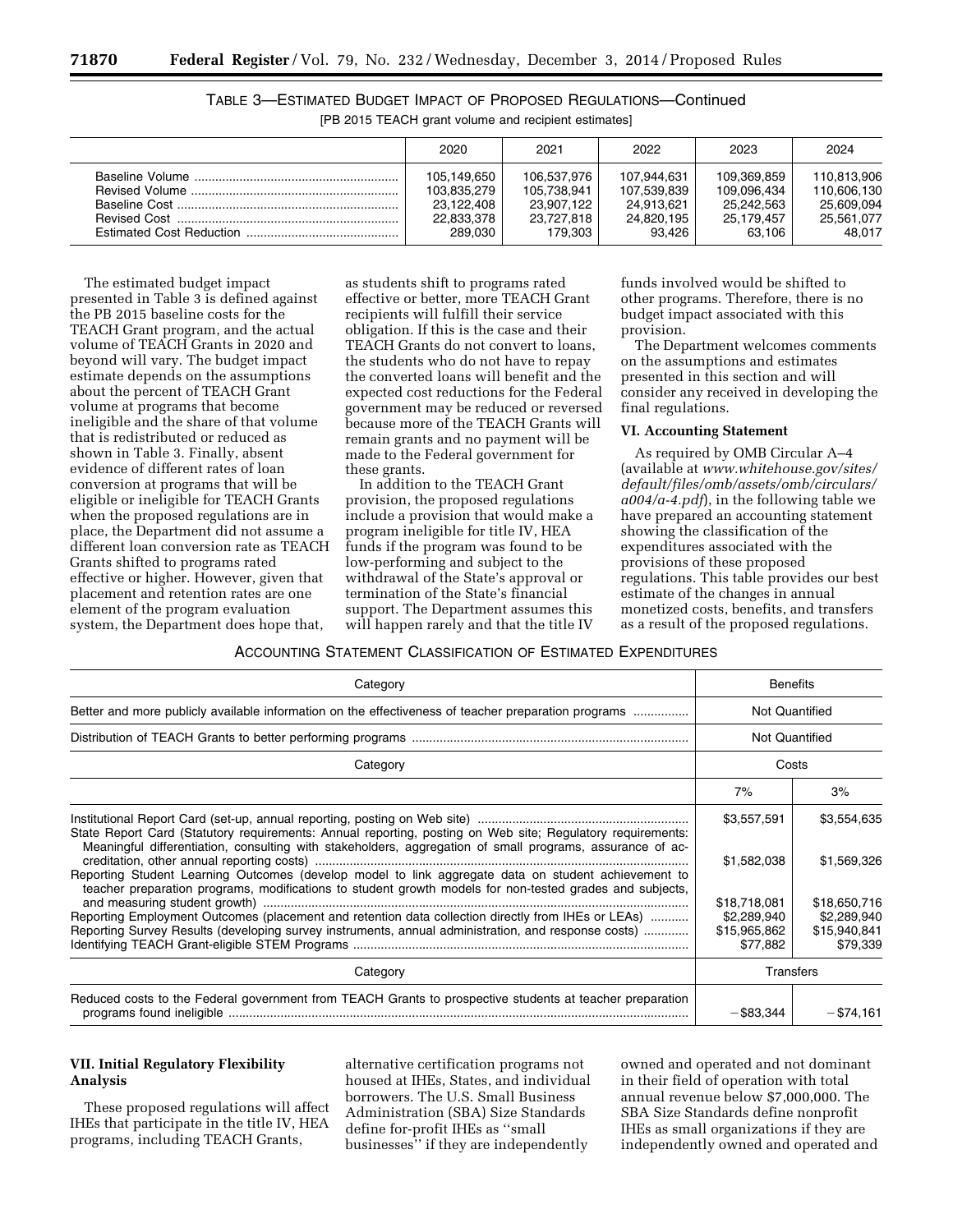not dominant in their field of operation, or as small entities if they are IHEs controlled by governmental entities with populations below 50,000. The revenues involved in the sector affected by these proposed regulations, and the concentration of ownership of IHEs by private owners or public systems means that the number of title IV, HEA eligible IHEs that are small entities would be limited but for the fact that the nonprofit entities fit within the definition of a small organization regardless of revenue. The potential for some of the programs offered by entities subject to the proposed regulations to lose eligibility to participate in the title IV, HEA programs led to the preparation of this Initial Regulatory Flexibility Analysis.

# *Description of the Reasons That Action by the Agency Is Being Considered*

The Department has a strong interest in encouraging the development of highly trained teachers and ensuring that today's children have a high quality and effective teachers in the classroom, and it seeks to help achieve this goal by promulgating these proposed regulations. Teacher preparation programs have operated without access to meaningful data that could inform them of the effectiveness of their teachers that graduate and go on to work in the classroom setting.

The Department wants to establish a teacher preparation feedback mechanism premised upon teacher effectiveness. Under the proposed

regulations, an accountability system would be established that would identify programs by quality so that high-performing teacher preparation programs could be recognized and rewarded and low-performing programs could be supported and improved. Data collected under the new system would help all teacher preparation programs make necessary corrections and continuously improve, while facilitating States' efforts to reshape and reform low-performing and at-risk programs.

# *Succinct Statement of the Objectives of, and Legal Basis for, the Regulations*

We are proposing these regulations to better implement the teacher preparation program accountability and reporting system under title II of the HEA and to revise regulations to implement the TEACH grant program. Our key objective is to revise Federal reporting requirements to reduce institutional burden, as appropriate, and have State reporting focus on the most important measures of teacher preparation program quality while tying TEACH Grant eligibility to assessments of program performance under the title II accountability system. The legal basis for these proposed regulations is 20 U.S.C. 1022d, 1022f, and 1070g, *et seq.* 

# **Description of and, Where Feasible, an Estimate of the Number of Small Entities to Which the Regulations Will Apply**

The proposed regulations related to title II reporting affect a larger number

of entities, including small entities, than the smaller number subject to the possible loss of TEACH Grant eligibility or title IV, HEA program eligibility. The Department has more data on teacher preparation programs housed at IHEs than on those independent of IHEs. Whether evaluated at the aggregated institutional level or the disaggregated program level, State approved teacher preparation programs are concentrated in the public and private not-for-profit sectors. For the provisions related to the TEACH Grant program and using the institutional approach with a threshold of 25 new teachers (or a lower threshold at the discretion of the State), since the IHEs will be reporting for all their programs, we estimate that approximately 56.4 percent of teacher preparation programs are at public IHEs—the vast majority of which would not be small entities, and 42.1 percent are at private not-for-profit IHEs. The remaining 1.5 percent are at private forprofit IHEs and of those with teacher preparation programs, approximately 11 percent had reported FY 2012 total revenues under \$7 million in IPEDS data. Based on IPEDS data, approximately 65 IHEs offering teacher preparation programs, seven of which participated in the TEACH Grant program in the past three years, are small entities as shown in Table 4.

| Table 4—Teacher Preparation Programs at Small Entities |
|--------------------------------------------------------|
|--------------------------------------------------------|

|                           | Total<br>programs | Programs at<br>small entities | % of Total | Programs at<br><b>TEACH</b> grant<br>participating<br>small entities |
|---------------------------|-------------------|-------------------------------|------------|----------------------------------------------------------------------|
| Public                    |                   |                               |            |                                                                      |
|                           | 2.522             | 17                            |            |                                                                      |
|                           | 11.931            | 36                            |            | 34                                                                   |
| Private Not-for-Profit    |                   |                               |            |                                                                      |
|                           | 1,879             | 1.879                         | 100        | 1.212                                                                |
|                           | 12.316            | 12.316                        | 100        | 8.175                                                                |
| <b>Private For-Profit</b> |                   |                               |            |                                                                      |
|                           | 67                | 12                            | 18         |                                                                      |
| Approach 2                | 250               | 38                            | 15         | 21                                                                   |

Source: IPEDS

**Note:** Table includes programs at IHEs only.

The Department has no indication that programs at small entities are more likely to be ineligible for TEACH Grants or title IV, HEA funds. Since all private not-for-profit IHEs are considered to be small because none are dominant in the field, we would expect about 5 percent of TEACH Grant volume at teacher

preparation programs at private not-forprofit IHEs to be at ineligible programs. In 2012–13, approximately 48 percent of TEACH Grant disbursements went to private not-for-profit IHEs, and by applying that to the estimated TEACH Grant volume in 2017 of \$101,092,285, the Department estimates that TEACH Grant volume at private not-for-profit IHEs in 2017 would be approximately

\$48.5 million. At the five percent lowperforming or at-risk rate assumed in the TEACH Grants portion of the Cost, Benefits, and Transfers section of the Regulatory Impact Analysis, TEACH Grant revenues would be reduced by approximately \$2.4 million at programs at private not-for-profit entities in the initial year the proposed regulations are in effect and a lesser amount after that.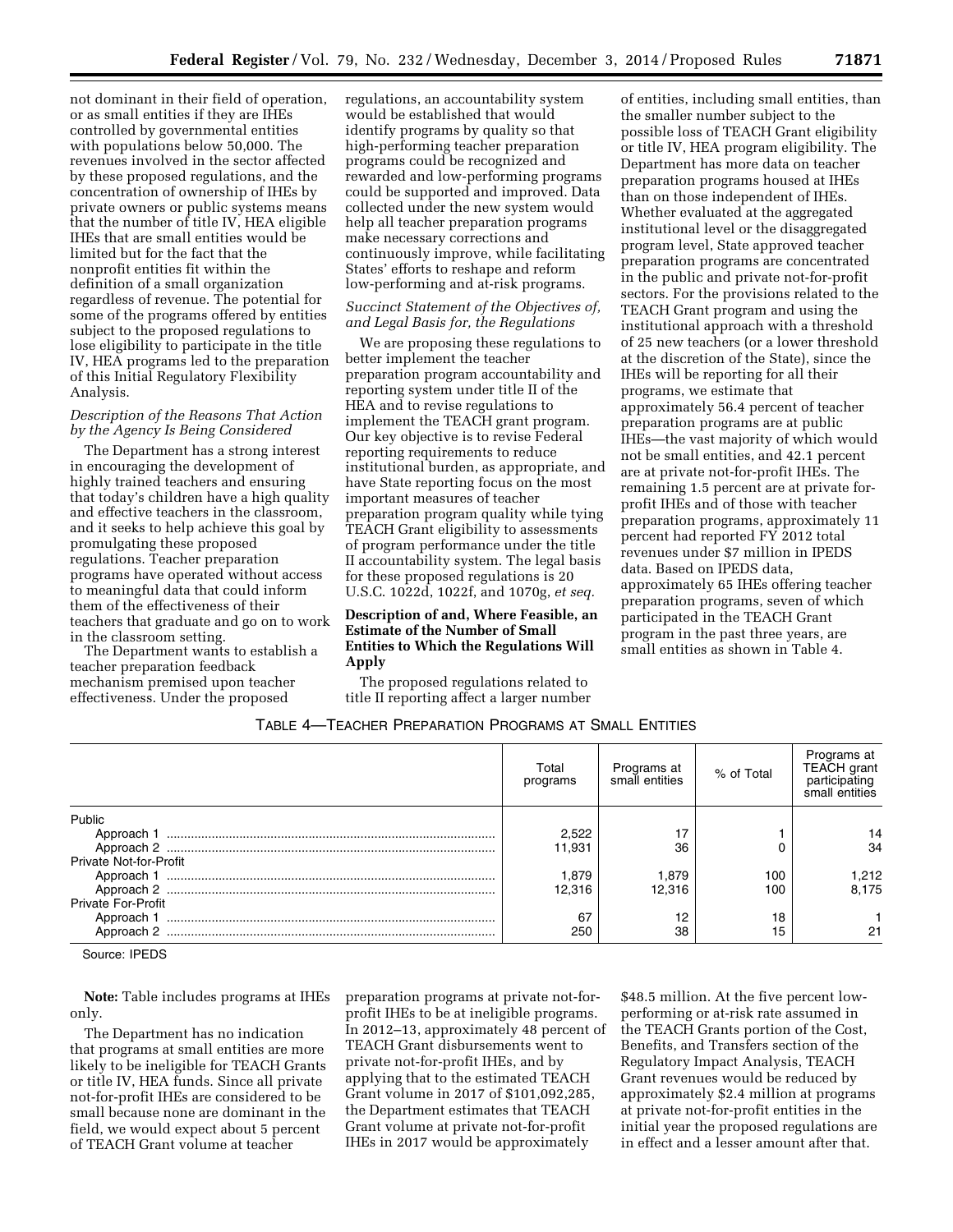Much of this revenue could be shifted to eligible programs within the IHE or the sector, and the cost to programs would be greatly reduced by students substituting other sources of funds for the TEACH Grants.

*Description of the Projected Reporting, Recordkeeping and Other Compliance Requirements of the Regulations, Including an Estimate of the Classes of Small Entities that Will Be Subject to the Requirement and the Type of Professional Skills Necessary for Preparation of the Report or Record* 

In addition to the teacher preparation programs at IHEs included in Table 4, approximately 1,281 alternative certification programs offered outside of IHEs are subject to the reporting requirements in the proposed regulations. The Department assumes that a significant majority of these programs are offered by non-profit entities and are not dominant in the field, so all of the alternative certification teacher preparation programs are considered to be small entities. However, the reporting burden for these programs falls on the States. As discussed in the Paperwork Reduction Act section of this notice, the estimated total paperwork burden on IHEs would decrease by 103,051 hours. Small entities would benefit from this relief from the current institutional reporting requirements.

# *Identification, to the Extent Practicable, of All Relevant Federal Regulations That May Duplicate, Overlap or Conflict With the Proposed Regulation*

The proposed regulations are unlikely to conflict with or duplicate existing Federal regulations.

## *Alternatives Considered*

As described above, the Department participated in Negotiated Rulemaking in developing the proposed regulations and considered a number of options for some of the provisions including the definition of a teacher preparation program and the definition of a highquality teacher preparation program for purposes of TEACH Grant eligibility. No alternatives focused specifically on small entities.

#### *Clarity of the Regulations*

Executive Order 12866 and the Presidential memorandum ''Plain Language in Government Writing'' require each agency to write regulations that are easy to understand.

The Secretary invites comments on how to make these proposed regulations easier to understand, including answers to questions such as the following:

• Are the requirements in the

proposed regulations clearly stated? • Do the proposed regulations contain technical terms or other wording that interferes with their clarity?

• Does the format of the proposed regulations (grouping and order of sections, use of headings, paragraphing, etc.) aid or reduce their clarity?

• Would the proposed regulations be easier to understand if we divided them into more (but shorter) sections? (A ''section'' is preceded by the symbol ''§ '' and a numbered heading; for example, § 686.3 Duration of student eligibility.)

• Could the description of the proposed regulations in the **SUPPLEMENTARY INFORMATION** section of this preamble be more helpful in making the proposed regulations easier to understand? If so, how?

• What else could we do to make the proposed regulations easier to understand?

To send any comments that concern how the Department could make these proposed regulations easier to understand, see the instructions in the **ADDRESSES** section of this preamble.

#### *Paperwork Reduction Act of 1995*

As part of its continuing effort to reduce paperwork and respondent burden, the Department provides the general public and Federal agencies with an opportunity to comment on proposed and continuing collections of information in accordance with the Paperwork Reduction Act of 1995 (PRA)  $(44 \text{ U.S.C. } 3506(c)(2)(A))$ . This helps ensure that: The public understands the Department's collection instructions, respondents can provide the requested data in the desired format, reporting burden (time and financial resources) is minimized, collection instruments are clearly understood, and the Department can properly assess the impact of collection requirements on respondents.

Sections 612.3, 612.4, 612.5, 612.6, 612.7, 612.8, and 686.2 contain information collection requirements. Under the PRA, the Department has submitted a copy of these sections to OMB for its review.

A Federal agency may not conduct or sponsor a collection of information unless OMB approves the collection under the PRA and the corresponding information collection instrument displays a currently valid OMB control number. Notwithstanding any other provision of law, no person is required to comply with, or is subject to penalty for failure to comply with, a collection of information if the collection instrument does not display a currently valid OMB control number.

In the final regulations, we will display the control numbers assigned by OMB to any information collection requirements proposed in this NPRM and adopted in the final regulations.

# *Start-Up and Annual Reporting Burden*

These proposed regulations execute a statutory requirement that IHEs and States establish an information and accountability system through which IHEs and States report on the performance of their teacher preparation programs. Because parts of the proposed regulation would require IHEs and States to establish or scale up certain systems and processes in order to collect information necessary for annual reporting, IHEs and States may incur one-time start-up costs for developing those systems and processes. The burden associated with start-up and annual reporting is reported separately in this statement.

# *Section 612.3—Reporting Requirements for the Institutional Report Cards*

Section 205(a) of the HEA requires that each IHE that provides a teacher preparation program leading to State certification or licensure report on a statutorily enumerated series of data elements for the programs it provides. The Higher Education Opportunity Act of 2008 (HEOA) revised a number of the reporting requirements for IHEs.

The proposed regulations under § 612.3(a) would require that beginning on April 1, 2017, and annually thereafter, each IHE that conducts traditional or alternative route teacher preparation programs leading to State initial teacher certification or licensure and enrolls students receiving title IV, HEA funds report to the State on the quality of its programs using an IRC prescribed by the Secretary.

## *Start-Up Burden*

## Entity-Level and Program-Level Reporting

Under the current IRC, IHEs typically report at the entity level rather than the program level. For example, if an IHE offers multiple teacher preparation programs in a range of subject areas (for example, music education and special education), that IHE gathers data on each of those programs, aggregates the data, and reports the required information as a single teacher preparation entity on a single report card. Under the proposed regulations and for the reasons discussed in the preamble to this notice of proposed rulemaking, reporting would now be required at the teacher preparation program level rather than at the entity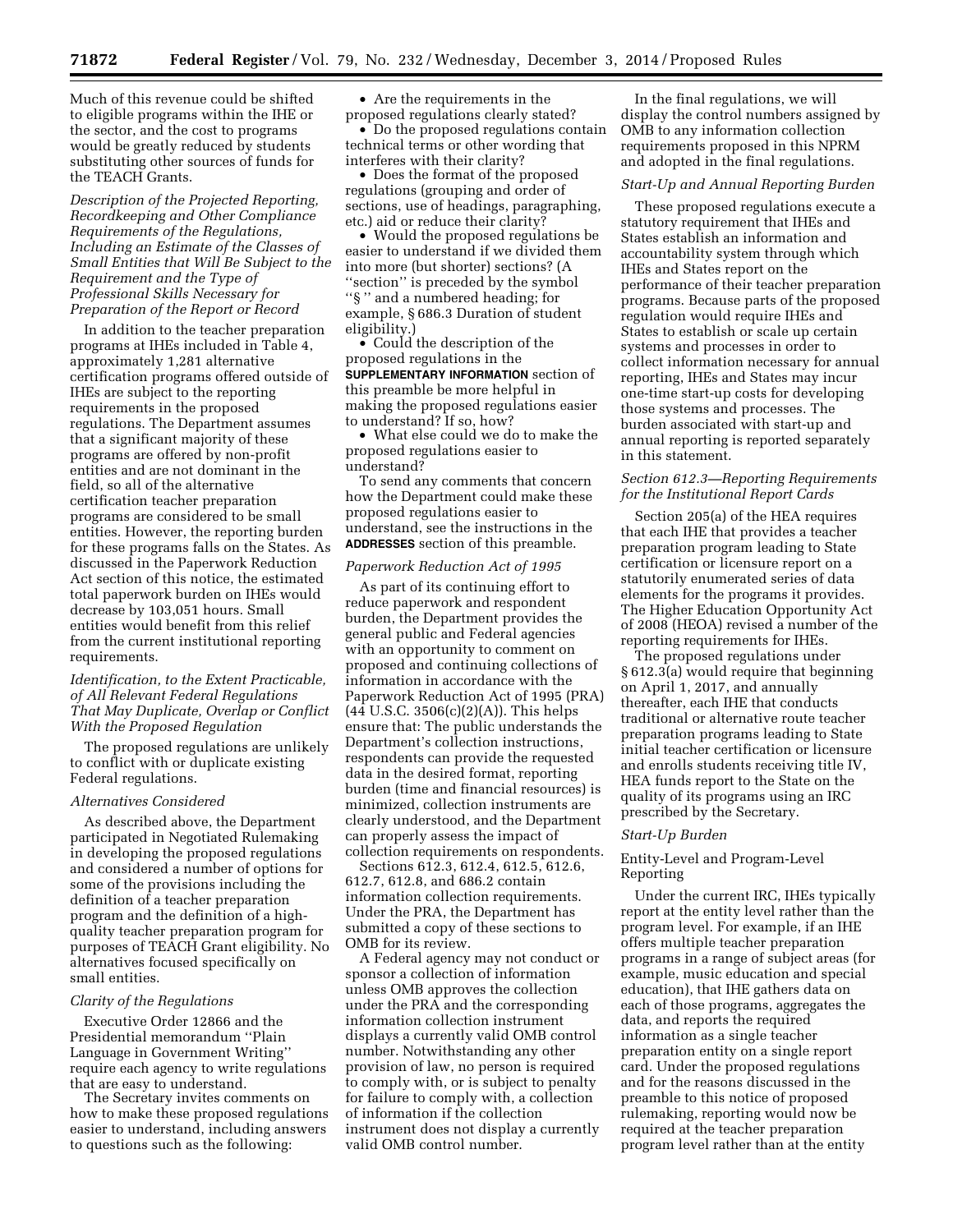level. No additional data must be gathered as a consequence of this regulatory requirement; instead, IHEs would simply report the required data before, rather than after, aggregation.

As a consequence, IHEs would not be required to alter appreciably their systems for data collection. However, the Department acknowledges that in order to communicate disaggregated data, minimal recordkeeping adjustments may be necessary. The Department estimates that initial burden for each IHE to adjust its recordkeeping systems would be 4 hours per entity. In the most recent year for which data are available, 1,522 IHEs reported required data to the Department through the IRC. Therefore, the Department estimates that the one-time total burden for IHEs to adjust recordkeeping systems would be 6,088 hours (1,522 IHEs multiplied by 4 burden hours per IHE).

# *Subtotal of Start-Up Burden Under § 612.3*

The Department believes that IHEs' experience during prior title II reporting cycles has provided sufficient knowledge to ensure that IHEs will not incur any significant start-up burden, except for the change from entity-level to program-level reporting described above. Therefore, the subtotal of start-up burden for § 612.3 is 6,088 hours.

#### *Annual Reporting Burden*

Changes to the Institutional Report Card

For a number of years IHEs have gathered successfully, aggregated, and reported data on teacher preparation program characteristics, including those required under the HEOA, to the Department using the IRC approved under OMB control number 1840–0744. The required reporting elements of the IRC principally concern admissions criteria, student characteristics, clinical preparation, numbers of teachers prepared, accreditation of the program, and the pass rates and scaled scores of teacher candidates on State teacher certification and licensure examinations.

The Department received numerous comments from non-Federal negotiators about the current IRC during the negotiated rulemaking process. The non-Federal negotiators provided advice based on first-hand experience with the IRC and from their knowledge of research on the relative predictive value of certain elements in the IRC. Based on these comments, the Department eliminated or changed many of the IRC elements to maximize the collection of useful, meaningful data while limiting the reporting burden on IHEs.

Under the proposed regulations, IHEs would no longer be required to respond to certain elements in the IRC. We would eliminate a number of elements relating to admissions criteria (*e.g.,*  whether the IHE required a personality test or a recommendation for admission). In their place, we would add quantitative elements on the admission of students, including median incoming GPA and standardized test scores, if applicable. The Department was informed by non-Federal negotiators that IHEs already collect these data. Reporting them would both provide more useful data to the public and prospective students and still result in a net burden reduction in the number of elements reported by IHEs.

Responding to the recommendations of non-Federal negotiators, the Department would further eliminate elements not required by statute that are burdensome to calculate, such as the average clock-hour requirements prior to clinical training, information on numbers of equivalent faculty, and prior-year pass rate and completer data that the Department is able to prepopulate. The Department would also change a number of elements requiring IHEs to provide lengthy narrative responses. Instead, IHEs could respond using drop-down menu choices. Most significantly, due to more effective technological integration with testing companies, the Department contractor responsible for the IRC will perform the entry for all testing data, representing a significant reduction in burden for IHEs.

The Department also responded to guidance from the higher education and teaching communities that the current IRC did not provide sufficiently meaningful quantitative and comparable data on the performance of teacher preparation programs. The Department attempted to limit the reporting burden on IHEs while ensuring that statutorily required and meaningful elements would provide useful data on a quantitative and easily-comparable basis. The IRC required under the proposed regulations would not depart significantly from the existing IRC, except to the extent that elements would be eliminated or IHEs would report data already readily accessible.

Given all of these reporting changes, the Department estimates that each IHE would require 68 fewer burden hours to prepare the revised IRC annually. The Department estimated that each IHE would require 146 hours to complete the current IRC approved by OMB. There would thus be an annual burden of 78 hours to complete the revised IRC (146 hours minus 68 hours in reduced

data collection). The Department estimates that 1,522 IHEs would respond to the IRC required under the proposed regulations, based on reporting figures from the most recent year data are available. Therefore, reporting data using the IRC would represent a total annual reporting burden of 118,716 hours (78 hours multiplied by 1,522 IHEs).

#### Entity-Level and Program-Level Reporting

As noted in the start-up burden section of § 612.3, under the current IRC, IHEs report teacher preparation program data at the entity level. The proposed regulations would require that each IHE report disaggregated data at the teacher preparation program level. The Department believes this proposed regulatory requirement would not require any additional data collection or appreciably alter the time needed to calculate data reported to the Department. However, the Department believes that some additional reporting burden would exist for IHEs' electronic input and submission of disaggregated data because each IHE typically houses multiple teacher preparation programs.

Based on the most recent year of data available, the Department estimates that there are 22,312 teacher preparation programs at 1,522 IHEs nationwide. Based on these figures, the Department estimates that on average, each of these IHEs offers 14.65 teacher preparation programs. Because each IHE already collects disaggregated IRC data, the Department estimates it will take each IHE one additional hour to fill in existing disaggregated data into the electronic IRC for each teacher preparation program it offers. Because IHEs already have to submit an IRC for the IHE, the added burden for reporting on a program level would be 13.65 hours (an average of 14.65 programs at one hour per program, minus the existing submission of one IRC for the IHE, or 13.65 hours). Therefore, each IHE will incur an average burden increase of 13.65 hours (1 hour multiplied by an average of 13.65 teacher preparation programs at each IHE), and there will be an overall burden increase of 20,775 hours each year associated with this proposed regulatory reporting requirement (13.65 multiplied by 1,522 IHEs).

## Posting on the Institution's Web Site

The proposed regulations would also require that the IHE provide the information reported on the IRC to the general public by prominently and promptly posting the IRC information on the IHE's Web site. Because the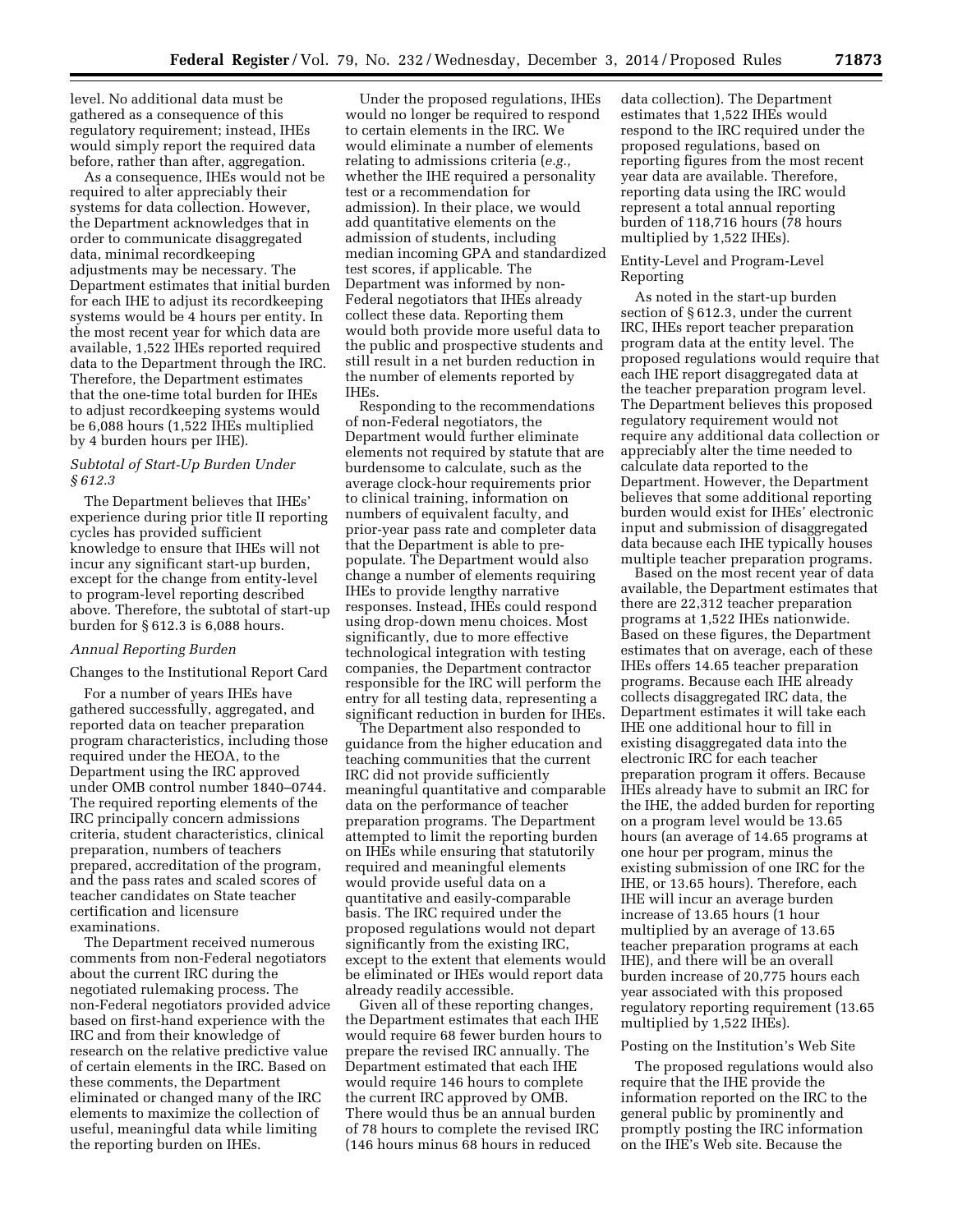Department believes it is reasonable to assume that an IHE offering a teacher preparation program and communicating data related to that program by electronic means maintains a Web site, the Department presumes that posting such information to an already-existing Web site would represent a minimal burden increase. The Department therefore estimates that IHEs would require 0.5 hours (30 minutes) to meet this requirement. This would represent a total burden increase of 761 hours each year for all IHEs (0.5 hours multiplied by 1,522 IHEs).

Subtotal of Annual Reporting Burden Under § 612.3

Aggregating the annual burdens calculated under the preceding sections results in the following burdens: Together, all IHEs would incur a total burden of 118,716 hours to develop the systems needed to meet the requirements of the revised IRC, 20,775 hours to report program-level data, and 761 hours to post IRC data to their Web sites. This would constitute a total burden of 140,252 hours of annual burden nationwide.

# Total Institutional Report Card Reporting Burden

Aggregating the start-up and annual burdens calculated under the preceding sections results in the following burdens: Together, all IHEs would incur a total start-up burden under § 612.3 of 6,088 hours and a total annual reporting burden under § 612.3 of 140,252 hours. This would constitute a total burden of 146,340 total burden hours under § 612.3 nationwide.

The burden estimate for the existing IRC approved under OMB control number 1840–0744 was 146 hours for each IHE with a teacher preparation program. When the current IRC was established, the Department estimated that 1,250 IHEs would provide information using the electronic submission of the form for a total burden of 182,500 hours for all IHEs (1,250 IHEs multiplied by 146 hours). Applying these estimates to the current number of IHEs that are required to report (1,522) would constitute a burden of 222,212 hours (1,522 IHEs multiplied by 146 hours). Based on these estimates, the revised IRC would constitute a net burden reduction of 75,872 hours nationwide (222,212 hours minus 146,340 hours).

# *Section 612.4—Reporting Requirements for the State Report Card*

Section 205(b) of the HEA requires that each State that receives funds under the HEA provide to the Secretary and

make widely available to the public not less than the statutorily required specific information on the quality of traditional and alternative route teacher preparation programs. The State must do so in a uniform and comprehensible manner, conforming with definitions and methods established by the Secretary. Section 205(c) of the HEA directs the Secretary to prescribe regulations to ensure the validity, reliability, accuracy, and integrity of the data submitted. Section 206(b) requires that IHEs assure the Secretary that their teacher training programs respond to the needs of local educational agencies, be closely linked with the instructional decisions new teachers confront in the classroom, and prepare candidates to work with diverse populations and in urban and rural settings, as applicable.

Executing the relevant statutory directives, the proposed regulations under § 612.4(a) would require that starting April 1, 2018, and annually thereafter, each State report on the SRC the quality of all approved teacher preparation programs in the State, whether or not they enroll students receiving Federal assistance under the HEA, including distance education programs. This new SRC, to be implemented in 2018, is an update of the current SRC. The State must also make the SRC information widely available to the general public by posting the information on the State's Web site.

Section 103(20) of the HEA and § 612.2(d) of the proposed regulations define ''State'' to include nine locations in addition to the 50 States: The Commonwealth of Puerto Rico, the District of Columbia, Guam, American Samoa, the United States Virgin Islands, the Commonwealth of the Northern Mariana Islands, the Freely Associated States, which include the Republic of the Marshall Islands, the Federated States of Micronesia, and Republic of Palau. For this reason, all reporting required of States explicitly enumerated under § 205(b) of the HEA (and the related portions of the regulations, specifically §§ 612.4(a) and 612.6(b)), apply to these 59 States. However, certain additional regulatory requirements (specifically §§ 612.4(b), 612.4(c), 612.5, and 612.6(a)) only apply to the 50 States of the Union, the Commonwealth of Puerto Rico, and the District of Columbia. The burden estimates under those portions of this report apply to those 52 States. For a fuller discussion of the reasons for the application of certain regulatory provisions to different States, see the preamble to this notice of proposed rulemaking.

Entity-Level and Program-Level Reporting

As noted in the start-up and annual burden sections of § 612.3, under the current information collection process, data are collected at the entity level, and the proposed regulations would require data reporting at the program level. In 2013, States reported to the Department for the first time on the number of programs offered in their States. In that collection, which covers the 2011–2012 academic year, States reported that there were 25,000 teacher preparation programs offered, including 22,312 at IHEs and 2,688 through alternative route teacher preparation programs not associated with IHEs. Given that 2013 was the first reporting year for this metric, it is possible that there is some error in the reporting. However, as noted in subsequent sections of this burden statement, these reported data are within the bounds of other estimates we have calculated. Because the remainder of the data reporting discussed in this burden statement is transmitted using the SRC, for those burden estimates concerning reporting on the basis of teacher preparation programs, the Department uses the estimate of 25,000 teacher preparation programs.

## Start Up and Annual Burden Under § 612.4(a)

Section 612.4(a) would codify State reporting requirements expressly referenced in section 205(b) of the HEA; the remainder of § 612.4 would provide for reporting consistent with the directives to the Secretary under Sections 205(b) and (c) and the required assurance described in Section 206(c).

The HEOA revised a number of the reporting requirements for States. The requirements of the SRC are more numerous than those contained in the IRC, but the reporting elements required in both are similar in many respects. In addition, the Department has successfully integrated reporting to the extent that data reported by IHEs in the IRC is pre-populated in the relevant fields on which the States are required to report in the SRC. In addition to the elements discussed in § 612.3 of this burden statement regarding the IRC, under the statute a State must also report on its certification and licensure requirements and standards, state-wide pass rates and scaled scores, shortages of highly qualified teachers, and information related to low-performing or at-risk teacher preparation programs in the State.

The SRC currently in use, approved under OMB control number 1840–0744,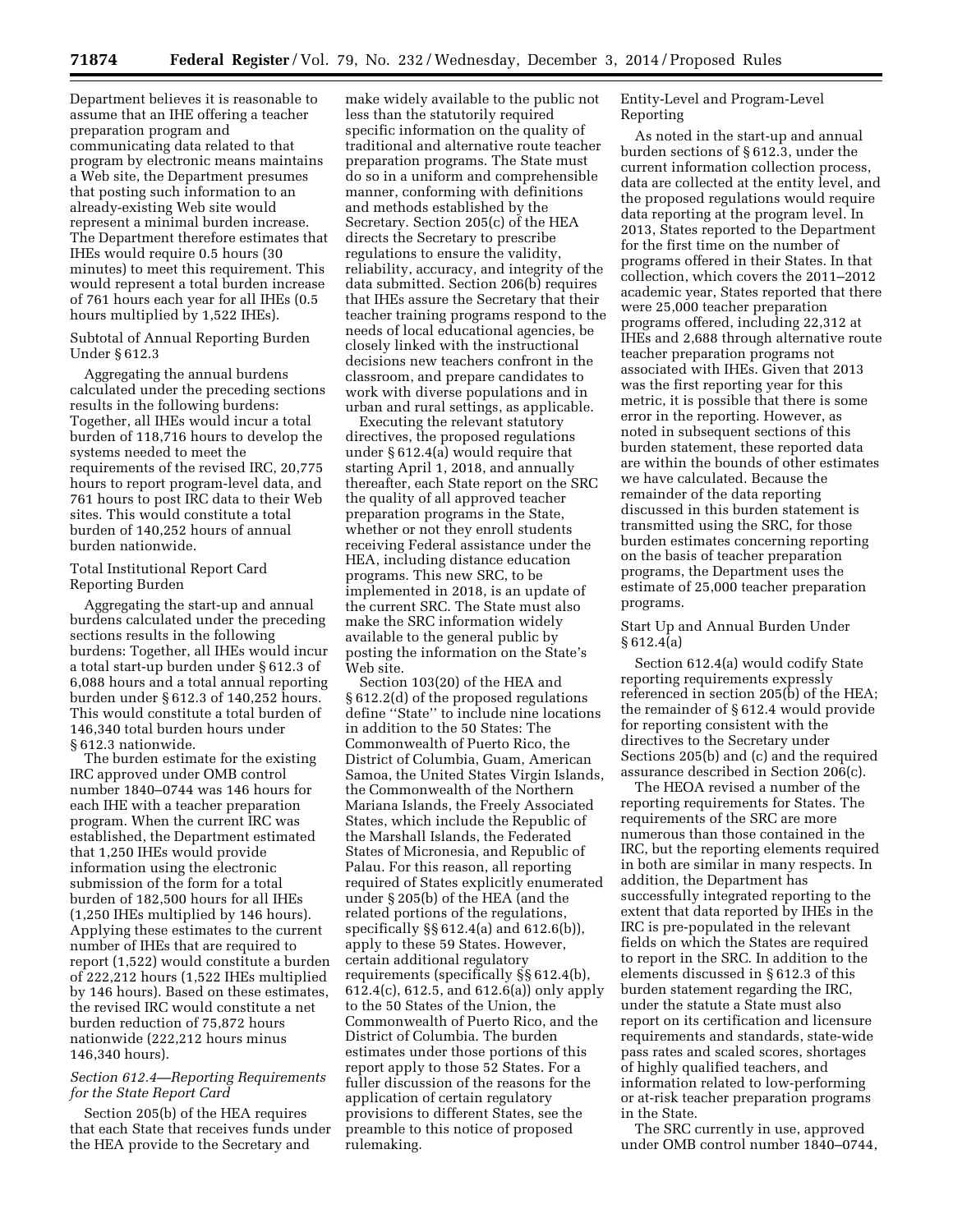collects information on these elements. States have been successfully reporting information under this collection for many years. The burden estimate for the existing SRC was 911 burden hours per State. In the burden estimate for that SRC, the Department reported that 59 States were required to report data, equivalent to the current requirements. This represented a total burden of 53,749 hours for all States (59 States multiplied by 911 hours). This burden calculation was made on entity-level, rather than program-level, reporting (for a more detailed discussion of the consequences of this issue, see the sections on entity-level and programlevel reporting in §§ 612.3 and 612.4). However, because relevant programlevel data reported by the IHEs on the IRC will be pre-populated for States on the SRC, the burden associated with program-level reporting under § 612.4(a)

will be minimal. Those elements that will require additional burden are discussed in the subsequent paragraphs of this section.

Elements Changed in the State Report Card

The Department received numerous comments from non-Federal negotiators regarding the SRC during the negotiated rulemaking process; many of the non-Federal negotiators have direct experience with the relative efficacy and burden of the various SRC reporting requirements. Based on these comments, the Department eliminated or changed a number of SRC elements to maximize the collection of meaningful data while minimizing burden. Under the proposed regulations, States would no longer be required to respond to certain elements in the SRC. We eliminated a number of elements relating to admissions criteria for programs (similar to those eliminated from the IRC). We would put in their place quantitative elements on the admission of students, including median incoming GPA and standardized test scores, if applicable. The Department was informed by non-Federal negotiators that schools already collect these data and reporting them would both provide more useful data and still result in a net burden reduction in the number of elements reported.

Because the Department must continue to collect IRC and SRC data until the proposed reporting requirements are effective, the Department, prior to the development of this notice of proposed rulemaking, submitted a proposed information

collection to OMB<sup>84</sup> that reflected the basis for some of the proposed changes to the SRC. We calculated there that the estimated burden would be reduced from 911 hours per State to 250 hours per State. While the Department has not yet completed analyzing comments on this Information Collection Request (ICR), the burden decrease expected under that ICR is due in part to the elimination of a number of data fields. That revised burden estimate also reflects States' experience with filling out the SRC (including, for example, databases of demographic data compiled by States) and pre-populating of previous years' data. Most significantly, the burden reduction represents the successful technical integration between test companies and the Department's title II contractor, such that all testrelated data are managed, calculated, and uploaded by the test companies and contractor, with no additional burden incurred by States.

In addition to those changes reflected in the ICR sent to OMB, the Department, responding to the recommendations of non-Federal negotiators, also proposed to eliminate numerous other elements that are not required by statute, burdensome to calculate, and can be pre-populated (such as total program completers in prior years, certain specific requirements related to licensure requirements not indicative of program or teacher quality, and duplicative questions already asked in other portions of the SRC). The Department also proposes to change reporting some elements as lengthy narrative responses to drop-down menus. Elimination of these elements represents a significant burden reduction in reporting data using the SRC. The Department estimates that the elimination of these elements constitutes a burden reduction of 65 hours for each State above the efficiencies identified in the information collection in the preceding paragraph. For filing the SRC, the total burden reduction is 80 percent for each State, equal to 726 hours of staff time annually (911 hours minus the 661 hours representing efficiencies identified in the proposed information collection, minus the 65 hours representing the additional burden reduction pursuant to the proposed regulations). New SRC filing burden time would be 185 hours per year for each State.

At the request of non-Federal negotiators, the Department added some

data fields to the SRC to reflect specific statutory provisions in § 205(b). These include additional demographic information, qualitative clinical data, and data on shortages of highly qualified teachers in specific subject areas. The Department estimates that providing this additional information would require an additional 50 hours for each State to gather and report.

Using the above calculations, the Department estimates that the total reporting burden for each State would be 235 hours (185 hours for the revised SRC plus the additional statutory reporting requirements totaling 50 hours). This would represent a reduction of 676 burden hours for each State to complete the requirements of the SRC, as compared to approved OMB collection 1840–0744 (911 burden hours under the current SRC compared to 235 burden hours under the revised SRC). The total burden for States to report this information would be 13,865 hours (235 hours multiplied by 59 States).

#### Posting on the State's Web Site

The proposed regulations would also require that the State provide the information reported on the SRC to the general public by prominently and promptly posting the SRC information on the State's Web site. Because the Department believes it is reasonable to assume that each State that communicates data related to its teacher preparation programs by electronic means maintains a Web site, the Department presumes that posting such information to an already-existing Web site would represent a minimal burden increase. The Department therefore estimates that States would require 0.5 hours (30 minutes) to meet this requirement. This would represent a total burden increase of 29.5 hours each year for all IHEs (0.5 hours multiplied by 59 States).

# *Subtotal § 612.4(a) Start-Up and Annual Reporting Burden*

As noted in the preceding discussion, there is no start-up burden associated solely with § 612.4(a). Therefore, the aggregate start-up and annual reporting burden associated with reporting elements under § 612.4(a) would be 13,894.5 hours (235 hours multiplied by 59 States plus 0.5 hours for each of the 59 States).

# Reporting Required Under § 612.4(b) and § 612.4(c)

The preceding burden discussion of § 612.4 focused on burdens related to the reporting requirements required under section 205(b) of the HEA and codified in regulation at § 612.4(a). The

<sup>84</sup>For an analysis of the basis for this reduction estimate, see the Department of Education Information Collection System at *[http://](http://edicsweb.ed.gov/) [edicsweb.ed.gov/](http://edicsweb.ed.gov/)* and select collection number 04871 under ''browse pending collections.''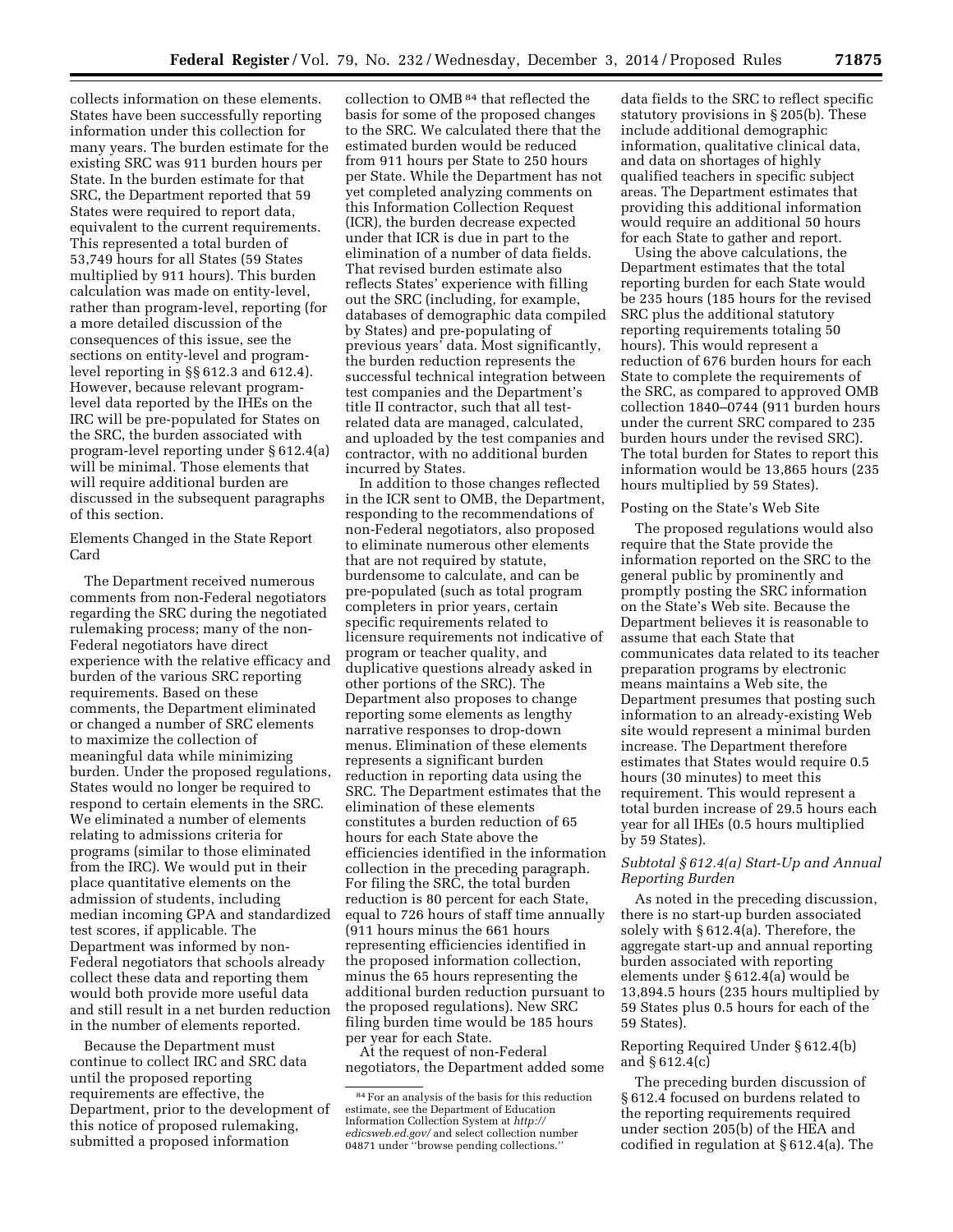remaining burden discussion of § 612.4 concerns regulatory reporting requirements required under §§ 612.4(b)–612.4(c).

# *Start-Up Burden*

## Meaningful Differentiations

Under proposed § 612.4(b)(1), a State would be required to make meaningful differentiations in teacher preparation program performance using at least four performance levels—low-performing teacher preparation program, at-risk teacher preparation program, effective teacher preparation program, and exceptional teacher preparation program—based on the indicators in § 612.5 and including, in significant part, employment outcome for highneed schools and student learning outcomes.

The Department believes that State higher education authorities responsible for making State-level classifications of teacher preparation programs would require time to make meaningful differentiations in their classifications and determine whether alternative performance levels are warranted. States are required to consult with external stakeholders, review best practices by early adopter States that have more experience in program classification, and seek technical assistance.

States would also have to determine how it would make such classifications. For example, a State may choose to classify all teacher preparation programs on an absolute basis using a cut-off score that weighs the various indicators, or a State may choose to classify teacher preparation programs on a relative basis, electing to classify a certain top percentile as exceptional, the next percentile as effective, and so on. In exercising this discretion, States may choose to consult with various external and internal parties and discuss lessons learned with those States already making such classifications of their teacher preparation programs.

The Department estimates that each State would require 21 hours to make these determinations, and this would constitute a one-time total burden of 1,092 hours (21 hours multiplied by 52 States).

As a part of the proposed regulation, a State would be required to classify each teacher preparation program on the basis of these differentiated performance levels using the indicators of academic content knowledge and teaching skills in § 612.5 (see the discussion of § 612.5 for a detailed discussion of the burden associated with each of these indicators).

The proposed regulatory requirement under § 612.4(b)(1) and § 612.4(b)(2) that States rely in significant part on employment outcomes in high-need schools and student learning outcomes and ensure that no program is deemed effective or higher unless it has satisfactory or higher student learning outcomes would not, in itself, create additional reporting requirements. (See discussion related to burden associated with reporting student learning outcomes in the start-up burden section of § 612.5.) However, States would have the discretion under this proposed regulation to determine the meaning of ''significant'' and ''satisfactory.'' Similar to the consultative process described in the previous paragraphs of this section, a State may consult with early adopter States to determine best practices for making such determinations and whether an underlying qualitative basis should exist for these terms. The Department estimates that this decisionmaking process would take 14 hours for each State, and the one-time total burden associated with these determinations would be 728 hours (14 hours multiplied by 52 States).

#### Assurance of Specialized Accreditation

Under proposed  $§ 612.4(b)(3)(i)(A)$ , a State would be required to provide for each teacher preparation program disaggregated data for each of the indicators identified pursuant to § 612.5. See the start-up burden section of § 612.5 for a more detailed discussion of the burden associated with gathering the indicator data required to be reported under this regulatory section. See the annual reporting burden section of 612.4 for a discussion of the ongoing reporting burden associated with reporting disaggregated indicator data under this regulatory provision. No further burden exists beyond the burden described in these two sections.

Under proposed  $§ 612.4(b)(3)(i)(B)$ , a State would be required to provide, for each teacher preparation program in the State, the State's assurance that the teacher preparation program either: (a) Is accredited by a specialized agency or (b) provides teacher candidates with content and pedagogical knowledge, quality clinical preparation, and rigorous teacher entry and exit qualifications. See the start-up burden section of § 612.5 for a detailed discussion of the burden associated with gathering the indicator data required to be reported under this regulatory section. See the annual reporting burden section of § 612.4 for a discussion of the ongoing reporting burden associated with reporting these assurances. No further burden exists

beyond the burden described in these two sections.

## Indicator Weighting

Under proposed  $§ 612.4(b)(3)(ii)$ , a State would be required to provide its weighting of the different indicators in § 612.5 for purposes of describing the State's assessment of program performance. See the start-up burden section of § 612.4 on stakeholder consultation for a detailed discussion of the burden associated with establishing the weighting of the various indicators under § 612.5. See the annual reporting burden section of § 612.4 for a discussion of the ongoing reporting burden associated with reporting these relative weightings. No further burden exists beyond the burden described in these two sections.

#### State-Level Rewards or Consequences

Under proposed § 612.4(b)(3)(iii), a State would be required to provide the State-level rewards or consequences associated with the designated performance levels. See the start-up burden section of § 612.4 on stakeholder consultation for a more detailed discussion of the burden associated with establishing these rewards or consequences. See the annual reporting burden section of § 612.4 for a discussion of the ongoing reporting burden associated with reporting these relative weightings. No further burden exists beyond the burden described in these two sections.

#### Aggregation of Small Programs

Under proposed § 612.4(b)(4), a State would be required to ensure that all of its teacher preparation programs in that State are represented on the SRC. The Department recognized that many teacher preparation programs consist of a small number of prospective teachers and that reporting on these programs could present privacy and data validity issues. After discussion and input from various non-Federal negotiators during the negotiated rulemaking process, the Department elected to set a required reporting program size threshold of 25 (for a more detailed discussion of this determination, see the general preamble discussion regarding § 612.4). However, the Department realized that, on the basis of research examining accuracy and validity relating to reporting small program sizes, some States may prefer to report on programs smaller than 25. Proposed § 612.4(b)(4)(i) permits States to report using a lower program size threshold. In order to determine the preferred program size threshold for its programs, a State may review existing research or the practices of other States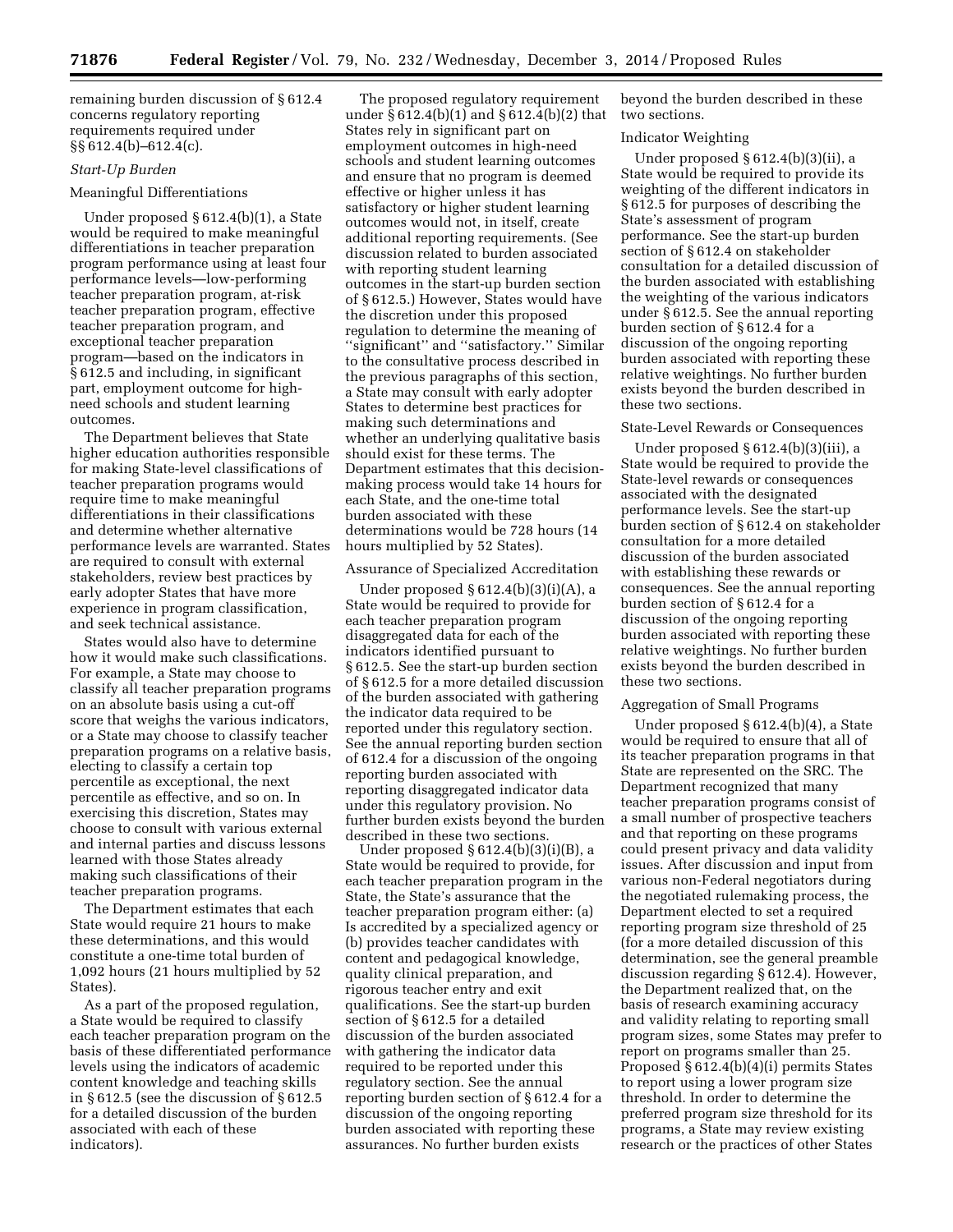that set program size thresholds to determine feasibility for its own teacher preparation program reporting. The Department estimates that such review would require 14 hours for each State, and this would constitute a one-time total burden of 728 hours (14 hours multiplied by 52 States).

Under proposed § 612.4(b)(4), all teacher preparation entities would be required to report on the remaining small programs that do not meet the program size threshold the State chooses. States will be able to do so through a combination of two possible aggregation methods described in § 612.4(b)(4)(ii). The preferred aggregation methodology is to be determined by the States after consultation with a group of stakeholders. For a detailed discussion of the burden related to this consultation process, see the start-up burden section of § 612.4, which discusses the stakeholder consultation process. Apart from the burden discussed in that section, no other burden is associated with this requirement.

#### Stakeholder Consultation

Under proposed § 612.4(c), a State would be required to consult with a representative group of stakeholders to determine the procedures for assessing and reporting the performance of each teacher preparation program in the State. This stakeholder group, composed of a variety of members representing viewpoints and interests affected by these proposed regulations, would provide input on a number of issues concerning the State's discretion granted under these proposed regulations. There are four issues in particular on which the stakeholder group would advise the State a. the relative weighting of the

indicators identified in § 612.5;

b. the preferred method for aggregation of data such that performance data for a maximum number of small programs are reported;

c. the State-level rewards or consequences associated with the designated performance levels; and

d. the appropriate process and opportunity for programs to challenge the accuracy of their performance data and program classification.

The Department believes that this consultative process would require that the group convene at least three times to afford each of the stakeholder representatives multiple opportunities to meet and consult with the constituencies they represent. Further, the Department believes that members of the stakeholder group would require

time to review relevant materials and academic literature and advise on the relative strength of each of the performance indicators under § 612.5, as well as any other matters requested by the State.

These stakeholders would also require time to advise whether any of the particular indictors would have more or less predictive value for the teacher preparation programs in their State, given its unique traits. Finally, because some States have already implemented one or more components of the proposed regulatory indicators of program quality, these stakeholders would require time to review these States' experiences in implementing similar systems. The Department estimates that the combination of gathering the stakeholder group multiple times, review of the relevant literature and other States' experiences, and making determinations unique to their particular State would take 156 hours for each State. This would constitute a one-time total of 8,736 hours for all States (168 hours multiplied by 52 States).

# *Subtotal of Start-Up Burden Under § 612.4(b) and § 612.4(c)*

Aggregating the start-up burdens calculated under the preceding sections results in the following burdens: All States would incur a total burden of 1,092 hours to make meaningful differentiations in program classifications, 728 hours to define the terms ''significant'' and ''satisfactory'' under these sections, 728 hours to determine the State's aggregation of small programs, and 8,736 hours to complete the stakeholder consultation process. This would constitute a total burden of 11,284 hours of start-up burden nationwide.

#### *Annual Reporting Burden*

Classification of Teacher Preparation Programs

The bulk of the State burden associated with assigning programs among classification levels would be in gathering and compiling data on the indicators of program quality that compose the basis for the classification. Once a State has made a determination of how a teacher preparation program would be classified at a particular performance level, applying the data gathered under § 612.5 to this classification basis would be straightforward. The Department estimates that States would require 0.5 hours (30 minutes) to apply alreadygathered indicator data to existing program classification methodology.

The total burden associated with classification of all teacher preparation programs using meaningful differentiations would be 12,500 hours each year (0.5 hours multiplied by 25,000 teacher preparation programs).

# Disaggregated Data on Each Indicator in § 612.5

Under proposed  $§ 612.4(b)(3)(i)(A),$ States would be required to report on the indicators of program performance in proposed § 612.5. For a fuller discussion of the burden related to the reporting of this requirement, see the annual reporting burden section of § 612.5. Apart from the burden discussed in this section, no other burden is associated with this requirement.

## Indicator Weighting

Under proposed § 612.4(b)(3)(ii), States would be required to report the relative weight it places on each of the different indicators enumerated in § 612.5. The burden associated with this reporting is minimal: After the State, in consultation with a group of stakeholders, has made the determination about the percentage weight it will place on each of these indicators, reporting this information on the SRC is a simple matter of inputting a number for each of the indicators. Under the proposed regulations at § 612.5, this would minimally require the State input eight general indicators of quality. *Note:* the eight indicators are—

a. associated student learning outcome results;

b. teacher placement results;

c. teacher retention results;

d. teacher placement rate calculated

for high-need school results; e. teacher retention rate calculated for

high-need school results;

f. teacher satisfaction survey results; g. employer satisfaction survey results; and

h. assurance of specialized accreditation or assurance of content and pedagogical knowledge, quality clinical preparation, and rigorous entry and exit standards.

This reporting burden would not be affected by the number of teacher preparation programs in a State, because such weighting would apply equally to each program. Although the State would have the discretion to add indicators, the Department does not believe that transmission of an additional figure representing the percentage weighting assigned to that indicator would constitute an appreciable burden increase. The Department therefore estimates that each State would incur a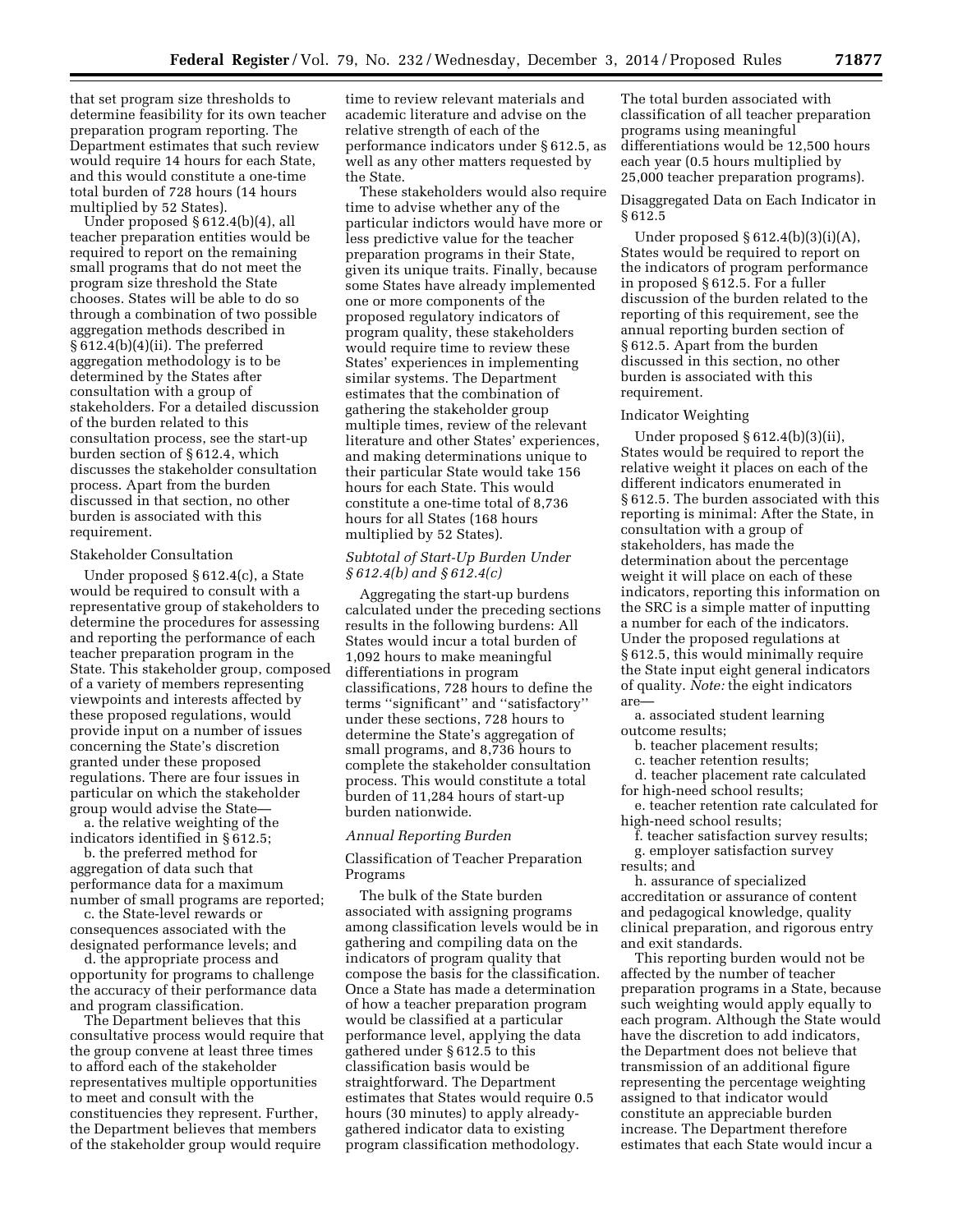burden of 0.25 hours (15 minutes) to report the relative weighting of the regulatory indicators of program performance. This would constitute a total burden on States of 13 hours each year (0.25 hours multiplied by 52 States).

#### State-Level Rewards or Consequences

Similar to the reporting required under § 612.4(b)(3)(ii), after a State has made the requisite determination about rewards and consequences, reporting those rewards and consequences would represent a relatively low burden. States would be required to report this on the SRC during the first year of implementation, the SRC could provide States with a drop-down list representing common rewards or consequences in use by early adopter States, and States would be able to briefly describe those rewards or consequences not represented in the drop-down options. For subsequent years, the SRC could be pre-populated with the prior-year's selected rewards and consequences, such that there would be no further burden associated with subsequent year reporting unless the State altered its rewards and consequences. For these reasons, the Department estimates that States will incur, on average, 0.5 hours (30 minutes) of burden in the first year of implementation to report the State-level rewards and consequences, and 0.1 hours (6 minutes) of burden in each subsequent year. The Department therefore estimates that the total burden for the first year of implementation of this proposed regulatory requirement would be 26 hours (0.5 hours multiplied by 52 States) and 5.2 hours each year thereafter (0.1 hours multiplied by 52 States).

## Stakeholder Consultation

Under proposed § 612.4(b)(5), during the first year of reporting and every five years thereafter, States would be required to report on the procedures they established in consultation with the group of stakeholders described under § 612.4(c)(1). The burden associated with the first and third of these four procedures, the weighting of the indicators and State-level rewards and consequences associated with each performance level, respectively, are discussed in the preceding paragraphs of this section.

The second procedure, the method by which small programs are aggregated, would be a relatively straightforward reporting procedure on the SRC. Pursuant to  $\S 612.4(b)(4)(ii)$ , States are permitted to use one of two methods, or a combination of both in aggregating

small programs. A State would be allowed to aggregate programs that are similar in teacher preparation subject matter. A State would also be allowed aggregate using prior year data, including that of multiple prior years. Or a State would be allowed to use a combination of both methods. On the SRC, the State would simply indicate the method it uses. The Department estimates that States would require 0.5 hours (30 minutes) to enter these data every fifth year. On an annualized basis, this would therefore constitute a total burden of 5.2 hours (0.5 hours multiplied by 52 States divided by five to annualize burden for reporting every fifth year).

The fourth procedure that States would be required to report under proposed § 612.4(b)(5) is the method by which teacher preparation programs in the State are able to challenge the accuracy of their data and the classification of their program. First, the Department believes that States would incur a paperwork burden each year from recordkeeping and publishing decisions of these challenges. Because the Department believes the instances of these appeals would be relatively rare, we estimate that each State would incur 6 hours of burden each year related to recordkeeping and publishing decisions. This would constitute an annual reporting burden of 312 hours (6 hours multiplied by 52 States).

After States and their stakeholder groups determine the preferred method for programs to challenge data, reporting that information would likely take the form of narrative responses. This is because the method for challenging data may differ greatly from State to State, and it is difficult for the Department to predict what methods States will choose. The Department therefore estimates that reporting this information in narrative form during the first year would constitute a burden of 3 hours for each State. This would represent a total reporting burden of 156 hours (3 hours multiplied by 52 States).

In subsequent reporting cycles, the Department would be able to examine State responses and (1) pre-populate this response for States that have not altered their method for challenging data or (2) provide a drop-down list of representative alternatives. This would minimize subsequent burden for most States. The Department therefore estimates that in subsequent reporting cycles (every five years under the proposed regulations), only 10 States would require more time to provide additional narrative responses totaling 3 burden hours each, with the remaining 42 States incurring a negligible burden.

This represents an annualized reporting burden of 6 hours for those 10 States (3 hours multiplied by 10 States, divided by 5 years), for a total annualized reporting burden of 60 hours for subsequent years (6 hours multiplied by 10 States).

Under proposed § 612.4(c)(2), each State would be required to periodically examine the quality of its data collection and reporting activities and modify those activities as appropriate. The Department believes that this review would be carried out in a manner similar to the one described for the initial stakeholder determinations in the preceding paragraphs: States would consult with representative groups to determine their experience with providing and using the collected data, and they would consult with data experts to ensure the validity and reliability of the data collected. The Department believes such a review would recur every three years, on average. Because this review would take place years after the State's initial implementation of the proposed regulations, the Department further believes that the State's review would be of relatively little burden. This is because the State's review would be based on the State's own experience with collecting and reporting data pursuant to the proposed regulations, and because States would be able to consult with many other States to determine best practices. For these reasons, the Department estimates that the periodic review and modification of data collection and reporting would require 16 hours every three years or an annualized burden of 5.3 hours for each State. This would constitute a total annualized burden of 275.6 hours for all States (5.3 hours per year multiplied by 52 States).

## *Subtotal Annual Reporting Burden Under § 612.4(b) and § 612.4(c)*

Aggregating the annual burdens calculated under the preceding sections results in the following: All States would incur a burden of 12,500 hours to report classifications of teacher preparation programs, 13 hours to report State indicator weightings, 26 hours in the first year and 5.2 hours in subsequent years to report State-level rewards and consequences associated with each performance classification, 5.2 hours to report the method of program aggregation, 312 hours for recordkeeping and publishing appeal decisions, 156 hours the first year and 60 hours in subsequent years to report the process for challenging data and program classification, and 275.6 hours to report on the examination of data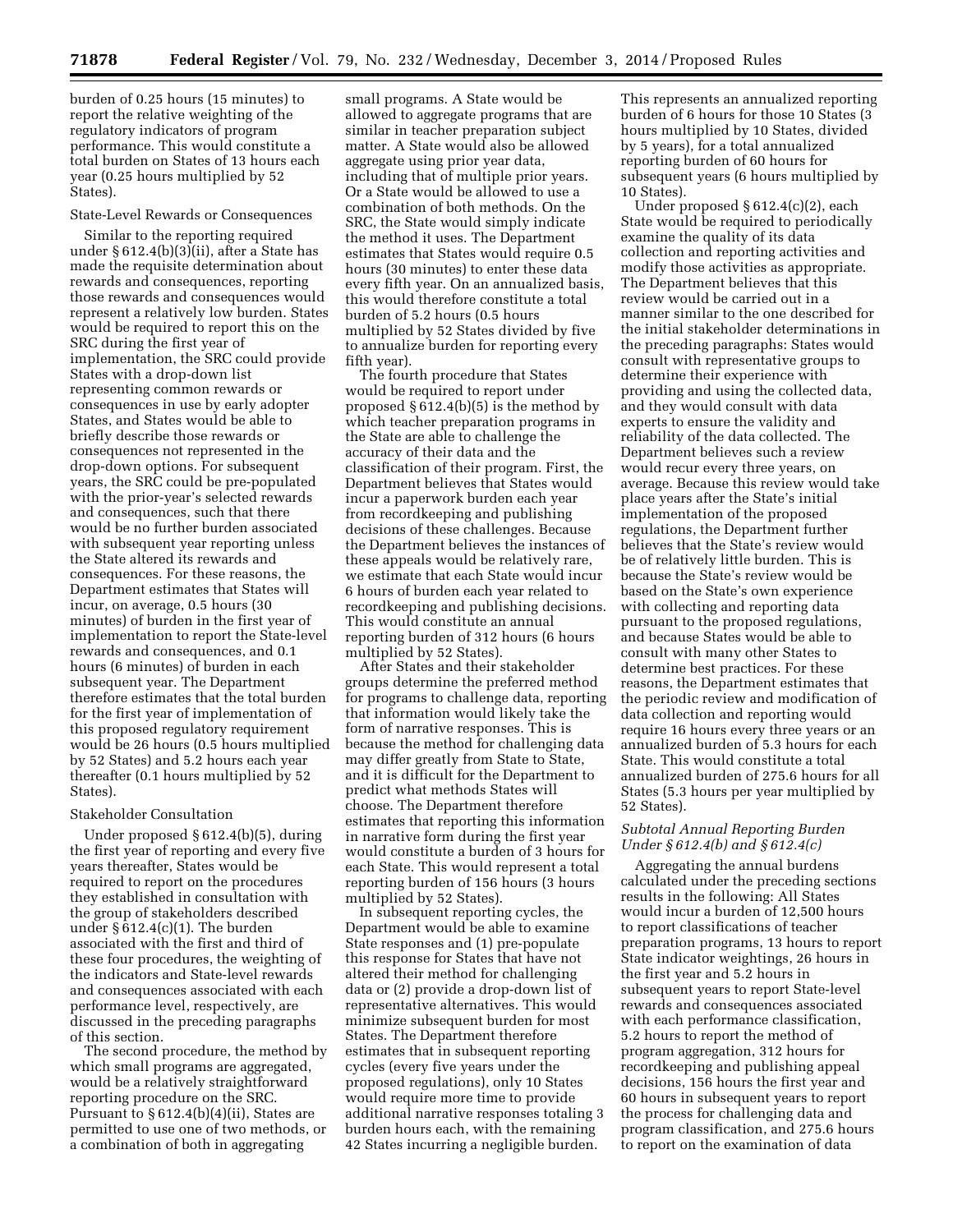collection quality. This totals 13,287.5 hours of annual burden in the first year and 13,171.5 hours of annual burden in subsequent years nationwide.

# *Total Reporting Burden Under § 612.4*

Aggregating the start-up and annual burdens calculated under the preceding sections results in the following burdens: All States would incur a total burden under § 612.4(a) of 13,894.5 hours, a start-up burden under § 612.4(b) and § 612.4(c) of 11,284 hours, and an annual burden under § 612.4(b) and § 612.4(c) of 13,287.5 hours in the first year and 13,171.5 hours in subsequent years. This totals between 38,350 and 38,466 total burden hours under § 612.4 nationwide. Based on the prior estimate of 53,749 hours of reporting burden on OMB collection 1840–0744, the total burden reduction under § 612.4 is between 15,283 hours and 15,399 hours (53,749 hours minus a range of 38,350 and 38,466 total burden hours).

# *Section 612.5—Indicators a State Must Use To Report on Teacher Preparation Program Performance*

The proposed regulations at § 612.5(a)(1) through (a)(4) would identify those indicators that a State is required to use to assess the academic content knowledge and teaching skills of new teachers from each of its teacher preparation programs. Under the proposed regulations, a State would be required to use the following indicators of teacher preparation program performance: (a) Student learning outcomes, (b) employment outcomes, (c) survey outcomes, and (d) whether the program (1) is accredited by a specialized accrediting agency or (2) produces teacher candidates with content and pedagogical knowledge and quality clinical preparation, who have met rigorous entry and exit standards. Proposed § 612.5(b) would permit a State, at its discretion, to establish additional indicators of academic content knowledge and teaching skills.

# *Start-Up Burden*

## Student Learning Outcomes

Consistent with teacher-student data link requirements related to the American Recovery and Reinvestment Act (ARRA), State Longitudinal Data System program (SLDS), and the ESEA Flexibility initiative, proposed § 612.5(a)(1) would require States to provide data on student learning outcomes, defined as the aggregate learning outcomes of students taught by new teachers trained by each teacher preparation program in the State. States

would have the discretion to report student learning outcomes on the basis of student growth (that could factor in variance in expected growth for students with different growth trajectories), teacher evaluation measures, or both. States also would have discretion on whether to use a value-added method of adjusting for student characteristics. Regardless of which method States use to report student learning outcomes, States would be required to link the results of those indicators of teaching skill to the teacher preparation programs with which the teachers are associated. States would have discretion on a variety of related technical matters, such as whether to track out-of-State teachers who were prepared within the State. While comprehensive data regarding the readiness of all States to comply with providing information on student learning outcomes do not exist, the Department has estimated the start-up costs for States based on a number of sources.

First, each State has provided an assurance that it would provide studentgrowth assessment data for teachers who teach reading/language arts and mathematics in tested grades. This assurance was provided as a consequence of receiving a share of \$48.6 billion in funds from the State Fiscal Stabilization Fund (SFSF), authorized by ARRA. The Department estimates that no additional burden would be incurred to measure student growth for these grades and subjects. There would be some cost, however, for mapping student growth data results back to relevant teacher preparation programs.

As of June 15, 2014, the Secretary has approved requests by 42 States, the District of Columbia, and the Commonwealth of Puerto Rico for flexibility regarding specific requirements of ESEA, as amended, in exchange for rigorous and comprehensive State plans designed to improve educational outcomes for all students, close achievement gaps, increase equity, and improve the quality of instruction. As of the same date, the Department is working with 3 more States pursuing similar flexibility agreements. In their request for flexibility, each State has committed to implementing a statewide comprehensive teacher evaluation system covering those teaching in grades and subjects where there is statewide testing and those grades and subjects in which there is not statewide testing. The proposed regulation's definition of a teacher evaluation measure with respect to non-tested

grades and subjects and its implementation timeline are aligned with requirements included in the Department's ESEA Flexibility initiative. Accordingly, for grades and subjects for which assessments are not required under ESEA, States, under the proposed regulations, would have the discretion to make use of various alternative forms of measurement, including use of ''student learning objectives'' as per a statewide rubric.

To estimate the cost of using student learning objectives to measure student growth, we examined publicly available State and LEA rubrics and guidelines. Guidance issued by the Rhode Island Department of Education includes a detailed timeline and checklist that we used to develop an estimate of what it might cost the remaining States to develop and implement student learning objectives.85 The estimate assumes that these States have no existing State or LEA-level structures in place to assess student learning outcomes.

Based on the specific steps required in this guidance, we estimate that for the average teacher, developing and implementing student learning objectives would require 6.85 hours of the teacher's time and 5.05 hours of an evaluator's time. However, for the reasons explained in detail in the Regulatory Impact Assessment section of this notice, the Department estimates that these burden estimates would apply to 31,676 of these teachers in six States. For these teachers, the total burden would equal 376,944 hours (31,676 teachers multiplied by 11.9 hours). For the remaining two States that have not already committed to doing so under the Race to the Top program or as part of their request for ESEA flexibility, the Department estimates that teachers and evaluators would only need to spend a combined three hours to develop and measure against student learning objectives for the 4,629 new teachers of students in non-tested grades and subjects in these areas. This would constitute a total burden of 13,887 hours (3 hours of teacher and evaluator time multiplied by 4,629 teachers). The total burden would therefore equal 390,831 hours (13,887 hours plus 376,944 hours).

In addition to creating the systems for evaluating student learning outcomes,

 $^{\rm 85}$  These estimates are entirely based on analysis and interpretation conducted by U.S. Department of Education staff and should not be attributed to the Rhode Island Department of Education. This analysis was based primarily on the timeline and checklist, which begins on page 23 of the following document: *[http://www.maine.gov/education/](http://www.maine.gov/education/effectiveness/GuideSLO-Rhode%20Island.pdf) [effectiveness/GuideSLO-Rhode%20Island.pdf](http://www.maine.gov/education/effectiveness/GuideSLO-Rhode%20Island.pdf)*.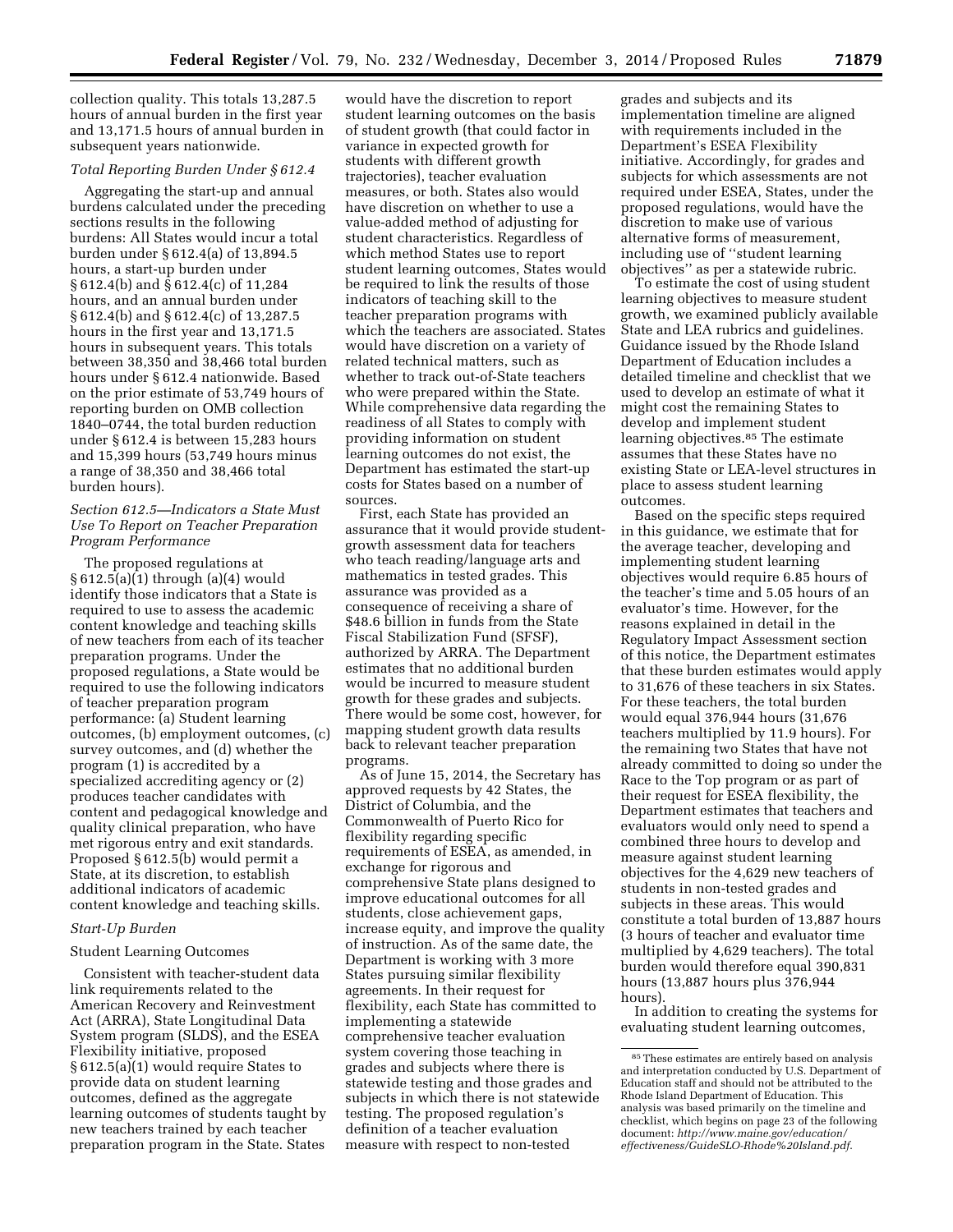the proposed regulations would also require that States link student growth or teacher evaluation data back to each teacher's preparation programs consistent with State discretionary guidelines included in § 612.4. Currently, few States have such capacity. However, based on data from the SLDS program, it appears that 30 States, the District of Columbia, and the Commonwealth of Puerto Rico either already have the ability to aggregate data on student achievement and map back to teacher preparation programs or have committed to do so. For these 30 States, the District of Columbia, and the Commonwealth of Puerto Rico we estimate that no additional costs will be needed to link student learning outcomes back to teacher preparation programs.

For the remaining States, the cost estimates of establishing this mapping depend on their current statewide longitudinal data capacity. While the Department has awarded \$575.7 million in SLDS grants to support data system development in 47 States, the District of Columbia, and the Commonwealth of Puerto Rico, there remains a substantial variance in capacity among States to implement these data linkages. For example, some States would need to link currently disparate postsecondary education data systems to elementary and secondary school data systems that do not yet exist, while other States may already have linkages among the former or latter, though not between the two. The Department estimates, therefore, that the remaining 20 States that currently lack the capacity to link data systems would require 2,940 hours for each State, for a total burden of 58,800 hours nationwide (2,940 hours multiplied by 20 States).

#### Employment Outcomes

Proposed § 612.5(a)(2) would require a State to provide data on each teacher preparation program's teacher placement rate, defined as the combined non-duplicated percentage of new teachers and recent graduates hired in a full-time teaching position for the grade level, span, and subject area in which a candidate was prepared, as well as the teacher placement rate calculated for high-need schools. High-need schools would be defined in proposed § 612.2(d) by using the definition of ''high-need school'' in section 200(11) of the HEA. The proposed regulations would give States discretion to exclude those new teachers or recent graduates from this measure if they are teaching in a private school, teaching in another State, enrolled in graduate school, or engaged in military service. States would also

have the discretion to treat this rate differently for alternative route and traditional route providers.

Proposed § 612.5(a)(2) would require a State to provide data on each teacher preparation program's teacher retention rate, defined as any of the following: (a) The percentage of new teachers who have been hired in full-time teaching positions and served for periods of at least three consecutive school years within five years of being granted a level of certification that allows them to serve as teachers of record; (b) the percentage of new teachers who have been hired in full-time teaching positions and reached a level of tenure or other equivalent measures of retention within five years of being granted a level of certification that allows them to serve as teachers of record; or (c) one hundred percent less the percentage of new teachers who have been hired in full-time teaching positions and whose employment was not continued by their employer for reasons other than budgetary constraints within five years of being granted a level of certification or licensure that allows them to serve as teachers of record. In addition, proposed § 612.5(a)(2) would require a State to provide data on each teacher preparation program's teacher retention rate calculated for high-need schools. The proposed regulations would give States discretion to exclude those new teachers or recent graduates from this measure if they are teaching in a private school (or other school not requiring State certification), another State, enrolled in graduate school, or serving in the military. States would also have the discretion to treat this rate differently for alternative route and traditional route providers.

Currently, 50 States, the District of Columbia, and the Commonwealth of Puerto Rico currently collect some certification information on individual teachers. Some States further collect such data related to teacher preparation programs (42 States), location of the teacher preparation program (47 States), and certification year (51 States). (For a more detailed discussion of these and other estimates in this section, see the Regulatory Impact Assessment discussion of costs, benefits and transfers regarding employment outcomes.) Furthermore, 39 States, the District of Columbia, and the Commonwealth of Puerto Rico currently collect data on certification placement and have the capability to link that data back to the program that prepared each individual teacher. The Department believes that these States would not incur additional burden for employment outcome reporting except to the extent that they would have to identify recent

graduates not employed in a full-time teaching position within the State. A State would incur a minimal burden by matching its certification data against a roster of recent graduates from each teacher preparation program in the State to determine teacher placement and retention rates for those teachers who received their initial certification within the last three years. Additionally, adding a ''high-need school'' marker to such a list would also incur minimal additional burden.

The remaining 11 States would likely incur additional burden in collecting information about the employment and retention of recent graduates of teacher preparation programs in its jurisdiction. To the extent that it is not possible to establish these measures using existing data systems, States may need to obtain some or all of this information from teacher preparation programs or from the teachers themselves upon requests for certification and licensure. The Department estimates that 150 hours may be required at the State level to collect information about new teachers employed in full-time teaching positions (including designing the data request instruments, disseminating them, providing training or other technical assistance on completing the instruments, collecting the data, and checking their accuracy), which would amount to a total of 1,650 hours (150 hours multiplied by 11 States).

#### Survey Outcomes

Proposed § 612.5(a)(3) would require a State to provide data on each teacher preparation program's teacher survey results. This would require States to report data from a survey of new teachers in their first year of teaching designed to capture their perceptions of whether the training that they received was sufficient to meet classroom and profession realities.

Proposed § 612.5(a)(3) would also require a State to provide data on each teacher preparation program's employer survey results. This would require States to report data from a survey of employers or supervisors designed to capture their perceptions of whether the new teachers they employ or supervise were prepared sufficiently to meet classroom and profession realities.

Some States and IHEs already survey graduates of their teacher preparation programs. The sampling size and length of survey instrument can strongly affect the potential burden associated with administering the survey. The Department has learned that some States already have experience carrying out such surveys (for a more detailed discussion of these and other estimates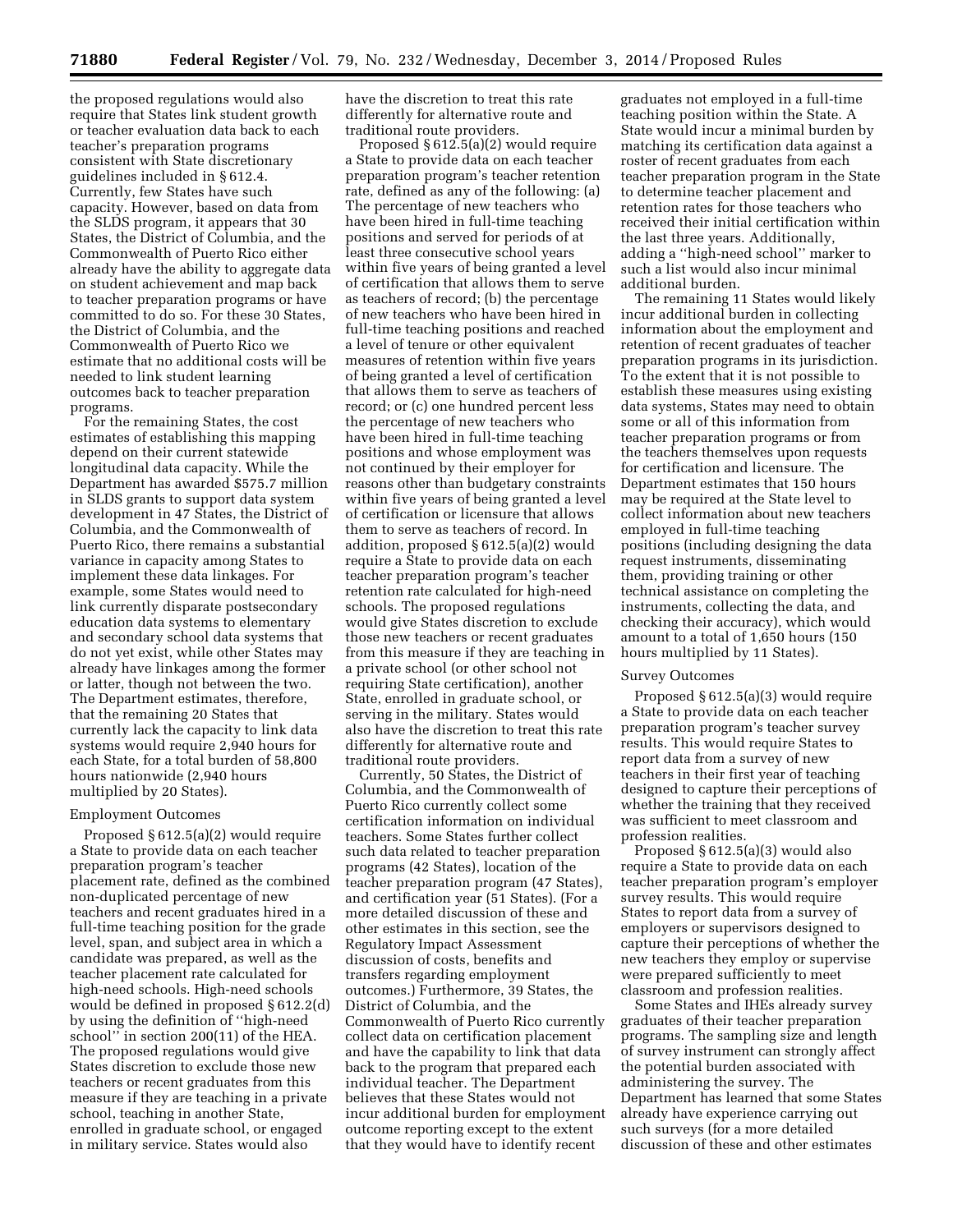in this section, see the Regulatory Impact Assessment discussion of costs, benefits and transfers regarding student learning outcomes). In order to account for variance in States' abilities to conduct such surveys, the variance in the survey instruments themselves, and the need to ensure statistical validity and reliability, the Department assumes a somewhat higher burden estimate than States' initial experiences.

Based on Departmental consultation with researchers experienced in carrying out survey research, the Department assumes that survey instruments would not require more than 30 minutes to complete. The Department further assumes that a State would be able to develop a survey in 1,620 hours. Assuming that States with experience in administering surveys would incur a lower cost, the Department assumes that the total burden incurred nationwide would maximally be 31,824 hours (612 hours multiplied by 52 States).

## Assurance of Accreditation

Under proposed § 612.5(a)(4), States would be required to assure that each teacher preparation program in the State either: (a) Is accredited by a specialized accrediting agency recognized by the Secretary for accreditation of professional teacher education programs or (b) provides teacher candidates with content and pedagogical knowledge and quality clinical preparation, and has rigorous teacher candidate entry and exit standards consistent with section 206(c) of the HEA.

The Council for the Accreditation of Educator Preparation (CAEP), a union of two formerly independent national accrediting agencies, the National Council for Accreditation of Teacher Education (NCATE) and the Teacher Education Accreditation Council (TEAC), reports that currently it has fully accredited approximately 800 IHEs. The existing IRC currently requires reporting of whether each teacher preparation program is accredited by a specialized accrediting agency, and if so, which one. For this reason, the Department believes that no significant start-up burden will be associated with State determinations of specialized accreditation of teacher preparation programs for those programs that are already accredited.

Based on the 1,522 IHEs that reported using the most recent IRC, the Department estimates that States would have to provide the assurances described in proposed § 612.5(a)(4)(ii)

for the remaining 731 IHEs.<sup>86</sup> Based on an estimated average of 14.65 teacher preparation programs at each IHE (see § 612.3 of this burden report for a more detailed explanation of this figure), the Department estimates that States will have to provide such assurances for approximately 10,716 programs at IHEs nationwide (731 IHEs multiplied by 14.65). In addition, the Department believes that States will have to provide such assurances for all 2,688 programs at alternative routes not associated with IHEs (see the entity-level and programlevel reporting section in § 612.4 for a fuller discussion of this figure). Therefore, the Department estimates that States will have to provide such assurances for 13,404 teacher preparation programs nationwide (10,716 unaccredited programs at IHEs plus 2,688 programs at alternative routes not affiliated with an IHE).

The Department believes that States will be able to make use of accreditation guidelines from specialized accrediting agencies to determine the measures that will adequately inform a State whether its teacher preparation programs provide teacher candidates with content and pedagogical knowledge, quality clinical preparation, and have rigorous teacher candidate entry and exit qualifications. The Department estimates that States will require 2 hours for each teacher preparation program to determine whether or not it can provide such assurance. Therefore, the Department estimates that the total reporting burden to provide these assurances would be 26,808 hours (13,404 teacher preparation programs multiplied by 2 hours).

# *Subtotal of Start-Up Reporting Burden Under § 612.5*

Aggregating the start-up burdens calculated under the preceding sections results in the following burdens: All States would incur a burden of 390,831 hours to establish student learning outcome measures for all subjects and grades, 58,800 hours to link those student learning outcome measures back to each teacher's preparation program,

1,650 hours to measure employment outcomes, 26,808 hours to develop surveys, and 31,824 hours to establish the process for assurance of certain indicators for teacher preparation programs without specialized accreditation. This totals 509,913 hours of start-up burden nationwide.

### **Annual Reporting Burden**

Under proposed § 612.5(a), States would be required to transmit, through specific elements on the SRC, information related to indicators of academic content knowledge and teaching skills of new teachers for each teacher preparation program in the State. We discuss the burden associated with establishing systems related to gathering these data in the section discussing start-up burden associated with § 612.5. The following section describes the burden associated with gathering these data and reporting them to the Department annually.

#### *Student Learning Outcomes*

Under proposed § 612.5(a)(1), States would be required to transmit information related to student learning outcomes for each teacher preparation program in the State. The Department believes that in order to ensure the validity of the data, each State would require 2 hours to gather and compile data related to the student learning outcomes of each teacher preparation program. Much of the burden related to data collection would be built into State-established reporting systems, limiting the burden related to data collection to technical support to ensure proper reporting and to correct data that had been inputted incorrectly. States would have the discretion to use student growth measures or teacher evaluation measures in determining student learning outcomes. Regardless of the measure(s) used, the Department estimates that States would require 0.5 hours (30 minutes) for each teacher preparation program to convey this information to the Department through the SRC. This is because these measures would be calculated on a quantitative basis. The combination of gathering and reporting data related to student learning outcomes would therefore constitute a burden of 2.5 hours for each teacher preparation program, and would represent a total burden of 62,500 hours annually (2.5 hours multiplied by 25,000 teacher preparation programs).

#### *Employment Outcomes*

Under proposed § 612.5(a)(2), States would be required to transmit information related to employment outcomes for each teacher preparation

<sup>86</sup> Data from CAEP's ''Annual Report to the public, the states, policymakers, and the education profession'' (2013) indicated that 791 institutions were currently accredited by either TEAC or NCATE. As noted above, Mary Brabeck, chair of CAEP, has indicated in Congressional testimony that ''more than 900 educator preparation providers participate in the educator preparation accreditation system.'' We have used the estimate of 791 programs for purposes of these calculations to estimate the number of programs that are currently not accredited by CAEP or its predecessor organizations. As a result, any estimates of cost or burden arising from this estimate will likely overestimate the costs associated with assurance of accreditation.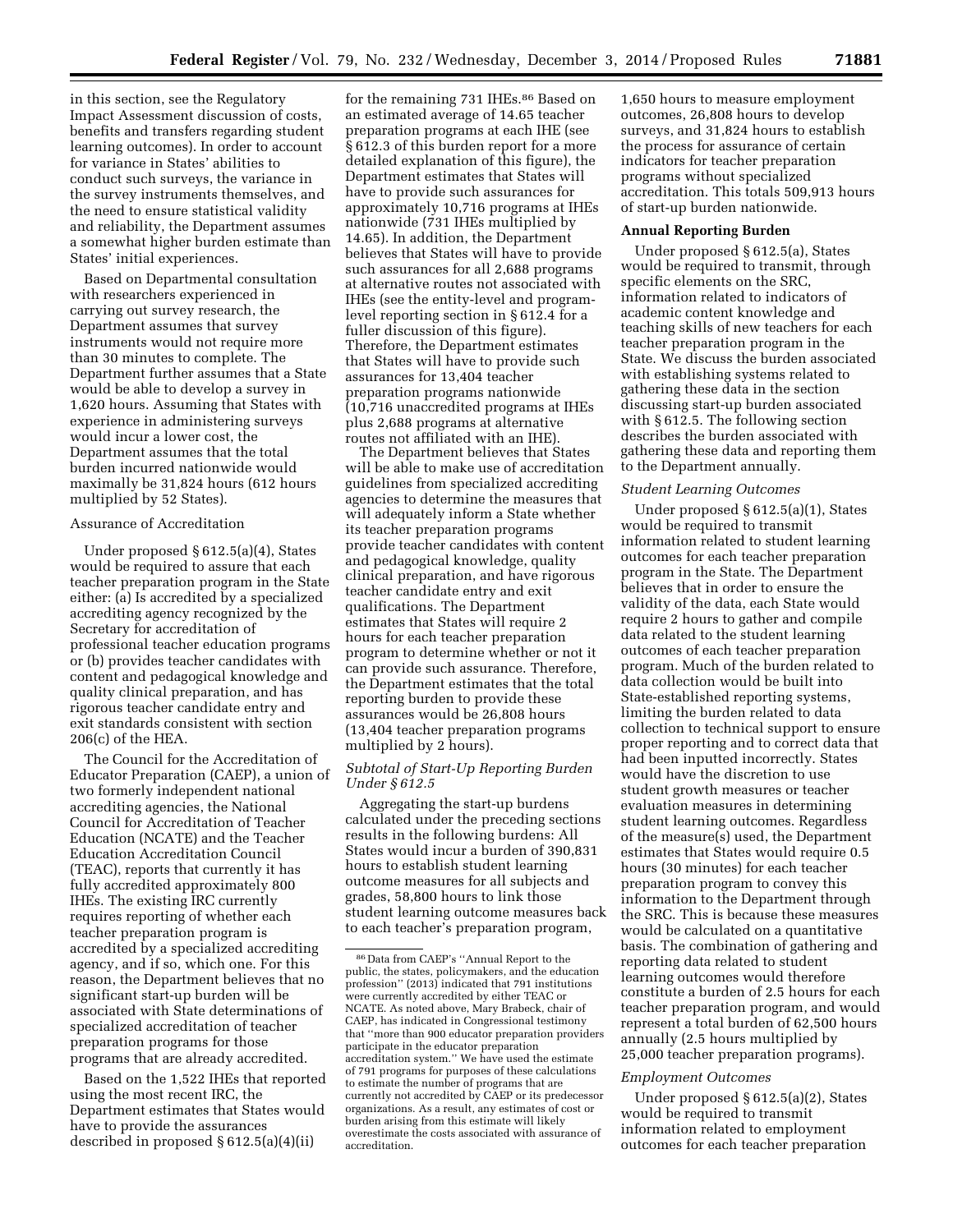program in the State. In order to report employment outcomes to the Department, States would be required to compile and transmit teacher placement rate data, teacher placement rate data calculated for high-need schools, teacher retention rate data, and teacher retention rate data for high-need schools. Similar to the process for reporting student learning outcome data, much of the burden related to gathering data on employment outcomes would be subsumed into the Stateestablished data systems, which would provide information on whether and where teachers were employed. The Department estimates that States would require 3 hours to gather data both on teacher placement and teacher retention for each teacher preparation program in the State. Reporting these data using the SRC would be relatively straightforward. The measures would be the percentage of teachers placed and the percentage of teachers who continued to teach, both generally and at high-need schools. The Department therefore estimates that States would require 0.5 hours (30 minutes) for each teacher preparation program to convey this information to the Department through the SRC. The combination of gathering and reporting data related to employment outcomes would therefore constitute a burden of 3.5 hours for each teacher preparation program and would represent a total burden of 87,500 hours annually (3.5 hours multiplied by 25,000 teacher preparation programs).

#### *Survey Outcomes*

In addition to the start-up burden needed to produce a survey, States would incur annual burdens to administer the survey. Surveys would include, but would not be limited to, a teacher survey and an employer survey, designed to capture perceptions of whether new teachers who are employed as teachers in their first year of teaching in the State where the teacher preparation program is located possess the skills needed to succeed in the classroom. The burdens for administering an annual survey would be borne by the State administering the survey and the respondents completing it. For the reasons discussed in the Regulatory Impact Assessment section of this notice, the Department estimates that States would require approximately 0.5 hours (30 minutes) per respondent to collect a sufficient number of survey instruments to ensure an adequate response rate. The Department employs an estimate of 285,181 respondents (70 percent of 407,402—the 203,701 completers plus their 203,701 employers) that would be required to

complete the survey. Therefore, the Department estimates that the annual burden to respondents nationwide would be 142,591 hours (285,181 respondents multiplied by 0.5 hours per respondent).

With respect to burden incurred by States to administer the surveys annually, the Department estimates that one hour of burden would be incurred for every respondent to the surveys. This would constitute an annual burden nationwide of 285,181 hours (285,181 respondents multiplied by one hour per respondent).

Under proposed  $§ 612.5(a)(3)$ , after these surveys are administered, States would be required to report the information using the SRC. In order to report survey outcomes to the Department, the Department estimates that States would need 0.5 hours to report the quantitative data related to the survey responses for each instrument on the SRC, constituting a total burden of one hour to report data on both instruments. This would represent a total burden of 25,000 hours annually (1 hour multiplied by 25,000 teacher preparation programs). The total burden associated with administering, completing, and reporting data on the surveys would therefore constitute 452,772 hours annually (142,591 hours plus 285,181 hours plus 25,000 hours).

## *Assurance of Specialized Accreditation*

Under proposed § 612.5(a)(4)(i), States would be required to report whether each program in the State is accredited by a specialized accrediting agency. The Department estimates that 726 IHEs offering teacher preparation programs are or will be accredited by a specialized accrediting agency (see the start-up burden discussion for § 612.5 for an explanation of this figure). Using the IRC, IHEs already report to States whether teacher preparation programs have specialized accreditation. This reporting element would be prepopulated for States on the SRC, and is reflected in the burden calculation relating to SRC reporting in § 612.4 of this burden statement. The Department estimates no additional burden for this reporting element.

Under proposed § 612.5(a)(4)(ii), for those programs that are not accredited by a specialized accrediting agency, States would be required to report on certain indicators in lieu of that accreditation: Whether the program provides teacher candidates with content and pedagogical knowledge and quality clinical preparation, and has rigorous teacher candidate entry and exit qualifications. Such requirements should be built into State approval of

relevant programs. The Department estimates that States would require 0.25 hours (15 minutes) to provide to the Secretary an assurance, in a yes/no format, whether each teacher preparation program in its jurisdiction not holding a specialized accreditation from CAEP, NCATE, or TEAC meets these indicators.

As discussed in the start-up burden section of § 612.5 that discusses assurance of specialized accreditation, the Department estimates States would have to provide such assurances for 13,404 teacher preparation programs that do not have specialized accreditation. Therefore, the Department estimates that the total burden associated with providing an assurance that these teacher preparation programs meet these indicators is 3,351 hours (0.25 hours multiplied by the 13,404 teacher preparation programs that do not have specialized accreditation).

## **Subtotal of Annual Reporting Burden Under § 612.5**

Aggregating the annual burdens calculated under the preceding sections results in the following burdens: All States would incur a burden of 62,500 hours to report on student learning outcome measures for all subjects and grades, 87,500 hours to report on employment outcomes, 452,772 hours to report on survey outcomes, and 3,351 hours to provide assurances that teacher preparation programs without specialized accreditation meet certain indicators. This totals 606,123 hours of annual burden nationwide.

#### **Total Reporting Burden Under § 612.5**

Aggregating the start-up and annual burdens calculated under the preceding sections results in the following burdens: All States would incur a startup burden under § 612.5 of 509,913 hours and an annual burden under § 612.5 of 606,123 hours. This totals 1,116,036 burden hours under § 612.5 nationwide.

# **Section 612.6—What Must a State Consider in Identifying Low-Performing Teacher Preparation Programs or At-Risk Programs**

The proposed regulations in § 612.6 would require States to use criteria, including, at a minimum, indicators of academic content knowledge and teaching skills from § 612.5, to identify low-performing or at-risk teacher preparation programs.

For a fuller discussion of the burden related to the consideration and selection of the criteria reflected in the indicators described in § 612.5, see the start-up burden section of § 612.4(b) and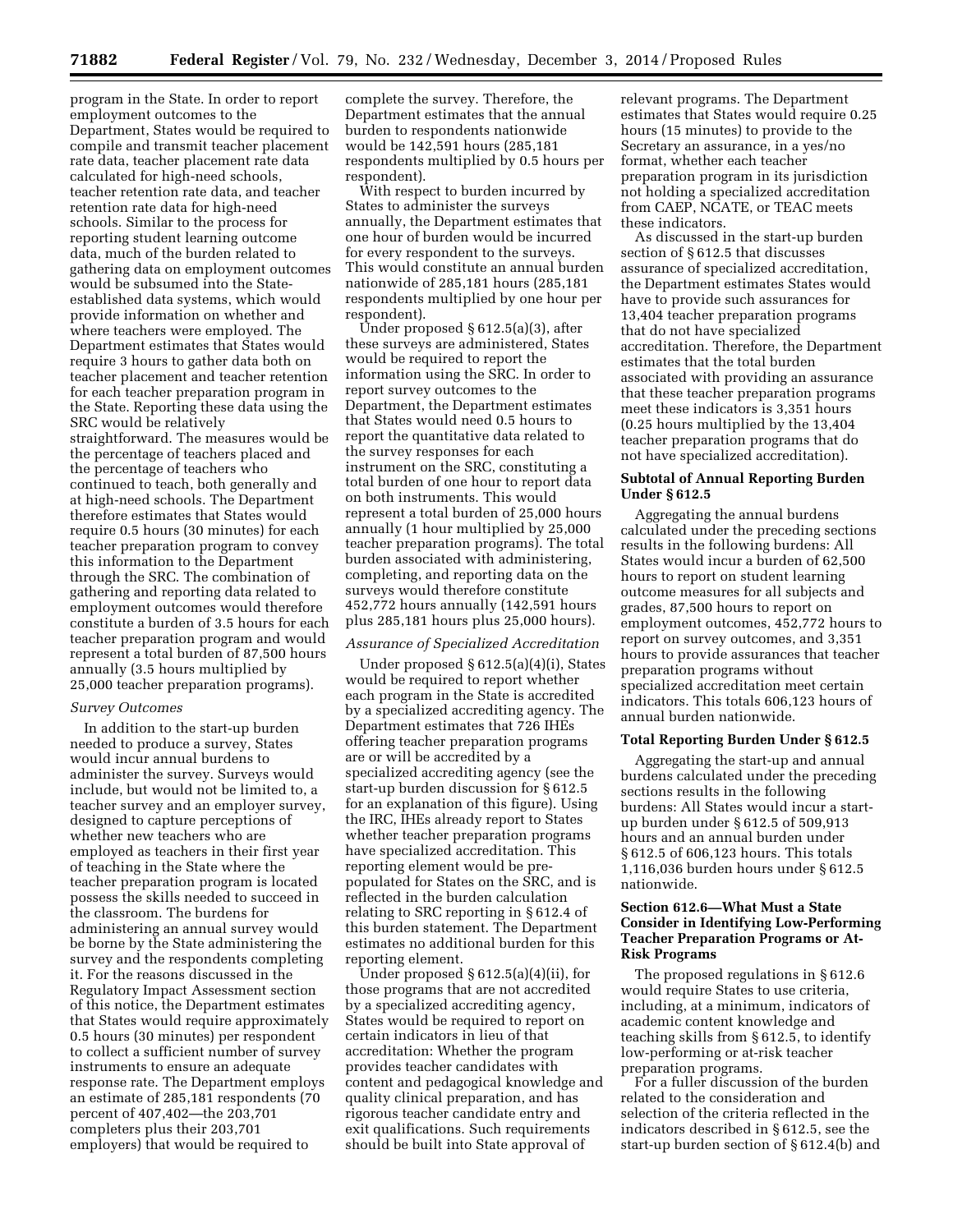§ 612.4(c) discussing meaningful differentiations. Apart from that burden discussion, the Department believes States would incur no other burden related to this proposed regulatory provision.

# **Section 612.7—Consequences for a Low-Performing Teacher Preparation Program That Loses the State's Approval or the State's Financial Support**

For any IHE administering a teacher preparation program that has lost State approval or financial support based on being identified as a low-performing teacher preparation program, the proposed regulations under § 612.7 require the IHE to—(a) notify the Secretary of its loss of State approval or financial support within thirty days of such designation; (b) immediately notify each student who is enrolled in or accepted into the low-performing teacher preparation program and who receives funding under title IV, HEA that the IHE is no longer eligible to provide such funding to them; and (c) disclose information on its Web site and promotional materials regarding its loss of State approval or financial support and loss of eligibility for title IV funding.

The Department does not expect that a large percentage of programs will be subject to a loss of title IV eligibility. The Department estimates that approximately 50 programs will lose their State approval or financial support.

For those 50 programs, the Department estimates that it will take each program 15 minutes to notify the Secretary of its loss of eligibility; 5 hours to notify all students who are

enrolled in or accepted into the program and who receives funding under title IV of the HEA; and 30 minutes to disclose this information on its Web sites and promotional materials, for a total of 5.75 hours per program. The Department estimates the total burden at 287.5 hours (50 programs multiplied by 5.75 hours).

# **Section 612.8—Regaining Eligibility To Accept or Enroll Students Receiving Title IV, HEA Funds After Loss of State Approval or Financial Support**

The proposed regulations in § 612.8 provide a process for a low-performing teacher preparation program that has lost State approval or financial support to regain its ability to accept and enroll students who receive title IV, HEA funds. Under this process, IHEs would submit an application and supporting documentation demonstrating to the Secretary: (1) Improved performance on the teacher preparation program performance criteria reflected in indicators described in § 612.5 as determined by the State; and (2) reinstatement of the State's approval or the State's financial support.

The process by which programs and institutions apply for title IV eligibility already accounts for the burden associated with this provision.

# **Total Reporting Burden Under Part 612**

Aggregating the total burdens calculated under the preceding sections of Part 612 results in the following burdens: Total burden hours incurred under § 612.3 is 146,340 hours, under § 612.4 is between 38,350 hours and 38,466 hours, under § 612.5 is 1,116,036 hours, under § 612.7 is 288 hours, and under § 612.8 is 200 hours. This totals between 1,301,213 hours and 1,301,330 hours nationwide.

# **Reporting Burden Under Part 686**

The proposed changes to Part 686 in these regulations have no measurable effect on the burden currently identified in the OMB Control Numbers 1845– 0083 and 1845–0084.

Consistent with the discussions above, the following chart describes the sections of the proposed regulations involving information collections, the information being collected, and the collections the Department will submit to the OMB for approval and public comment under the Paperwork Reduction Act. In the chart, the Department labels those estimated burdens not already associated an OMB approval number under a single prospective designation ''OMB 1840– 0744.'' This label represents a single information collection; the different sections of the proposed regulations are separated in the table below for clarity and to appropriately divide the burden hours associated with each proposed regulatory section.

Please note that the changes in burden estimated in the chart are based on the change in burden under the current IRC OMB control numbers 1840–0744 and ''OMB 1840–0744.'' The burden estimate for 612.3 bases the burden estimate on the most recent data available for the number of IHEs that are required to report (*i.e.* 1,522 IHEs using most recent data available rather than 1,250 IHEs using prior estimates). For a complete discussion of the costs associated with the burden incurred under these proposed regulations, please see the Regulatory Impact Assessment, specifically the accounting statement.

| Regulatory section | Information collection                                                                                                                                                                                                                                                                                                                                | OMB Control Number and estimated change in the burden                                                                                   |
|--------------------|-------------------------------------------------------------------------------------------------------------------------------------------------------------------------------------------------------------------------------------------------------------------------------------------------------------------------------------------------------|-----------------------------------------------------------------------------------------------------------------------------------------|
| 612.3              | This proposed regulatory section would require IHEs that<br>provide a teacher preparation program leading to State<br>certification or licensure to provide data on teacher prep-<br>aration program performance to the States.                                                                                                                       | OMB 1840-0744-The burden would decrease by 83,482<br>hours.                                                                             |
| 612.4              | This proposed regulatory section would require States that<br>receive funds under the Higher Education Act of 1965, as<br>amended, to report to the Secretary on the quality of<br>teacher preparation in the State, both for traditional<br>teacher preparation programs and for alternative route to<br>State certification and licensure programs. | OMB 1840-0744-The burden would decrease by between<br>15,283 hours and 15,400 hours.                                                    |
| 612.5              | This proposed regulatory section would require States to<br>use certain indicators of teacher preparation performance<br>for purposes of the State report card.                                                                                                                                                                                       | OMB 1840-0744-The burden would increase by 606,123.                                                                                     |
| 612.6              | This proposed regulatory section would require States to<br>use criteria, including indicators of academic content<br>knowledge and teaching skills, to identify low-performing<br>or at-risk teacher preparation programs.                                                                                                                           | OMB 1840-0744-The burden associated with this regu-<br>latory provision is accounted for in other portions of this<br>burden statement. |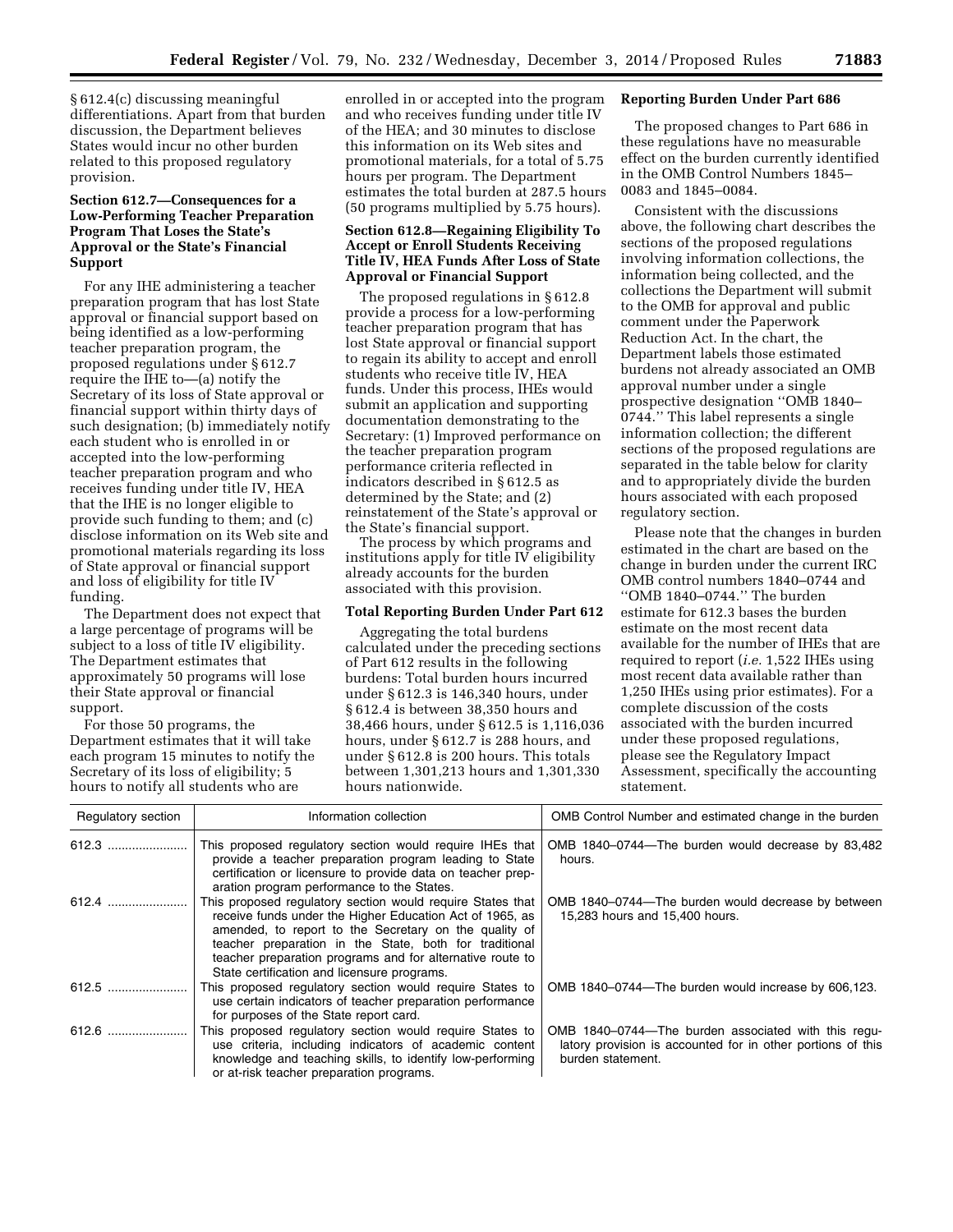| Regulatory section         | Information collection                                                                                                                                                                                                                                                                                                                                                            | OMB Control Number and estimated change in the burden                                         |
|----------------------------|-----------------------------------------------------------------------------------------------------------------------------------------------------------------------------------------------------------------------------------------------------------------------------------------------------------------------------------------------------------------------------------|-----------------------------------------------------------------------------------------------|
| 612.7                      | The proposed regulations under this section would require<br>any IHE administering a teacher preparation program<br>that has lost State approval or financial support based on<br>being identified as a low-performing teacher preparation<br>program to notify the Secretary and students receiving<br>title IV, HEA funds, and to disclose this information on its<br>Web site. | OMB 1840-0744-The burden would increase by 288<br>hours.                                      |
|                            | The proposed regulations in this section would provide a<br>process for a low-performing teacher preparation pro-<br>gram that lost State approval or financial support to re-<br>gain its ability to accept and enroll students who receive<br>title IV funds.                                                                                                                   | There is no burden associated with this regulatory provi-<br>sion.                            |
| Total Change in<br>Burden. |                                                                                                                                                                                                                                                                                                                                                                                   | Total increase in burden under parts 612 would be between<br>507.530 hours and 507.646 hours. |

If you want to comment on the proposed information collection requirements, please send your comments to the Office of Information and Regulatory Affairs, OMB, Attention: Desk Officer for U.S. Department of Education. Send these comments by email to *OIRA*\_*[DOCKET@omb.eop.gov](mailto:OIRA_DOCKET@omb.eop.gov)*  or by fax to (202) 395–6974. You may also send a copy of these comments to the Department contact named in the **ADDRESSES** section of this preamble.

We have prepared an Information Collection Request (ICR) for OMB collection 1840–0744. In preparing your comments you may want to review the ICR, which is available at *[www.reginfo.gov](http://www.reginfo.gov)* and for which the comment period will run concurrently with the comment period of the NPRM. To review the ICR on *[www.reginfo.gov](http://www.reginfo.gov)*, click on Information Collection Review.

We consider your comments on these proposed collections of information in—

• Deciding whether the proposed collections are necessary for the proper performance of our functions, including whether the information will have practical use;

• Evaluating the accuracy of our estimate of the burden of the proposed collections, including the validity of our methodology and assumptions;

• Enhancing the quality, usefulness, and clarity of the information we collect; and

• Minimizing the burden on those who must respond. This includes exploring the use of appropriate automated, electronic, mechanical, or other technological collection techniques.

OMB is required to make a decision concerning the collections of information contained in these proposed regulations between 30 and 60 days after publication of this document in the **Federal Register**. Therefore, to ensure that OMB gives your comments full consideration, it is important that OMB receives your comments by January 2, 2015. This does not affect the

deadline for your comments to us on the proposed regulations.

## **Intergovernmental Review**

These programs are subject to Executive Order 12372 and the regulations in 34 CFR part 79. One of the objectives of the Executive order is to foster an intergovernmental partnership and a strengthened federalism. The Executive order relies on processes developed by State and local governments for coordination and review of proposed Federal financial assistance.

This document provides early notification of our specific plans and actions for these programs.

#### **Assessment of Educational Impact**

In accordance with section 411 of the General Education Provisions Act, 20 U.S.C. 1221e–4, the Secretary particularly requests comments on whether these proposed regulations would require transmission of information that any other agency or authority of the United States gathers or makes available.

# **Federalism**

Executive Order 13132 requires us to ensure meaningful and timely input by State and local elected officials in the development of regulatory policies that have federalism implications. ''Federalism implications'' means substantial direct effects on the States, on the relationship between the National Government and the States, or on the distribution of power and responsibilities among the various levels of government. The proposed regulations in § 612.4 may have federalism implications, as defined in Executive Order 13132. We encourage State and local elected officials and others to review and provide comments on these proposed regulations.

*Accessible Format:* Individuals with disabilities can obtain this document in an accessible format (*e.g.,* braille, large

print, audiotape, or compact disc) on request to the person listed under **FOR FURTHER INFORMATION CONTACT**.

*Electronic Access to This Document:*  The official version of this document is the document published in the **Federal Register.** Free Internet access to the official edition of the **Federal Register**  and the Code of Federal Regulations is available via the Federal Digital System at: *[www.gpo.gov/fdsys](http://www.gpo.gov/fdsys)*. At this site you can view this document, as well as all other documents of this Department published in the **Federal Register,** in text or Adobe Portable Document Format (PDF). To use PDF you must have Adobe Acrobat Reader, which is available free at the site.

You may also access documents of the Department published in the **Federal Register** by using the article search feature at: *[www.federalregister.gov](http://www.federalregister.gov)*. Specifically, through the advanced search feature at this site, you can limit your search to documents published by the Department.

(Catalog of Federal Domestic Assistance Number does not apply.)

#### **List of Subjects**

## *34 CFR Part 612*

Administrative practice and procedure, Colleges and universities, Education, Elementary and secondary education, Grant programs—education, Reporting and recordkeeping requirements, Student aid.

## *34 CFR Part 686*

Administrative practice and procedure, Colleges and universities, Education, Elementary and secondary education, Grant programs—education, Reporting and recordkeeping requirements, Student aid.

Dated: November 25, 2014.

#### **Arne Duncan,**

#### *Secretary of Education.*

For the reasons discussed in the preamble, the Secretary proposes to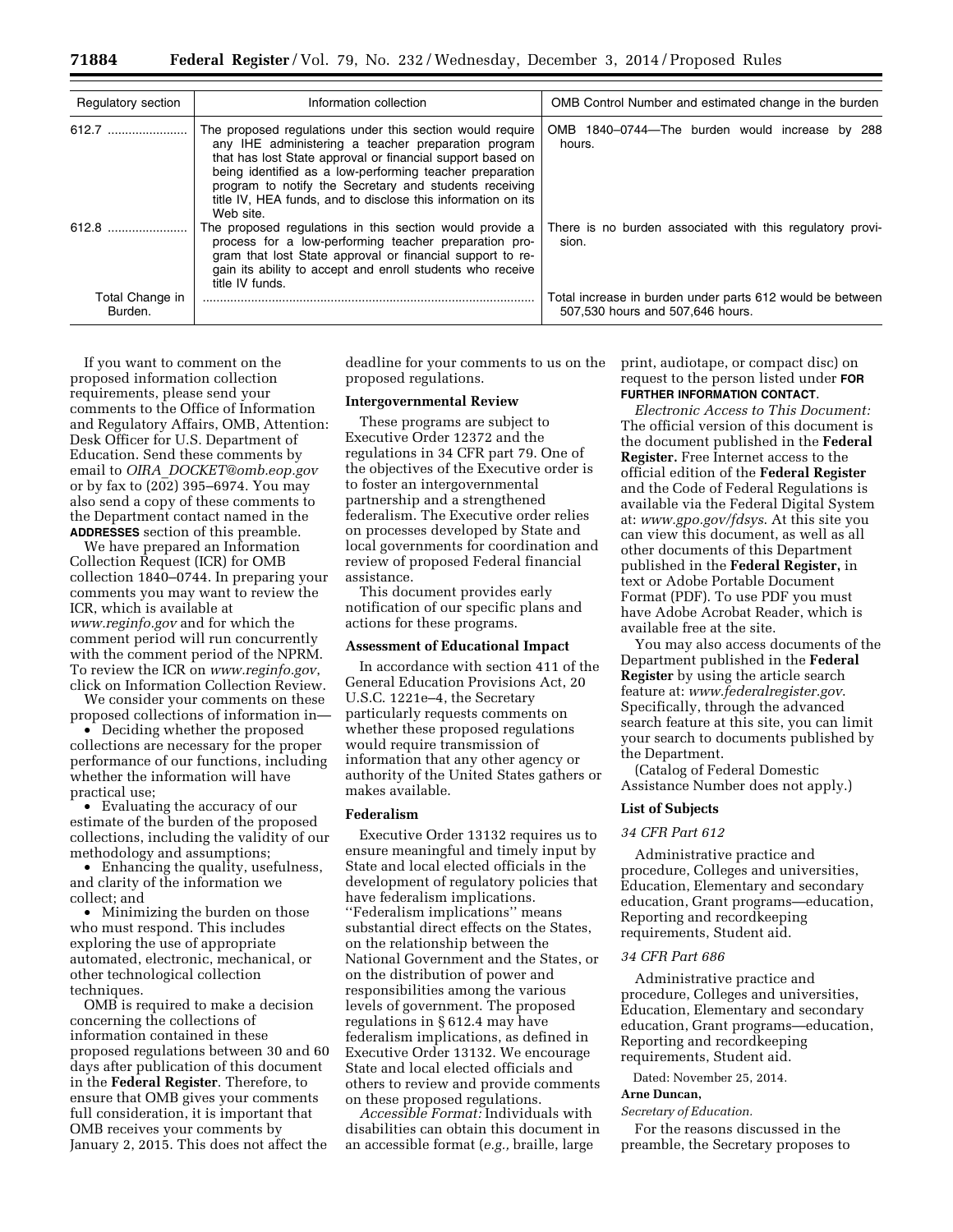amend chapter VI of title 34 of the Code of Federal Regulations as follows:

■ 1. Part 612 is added to read as follows:

# **PART 612—TITLE II REPORTING SYSTEM**

# **Subpart A—Scope, Purpose and Definitions**

Sec.

# 612.1 Scope and purpose.

612.2 Definitions.

# **Subpart B—Reporting Requirements**

- 612.3 What are the regulatory reporting requirements for the Institutional Report Card?
- 612.4 What are the regulatory reporting requirements for the State Report Card?
- 612.5 What indicators must a State use to report on teacher preparation program performance for purposes of the State report card?
- 612.6 What must States consider in identifying low-performing teacher preparation programs or at-risk teacher preparation programs, and what regulatory actions must a State take with respect to those programs identified as low-performing?

## **Subpart C—Consequences of Withdrawal of State Approval or Financial Support**

- 612.7 What are the consequences for a lowperforming teacher preparation program that loses the State's approval or the State's financial support?
- 612.8 How does a low-performing teacher preparation program regain eligibility to accept or enroll students receiving Title IV, HEA funds after loss of the State's approval or the State's financial support?

**Authority:** 20 U.S.C. 1022d, unless otherwise noted.

## **Subpart A—Scope, Purpose and Definitions**

# **§ 612.1 Scope and purpose.**

This part establishes regulations related to the teacher preparation program accountability system under title II of the HEA. This part includes:

(a) Institutional Report Card reporting requirements.

(b) State Report Card reporting requirements.

(c) Requirements related to the indicators States must use to report on teacher preparation program performance.

(d) Requirements related to the areas States must consider to identify lowperforming teacher preparation programs and at-risk teacher preparation programs and actions States must take with respect to those programs.

(e) The consequences for a lowperforming teacher preparation program that loses the State's approval or the State's financial support.

(f) The conditions under which a lowperforming teacher preparation program that has lost the State's approval or the State's financial support may regain eligibility to resume accepting and enrolling students who receive title IV, HEA funds.

(Authority: 20 U.S.C. 1022d)

#### **§ 612.2 Definitions.**

(a) The following terms used in this part are defined in the regulations for Institutional Eligibility under the Higher Education Act of 1965, as amended, 34 CFR part 600:

Distance education

Secretary

State

Title IV, HEA program

(b) The following terms used in this part are defined in subpart A of the Student Assistance General Provisions, 34 CFR part 668:

## Payment period

TEACH Grant

(c) The following term used in this part is defined in 34 CFR 77.1:

Local educational agency (LEA)

(d) Other definitions used in this part are defined as follows:

*At-risk teacher preparation program:*  A teacher preparation program that is identified as at-risk of being lowperforming by a State based on the State's assessment of teacher preparation program performance under § 612.4.

*Candidate accepted into a teacher preparation program:* An individual who has been admitted into a teacher preparation program but who has not yet enrolled in any coursework that the institution has determined to be part of that teacher preparation program.

*Candidate enrolled in a teacher preparation program:* An individual student who has been accepted into a teacher preparation program and is in the process of completing coursework but has not yet completed the teacher preparation program.

*Content and pedagogical knowledge:*  An understanding of the central concepts and structures of the discipline in which a teacher candidate has been trained, and how to create effective learning experiences that make the discipline accessible and meaningful for all students, including a distinct set of instructional skills to address the needs of English language learners and students with disabilities, in order to assure mastery of the content by the students, as described in applicable professional, State, or institutional standards.

*Effective teacher preparation program:* A teacher preparation program that is identified as effective by a State

based on the State's assessment of teacher preparation program performance under § 612.4.

*Employer survey:* A survey of employers or supervisors designed to capture their perceptions of whether the new teachers they employ or supervise, who attended teacher preparation programs in the State where the new teachers are employed or supervised, were effectively prepared.

*Employment outcomes:* Data, measured by the teacher placement rate, the teacher placement rate calculated for high-need schools, the teacher retention rate, and the teacher retention rate calculated for high-need schools, on the effectiveness of a teacher preparation program in preparing, placing, and supporting new teachers consistent with local education agency (LEA) needs.

*Exceptional teacher preparation program:* A teacher preparation program that is identified as exceptional by a State based on the State's assessment of teacher preparation program performance under § 612.4.

*High-need school:* A school that, based on the most recent data available, meets one or both of the following:

(i) The school is in the highest quartile of schools in a ranking of all schools served by a local educational agency (LEA), ranked in descending order by percentage of students from low-income families enrolled in such schools, as determined by the LEA based on one of the following measures of poverty:

(A) The percentage of students aged 5 through 17 in poverty counted in the most recent census data approved by the Secretary.

(B) The percentage of students eligible for a free or reduced price school lunch under the Richard B. Russell National School Lunch Act [*42* U.S.C. *1751 et seq.*].

(C) The percentage of students in families receiving assistance under the State program funded under part A of title IV of the Social Security Act [*42*  U.S.C. *601 et seq.*].

(D) The percentage of students eligible to receive medical assistance under the Medicaid program.

(E) A composite of two or more of the measures described in paragraphs (i)(A) through (D) of this definition.

(ii) In the case of—

(A) An elementary school, the school serves students not less than 60 percent of whom are eligible for a free or reduced price school lunch under the Richard B. Russell National School Lunch Act; or

(B) Any other school that is not an elementary school, the other school serves students not less than 45 percent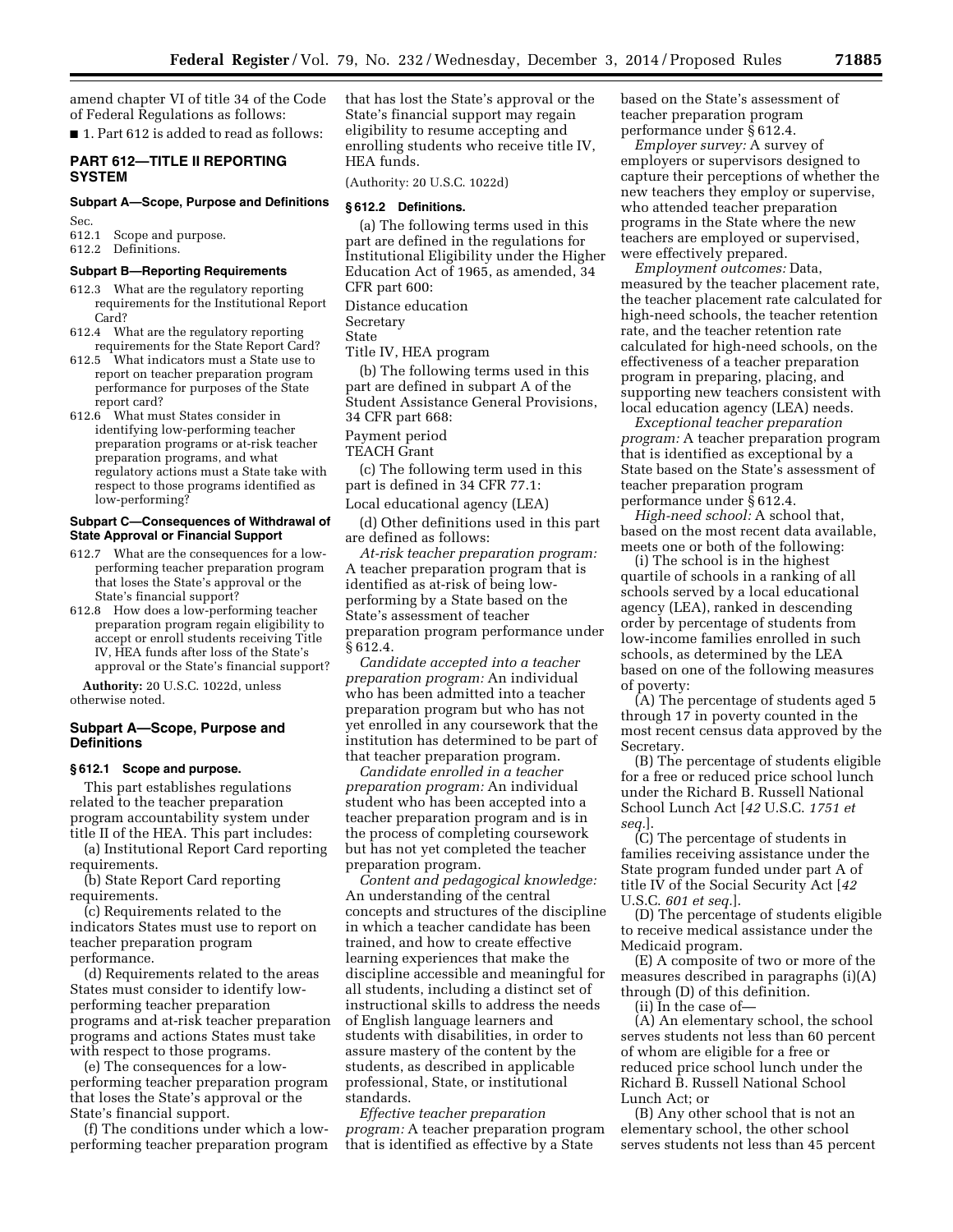of whom are eligible for a free or reduced price school lunch under the Richard B. Russell National School Lunch Act.

*Low-performing teacher preparation program:* A teacher preparation program that is identified as low-performing by a State based on the State's assessment of teacher preparation program performance under § 612.4.

*New teacher:* A recent graduate or alternative route participant who, within the last three title II reporting years, as defined in the report cards pursuant to §§ 612.3 and 612.4, has received a level of certification or licensure that allows him or her to serve in the State as a teacher of record for K– 12 students and, at a State's discretion, preschool students.

*Quality clinical preparation:* Training that integrates content, pedagogy, and professional coursework around a core of pre-service clinical experiences. Such training must, at a minimum—

(i) Be provided, at least in part, by qualified clinical instructors, including school and LEA-based personnel, who meet established qualification requirements and who use a training standard that is made publicly available;

(ii) Include multiple clinical or field experiences, or both, that serve diverse, rural, or underrepresented student populations in elementary through secondary school, including English language learners and students with disabilities, and that are assessed using a performance-based protocol to demonstrate teacher candidate mastery of content and pedagogy; and

(iii) Require that teacher candidates use research-based practices, including observation and analysis of instruction, collaboration with peers, and effective use of technology for instructional purposes.

*Recent graduate:* An individual whom a teacher preparation program has documented as having met all the requirements of the program within the last three title II reporting years, as defined in the report cards prepared under §§ 612.3 and 612.4. Documentation may take the form of a degree, institutional certificate, program credential, transcript, or other written proof of having met the program's requirements. In applying this definition, whether an individual has or has not been hired as a full-time teacher or been recommended to the State for initial certification or licensure may not be used as a criterion for determining if the individual is a recent graduate.

*Rigorous teacher candidate entry and exit qualifications:* Qualifications of a teacher candidate established by a teacher preparation program prior to the

candidate's completion of the program using, at a minimum, rigorous entrance requirements based on multiple measures, and rigorous exit criteria based on an assessment of candidate performance that relies on validated professional teaching standards and measures of the candidate's effectiveness that include, at a minimum, measures of curriculum planning, instruction of students, appropriate plans and modifications for all students, and assessment of student learning.

*Student achievement in non-tested grades and subjects:* 

For purposes of determining student growth in grades and subjects in which assessments are not required under section 1111(b)(3) of the Elementary and Secondary Education Act of 1965, as amended (ESEA), measures of student learning and performance, such as student results on pre-tests and end-ofcourse tests; objective performancebased assessments; student learning objectives; student performance on English language proficiency assessments; and other measures of student achievement that are rigorous, comparable across schools, and consistent with State guidelines.

*Student achievement in tested grades and subjects:* For purposes of determining student growth for grades and subjects in which assessments are required under section 1111(b)(3) of the ESEA—

(i) A student's score on the State's assessments under section 1111(b)(3) of the ESEA and, as appropriate;

(ii) Other measures of student learning, such as those described in the definition of *Student achievement in non-tested grades and subjects,*  provided that the measures are rigorous, comparable across schools, and consistent with State guidelines.

*Student growth:* For an individual student, the change in student achievement in tested grades and subjects and the change in student achievement in non-tested grades and subjects between two or more points in time.

*Student learning outcomes:* For each teacher preparation program in a State, data on the aggregate learning outcomes of students taught by new teachers. These data are calculated by the State using a student growth measure, a teacher evaluation measure, or both.

*Survey outcomes:* Qualitative and quantitative data collected through survey instruments, including, but not limited to, a teacher survey and an employer survey, designed to capture perceptions of whether new teachers who are employed as teachers in their

first year teaching in the State where the teacher preparation program is located possess the skills needed to succeed in the classroom.

*Teacher evaluation measure:* By grade span and subject area and consistent with statewide guidelines, the percentage of new teachers rated at each performance level under an LEA teacher evaluation system that differentiates teachers on a regular basis using at least three performance levels and multiple valid measures in determining each teacher's performance level. For purposes of this definition, multiple valid measures of performance levels must include, as a significant factor, data on student growth for all students (including English language learners and students with disabilities), and other measures of professional practice (such as observations based on rigorous teacher performance standards or other measures which may be gathered through multiple formats and sources such as teacher portfolios and student and parent surveys).

*Teacher placement rate:* (i) Calculated annually and pursuant to § 612.5(a), the combined non-duplicated percentage of new teachers and recent graduates who have been hired in a full-time teaching position for the grade level, span, and subject area in which the teachers and recent graduates were prepared.

(ii) At the State's discretion, the rate calculated under paragraph (i) of this definition may exclude one or more of the following, provided that the State uses a consistent approach to assess and report on all of the teacher preparation programs in the State:

(A) New teachers or recent graduates who have taken teaching positions in another State.

(B) New teachers or recent graduates who have taken teaching positions in private schools.

(C) New teachers or recent graduates who have taken teaching positions that do not require State certification.

(D) New teachers or recent graduates who have enrolled in graduate school or entered military service.

*Teacher preparation entity:* An institution of higher education or other organization that is authorized by the State to prepare teachers.

*Teacher preparation program:* A program, whether traditional or alternative route, offered by a teacher preparation entity that leads to a specific State teacher certification or licensure in a specific field.

*Teacher retention rate:* (i) Calculated annually and pursuant to § 612.5(a), any of the following rates, as determined by the State provided that the State uses a consistent approach to assess and report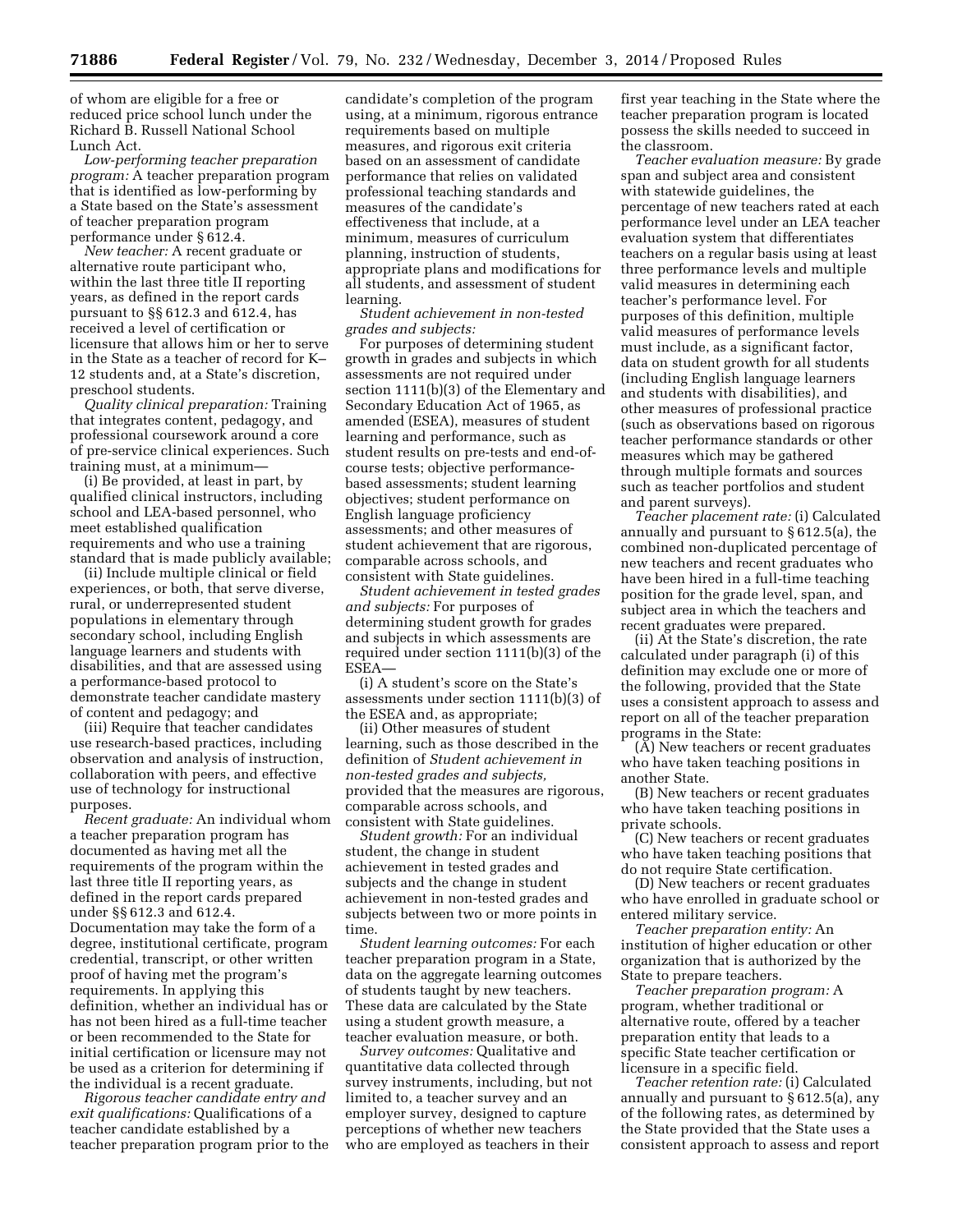on all of the teacher preparation programs in the State:

(A) The percentage of new teachers who have been hired in full-time teaching positions and served for periods of at least three consecutive school years within five years of being granted a level of certification that allows them to serve as teachers of record.

(B) The percentage of new teachers who have been hired in full-time teaching positions and reached a level of tenure or other equivalent measure of retention within five years of being granted a level of certification that allows them to serve as teachers of record.

(C) One hundred percent less the percentage of new teachers who have been hired in full-time teaching positions and whose employment was not continued by their employer for reasons other than budgetary constraints within five years of being granted a level of certification or licensure that allows them to serve as teachers of record.

(ii) At the State's discretion, the rates calculated under this definition may exclude one or more of the following, provided that the State uses a consistent approach to assess and report on all teacher preparation programs in the State:

(A) New teachers who have taken teaching positions in other States.

(B) New teachers who have taken teaching positions in private schools.

(C) New teachers who are not retained due to particular market conditions or circumstances particular to the LEA beyond the control of teachers or schools.

(D) New teachers who have enrolled in graduate school or entered military service.

*Teacher survey:* A survey of new teachers serving in full-time teaching positions for the grade level, span, and subject area in which the teachers were prepared that is designed to capture their perceptions of whether the preparation that they received from their teacher preparation programs was effective.

(Authority: 20 U.S.C. 1022d)

#### **Subpart B—Reporting Requirements**

#### **§ 612.3 What are the regulatory reporting requirements for the Institutional Report Card?**

Beginning on October 1, 2017, and annually thereafter, each institution of higher education that conducts traditional teacher preparation programs or alternative routes to State certification or licensure programs, and

that enrolls students receiving title IV HEA program funds—

(a) Must report to the State on the quality of teacher preparation and other information consistent with section 205(a) of the HEA, using an institutional report card that is prescribed by the Secretary;

(b) Must prominently and promptly post the institutional report card information on the institution's Web site and, if applicable, on the teacher preparation program portion of the institution's Web site; and

(c) May also provide the institutional report card information to the general public in promotional or other materials it makes available to prospective students or other individuals.

(Authority: 20 U.S.C. 1022d)

#### **§ 612.4 What are the regulatory reporting requirements for the State Report Card?**

(a) *General.* Beginning on April 1, 2018, and annually thereafter, each State must—

(1) Report to the Secretary, using a State report card that is prescribed by the Secretary, on—

(i) The quality of all approved teacher preparation programs in the State (both traditional teacher preparation programs and alternative routes to State certification or licensure programs), including distance education programs, whether or not they enroll students receiving Federal assistance under the HEA; and

(ii) All other information consistent with section 205(b) of the HEA; and

(2) Make the State report card information widely available to the general public by posting the State report card information on the State's Web site.

(b) *Reporting of information on teacher preparation program performance.* In the State report card, beginning in April 2019 and annually thereafter, the State—

(1) Must make meaningful differentiations in teacher preparation program performance using at least four performance levels—low-performing teacher preparation program, at-risk teacher preparation program, effective teacher preparation program, and exceptional teacher preparation program—based on the indicators in § 612.5 including, in significant part, employment outcomes for high-need schools and student learning outcomes;

(2) May identify the performance level for a teacher preparation program as effective or higher quality only if it has satisfactory or higher student learning outcomes;

(3) Must provide—

(i) For each teacher preparation program—

(A) Disaggregated data for each of the indicators identified pursuant to § 612.5; and

(B) The State's assurance that the teacher preparation program either is accredited by a specialized agency pursuant to  $\S 612.5(a)(4)(i)$ , or produces teacher candidates with content and pedagogical knowledge and quality clinical preparation who have met rigorous teacher candidate entry and exit qualifications pursuant to § 612.5(a)(4)(ii);

(ii) The State's weighting of the different indicators in § 612.5 for purposes of describing the State's assessment of program performance; and

(iii) The State-level rewards or consequences associated with the designated performance levels;

(4) In implementing paragraph (b)(1) through (3) of this section, except as provided in paragraphs (b)(4)(ii)(D) and (E) of this section, must ensure the performance of all of the State's teacher preparation programs are represented in the State report card by—

(i) Annually reporting on the performance of each teacher preparation program that produces a total of 25 or more new teachers in a given reporting year (program size threshold), or, at a State's discretion, annually reporting on the performance of each teacher preparation program that produces fewer than 25 or more new teachers (lower program size threshold—*e.g.*, 15 or 20)—in a given reporting year; and

(ii) For any teacher preparation program that produces fewer than a program size threshold of 25 new teachers in a given reporting year (or for a State that chooses to use a lower program size threshold, for any teacher preparation program that produces fewer new teachers than the lower program size threshold), annually reporting on the program's performance by aggregating data under paragraph  $(b)(4)(ii)(A)$ ,  $(B)$ , or  $(C)$  of this section in order to meet the program size threshold (or for a State that chooses a lower program size threshold, in order to meet the lower program size threshold) except as provided in paragraph  $(b)(4)(ii)(D)$  or  $(E)$  of this section.

(A) The State may report on the program's performance by aggregating data that determine the program's performance with data for other teacher preparation programs that are operated by the same teacher preparation entity and are similar to or broader than the program in content.

(B) The State may report on the program's performance by aggregating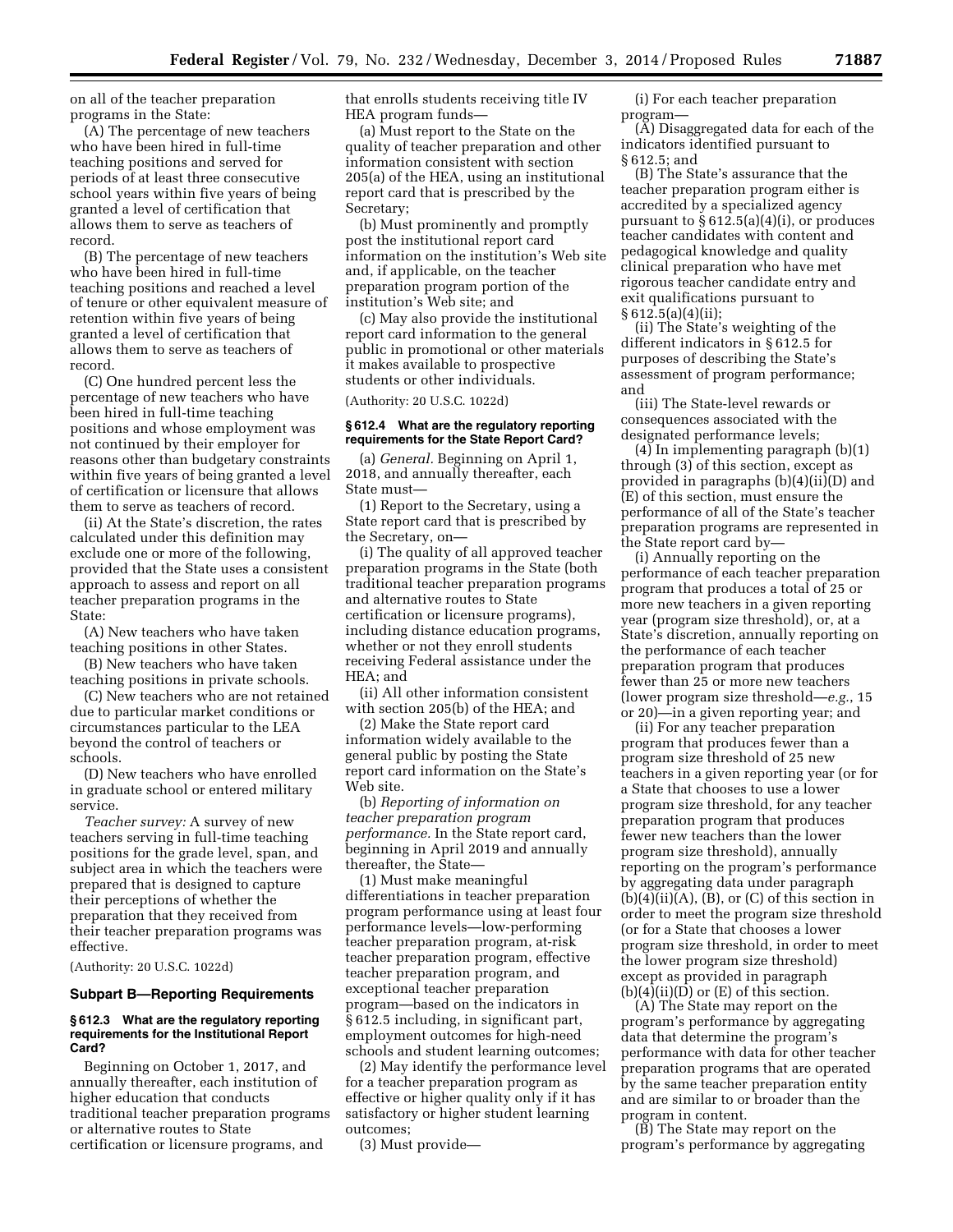data that determine the program's performance over multiple years for up to four years until the size threshold is met

(C) If a State cannot meet the program size threshold (or for a State that chooses a lower program size threshold, if the State cannot meet the lower program size threshold) by aggregating data under paragraph (b)(4)(ii)(A) or (B) of this section, it may aggregate data using a combination of the methods under both of these paragraphs.

(D) The State is not required under this paragraph (b)(4)(ii) to report data on a particular teacher preparation program for a given reporting year if aggregation under this paragraph (b)(4)(ii) would not yield the program size threshold (or for a State that chooses a lower program size threshold, would not yield to the lower program size threshold) for that program.

(E) The State also is not required under this paragraph (b)(4)(ii) to report data on a particular teacher preparation program if reporting these data would be inconsistent with Federal or State privacy and confidentiality laws and regulations; and

(5) Must report on the procedures established by the State in consultation with a group of stakeholders, as described in paragraph (c)(1) of this section, and the State's examination of its data collection and reporting, as described in paragraph (c)(2) of this section, in the State report card submitted—

(i) On April 1, 2018, and every four years thereafter; and

(ii) At any other time that the State makes substantive changes to the weighting of the indicators or the procedures for assessing and reporting the performance of each teacher preparation program in the State described in paragraph (c) of this section.

(c) *Fair and equitable methods*—(1) *Consultation.* Each State must establish in consultation with a representative group of stakeholders the procedures for assessing and reporting the performance of each teacher preparation program in the State under this section.

(i) The representative group of stakeholders must include, at a minimum, representatives of leaders and faculty of traditional teacher preparation programs and alternative routes to State certification or licensure programs; students of teacher preparation programs; superintendents; school board members; elementary through secondary school leaders and instructional staff; elementary through secondary school students and their parents; IHEs that serve high

proportions of low-income or minority students, or English language learners; advocates for English language learners and students with disabilities; and officials of the State's standards board or other appropriate standards body.

(ii) The procedures for assessing and reporting the performance of each teacher preparation program in the State under this section must, at minimum, include—

(A) The weighting of the indicators identified in § 612.5 for establishing performance levels of teacher preparation programs as required by this section;

(B) The aggregation of data pursuant to paragraph (b)(4)(ii) of this section;

(C) State-level rewards or consequences associated with the designated performance levels; and

(D) Appropriate opportunities for programs to challenge the accuracy of their performance data and classification of the program.

(2) *State examination of data collection and reporting.* Each State must periodically examine the quality of the data collection and reporting activities it conducts pursuant to paragraph (b) of this section and § 612.5, and, as appropriate, modify its data collection and reporting activities using the procedures described in this paragraph.

(d) *Inapplicability to certain insular areas.* Paragraphs (b) and (c) of this section do not apply to American Samoa, the Commonwealth of the Northern Mariana Islands, the freely associated States of the Republic of the Marshall Islands, the Federated States of Micronesia, the Republic of Palau, Guam, and the United States Virgin Islands.

(Authority: 20 U.S.C. 1022d)

#### **§ 612.5 What indicators must a State use to report on teacher preparation program performance for purposes of the State report card?**

(a) For purposes of reporting under § 612.4, a State must assess, for each teacher preparation program within its jurisdiction, indicators of academic content knowledge and teaching skills of new teachers from that program. These indicators of academic content knowledge and teaching skills must include, at a minimum—

(1) Student learning outcomes.

(2) Employment outcomes. For purposes of assessing employment outcomes, a State may, in its discretion, assess traditional and alternative route teacher preparation programs differently based on whether there are differences in the programs that affect employment outcomes, provided that the varied

assessments result in equivalent levels of accountability and reporting;

(3) Survey outcomes; and

(4) Whether the program—

(i) Is accredited by a specialized accrediting agency recognized by the Secretary for accreditation of professional teacher education programs; or

(ii) Consistent with

§ 612.4(b)(3)(i)(B)—

(A) Produces teacher candidates with content and pedagogical knowledge;

(B) Produces teacher candidates with quality clinical preparation; and

(C) Produces teacher candidates who have met rigorous teacher candidate entry and exit qualifications.

(b) At a State's discretion, the indicators of academic content knowledge and teaching skills may include other indicators predictive of a teacher's effect on student performance, such as student survey results, provided that the State uses the same indicators for all teacher preparation programs in the State.

(c) This section does not apply to American Samoa, the Commonwealth of the Northern Mariana Islands, the freely associated states of the Republic of the Marshall Islands, the Federated States of Micronesia, the Republic of Palau, Guam, and the United States Virgin Islands.

(Authority: 20 U.S.C. 1022d)

**§ 612.6 What must a State consider in identifying low-performing teacher preparation programs or at-risk teacher preparation programs, and what regulatory actions must a State take with respect to those programs identified as lowperforming?** 

(a)(1) In identifying low-performing or at-risk teacher preparation programs the State must use criteria that, at a minimum, include the indicators of academic content knowledge and teaching skills from § 612.5, including in significant part, student learning outcomes; and

(2) Paragraph (a)(1) of this section does not apply to American Samoa, the Commonwealth of the Northern Mariana Islands, the freely associated states of the Republic of the Marshall Islands, the Federated States of Micronesia, the Republic of Palau, Guam, and the United States Virgin Islands.

(b) At a minimum, a State must provide technical assistance to lowperforming teacher preparation programs in the State to help them improve their performance in accordance with section 207(a) of the HEA. Technical assistance may include, but is not limited to: providing programs with information on the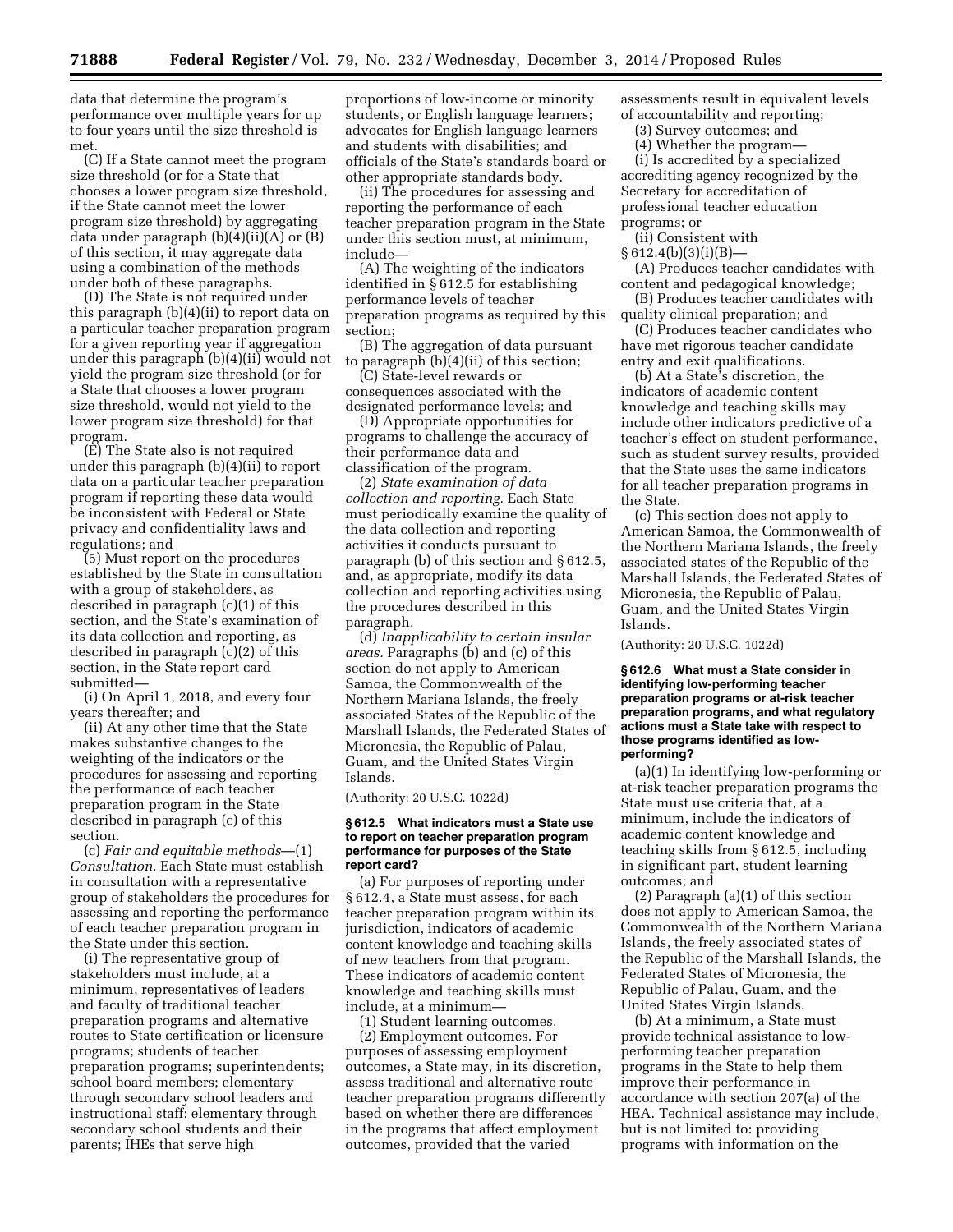specific indicators used to determine the program's rating (*e.g.*, specific areas of weakness in student learning, job placement and retention, and new teacher and employer satisfaction); assisting programs to address the rigor of their entry and exit criteria; helping programs identify specific areas of curriculum or clinical experiences that correlate with gaps in graduates' preparation; helping identify potential research and other resources to assist program improvement (*e.g.*, evidence of other successful interventions, other university faculty, other teacher preparation programs, nonprofits with expertise in educator preparation and teacher effectiveness improvement, accrediting organizations, or higher education associations); and sharing best practices from exemplary programs. (Authority: 20 U.S.C. 1022d and 1022f)

# **Subpart C—Consequences of Withdrawal of State Approval or Financial Support**

## **§ 612.7 What are the consequences for a low-performing teacher preparation program that loses the State's approval or the State's financial support?**

(a) Any teacher preparation program for which the State has withdrawn the State's approval or the State has terminated the State's financial support due to the State's identification of the program as a low-performing teacher preparation program—

(1) Is ineligible for any funding for professional development activities awarded by the Department as of the date that the State withdrew its approval or terminated its financial support;

(2) May not include any candidate accepted into the teacher preparation program or any candidate enrolled in the teacher preparation program who receives aid under title IV, HEA programs in the institution's teacher preparation program as of the date that the State withdrew its approval or terminated its financial support; and

(3) Must provide transitional support, including remedial services, if necessary, to students enrolled at the institution at the time of termination of financial support or withdrawal of approval for a period of time that is not less than the period of time a student continues in the program but no more than 150 percent of the published program length.

(b) Any institution administering a teacher preparation program that has lost State approval or financial support based on being identified as a lowperforming teacher preparation program must—

(1) Notify the Secretary of its loss of the State's approval or the State's financial support due to identification as low-performing by the State within 30 days of such designation;

(2) Immediately notify each student who is enrolled in or accepted into the low-performing teacher preparation program and who receives title IV, HEA program funds that, commencing with the next payment period, the institution is no longer eligible to provide such funding to students enrolled in or accepted into the low-performing teacher preparation program; and

(3) Disclose on its Web site and in promotional materials that it makes available to prospective students that the teacher preparation program has been identified as a low-performing teacher preparation program by the State and has lost the State's approval or the State's financial support, and that students accepted or enrolled in the low-performing teacher preparation program may not receive title IV, HEA program funds.

(Authority: 20 U.S.C. 1022f)

#### **§ 612.8 How does a low-performing teacher preparation program regain eligibility to accept or enroll students receiving Title IV, HEA program funds after loss of the State's approval or the State's financial support?**

(a) A low-performing teacher preparation program that has lost the State's approval or the State's financial support may regain its ability to accept and enroll students who receive title IV, HEA program funds upon demonstration to the Secretary under paragraph (b) of this section of—

(1) Improved performance on the teacher preparation program performance criteria in § 612.5 as determined by the State; and

(2) Reinstatement of the State's approval or the State's financial support, or, if both were lost, the State's approval and the State's financial support.

(b)(1) To regain eligibility to accept or enroll students receiving title IV, HEA funds in a teacher preparation program that was previously identified by the State as low-performing and that lost the State's approval or the State's financial support, the institution that offers the teacher preparation program must submit an application to the Secretary along with supporting documentation that will enable the Secretary to determine that the teacher preparation program previously identified by the State as low-performing has met the requirements under paragraph (a) of this section.

(2) The Secretary evaluates an institution's application to participate in the title IV, HEA programs consistent with 34 CFR 600.20 and determines if the institution is eligible to participate in these programs. In the event that an institution is not granted eligibility to participate in the title IV, HEA programs, that institution may submit additional evidence to demonstrate to the satisfaction of the Secretary that it is eligible to participate in these programs.

(Authority: 20 U.S.C. 1022f)

# **PART 686—TEACHER EDUCATION ASSISTANCE FOR COLLEGE AND HIGHER EDUCATION (TEACH) GRANT PROGRAM**

■ 2. The authority citation for part 686 continues to read as follows:

**Authority:** 20 U.S.C. 1070g, *et seq.*, unless otherwise noted.

■ 3. Section 686.2 is amended by:

■ A. Redesignating paragraph (d) as paragraph (e).

■ B. Adding a new paragraph (d).

■ C. In newly redesignated paragraph (e):

■ i. Redesignating paragraphs (1) and (2) in the definition of ''Academic year or its equivalent for elementary and secondary schools (elementary or secondary academic year)'' as paragraphs (i) and (ii);

■ ii. Adding in alphabetical order definitions of ''Classification of Instructional Programs'' and ''Educational Service Agency'';

■ iii. Redesignating paragraphs (1) through (7) in the definition of ''Highneed field'' as paragraphs (i) through (vii), respectively;

■ iv. Adding in alphabetical order a definition of ''High-quality teacher preparation program'';

■ v. Redesignating paragraphs (1) through (3) in the definition of ''Institutional Student Information Record (ISIR)'' as paragraphs (i) through (iii), respectively;

■ vi. Redesignating paragraphs (1) and (2) as paragraphs (i) and (ii) and paragraphs (2)(i) and (ii) as paragraphs (ii)(A) and (B), respectively, in the definition of ''Numeric equivalent''; ■ vii. Redesignating paragraphs (1) through (3) in the definition of ''Post-

baccalaureate program'' as paragraphs (i) through (iii), respectively; ■ viii. Adding in alphabetical order a

definition for ''School or educational service agency serving low-income students (low-income school)'';

■ ix. Removing the definition of ''School serving low-income students (low-income school)'';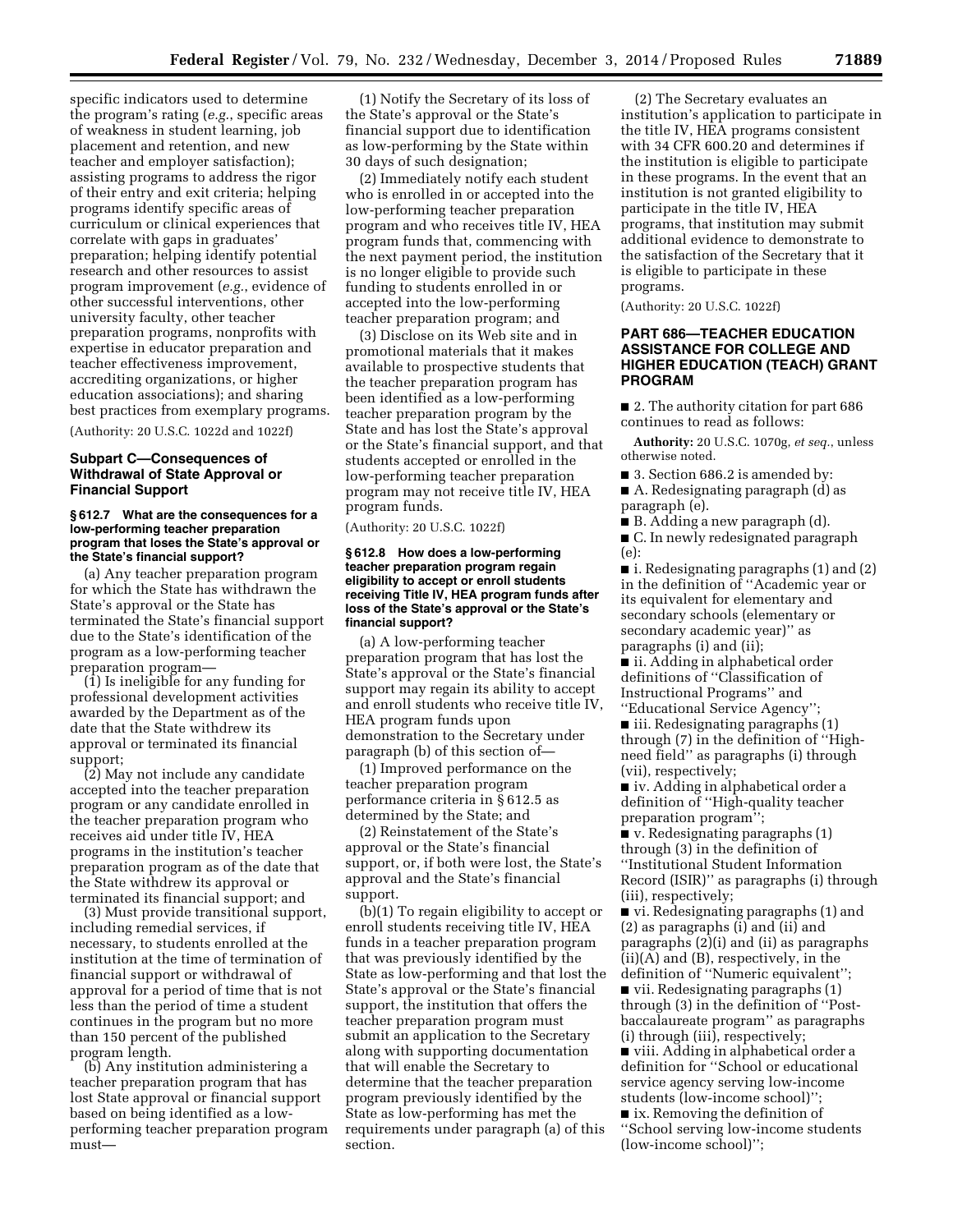**71890 Federal Register** / Vol. 79, No. 232 / Wednesday, December 3, 2014 / Proposed Rules

■ x. Revising the definitions of "TEACH Grant-eligible institution'' and ''TEACH Grant-eligible program'';

■ xi. Adding in alphabetical order a definition of ''TEACH Grant-eligible science, technology, engineering, or mathematics (STEM) program''; and ■ xii. Revising the definition of

''Teacher preparation program''.

The additions and revisions read as follows:

#### **§ 686.2 Definitions.**

\* \* \* \* \*

(d) Definitions for the following terms used in this part are in Title II Reporting System, 34 CFR part 612:

Effective Teacher Preparation Program

(e) Other terms used in this part are defined as follows:

\* \* \* \* \* *Classification of instructional programs (CIP):* A taxonomy of instructional program classifications and descriptions developed by the U.S. Department of Education's National Center for Education Statistics.

*Educational service agency:* A regional public multiservice agency authorized by State statute to develop, manage, and provide services or programs to LEAs, as defined in section 9101 of the Elementary and Secondary Education Act of l965, as amended.

\* \* \* \* \* *High-quality teacher preparation* 

*program:* A teacher preparation program that—

(i) For TEACH Grant program purposes in the 2020–2021 Title IV HEA award year, is classified by the State as effective or of higher quality under 34 CFR 612.4(b)in either or both the April 2019 and/or April 2020 State Report Cards and for TEACH Grant program purposes in the 2021–2022 Title IV HEA award year and subsequent award years, classified by the State as effective or of higher quality under 34 CFR 612.4(b), beginning with the April 2019 State Report Card, for two out of the previous three years;

(ii) Meets the exception from State reporting of teacher preparation program performance under 34 CFR 612.4(b)(4)(ii)(D) or (E); or

(iii) Is a TEACH Grant-eligible science, technology, engineering, or mathematics (STEM) program at a TEACH Grant-eligible institution.

\* \* \* \* \*

*School or educational service agency serving low-income students (lowincome school):* An elementary or secondary school or educational service agency that—

(i) Is located within the area served by the LEA that is eligible for assistance pursuant to title I of the ESEA;

(ii) Has been determined by the Secretary to be a school or educational service agency in which more than 30 percent of the school's or educational service agency's total enrollment is made up of children who qualify for services provided under title I of the ESEA; and

(iii) Is listed in the Department's Annual Directory of Designated Low-Income Schools for Teacher Cancellation Benefits. The Secretary considers all elementary and secondary schools and educational service agencies operated by the Bureau of Indian Education (BIE) in the Department of the Interior or operated on Indian reservations by Indian tribal groups under contract or grant with the BIE to qualify as schools or educational service agencies serving low-income students.

\* \* \* \* \* *TEACH Grant-eligible institution:* An eligible institution as defined in 34 CFR part 600 that meets financial responsibility standards established in 34 CFR part 668, subpart L, or that qualifies under an alternative standard in 34 CFR 668.175 and—

(i) Provides at least one high-quality teacher preparation program at the baccalaureate or master's degree level that also provides supervision and support services to teachers, or assists in the provision of services to teachers, such as—

(A) Identifying and making available information on effective teaching skills or strategies;

(B) Identifying and making available information on effective practices in the supervision and coaching of novice teachers; and

(C) Mentoring focused on developing effective teaching skills and strategies;

(ii) Provides a two-year program that is acceptable for full credit in a TEACH Grant-eligible program or a TEACH Grant-eligible STEM program offered by an institution described in paragraph (i) of this definition or a TEACH Granteligible STEM program offered by an institution described in paragraph (iii) of this definition, as demonstrated by the institution that provides the two year program;

(iii) Provides a TEACH Grant-eligible STEM program and has entered into an agreement with an institution described in paragraph (i) or (iv) of this definition to provide courses necessary for its students to begin a career in teaching; or

(iv) Provides a high-quality teacher preparation program that is a postbaccalaureate program of study.

*TEACH Grant-eligible program:* An eligible program, as defined in 34 CFR 668.8, that meets paragraph (i) of the definition of ''high-quality teacher preparation program'' and that is designed to prepare an individual to teach as a highly-qualified teacher in a high-need field and leads to a baccalaureate or master's degree, or is a post-baccalaureate program of study. A two-year program of study that is acceptable for full credit toward a baccalaureate degree in a high-quality teacher preparation program is considered to be a program of study that leads to a baccalaureate degree.

*TEACH Grant-eligible science, technology, engineering, or mathematics (STEM) program:* An eligible program, as defined in 34 CFR 668.8, in one of the physical, life, or computer sciences; technology; engineering; or mathematics as identified by the Secretary, that, over the most recent three years for which data are available, has not been identified by the Secretary as having fewer than 60 percent of its TEACH Grant recipients completing at least one year of teaching that fulfills the service obligation pursuant to § 686.40 within three years of completing the program. Each year, the Secretary will publish a list of STEM programs eligible to participate in the TEACH Grant program and will identify each eligible STEM program by its classification of instructional program (CIP) code.

\* \* \* \* \* *Teacher preparation program:* A State-approved course of study, the completion of which signifies that an enrollee has met all of the State's educational or training requirements for initial certification or licensure to teach in the State's elementary or secondary schools. A teacher preparation program may be a traditional program or an alternative route to certification or licensure, as defined by the State. For purposes of a TEACH Grant, the program must be provided by an institution of higher education.

\* \* \* \* \* ■ 4. Section 686.3 is amended by: ■ A. In paragraph (a), adding the words ''or a TEACH Grant-eligible STEM program'' after the words ''TEACH Grant-eligible program''; and

■ B. Adding paragraph (c). The addition reads as follows:

\* \* \* \* \*

# **§ 686.3 Duration of student eligibility.**

(c) An otherwise eligible student who received a TEACH Grant for enrollment in a TEACH Grant-eligible program or TEACH Grant-eligible STEM program is eligible to receive additional TEACH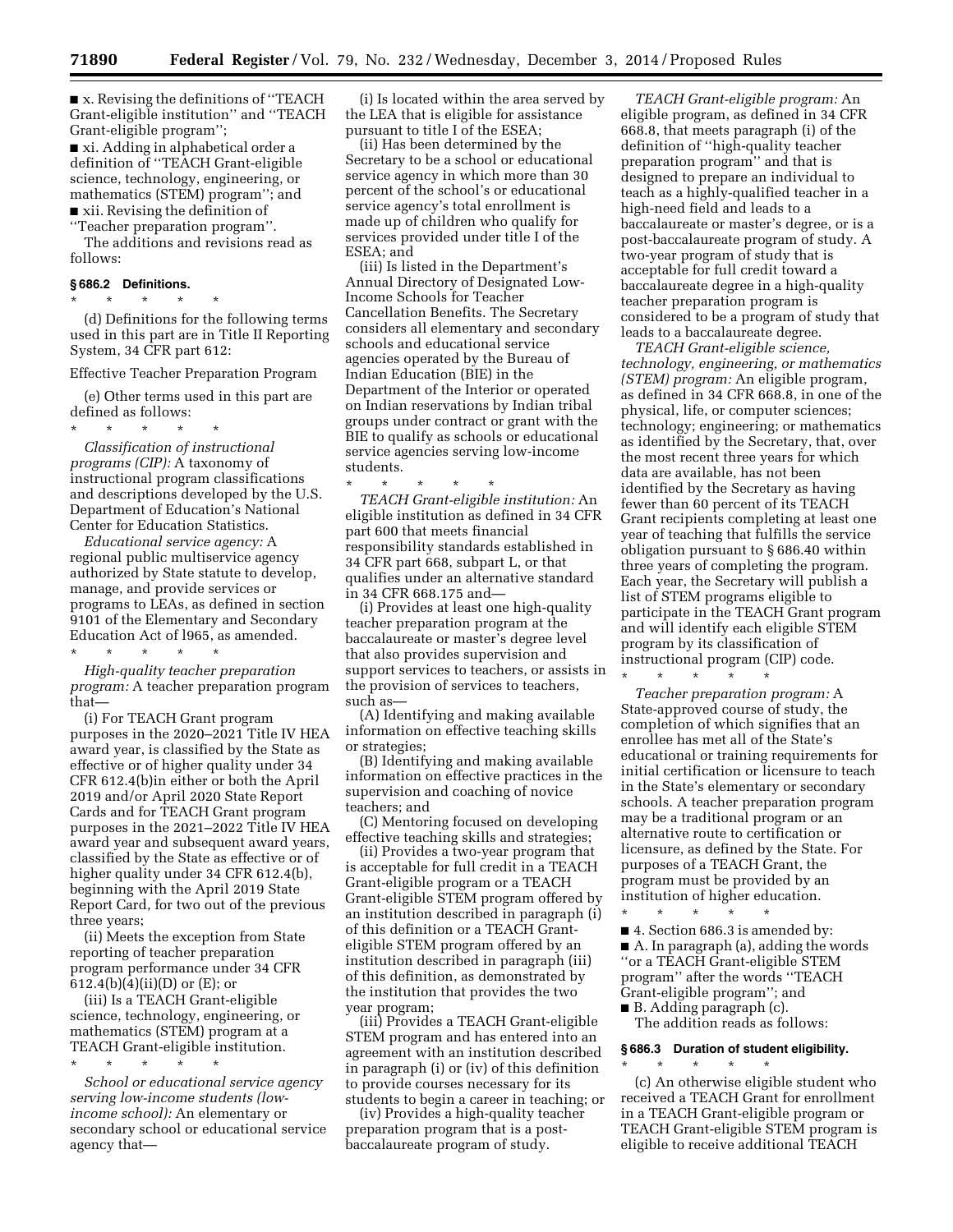Grants to complete that program, even if that program is no longer considered a TEACH Grant-eligible program or a TEACH Grant-eligible STEM program, not to exceed four Scheduled Awards for an undergraduate or postbaccalaureate student and up to two Scheduled Awards for a graduate student. An otherwise eligible student who received a TEACH Grant for enrollment in a program before July 1 of the year these proposed regulations become effective would remain eligible to receive additional TEACH Grants to complete that program even if the program the student enrolled in is not a TEACH Grant-eligible program under proposed § 686.2(e).

\* \* \* \* \*

## **§ 686.4 [Amended]**

■ 5. Section 686.4(a) is amended by adding the words ''or TEACH Granteligible STEM programs'' after the words ''TEACH Grant-eligible programs''.

#### **§ 686.5 [Amended]**

■ 6. Section 686.5(b)(1) is amended by adding the words ''or TEACH Granteligible STEM program'' after the words ''TEACH Grant-eligible program''.

■ 7. Section 686.11 is amended by:

■ A. Revising paragraph (a)(1)(iii). ■ B. In paragraph (b)(3), adding the

words ''or a TEACH Grant-eligible STEM program'' after the words ''TEACH Grant-eligible program''.

■ C. Adding paragraph (d).

The revision and addition read as follows:

#### **§ 686.11 Eligibility to receive a grant.**

(a) \* \* \*

 $(1) * * * *$ 

(iii) Is enrolled in a TEACH Granteligible institution in a TEACH Granteligible program or a TEACH Granteligible STEM program; or is an otherwise eligible student who received a TEACH Grant and who is completing a program under § 686.3(c);

\* \* \* \* \*

(d) *Students who received a total and permanent disability discharge on a TEACH Grant agreement to serve or a title IV, HEA loan.* If a student's previous TEACH Grant service obligation or title IV, HEA loan was discharged based on total and permanent disability, the student is eligible to receive a TEACH Grant if the student—

(1) Obtains a certification from a physician that the student is able to engage in substantial gainful activity as defined in 34 CFR 685.102(b);

(2) Signs a statement acknowledging that neither the new service obligation for the TEACH Grant the student receives nor any previously discharged service agreement on which the grant recipient is required to resume repayment in accordance with paragraph (d)(3) of this section can be discharged in the future on the basis of any impairment present when the new grant is awarded, unless that impairment substantially deteriorates and the grant recipient applies for and meets the eligibility requirements for a discharge in accordance with 34 CFR 685.213; and

(3) For a situation in which the student receives a new TEACH Grant within three years of the date that any previous TEACH Grant service obligation or title IV loan was discharged due to a total and permanent disability in accordance with § 686.42(b), 34 CFR 685.213(b)(7)(i)(B), 34 CFR 674.61(b)(6)(i)(B), or 34 CFR  $682.402(c)(6)(i)(B)$ , acknowledges that he or she is once again subject to the terms of the previously discharged TEACH Grant agreement to serve in accordance with § 686.42(b)(5) before receiving the new grant or resumes repayment on the previously discharged loan in accordance with 34 CFR 685.213(b)(7), 674.61(b)(6), or 682.402(c)(6).

\* \* \* \* \* ■ 8. Section 686.12 is amended by: ■ A. In paragraph (b) introductory text, adding the words ''or TEACH Granteligible STEM program'' after the words ''TEACH Grant-eligible program''; ■ B. In paragraph (b)(1)(i), adding the words ''or a low-income educational service agency'' after the word ''school''; ■ C. In paragraph (b)(2), adding the words ''or educational service agency'' after the word ''school''; ■ D. In paragraph (c)(1), adding the words ''or the TEACH Grant-eligible STEM program'' after the words ''TEACH Grant-eligible program''; and ■ E. Revising paragraph (d).

The revision reads as follows:

## **§ 686.12 Agreement to serve.**

\* \* \* \* \* (d) *Majoring and serving in a highneed field.* In order for a grant recipient's teaching service in a highneed field listed in the Nationwide List to count toward satisfying the recipient's service obligation, the highneed field in which he or she prepared to teach must be listed in the Nationwide List for the State in which the grant recipient begins teaching in that field—

(1) At the time the grant recipient begins teaching in that field, even if that field subsequently loses its high-need designation for that State; or

(2) For teaching service performed on or after July 1, 2010, at the time the grant recipient begins teaching in that field or when the grant recipient signed the agreement to serve or received the TEACH Grant, even if that field subsequently loses its high-need designation for that State before the grant recipient.

\* \* \* \* \*

## **§ 686.31 [Amended]**

■ 9. Section 686.31 is amended by: ■ A. In paragraph (a)(4), adding the words ''or a TEACH Grant-eligible STEM program'' after the words ''TEACH Grant-eligible program''; and

■ B. In paragraph (b)(2), adding the words ''or a TEACH Grant-eligible STEM program'' after the words ''TEACH Grant-eligible program''.

#### **§ 686.32 [Amended]**

■ 10. Section 686.32 is amended by:

■ A. In paragraph (a)(3)(ii), adding the words ''and low-income educational service agencies'' after the word ''schools'';

■ B. In paragraph (a)(3)(iii)(B), adding the words ''or received the TEACH Grant'' after the words ''that field'';

 $\blacksquare$  C. In paragraph (c)(2), adding the words ''or the TEACH Grant-eligible STEM program'' after the words ''TEACH Grant-eligible program'';

■ D. In paragraph (c)(3), adding the words ''or a TEACH Grant-eligible STEM program'' after the words ''TEACH Grant-eligible program'';

 $\blacksquare$  E. In paragraph (c)(4)(i), adding the words ''or a TEACH Grant-eligible STEM program'' after the words ''TEACH Grant-eligible program'';

■ F. In paragraph (c)(4)(iii), adding the words ''and low-income educational service agencies'' after the word ''schools'';

G. In paragraph  $(c)(4)(iv)(B)$ , adding the words ''or when the grant recipient signed the agreement to serve or received the TEACH Grant'' after the words ''that field''; and

 $\blacksquare$  H. In paragraph (c)(4)(v), adding the words ''or for a low-income educational service agency'' after the words ''lowincome school''.

### **§ 686.35 [Amended]**

■ 11. Section 686.35 is amended by: ■ A. In paragraph (a)(2)(i), adding the words ''or the TEACH Grant-eligible STEM program'' after the words

''TEACH Grant-eligible program''; and ■ B. In paragraph (b), adding the words ''or the TEACH Grant-eligible STEM program'' after the words ''TEACH Grant-eligible program''.